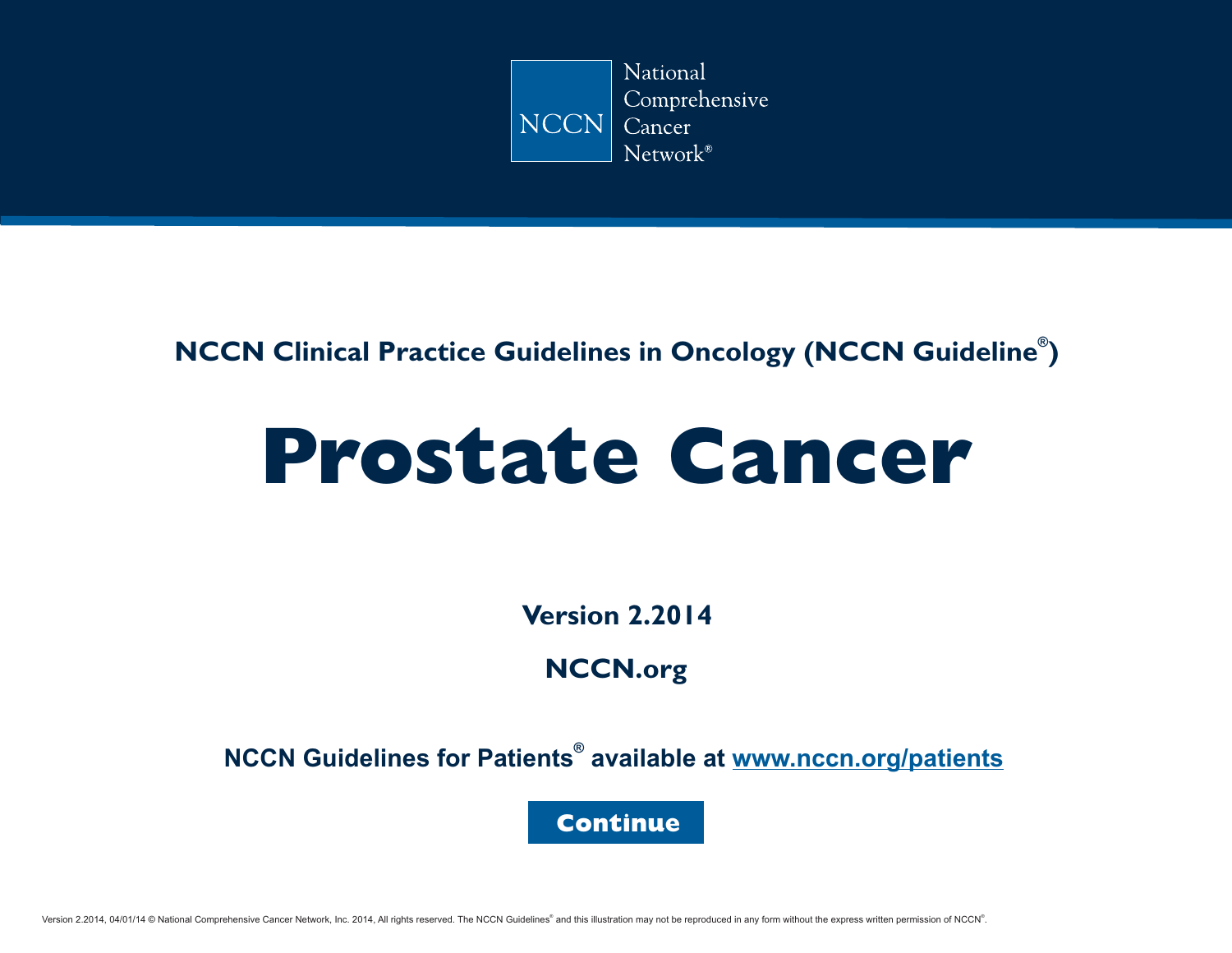Comprehensive **NCCN Guidelines Version 2.2014** 

**Prostate Cancer**

**James L. Mohler, MD/Chair** -**\*Roswell Park Cancer Institute**

**Philip W. Kantoff, MD/Vice Chair** † **Dana-Farber/Brigham and Women's Cancer Center | Massachusetts General Hospital Cancer Center**

† **Andrew J. Armstrong, MD, ScM Duke Cancer Institute**

**The Ohio State University Comprehensive Cancer Center - James Cancer Hospital and Solove Research Institute** $\boldsymbol{\mathsf{Robert}}\ \boldsymbol{\mathsf{R}}.\ \boldsymbol{\mathsf{B}ahnson},\ \boldsymbol{\mathsf{MD}}\ \boldsymbol{\mathsf{\omega}}$ 

**Michael Cohen, MD Huntsman Cancer Institute**at the University of U<del>ta</del>h

**Anthony Victor D'Amico, MD, PhD** § **Dana-Farber/Brigham and Women's Cancer Center | Massachusetts General Hospital Cancer Center**

**James A. Eastham, MD** -**Memorial Sloan-Kettering Cancer Center**

**Charles A. Enke, MD** § **Fred & Pamela Buffett Cancer Center atThe Nebraska Medical Center**

**Thomas A. Farrington Prostate Health Education Network (PHEN)**

Celestia S. Higano, MD **⊛** † **University of Washington/ Fred Hutchinson Cancer Research Center/ SeattleCancer Care Alliance**

**NCCNMaria Ho, PhD Dorothy A. Shead, MS**

**Eric Mark Horwitz, MD** § **Fox Chase Cancer Center**

**Christopher J. Kane, MD** -**UC San Diego Moores Cancer Center**

**Mark H. Kawachi, MD** -**City of Hope Comprehensive Cancer Center**

**Michael Kuettel, MD, MBA, PhD** § **Roswell Park Cancer Institute**

**Timothy M. Kuzel, MD** † **Robert H. Laurie Comprehensive Cancer Center of Northwestern University**

**Richard J. Lee, MD, PhD** † **Dana-Farber/Brigham and Women's Cancer Center | Massachusetts General Hospital Cancer Center**

**Arnold W. Malcolm, MD** § **Vanderbilt-Ingram Cancer Center**

**David Miller, MD, MPH** -**University of Michigan Comprehensive Cancer Center**

**Elizabeth R. Plimack, MD, MS** † **Fox Chase Cancer Center**

**Julio M. Pow-Sang, MD** - **Moffitt Cancer Center**

**David Raben, MD University of Colorado Cancer Center**

**Sylvia MD** † **Richey, St. Jude Children's Research Hospital/ University of Tennessee Health Science Center**

**Continue**

#### **[NCCN Guidelines Panel Disclosure](http://www.nccn.org/disclosures/panel_list.asp?ID=44)**

[NCCN Guidelines Index](#page-0-0)Prostate [Table of Contents](#page-2-0)**[Discussion](#page-35-0)** 

**Mack Roach, III, MD** § **UCSF Helen Diller Family Comprehensive Cancer Center**

**Eric Rohren, MD, PhD ¥ The University of Texas MD Anderson Cancer Center**

**Stan RosenfeldUniversity of California San Francisco Patient Services Committee Chair**

**Edward Schaeffer, MD, PhD** - **The Sidney Kimmel Comprehensive Cancer Center at Johns Hopkins**

**Eric J. Small, MD** † **UCSF Helen Diller Family Comprehensive Cancer Center**

**Guru Sonpavde, MD** † **University of Alabama at Birmingham Comprehensive Cancer Center**

**Sandy Srinivas, MD** † **Stanford Cancer Institute**

**Cy Stein, M D, PhD** † **City of Hope Comprehensive Cancer Center**

**Seth A. Strope, MD, MPH Siteman Cancer Center at Barnes-Jewish Hospital and Washington University School of Medicine**

**Jonathan Tward, MD, PhD** § **Huntsman Cancer Instituteat the University of Utah**

¥Diagnostic interventional radiology § Radiotherapy/Radiation oncology

- $\omega$  Urology
- † Medical oncology
- £ Supportive care, including palliative, pain management, pastoral care, and oncology social work ¤ Pathology
- \*Writing committee member

Version 2.2014, 04/01/14 @ National Comprehensive Cancer Network, Inc. 2014, All rights reserved. The NCCN Guidelines® and this illustration may not be reproduced in any form without the express written permission of NCCN®

National Cancer

<span id="page-1-0"></span>**NCCN**  $N$ etwork®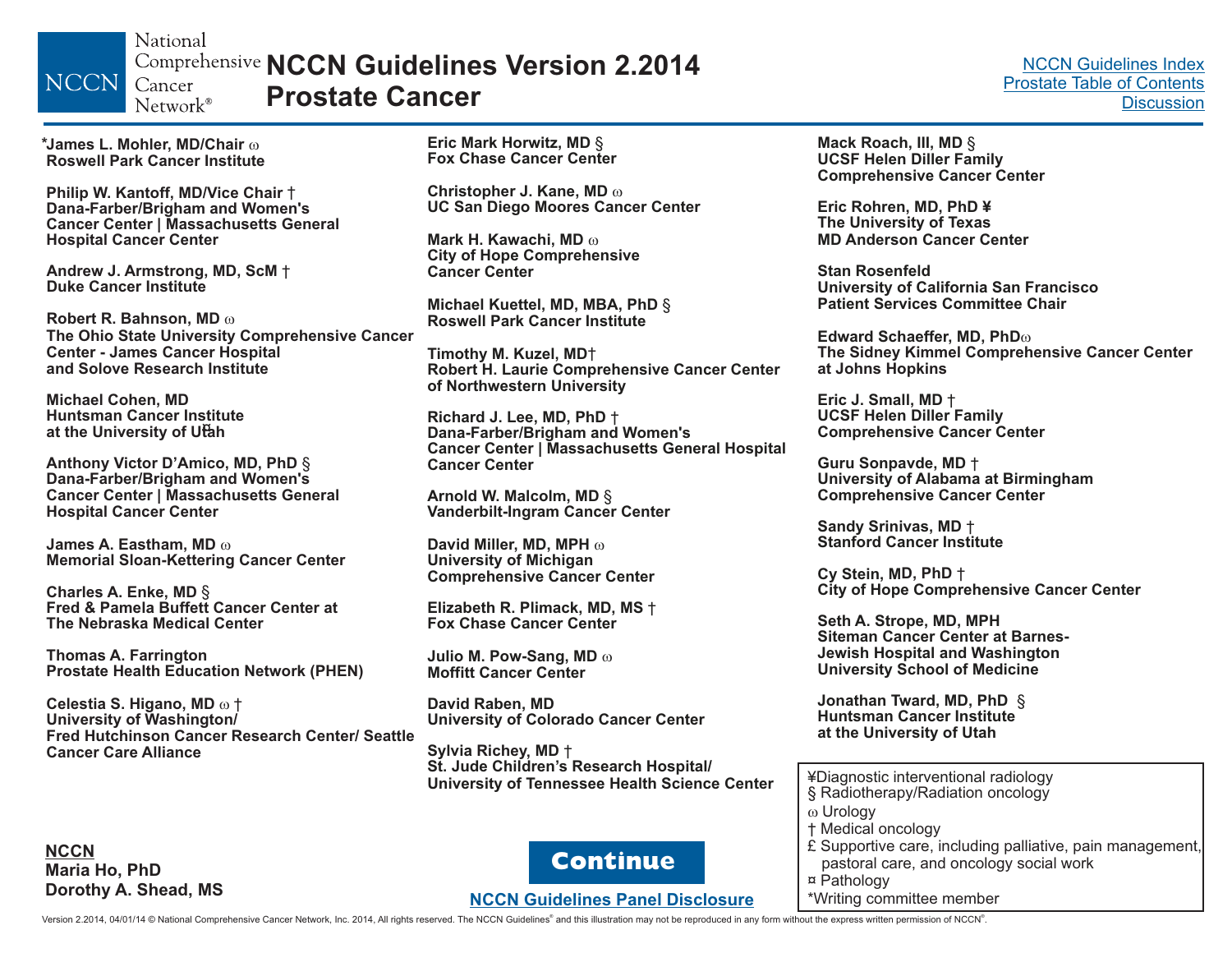[Initial Prostate Cancer Diagnosis, Staging Workup, Risk Group \(PROS-1\)](#page-7-0)

[Very Low-Risk: Initial](#page-8-0) Therapy, Adjuvant Therapy (PROS-2)

[NCCN Prostate Cancer Panel Members](#page-1-0)

[Summary of Guidelines Updates](#page-3-0)

National

Cancer

<span id="page-2-0"></span>**NCCN** 

**NCCN Guidelines Version 2.2014 Prostate Cancer**Network®

| Low-Risk: Initial Therapy, Adjuvant Therapy (PROS-3)                                                                                                                                                                                                                  | <b>Member Institution</b>     |
|-----------------------------------------------------------------------------------------------------------------------------------------------------------------------------------------------------------------------------------------------------------------------|-------------------------------|
| <b>Intermediate-Risk: Initial Therapy, Adjuvant Therapy (PROS-4)</b>                                                                                                                                                                                                  | nccn.org/clinical             |
| High-Risk, Very High-Risk, and Metastatic Disease:                                                                                                                                                                                                                    | <b>NCCN Categorie</b>         |
| <b>Initial Therapy, Adjuvant Therapy (PROS-5)</b>                                                                                                                                                                                                                     | <b>Consensus: All</b>         |
| <b>Monitoring, Recurrence (PROS-6)</b>                                                                                                                                                                                                                                | are category 2A<br>specified. |
| <b>Radical Prostatectomy Biochemical Failure (PROS-7)</b>                                                                                                                                                                                                             | See NCCN Cated                |
| <b>Radiation Therapy Recurrence (PROS-8)</b>                                                                                                                                                                                                                          | and Consensus                 |
| <b>Advanced Disease: Systemic Therapy (PROS-9)</b>                                                                                                                                                                                                                    |                               |
| <u><b>Advanced Disease: Additional Systemic Therapy for Castration-Recurrent Prostate Cancer (PROS-10)</b></u>                                                                                                                                                        |                               |
| <b>Principles of Life Expectancy Estimation (PROS-A)</b>                                                                                                                                                                                                              |                               |
| <b>Principles of Imaging (PROS-B)</b>                                                                                                                                                                                                                                 |                               |
| <b>Principles of Active Surveillance and Observation (PROS-C)</b>                                                                                                                                                                                                     |                               |
| <b>Principles of Radiation Therapy (PROS-D)</b>                                                                                                                                                                                                                       |                               |
| <b>Principles of Surgery (PROS-E)</b>                                                                                                                                                                                                                                 |                               |
| <b>Principles of Androgen Deprivation Therapy (PROS-F)</b>                                                                                                                                                                                                            |                               |
| <b>Principles of Immunotherapy and Chemotherapy (PROS-G)</b>                                                                                                                                                                                                          |                               |
| Staging (ST-1)                                                                                                                                                                                                                                                        |                               |
|                                                                                                                                                                                                                                                                       |                               |
|                                                                                                                                                                                                                                                                       |                               |
| These guidelines are a statement of evidence and consensus of the authors regarding their views of currently accepted approach<br>clinician seeking to apply or consult these guidelines is expected to use independent medical judgment in the context of individual |                               |
| to determine any patient's care or treatment. The National Comprehensive Cancer Network makes no representations or warranti                                                                                                                                          |                               |
| regarding their content use or application and disclaims any responsibility for their application or use in any way. These guidelines                                                                                                                                 |                               |

**Clinical Trials:** NCCN believes that the best management for any cancer patient is in a clinical trial. Participation in clinical trials is especially encouraged.

To find clinical trials online at NCCNMember Institutions, <u>click here:</u> nical trials/physician.html.

**Categories of Evidence and Consensus:** are category 2A unless otherwise : All recommendations

**[Categories of Evidence](#page-35-0) nsus** 

roaches to treatment. Any vidual clinical circumstances arranties of any kind, elines are copyrighted by National Comprehensive Cancer Network. All rights reserved. These guidelines and the illustrations herein may not be reproduced in any form without the express written permission of NCCN. ©2014.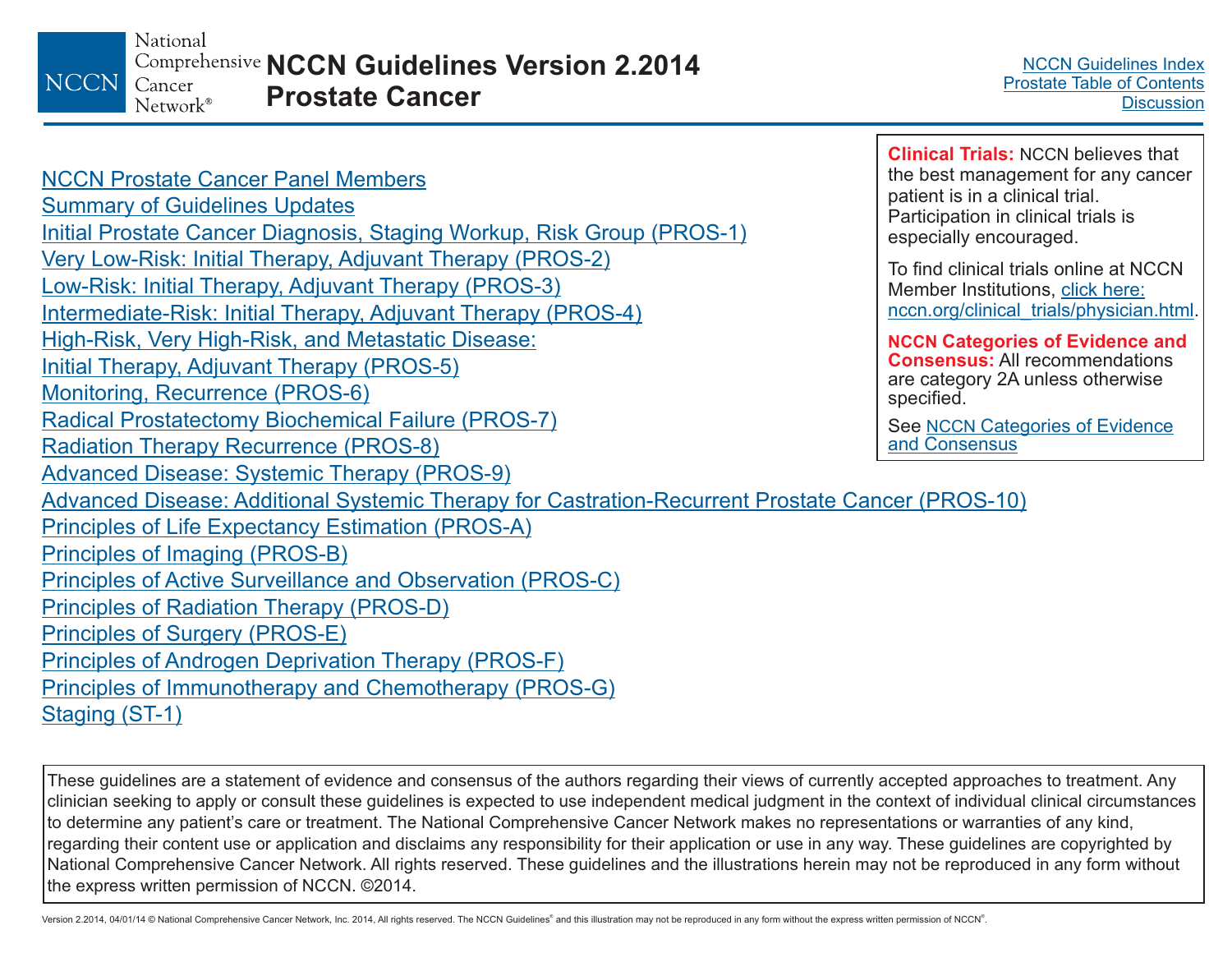<span id="page-3-0"></span>**Summary of changes in the 2.2014 version of the NCCN Guidelines for Prostate Cancer from the 1.2014 version include:**

#### **[DISCUSSION](#page-35-0)**

**The discussion section was updated to reflect the changes in the algorithm.**

**Summary of changes in the 1.2014 version of the NCCN Guidelines for Prostate Cancer from the 4.2013 version include:**

# **[PROS-1](#page-7-0)**

- **Life expectancy 5 y and asymptomatic, no further workup or treatment until symptomatic, except for high-risk patients, changed high-risk patients to .** *high- or very-high-risk groups*
- **Changed the header from Recurrence Risk to .** *Risk Group*
- **Low-risk group, changed Gleason score from 2-6 to .** *6*
- **Added footnote b: . [See Principles of Imaging \(PROS-B\)](#page-19-0) [PROS-2](#page-8-0)**
- **Initial therapy, Active surveillance:**
- **Changed PSA at least as often as every 6 mo to** *PSA no more often than every 6 mo unless clinically indicated.*
- **Changed DRE at least as often as every 12 mo to** -*DRE no more***.** *often than every 12 mo unless clinically indicated*
- ► Changed Repeat prostate biopsy as often as every 12 mo to *Repeat* **.***indicatedprostate biopsy no more often than every 12 mo unless clinically*
- **Modified footnote f: "Active surveillance involves actively monitoring the course of disease with the expectation to intervene** *with potentially curative therapy* if the cancer progresses."
- **Expected patient survival, changed 10 y to 10-20 y.**
- **Expected patient survival 20 y, initial therapy RT: removed (Daily IGRT with IMRT/3D-CRT).**
- **Adjuvant therapy, lymph node metastasis: changed the order of options to ADT (category 1) ± RT (category 2B) or Observation.**
- **Footnote j is new: Observation involves monitoring the course of disease with the expectation to deliver palliative therapy for the development of symptoms or a change in exam or PSA that suggests symptoms are imminent.**

# **[PROS-4](#page-10-0)**

- **Expected patient survival <10y:**
- **Replaced Active surveillance with .** *Observation*
- **Added footnote j to Observation** -
- **Initial therapy, RT: removed (Daily IGRT with IMRT/3D-CRT) ± short- term neoadjuvant/concomitant/adjuvant ADT (4-6 mo).**
- **Expected patient survival 10 y:**
- **Initial therapy, RT: removed (Daily IGRT with IMRT/3D-CRT) ± short- term neoadjuvant/concomitant/adjuvant ADT (4-6 mo).**
- **Adjuvant therapy, lymph node metastasis: changed the order of options to ADT (category 1) ± RT (category 2B) or Observation (category 2B).**
- **Undetectable PSA, added .** -*or nadir*
- **Changed Detectable PSA to .** *PSA failure*-
- **Changed Post-radical prostatectomy recurrence to** -*Radical* **.** *Prostatectomy Biochemical Failure*
- **Changed Post-radiation therapy recurrence to** *Radiation therapy* **.***recurrence*

#### **[PROS-5](#page-11-0)**

- **Initial therapy, RT: removed "(Daily IGRT with IMRT/3D-CRT) + longterm neoadjuvant/concomitant/adjuvant."**
- **High-risk group, Initial therapy: RP + PLND removed (** *select patients with no fixation).*
- **Added footnote j to Observation.**
- **Changed Post-radical prostatectomy recurrence to** *Radical Prostatectomy Biochemical Failure.*

**Note: All recommendations are category 2A unless otherwise indicated. Clinical Trials: NCCN believes that the best management of any cancer patient is in a clinical trial. Participation in clinical trials is especially encouraged. UPDATES**

**Continued on next page**

Version 2.2014, 04/01/14 © National Comprehensive Cancer Network, Inc. 2014, All rights reserved. The NCCN Guidelines® and this illustration may not be reproduced in any form without the express written permission of NCCN®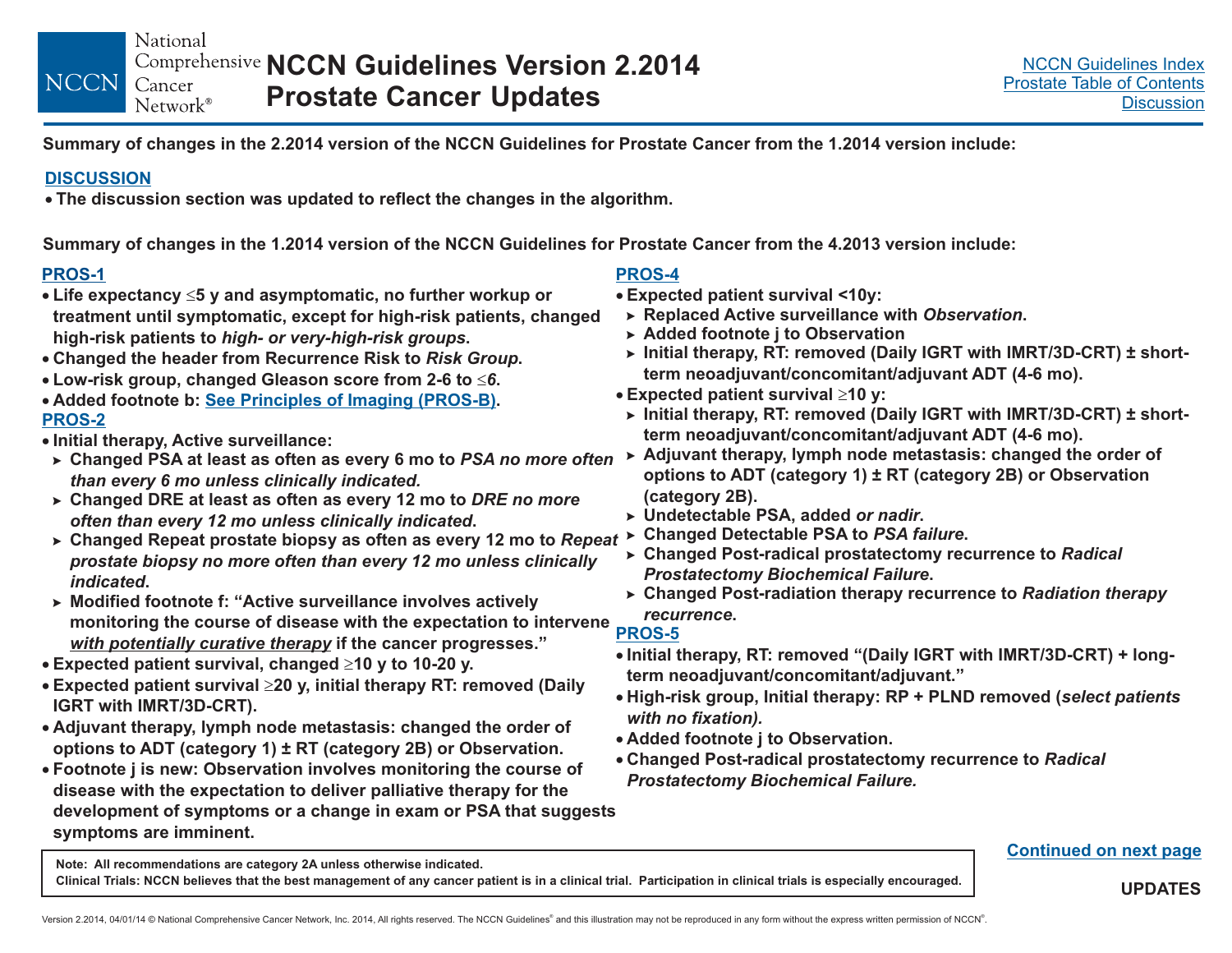**NCCN** 

Cancer Network<sup>®</sup>

National

# **[PROS-6](#page-12-0)**

- **Initial management or pathology, N1 or M1, monitoring; removed (including DRE).**
- **Post-RP recurrence, failure of PSA to fall to undetectable levels; added ( ).** *PSA persistence*
- **Post-RP recurrence, undetectable PSA after RP with a subsequent detectable PSA that increases on 2 or more determinations; added ( ).** *PSA recurrence*
- **[PROS-7](#page-13-0) Changed Post-radical prostatectomy recurrence to** *Radical Prostatectomy Biochemical Failure.*
- **Changed Post-radical prostatectomy recurrence to** *Radical* **.***Prostatectomy Biochemical Failure*
- **Failure of PSA to fall to undetectable levels; added (PSA persistence).**
- **Undetectable PSA after RP with a subsequent detectable PSA that increases on 2 or more determinations; added ( ).** *PSA recurrence*
- **Changed the order of the tests.**
- **Added .***± C-11 choline PET*
- **Following ± bone scan added (** *methylene diphosphonate [MDP] or* **.** *sodium flouride [NaF])*
- **Added footnote j to Observation.**

## **[PROS-8](#page-14-0)**

- **Changed Post-radiation therapy recurrence to** *Radiation Therapy* **.***Recurrence*
- **Changed the order of the tests.**
- **Changed prostate biopsy to .** *TRUS biopsy*
- **Changed endorectal MRI to .** *prostate MRI*
- **Added .***± C-11 choline PET*
- **Added .***Observation*
- **Added footnote j to Observation.**

# **[PROS-9](#page-15-0)**

- **Added .***Observation*
- **Added footnote j to Observation.**
- **[PROS-10](#page-16-0)Added footnote b, . [See Principles of Imaging \(PROS-B\)](#page-19-0)**
- **Studies negative for metastases** *distant*
- **Observation** *especially if PSADT 10 mo*
- **Secondary hormone therapy, added .** *especially if PSADT <10 mo*
- **Changed steroids to .** *corticosteroids*
- **[PROS-11](#page-17-0) Replaced footnote: "Frequency of imaging should be based on individual risk, age, PSADT, Gleason score, and overall health" with " [See Principles of Imaging \(PROS-B\)](#page-19-0) ."**
- **Studies positive for metastases** *distant*
- **[PROS-B](#page-19-0)Added as an option for symptomatic CRPC.** *Best supportive care*
- **This is a new page, Principles of Imaging.**

**Note: All recommendations are category 2A unless otherwise indicated. Clinical Trials: NCCN believes that the best management of any cancer patient is in a clinical trial. Participation in clinical trials is especially encouraged. UPDATES**

**Continued on next page**

Version 2.2014, 04/01/14 © National Comprehensive Cancer Network, Inc. 2014, All rights reserved. The NCCN Guidelines® and this illustration may not be reproduced in any form without the express written permission of NCCN®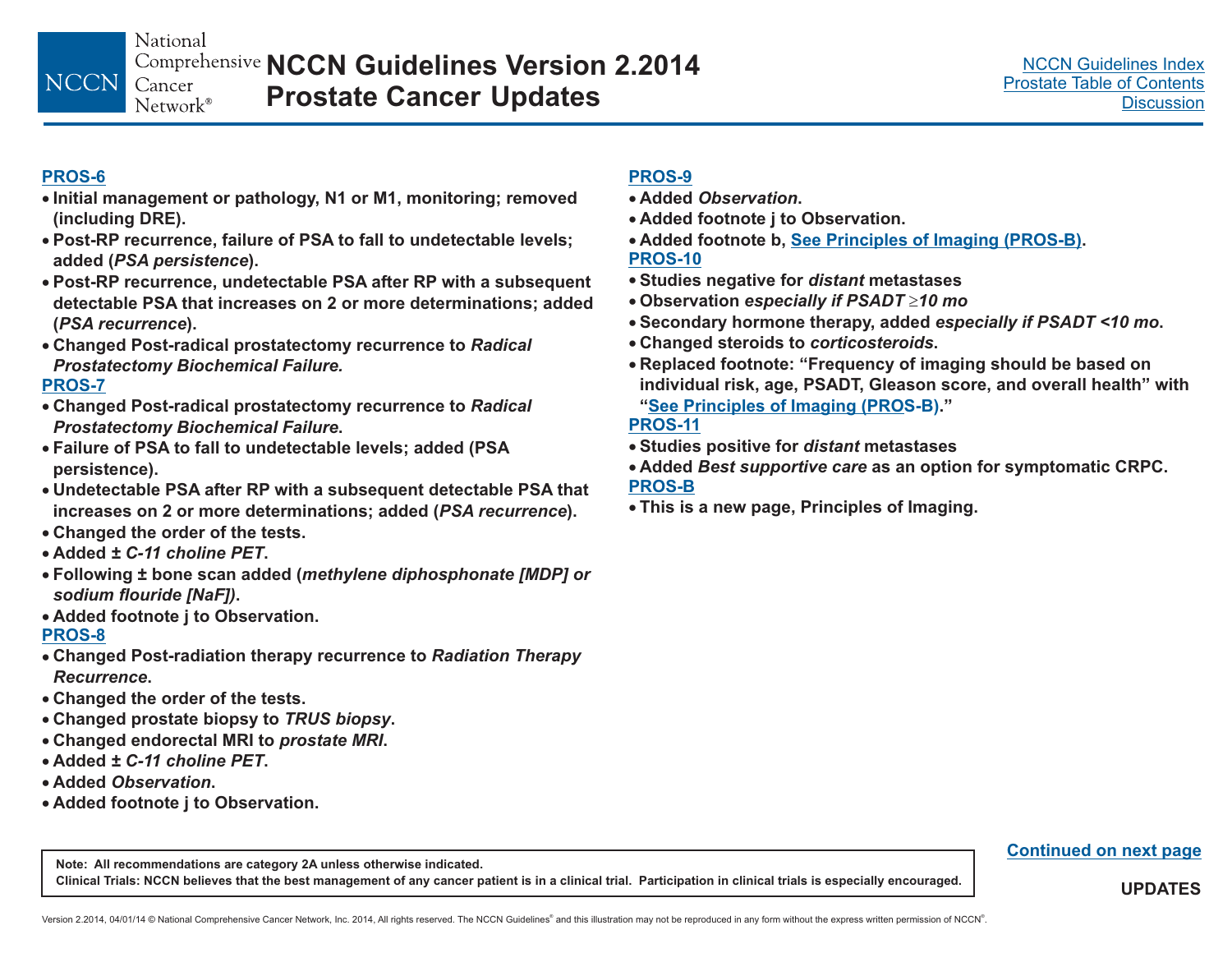National Comprehensive **NCCN Guidelines Version 2.2014** Cancer **Prostate Cancer Updates** Network®

#### **[PROS-C 1 of 2](#page-22-0)**

**NCCN** 

- **Added the following bullet:** *The 2014 NCCN Guidelines for Prostate* **.** *patients, who will then begin palliative ADT Cancer distinguishes between active surveillance and observation. Both involve at least every 6 mo monitoring but active surveillance may involve surveillance prostate biopsies. Evidence of progression will prompt conversion to potentially curative treatment in active surveillance patients, whereas monitoring continues until symptoms develop or are imminent (ie, PSA >100 ng/mL) in observation*
- **Modified the third bullet: Active surveillance is for men with** *preferred* **very low-risk prostate cancer and life expectancy 20 y.** *Observation is preferred for men with low-risk prostate cancer with life expectancy <10 y. .* **[See Risk Group Criteria \(PROS-2\)](#page-8-0)**
- **Added the following bullet:** *Observation involves monitoring the course of disease with the expectation to deliver palliative therapy for* the development of symptoms or change in exam or PSA levels that *suggest symptoms are imminent.*
- **Modified the sixth bullet for consistency:**
- -**Changed PSA at least as often as every 6 mo to** *PSA no more often***.** *than every 6 mo unless clinically indicated*
- **Changed DRE at least as often as every 12 mo to "DRE no more often than every 12 mo unless clinically indicated."**
- **Removed: Needle biopsy may be performed within 18 mo if initial prostate biopsy 10 cores and as often as every 12 mo.**
- **Modified the statement: Repeat prostate biopsies are not indicated when life expectancy is <10 y** *or appropriate when men are on* **.***observation*

#### **[PROS-C 2 of 2](#page-23-0)**

- **Added:***Advantages of observation:*
- -**Avoidance of possible side effects of unnecessary definitive therapy and early initiation and/or continuous ADT.**
- **Added:** *Disadvantages of observation:*
- *Risk of urinary retention or pathologic fracture without prior symptoms or concerning PSA level.*

#### **[PROS-D 1 of 2](#page-24-0)**

- **Primary External Beam Radiation Therapy (EBRT):**
- **Added the following bullet:** *Moderately hypofractionated image-***.***regimens when clinically indicated* guided IMRT regimens (2.4 to 4 Gy per fraction over 4 to 6 weeks) *have been tested in randomized trials reporting similar efficacy and toxicity to conventionally fractionated IMRT. They can be considered as an alternative to conventionally fractionated*
- **Added the following bullet:** *Extremely hypofractionated imageguided IMRT/SBRT regimens (6.5 Gy per fraction or greater) are an emerging treatment modality with single institutional and pooled reports of similar efficacy and toxicity to conventionally fractionated regimens. They can be considered as <sup>a</sup> cautious alternative to conventionally fractionated regimens at clinics with appropriate technology, physics, and clinical expertise."*
- *Removed: "Treatment results appear better when disease burden is lower. Radiation should be administered before PSAexceeds 0.5 ng/mL.*
- **Primary/Salvage Brachytherapy**
- **First bullet: changed 4-6 mo ADT to 2-3 y neoadjuvant/concomitant/adjuvant ADT.**
- **► Modified bullet: Patients with a very large prostate or very small prostate, symptoms of bladder outlet obstruction (high IPSS), or a previous transurethral resection of the prostate are more difficult to implant and may suffer increased risk of side effects. Neoadjuvant ADT may be used to shrink the prostate to an acceptable size; however, increased toxicity would be expected from the ADT and prostate size may not decline.**
- ► Modified bullet: High-dose rate (HDR) brachytherapy can be used a*lone or* in combination with EBRT (40-50 Gy) instead of LDR. **Commonly used boost regimens include 9.5 to 11.5 Gy x 2 fractions, 5.5 to 7.5 Gy x 3 fractions, and 4.0 to 6.0 Gy x 4 fractions.** *A commonly used regimen for HDR treatment alone include 13.5 Gy <sup>x</sup> <sup>2</sup> fractions.* **Continued on next page**

**Note: All recommendations are category 2A unless otherwise indicated.**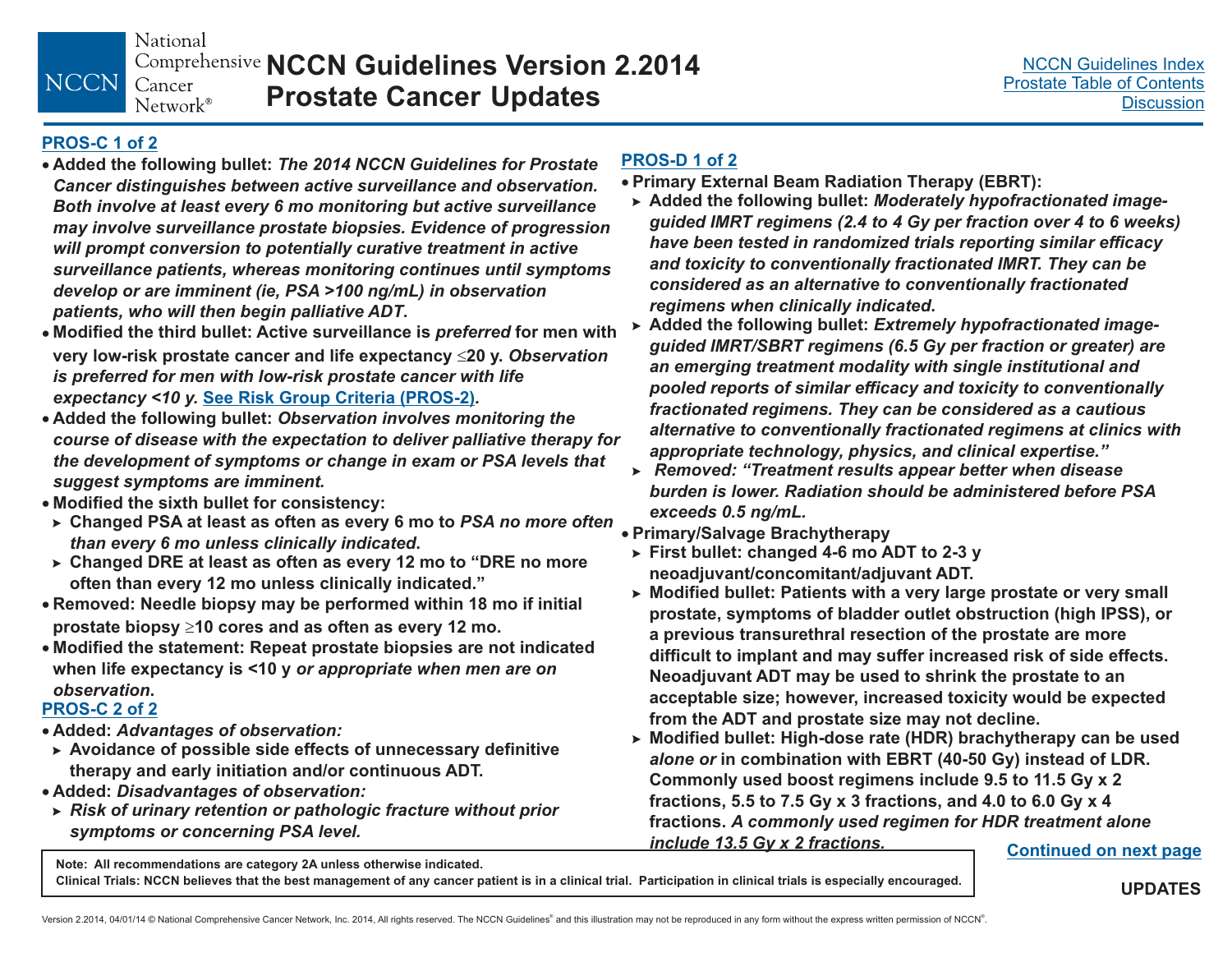National

**NCCN** Cancer Network<sup>®</sup>

#### **[PROS-D 2 of 2](#page-25-0)**

- **Post-Prostatectomy Radiation Therapy**
- -**Indications for adjuvant RT include pT3 disease, positive margin(s), Gleason score 8 10, or seminal vesicle involvement. Adjuvant RT is usually given within 1 year after RP and once any operative side effects have improved/stabilized.** *Added Patients with positive surgical margins and PSADT >9 mo may benefit the most.*
- **The recommended prescribed doses for adjuvant/salvage post- prostatectomy RT are 64** *- changed to 70 Gy in standard 68 fractionation.*
- **[PROS-F](#page-27-0)The defined target volumes include the prostate bed.** *Added: The pelvic lymph nodes may be irradiated, but pelvic radiation is not necessary.*
- **Split Timing of ADT for Advanced Disease to 2 new sections: ADT for Biochemical Failure and ADT for Metastatic Disease.**
- **ADT for Biochemical Failure:**
- **.***deaths in the continuous ADT armMen with prolonged PSA doubling times (>12 mo) and who radiation. are older are candidates for observation. Men who choose ADT shouldconsider intermittent ADT. A phase 3 trial that compared intermittent to continuous ADT showed that intermittent ADT was not inferior to*continuous ADT with respect to survival, and quality of life was better for the intermittent ADT arm. The 7% increase in prostate cancer deaths *in the intermittent ADT arm was balanced by more non-prostate cancer* **Added a new bullet:** - *Some patients are candidates for salvage <sup>a</sup> radiation after failed operation or RP or cryosurgery after failed*
- **ADT for Metastatic Disease:**
- **Added a new bullet:** *ADT is the gold standard for men with metastatic prostate cancer.*
- **Added a new bullet: A***phase 3 trial compared continuous ADT to intermittent ADT, but the study was statistically inconclusive for noninferiority, however, quality of life measures for erectile function and* mental health were better in the intermittent ADT arm after 3 months off *ADT compared to the continuous ADT arm.*
- **Added a new bullet:** *Close monitoring of PSA and testosterone levels and possibly imaging is required when using intermittent ADT, especially during off-treatment periods, and patients may need to*

# **[PROS-G](#page-31-0)**

- **Added the following bullets:**
- -*Systemic chemotherapy should be reserved for men with mCRPC, in particular those who are symptomatic except when studied in <sup>a</sup> clinical trial. Certain subsets of patients with mCRPC who have more anaplastic features may benefit from earlier chemotherapy, but this has not been studied adequately in prospective trials.*
- *Every-3-week docetaxel with or without prednisone is the preferred first-line chemotherapy treatment based on phase 3 clinical trial data for men with symptomatic mCRPC. Radium 223 has been studied in symptomatic patients who are not candidates for docetaxel-based regimens and resulted in improved overall survival. Although abiraterone and enzalutamide have not been studied in this setting, both therapies were beneficial in patients with symptoms after docetaxel and are reasonable options in this setting. Mitoxantrone and prednisone may provide palliation but have not been shown to extend survival. (See PROS-F, 3 of 4).*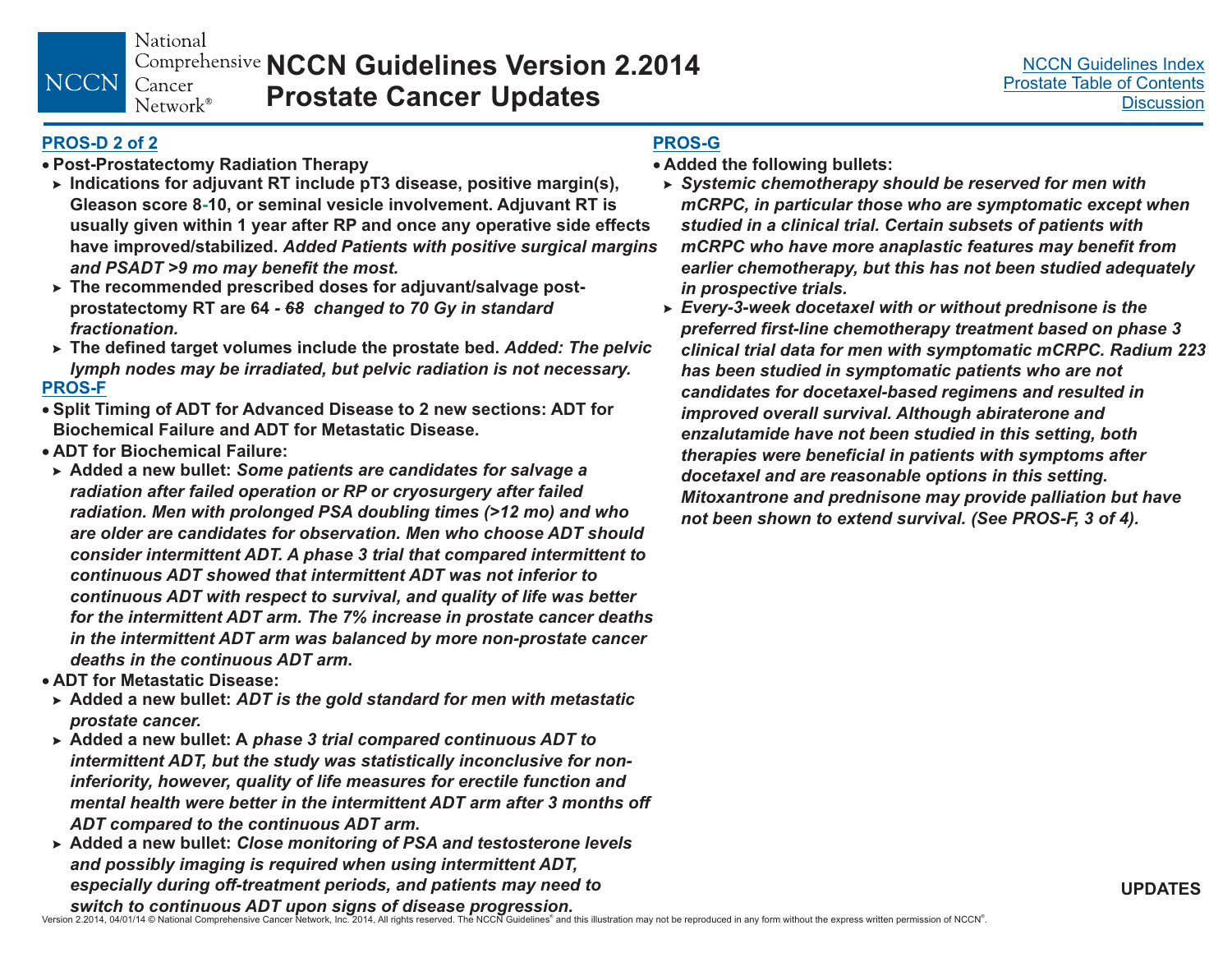<span id="page-7-0"></span>National **NCCN Guidelines Version 2.2014** [NCCN Guidelines Index](#page-0-0)**NCCN** Cancer Prostate [Table of Contents](#page-2-0)**Prostate Cancer**Network® **[Discussion](#page-35-0) INITIAL CLINICALSTAGING WORKUPbINITIAL PROSTATE RISK GROUPCANCER DIAGNOSISASSESSMENTClinically Localized: Very low: T1cGleason score 6 PSA <10 ng/mL See InitialTherapy Fewer than 3 prostate Life expectancy a biopsy cores positive, [\(PROS-2\)](#page-8-0) No further workup or treatment until symptomatic, 5 y and except in high- or very high-risk groupsc 50% cancer in eachasymptomatic corePSA density Bone scan if any <0.15 ng/mL/g of these:DRE PSALow:T1 and PSA >20See InitialGleasonT1-T2aT2 and PSA >10Therapy primary and Gleason score 6[\(PROS-3\)](#page-9-0) Gleason score 8secondary PSA <10 ng/mL T3, T4 grade Symptomatic Intermediate:d See InitialT2b-T2c orPelvic CT or MRI if any Therapy Gleason score 7 or[\(PROS-4\)](#page-10-0)of these:Life expectancy a PSA 10-20 ng/mL T3, T4 >5 y or Suspicious Consider T1-T2 and nomogram symptomatic High: d nodesbiopsy indicated probability of T3a orlymph node Gleason score 8-10 orinvolvement >10% PSA >20 ng/mL** Preferred treatment for any therapy **See Initial**is approved clinical trial. **All others; no Locally Advanced: Therapy additional imaging [\(PROS-5\)](#page-11-0) Very high: T3b-T4**a [See Principles of Life Expectanc](#page-18-0)y Estimation (PROS-A). **B**[See Principles of Imaging \(PROS-B\).](#page-19-0) **Metastatic:** $c$ In selected patients where complications such as hydronephrosis or metastasis can be expected within 5 y, **Any T, N1** androgen deprivation therapy (ADT) or radiation therapy (RT) may be considered. High-risk factors include **Any T, Any N, M1** bulky T3-T4 disease or Gleason score 8-10. <sup>d</sup>Patients with multiple adverse factors may be shifted into the next highest risk group. **Note: All recommendations are category 2A unless otherwise indicated.**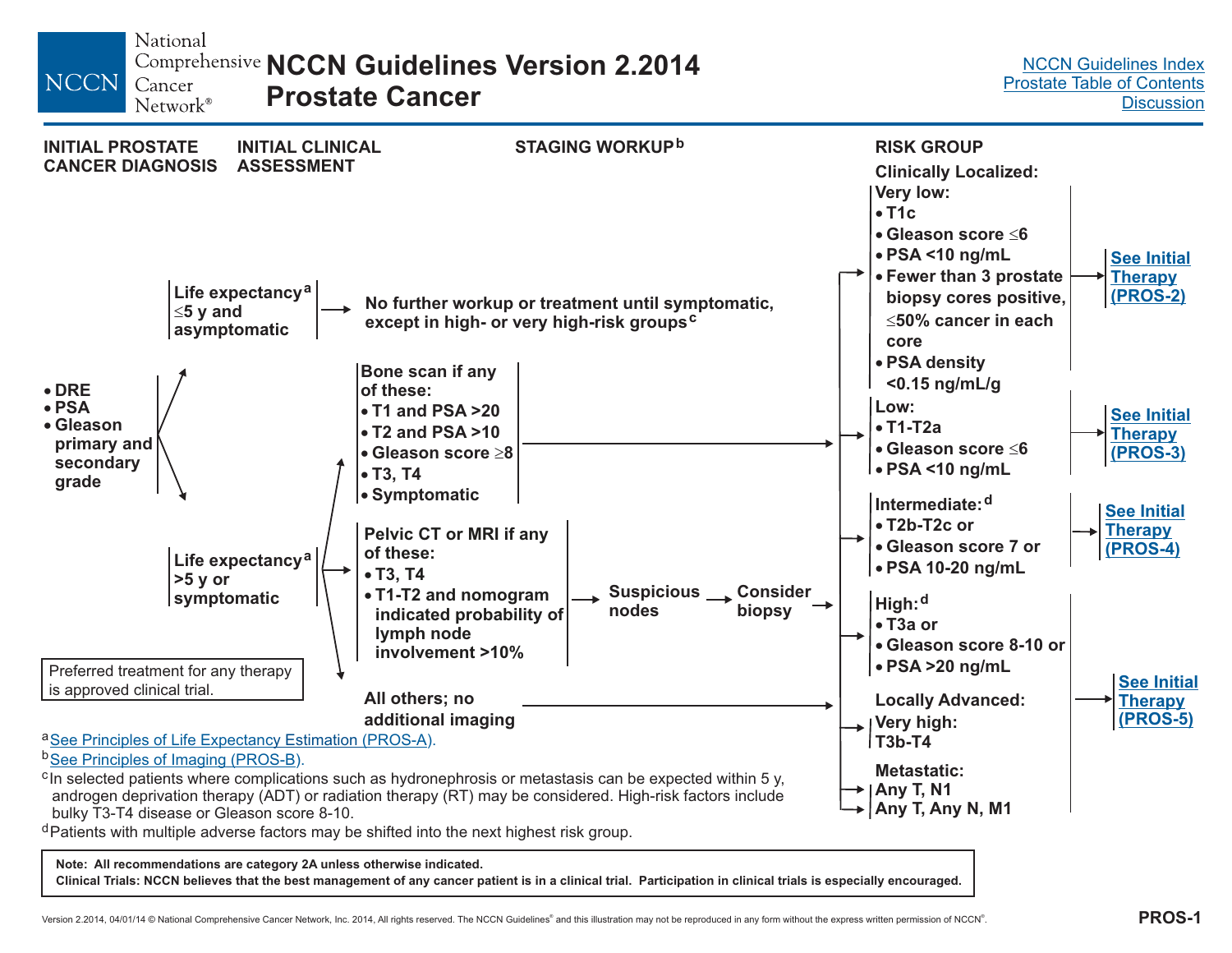<span id="page-8-0"></span>National **NCCN Guidelines Version 2.2014** [NCCN Guidelines Index](#page-0-0)**NCCN** Cancer Prostate [Table of Contents](#page-2-0)**Prostate Cancer[Discussion](#page-35-0)** Network® **EXPECTED RISK GROUPINITIAL THERAPYADJUVANT THERAPYPATIENTSURVIVALa Active surveillance<sup>f</sup> PSA no more often than every 6 mo unless clinically indicated DRE no more often than every 12 mo unless clinically indicated Repeat prostate biopsy no more often than every 12 mo unless clinically indicated 20 ye RT or brachytherapy <sup>g</sup> iAdverse features:**

**Very Low:**

**Gleason score 6 PSA <10 ng/mL Fewer than 3 prostate biopsy cores positive,**

**if predicted probability of lymph node metastasis 2%Lymph node metastasis: ADT (category 1) ± RT k g (category 2B) or Observationj T1cPSA density 50% cancer in any core<0.15 ng/mL/g**  $\rightarrow$  10-20 y<sup>e</sup>  $\rightarrow$ **Active surveillance<sup>f</sup> PSA no more often than every 6 mo unless clinically indicated DRE no more often than every 12 mo unless clinically indicated Repeat prostate biopsy no more often than every 12 mo unless clinically indicated Progressive disease<sup>l</sup> See Initial Clinical [Assessment \(PROS-1\)](#page-7-0)**

**Radical prostatectomy (RP) h**

**± pelvic lymph node dissection (PLND)**

 $\rightarrow$  <10 y<sup>e</sup>  $\rightarrow$ **Observationj**

#### <sup>a</sup> [See Principles of Life Expectanc](#page-18-0)y Estimation (PROS-A).

e The Panel remains concerned about the problems of over-treatment related to the increased diagnosis of early prostate cancer from PSA testing. <u>[See NCCN](#page-0-0)</u> [Guidelines for Prostate Cancer Early Detection](#page-0-0). Active surveillance is recommended for these subsets of patients.

<sup>f</sup>Active surveillance involves actively monitoring the course of disease with the expectation to intervene with potentially curative therapy if the cancer progresses. <u>See Principles of Active Surveillance and Observation (PROS-C</u>).

<sup>g</sup>[See Principles of Radiation](#page-24-0) Therapy (PROS-D). <sup>h</sup>[See Principles of Surgery \(PROS-E](#page-26-0)).

i'Adverse laboratory/pathologic features include: positive margins, seminal vesicle invasion, extracapsular extension, or detectable PSA.

**RTg**

**or**

**Observationj**

jObservation involves monitoring the course of disease with the expectation to deliver palliative therapy for the development of symptoms or a change in exam or PSA that suggests symptoms are imminent. <u>See Principles of [Active Surveillance and](#page-22-0)</u> <u> [Observation \(PROS-C](#page-22-0))</u>.

<sup>k</sup> See Principles of [Androgen Deprivation](#page-27-0) Therapy (PROS-F).

'Criteria for progression are not well defined and require physician judgement; however, a change in risk group strongly implies disease progression.

**Note: All recommendations are category 2A unless otherwise indicated. Clinical Trials: NCCN believes that the best management of any cancer patient is in a clinical trial. Participation in clinical trials is especially encouraged.** **See**

**[Monitoring](#page-12-0) (PROS-6)**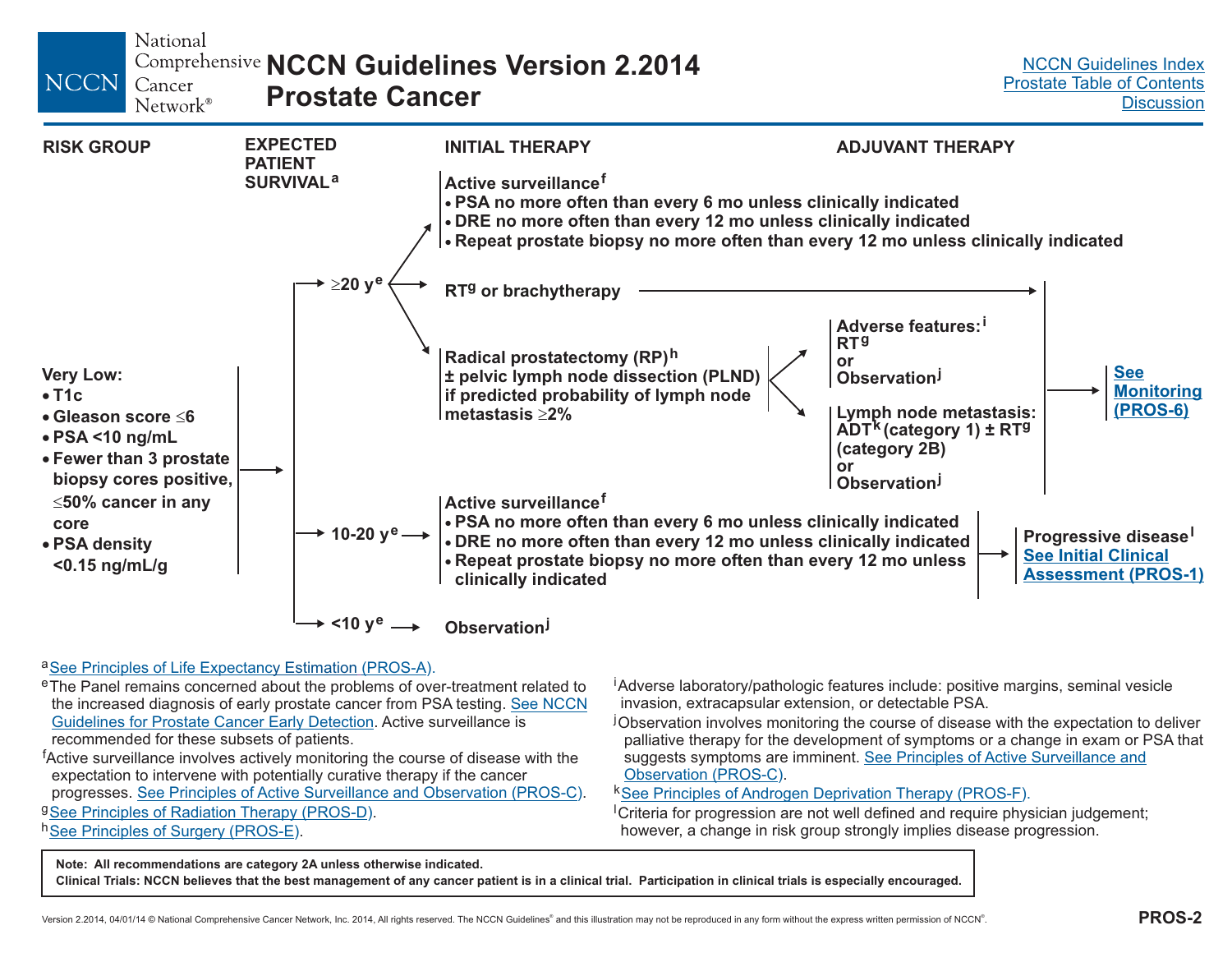<span id="page-9-0"></span>

#### a [See Principles of Life Expectanc](#page-18-0)y Estimation (PROS-A).

e The Panel remains concerned about the problems of over-treatment related to the increased diagnosis of early prostate cancer from PSA testing. <u>See NCCN</u> Guidelines for Prostate Cancer Early Detection. Active surveillance is recommended for these subsets of patients.

f Active surveillance involves actively monitoring the course of disease with the <sup>g</sup>[See Principles of Radiation](#page-24-0) Therapy (PROS-D). expectation to intervene with potentially curative therapy if the cancer progresses. <u>See Principles of Active Surveillance and Observation (PROS-C</u>).

#### <sup>h</sup>[See Principles of Surgery \(PROS-E](#page-26-0)).

'Adverse laboratory/pathologic features include: positive margins, seminal vesicle invasion, extracapsular extension, or detectable PSA.

<u>[Observation \(PROS-C](#page-22-0)</u>). suggests symptoms are imminent. <u>See Principles of [Active Surveillance and](#page-22-0)</u> jObservation involves monitoring the course of disease with the expectation to deliver palliative therapy for the development of symptoms or a change in exam or PSA that

<sup>k</sup> See Principles of [Androgen Deprivation](#page-27-0) Therapy (PROS-F).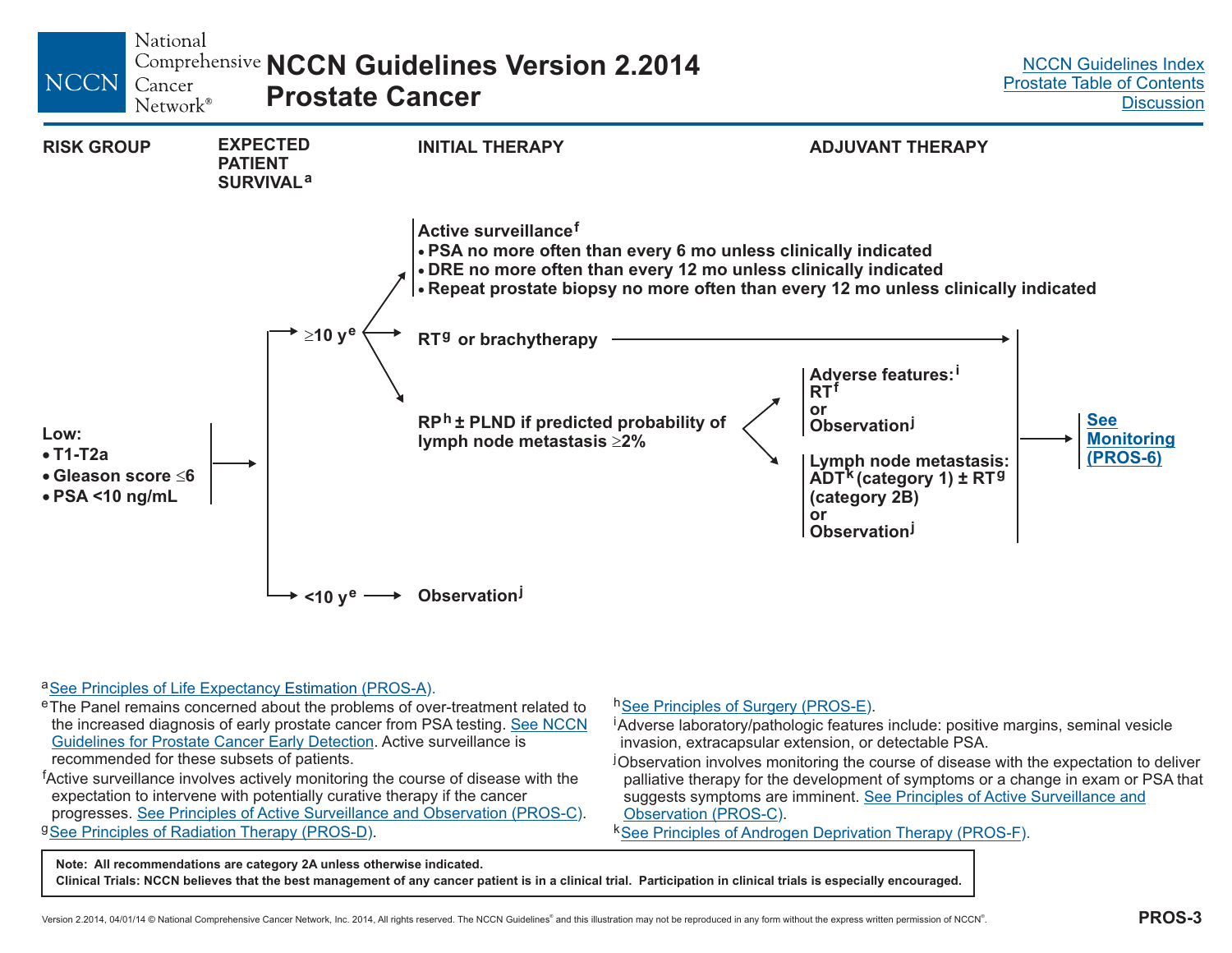<span id="page-10-0"></span>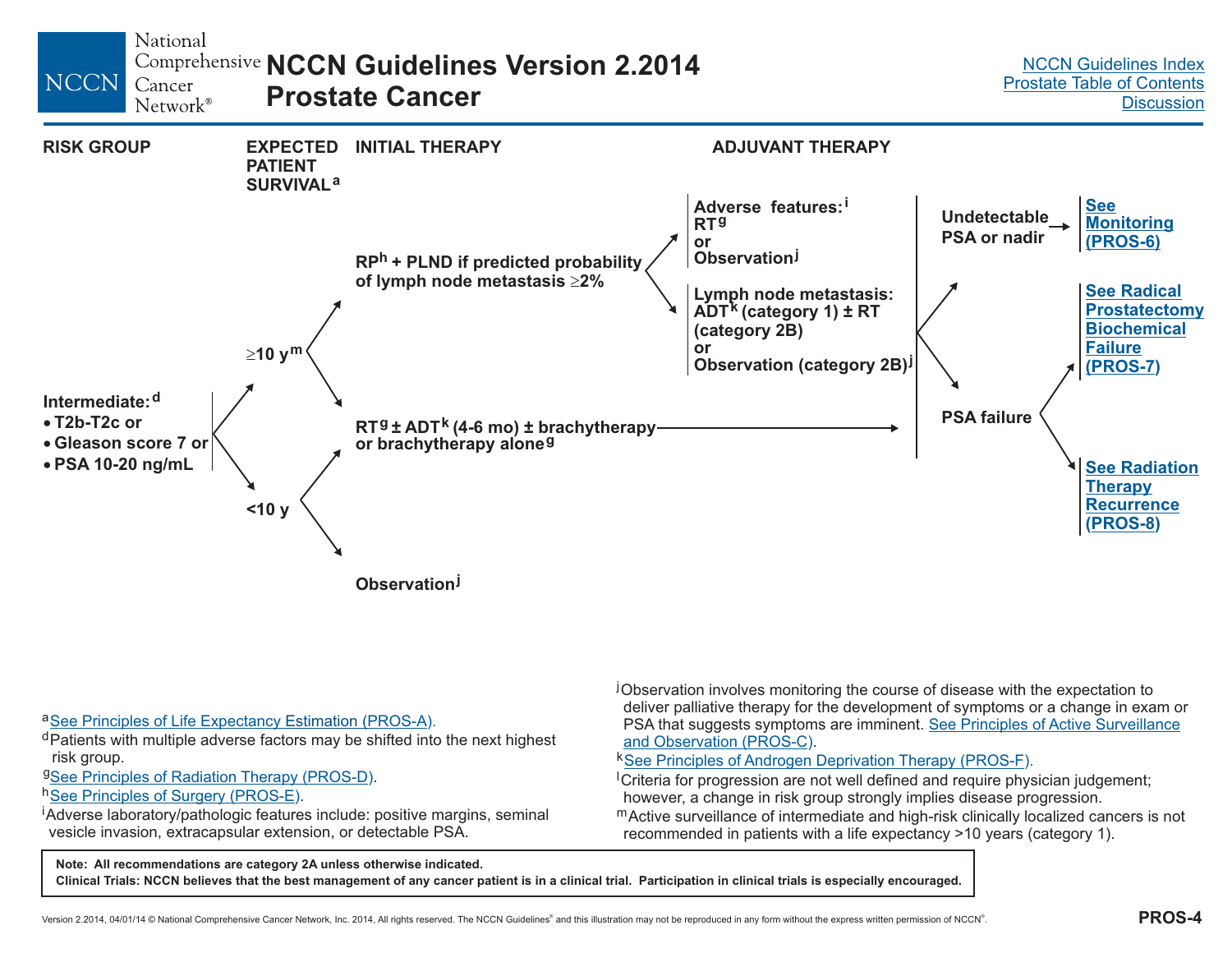<span id="page-11-0"></span>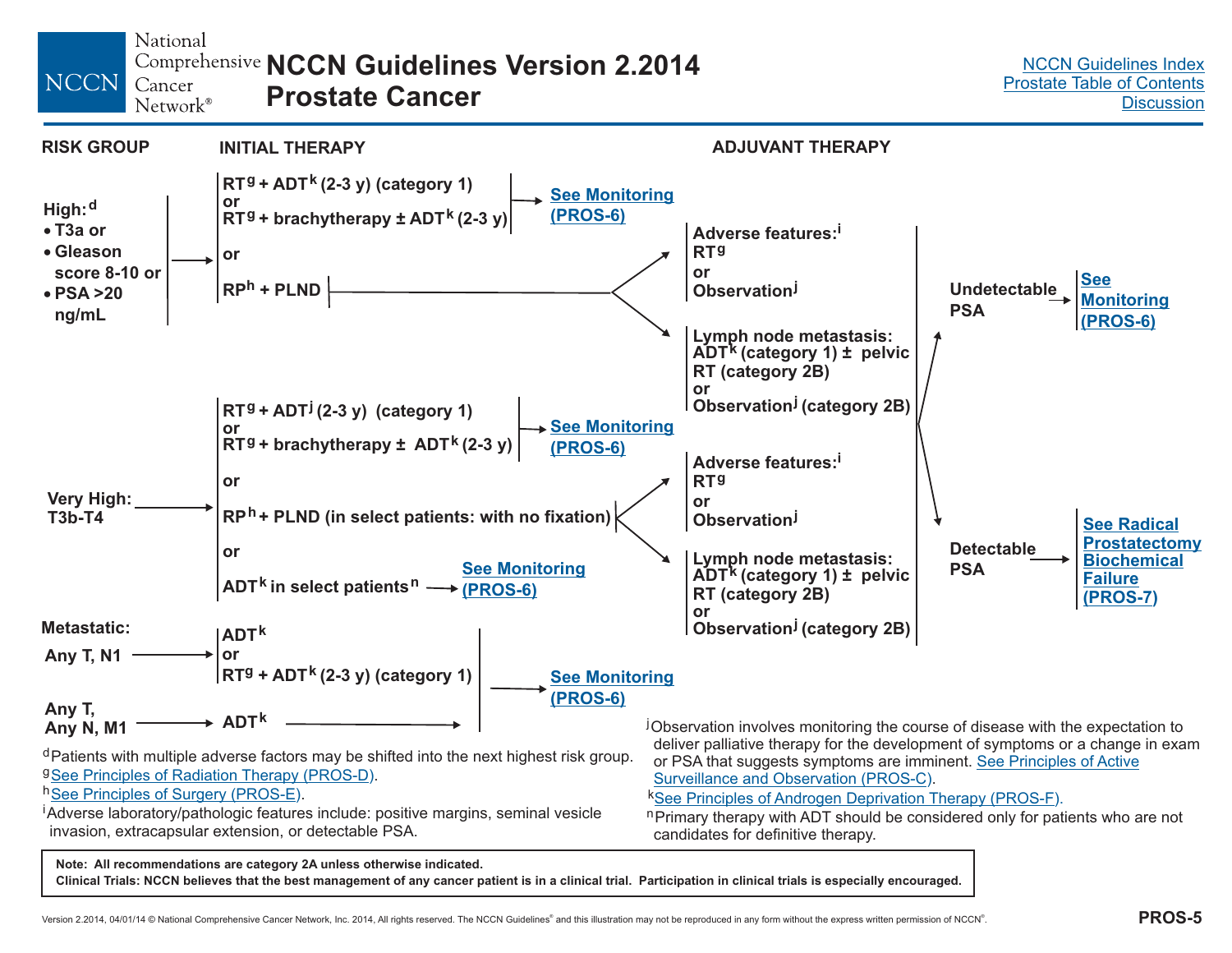<span id="page-12-0"></span>

 $^{\rm o}$ PSA as frequently as every 3 mo may be necessary to clarify disease status, especially in high-risk men.

p RTOG-ASTRO (Radiation Therapy Oncology Group-American Society for Therapeutic Radiology and Oncology) Phoenix Consensus-1) PSA rise by 2 ng/mL or more above the nadir PSA is the standard definition for biochemical failure after EBRT with or without HT; and 2) the date of failure is determined "at call" (not backdated). They recommended that investigators be allowed to use the ASTRO Consensus Definition after EBRT alone (with no hormonal therapy) with strict adherence to guidelines as to "adequate follow-up" to avoid the artifacts resulting from short follow-up. For example, if the median follow-up is 5 years, control rates at 3 years should be cited. Retaining a strict version of the ASTRO definition allows comparison with a large existing body of literature.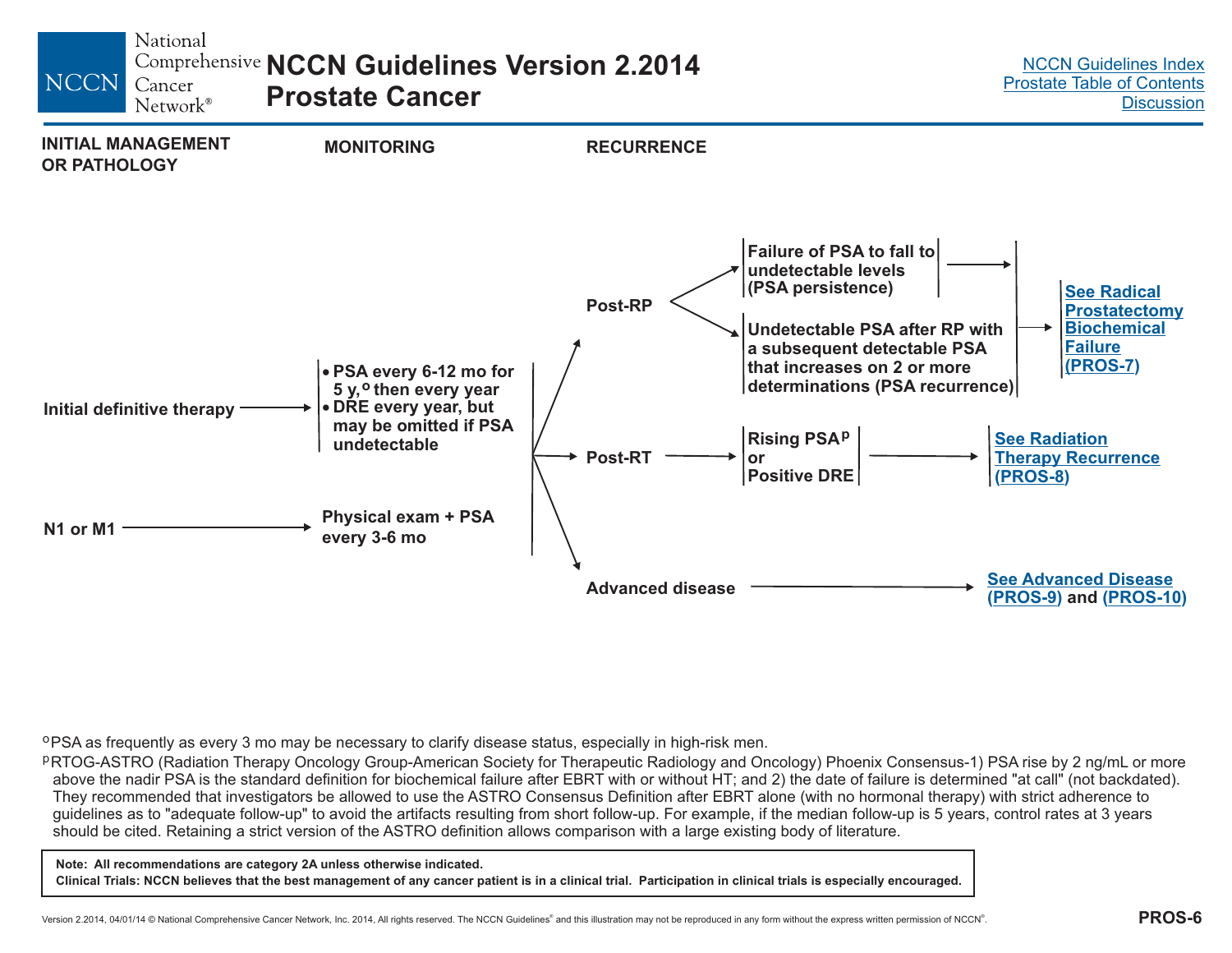<span id="page-13-0"></span>National **NCCN Guidelines Version 2.2014 NCCN** Cancer **Prostate Cancer**Network<sup>®</sup>

# **RADICAL PROSTATECTOMY BIOCHEMICAL FAILURE**



<sup>b</sup>[See Principles of Imaging \(PROS-B](#page-19-0)).

<sup>g</sup>[See Principles of Radiation](#page-24-0) Therapy (PROS-D).

iObservation involves monitoring the course of disease with the expectation to deliver palliative therapy for the development of symptoms or a change in exam or PSA that suggests symptoms are imminent <u>See Principles of [Active Surveillance and Observation \(PROS-C](#page-22-0)</u>).

<sup>k</sup> See Principles of [Androgen Deprivation](#page-27-0) Therapy (PROS-F).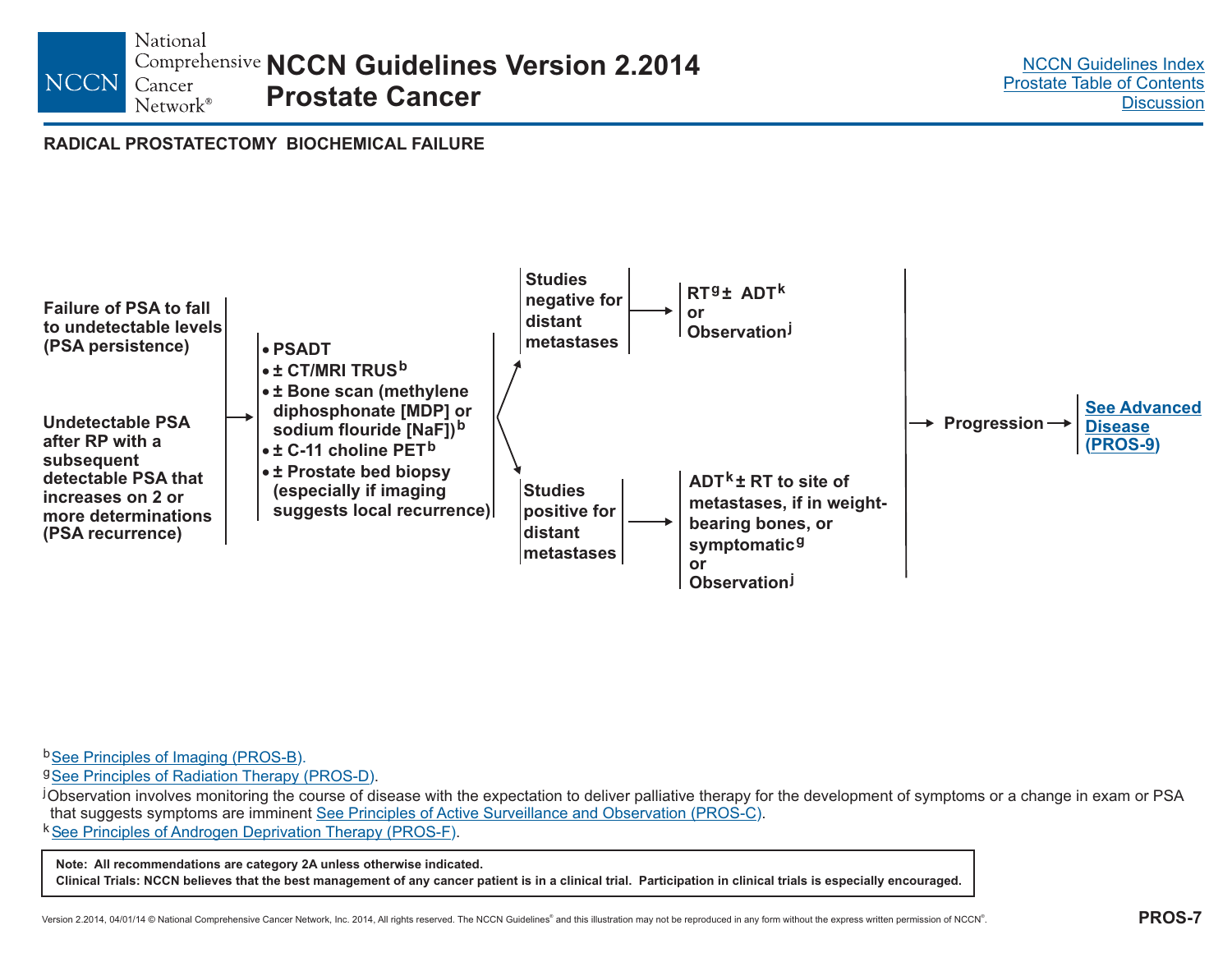<span id="page-14-0"></span>National **NCCN Guidelines Version 2.2014** [NCCN Guidelines Index](#page-0-0)**NCCN** Cancer Prostate [Table of Contents](#page-2-0)**Prostate Cancer**Network® **[Discussion](#page-35-0) RADIATION THERAPY RECURRENCEObservationj TRUS biopsy or RPh positive, orstudies negative Cryosurgery for distantor Brachytherapy g metastasesObservationj Progression or ADTk PSADTCandidate for localorTRUS biopsy TRUS biopsy Clinical trialtherapy: negative, Bone scanb orOriginal clinical stage See ± Abdominal/pelvic studies negative More aggressive T1-T2, NX or N0 [Advanced](#page-15-0)CT/MRIb for distantworkup for local Life expectancy >10 y DiseaseProstate MRIb metastasesrecurrence( ) PROS-9PSA now <10 ng/mL ± C-11 choline PETb (eg, repeat biopsy, BiochemicalMR spectroscopy, failurep Prostate MRI) orStudies positive Positive DRE for distantmetastasesADTk Not a candidatefor local therapy or**<br> $\begin{bmatrix} 1 & 0 \\ 0 & 1 \end{bmatrix}$  **or Observationj**

**B**[See Principles of Imaging \(PROS-B](#page-19-0)).

<sup>g</sup>[See Principles of Radiation](#page-24-0) Therapy (PROS-D).

<sup>h</sup>[See Principles of Surgery \(PROS-E](#page-26-0)).

<sup>j</sup>Observation involves monitoring the course of disease with the expectation to deliver palliative therapy for the development of symptoms or a change in exam or PSA that suggests symptoms are imminent <u>See Principles of [Active Surveillance and Observation \(PROS-C](#page-22-0)</u>).

<sup>k</sup>See Principles of [Androgen Deprivation](#page-27-0) Therapy (PROS-F).

above the nadir PSA is the standard definition for biochemical failure after EBRT with or without HT; and 2) the date of failure is determined "at call" (not backdated). <sup>p</sup>RTOG-ASTRO (Radiation Therapy Oncology Group - American Society for Therapeutic Radiology and Oncology) Phoenix Consensus - 1) PSA rise by 2 ng/mL or more They recommended that investigators be allowed to use the ASTRO Consensus Definition after EBRT alone (with no hormonal therapy) with strict adherence to guidelines as to "adequate follow-up" to avoid the artifacts resulting from short follow-up. For example, if the median follow-up is 5 years, control rates at 3 years should be cited. Retaining a strict version of the ASTRO definition allows comparison with a large existing body of literature.

**Note: All recommendations are category 2A unless otherwise indicated.**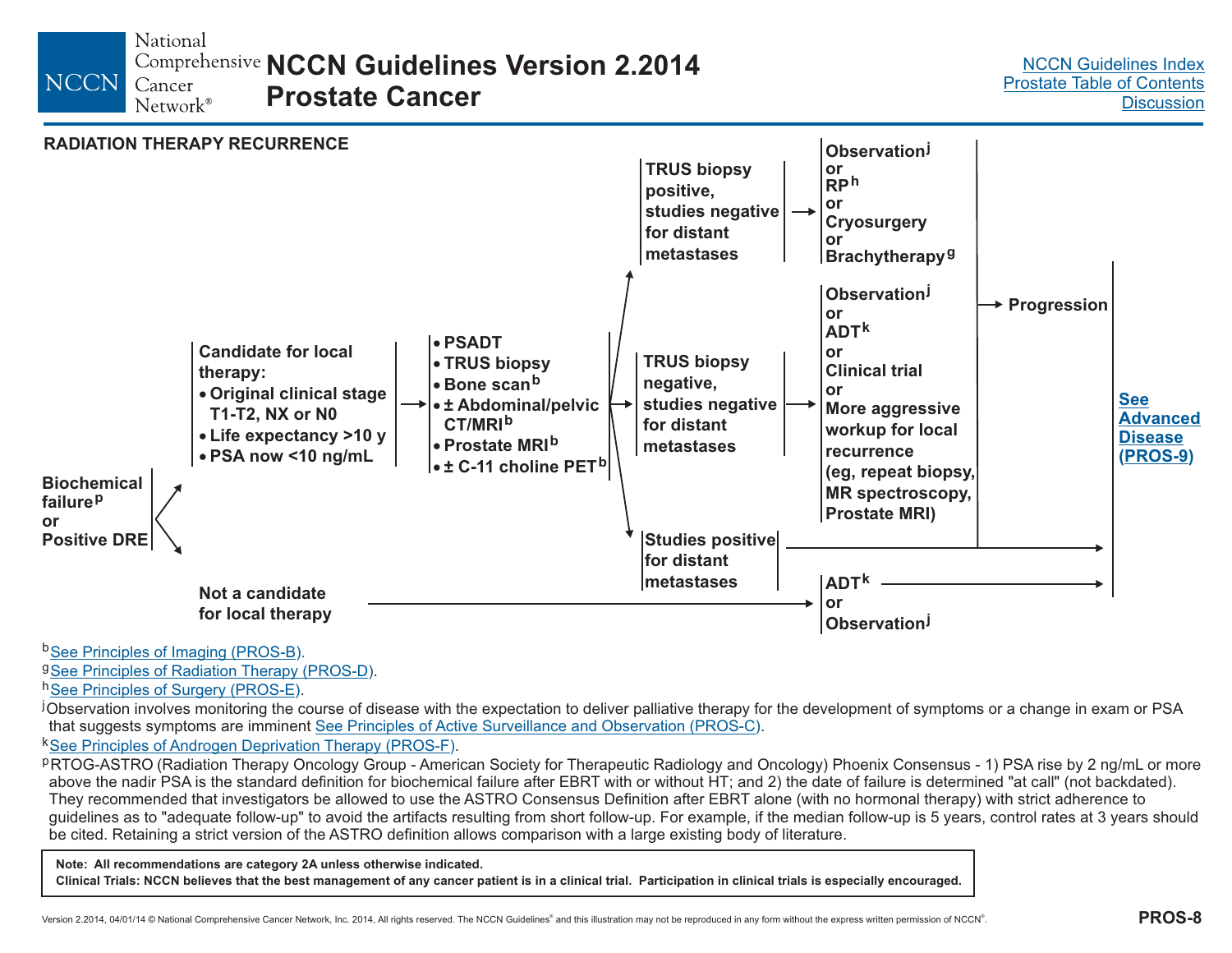<span id="page-15-0"></span>

#### **ADVANCED DISEASE: SYSTEMIC THERAPY**



<sup>b</sup>[See Principles of Imaging \(PROS-B](#page-19-0)).

jObservation involves monitoring the course of disease with the expectation to deliver palliative therapy for the development of symptoms or a change in exam or PSA that suggests symptoms are imminent <u>See Principles of [Active Surveillance and Observation \(PROS-C](#page-22-0)</u>).

<sup>q</sup>Assure castrate level of testosterone.

<sup>r</sup> [See Principles of Immunotherapy](#page-31-0) and Chemotherapy (PROS-G).

<sup>s</sup> See NCCN Guidelines for Small Cell Lung Cancer.

**Note: All recommendations are category 2A unless otherwise indicated.**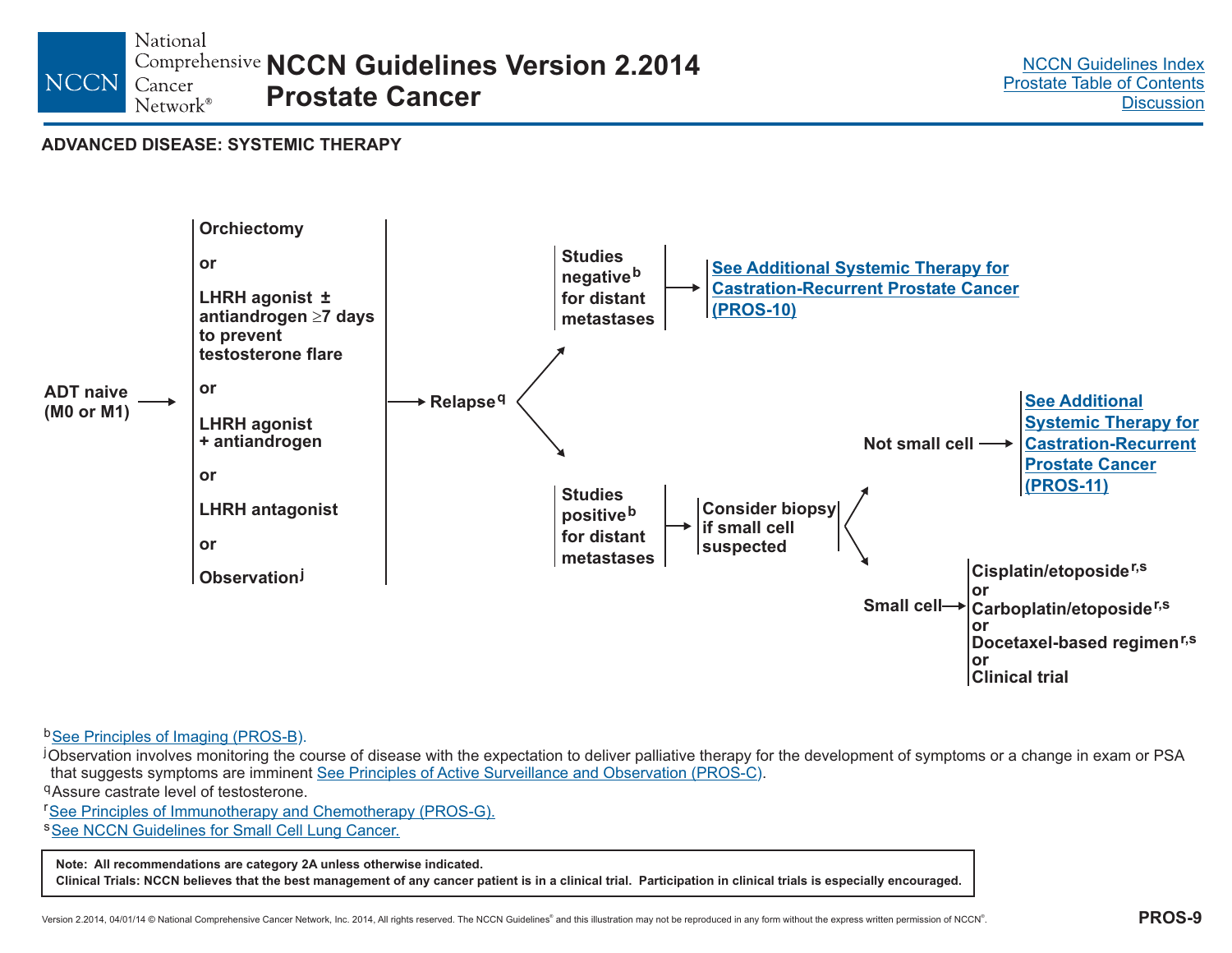<span id="page-16-0"></span>**ADVANCED DISEASE: ADDITIONAL SYSTEMIC THERAPY FOR CASTRATION-RECURRENT PROSTATE CANCER**



b<sub>See</sub> Principles of Imaging (PROS-B).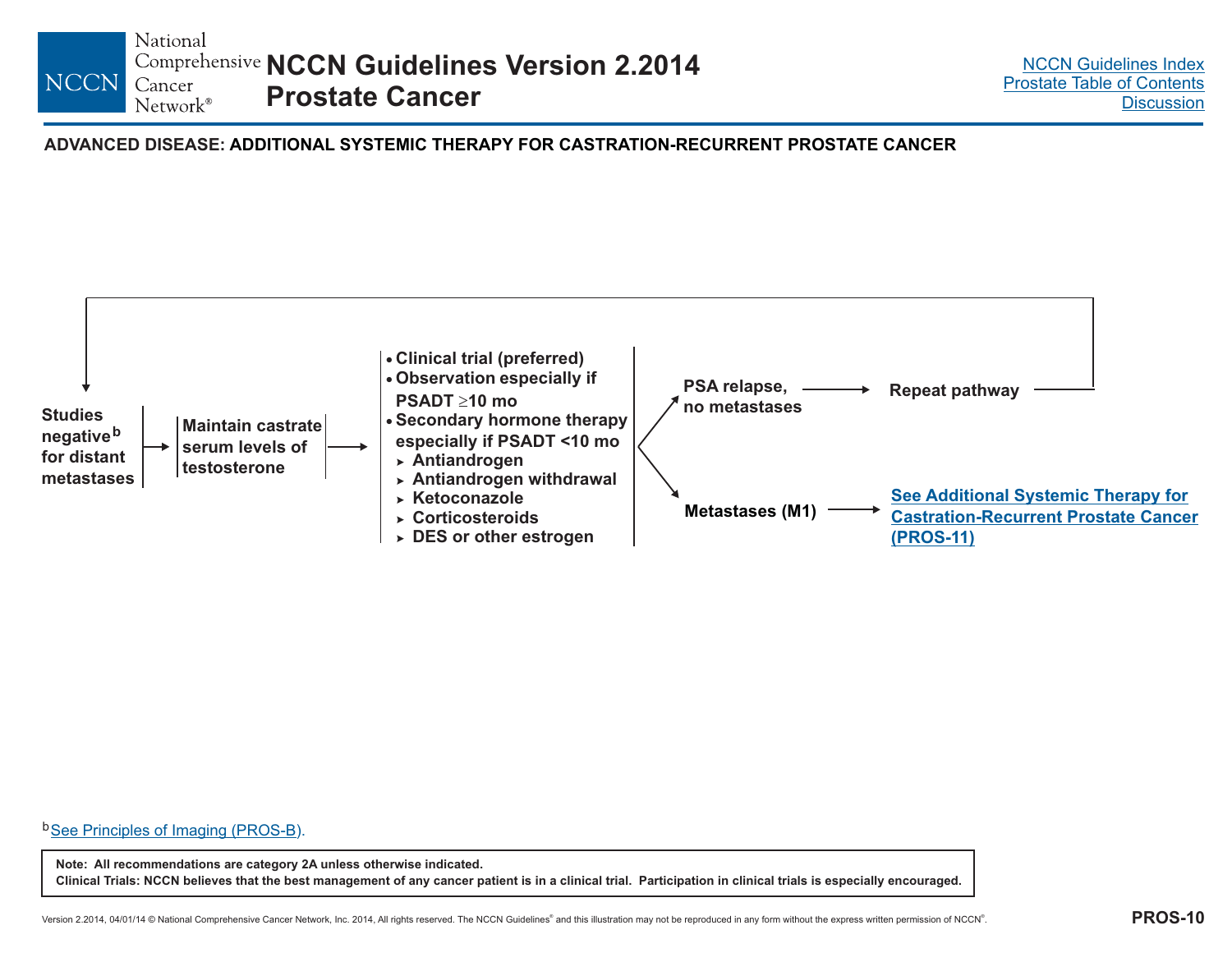<span id="page-17-0"></span>National **NCCN Guidelines Version 2.2014** [NCCN Guidelines Index](#page-0-0)**NCCN** Cancer Prostate [Table of Contents](#page-2-0)**Prostate Cancer**Network® **[Discussion](#page-35-0) ADVANCED DISEASE: ADDITIONAL SYSTEMIC THERAPY FOR CASTRATION-RECURRENT PROSTATE CANCER Abiraterone acetate or ek nzalutamide(category 1, post-docetaxel therapy ) Docetaxel (category 1) r Cabazitaxel (category 1, post-docetaxel) r Radium-223 for symptomatic Radium-223 for symptomatic bone bone metastases (category 1) t** metastases (category 1, post-docetaxel)<sup>t</sup> **Mitoxantroner,v Salvage chemotherapy Abiraterone acetatek,v Docetaxel rechallenge r Enzalutamidek,v Yes Mitoxantroner Palliative RT or radionuclide Other secondary hormone therapy for symptomatic bone Antiandrogen** - **Maintain castratemetastasesAntiandrogen withdrawal serum levels ofClinical trialKetoconazoletestosteroneStudiesBest supportive care Corticosteroidsandpositive b DES or other estrogen** -**Denosumab→ Symptomatic Sipuleucel-T u for distant(category 1) or Clinical trialmetastaseszoledronic acid Sipuleucel-T (category 1) u Best supportive care (category 1) if • Secondary hormone therapy bone metastases Antiandrogen** -**Antiandrogen withdrawal** -▶ Abiraterone acetate<sup>k</sup> (category 1)  $No \rightarrow \perp$ **Enzalutamide**-**k Ketoconazole**-**Corticosteroids**-**DES or other estrogen** - **Docetaxelw Clinical trialB**[See Principles of Imaging \(PROS-B](#page-19-0)). <sup>k</sup>See Principles of [Androgen Deprivation](#page-27-0) Therapy (PROS-F). <sup>r</sup> [See Principles of Immunotherapy](#page-31-0) and Chemotherapy (PROS-G).  $t$ Radium-223 is not approved for use in combination with docetaxel or any other  $\mathrm{^v}$ For patients who are not candidates for docetaxel-based regimens. chemotherapy. See Principles of Radiation [Therapy \(PROS-D, page 2 of 2](#page-25-0)). <code>w</code>Although most patients without symptoms are not treated with chemotherapy, the  $\,$ survival benefit reported for docetaxel applies to those with or without symptoms. <sup>u</sup>Sipuleucel-T is appropriate for asymptomatic or minimally symptomatic patients Docetaxel may be considered for patients with signs of rapid progression or hepatic with ECOG performance status 0-1. Sipuleucel-T is not indicated in patients with metastases despite lack of symptoms. hepatic metastases or life expectancy <6 months. **Note: All recommendations are category 2A unless otherwise indicated. Clinical Trials: NCCN believes that the best management of any cancer patient is in a clinical trial. Participation in clinical trials is especially encouraged.**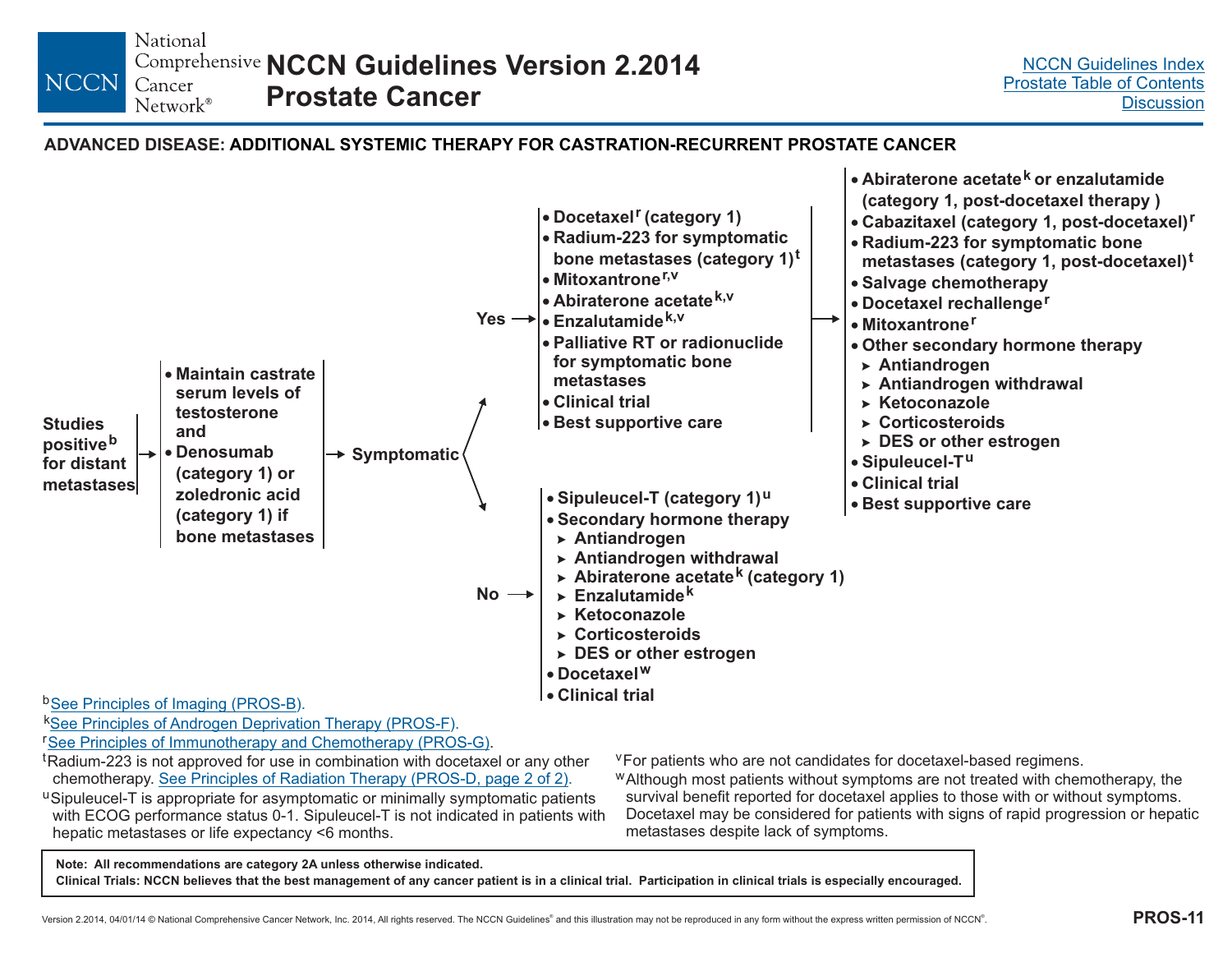#### <span id="page-18-0"></span>**PRINCIPLES OF LIFE EXPECTANCY ESTIMATION**

- **Life expectancy estimation is critical to informed decision-making in prostate cancer early detection and treatment.**
- **Estimation of life expectancy is possible for groups of men but challenging for individuals.**
- **Life expectancy can be estimated using the Social Security Administration tables ( l www.ssa.gov/OACT/STATS/table4c6.htm ) .**
- **Life expectancy can then be adjusted using the assessment of overall health as follows: clinician's**
- **Best quartile of health add 50%** -
- **Worst quartile of health subtract 50%** -
- **Middle two quartiles of health no adjustment** -

• Example of 5-year increments of age are reproduced from the <u>NCCN Guidelines for Senior Adult Oncology</u> for life expectancy estimation. <sup>1</sup>

1Howard DH. Life expectancy and the value of early detection. J Health Econ 2005;24:891-906.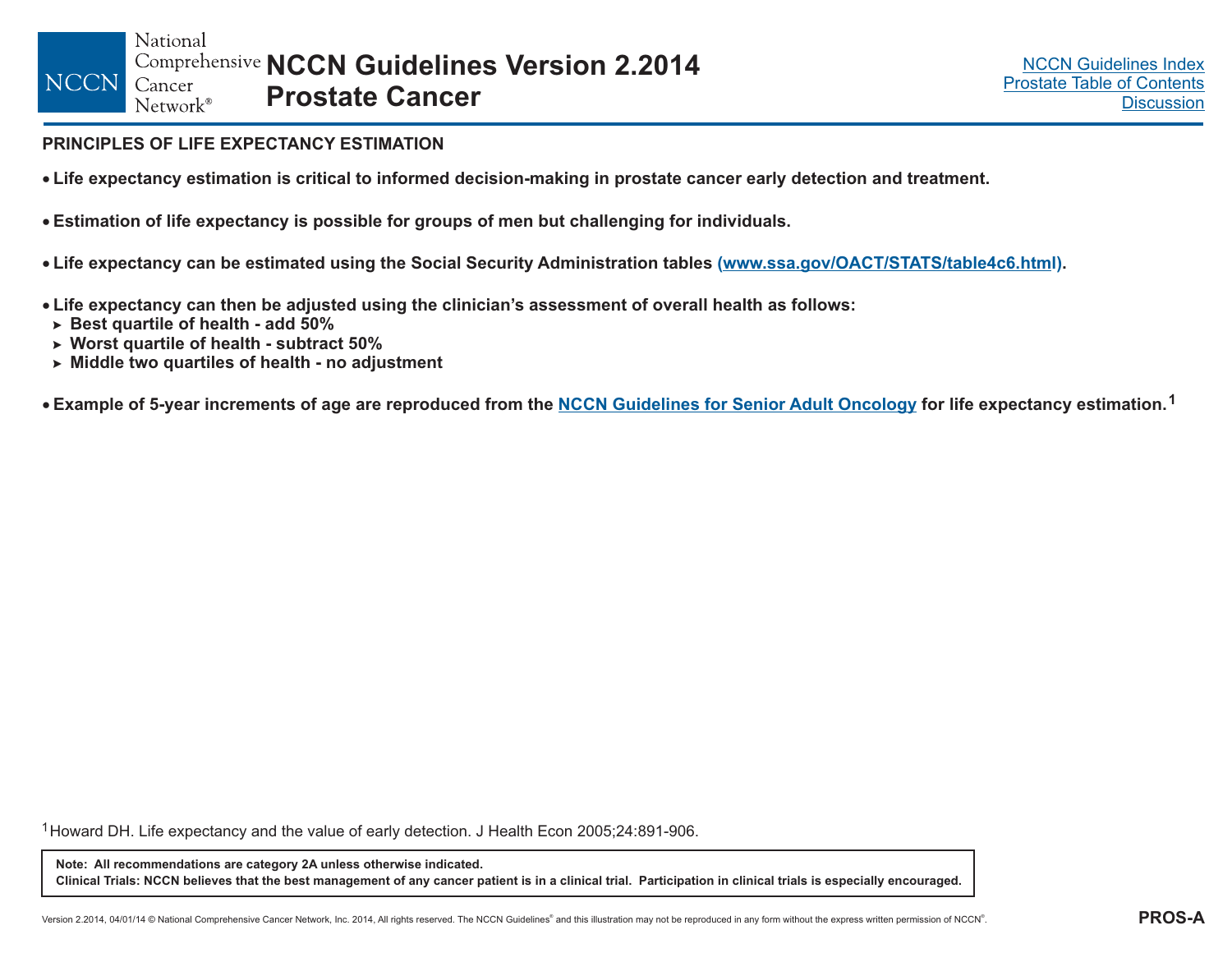#### <span id="page-19-0"></span>**PRINCIPLES OF IMAGING**

**Goals of Imaging**

- **Imaging is performed for the detection and characterization of disease in order to guide appropriate management.**
- **Imaging studies should be performed based on the best available clinical evidence and not influenced by business or personal interests of the care provider.**
- **Imaging techniques can evaluate anatomic or functional parameters.**
- **Anatomic imaging techniques include plain film radiographs, ultrasound, CT, and MRI.** -
- **Functional imaging techniques include radionuclide bone scan, PET, and advanced MR techniques, such as spectroscopy and diffusion- weighted imaging (DWI).**

**Efficacy of Imaging**

- **The utility of imaging for men with early biochemical failure after RP depends on risk group prior to operation, pathologic Gleason grade and stage, PSA, and PSA doubling time (PSADT) after recurrence. Low and intermediate risk groups with low serum PSAs postoperatively have a very low risk of positive bone scans or CT scans.**
- **Frequency of imaging should be based on individual risk, age, PSADT, Gleason score, and overall health.**
- **Bone scans are rarely positive in asymptomatic men with PSA <10 ng/mL.**

**Plain Radiography**

**Plain radiography can be used to evaluate symptomatic regions in the skeleton and is particularly useful for evaluation of risk for pathologic fracture. However, conventional plain x-rays will not detect a bone lesion until nearly 50% of the mineral content of the bone is lost or gained.**

**Ultrasound**

- **Ultrasound uses high-frequency sound waves to image small regions of the body.**
- **Standard ultrasound imaging provides anatomic information.** -
- **Vascular flow can be assessed using Doppler ultrasound techniques.** -
- **Endorectal ultrasound is used to guide transrectal biopsies of the prostate.**
- **Endorectal ultrasound can be considered for patients with suspected recurrence after RP.**
- **Advanced ultrasound techniques for imaging of the prostate and for differentiation between prostate cancer and prostatitis are under evaluation.**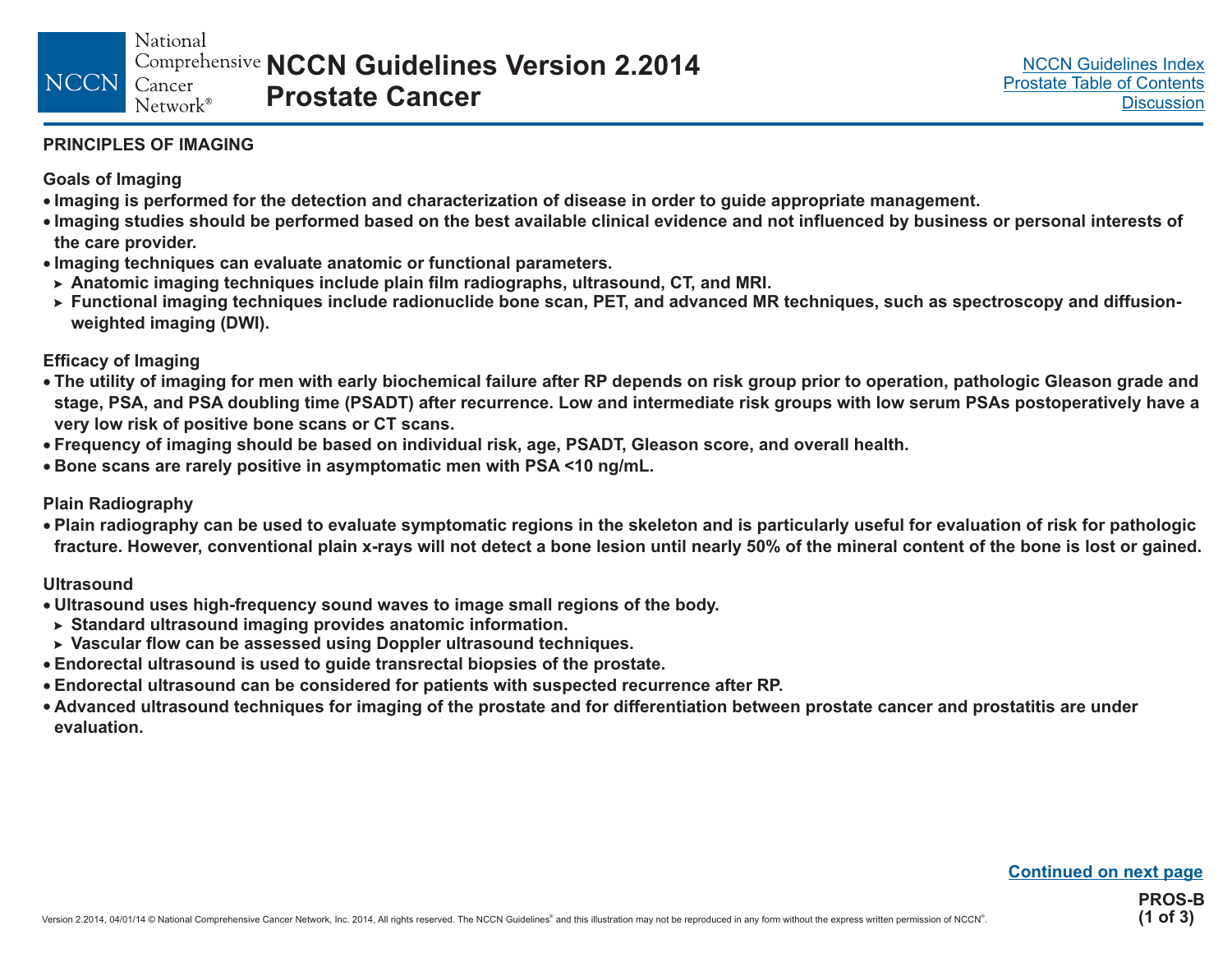#### **PRINCIPLES OF IMAGING**

#### **Bone Scan**

- **Radionuclide bone scan (also termed skeletal scintigraphy) is a nuclear medicine technique to evaluate for osseous metastatic disease.**
- **A radioactive compound with affinity for bone matrix is injected and allowed to localize skeletal structures.** -
- **Sites of increased uptake imply accelerated bone turnover, and may indicate metastatic disease.** -
- **Osseous metastatic disease may be diagnosed based on the overall pattern of activity, or in conjunction with anatomic imaging.** -
- **The primary bone scan techniques are:**
- **Conventional bone scan performed using 99mTc-medronate and a gamma camera, either using planar imaging or 3-D imaging with single photon emission CT (SPECT).**
- **PET bone scan performed using 18F-NaF and a PET scanner.** -
- **Additive value may be obtained from both techniques when imaging is performed using a hybrid imaging device (SPECT/CT, or PET/CT), which allows registration of SPECT or PET radiotracer localization on CT anatomy.**
- **Bone scan is indicated in the initial evaluation of patients at high risk for skeletal metastases.**
- **T1 disease and PSA 20, T2 disease and PSA 10, Gleason score 8, or T3/T4 disease** -≥ ≥≥
- **Any stage disease with symptoms suggestive of osseous metastatic disease** -
- **Bone scan can be considered for the evaluation of the post-prostatectomy patient when there is failure of PSA to fall to undetectable levels, or when there is undetectable PSA after RP with a subsequent detectable PSA that increases on 2 or more subsequent determinations.**
- **Bone scan can be considered for the evaluation of patients with a rising PSA or positive DRE after RT if the patient is a candidate for additional local therapy.**

**Computed Tomography**

- **CT provides a high level of anatomic detail, and may detect gross extracapsular disease, nodal metastatic disease, and visceral metastatic disease.**
- **CT is generally not sufficient to evaluate the prostate gland itself.** -
- **CT may be performed with or without oral and intravenous contrast, and CT technique should be optimized to maximize diagnostic utility while minimizing radiation dose to the patient.**
- $\bullet$  CT is used for initial staging in select patients (<u>[PROS-1](#page-7-0)</u>)
- **T3 or T4 disease**-
- **Patients with T1 or T2 disease and nomogram indicated probability of lymph node involvement >10% may be candidates for pelvic imaging, but the level of evidence is low.**
- **CT may be considered in patients after RP when PSA fails to fall to undetectable levels or when an undetectable PSA becomes detectable and increases on 2 or more subsequent determinations, or after RT for rising PSA or positive DRE if the patient is a candidate for additional local therapy.**

Note: All recommendations are category 2A unless otherwise indicated. **Continued on next page**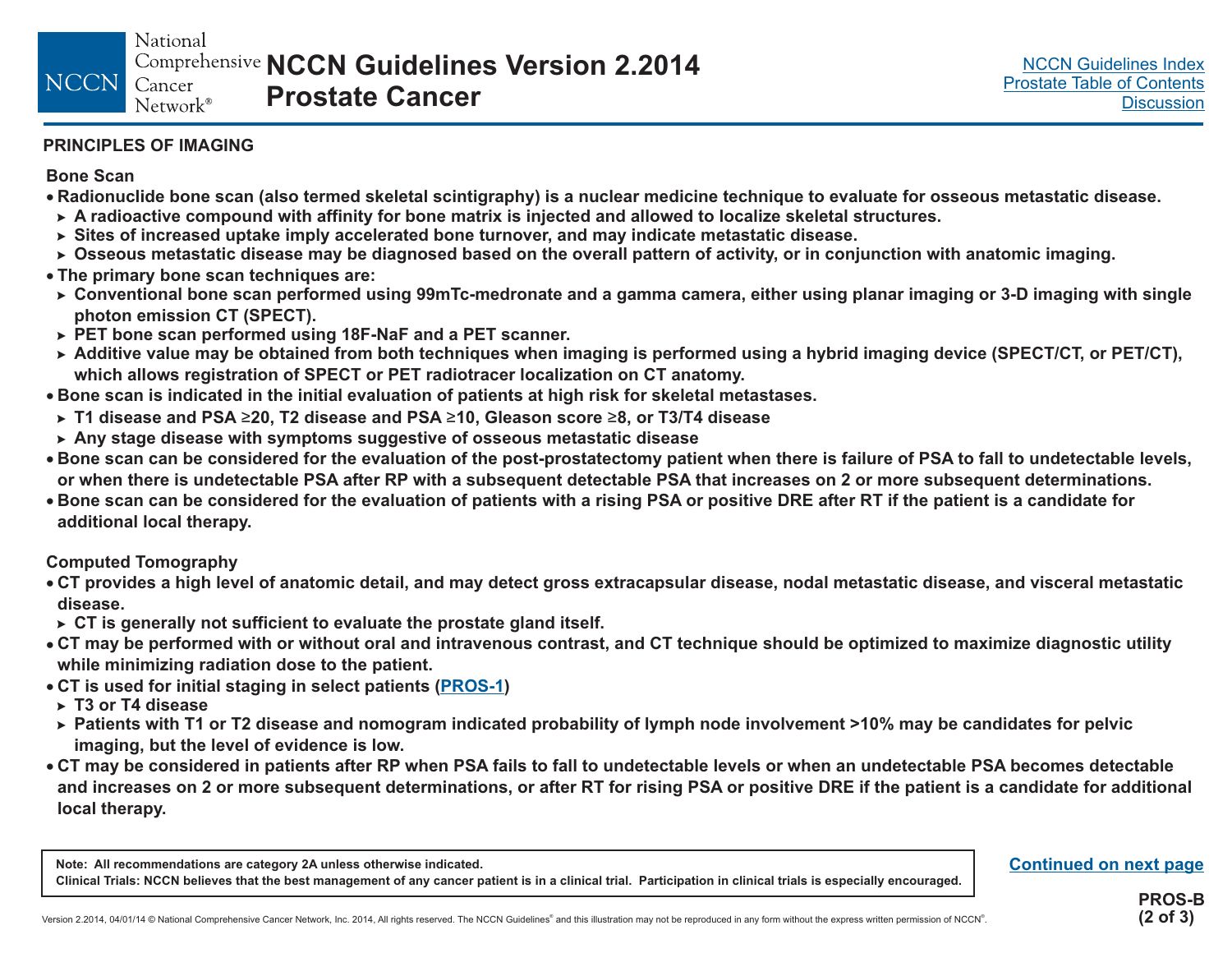#### **PRINCIPLES OF IMAGING**

**Magnetic Resonance Imaging**

- **The strengths of MRI include high soft tissue contrast and characterization, multiparametric image acquisition, multiplanar imaging capability, and advanced computational methods to assess function.**
- **MRI can be performed with or without the administration of intravenous contrast material** -
- **Resolution of MR images in the pelvis can be augmented with the use of an endorectal coil** -
- **Standard MRI techniques can be considered for initial evaluation of high-risk patients.**
- **T3 or T4 disease**-
- **Patients with T1 or T2 disease and nomogram indicated probability of lymph node involvement >10% may be candidates for pelvic imaging, but the level of evidence is low.**
- **MRI may be considered in patients after RP when PSA fails to fall to undetectable levels or when an undetectable PSA becomes detectable** and increases on 2 or more subsequent determinations, or after RT for rising PSA or positive DRE if the patient is a candidate for additional **local therapy**
- **Advanced MRI techniques (endorectal MRI, MR perfusion/diffusion, contrast enhancement, and MR spectroscopy) may provide additional information in certain clinical settings, such as rising PSA or positive DRE after RT in the setting of a negative prostate biopsy. Application of this technology may be particularly useful in men being considered for local salvage therapy**

#### **Positron Emission Tomography/Computed Tomography**

- **PET/CT using choline tracers may identify sites of metastatic disease in men with biochemical recurrence after primary treatment failure**
- **Other choline radiotracers are under evaluation.**-
- **Further study is needed to determine the best use of choline PET/CT imaging in patients with prostate cancer.** -
- $\bullet$  Oncologic PET/CT is performed typically using 8F-fluorodeoxyglucose (FDG), a radioactive analog of glucose.
- **In certain clinical settings, the use of FDG-PET/CT may provide useful information, but its routine use is not recommended at this time.** -
- ▶ Data on the utility of FDG-PET/CT in patients with prostate cancer is limited.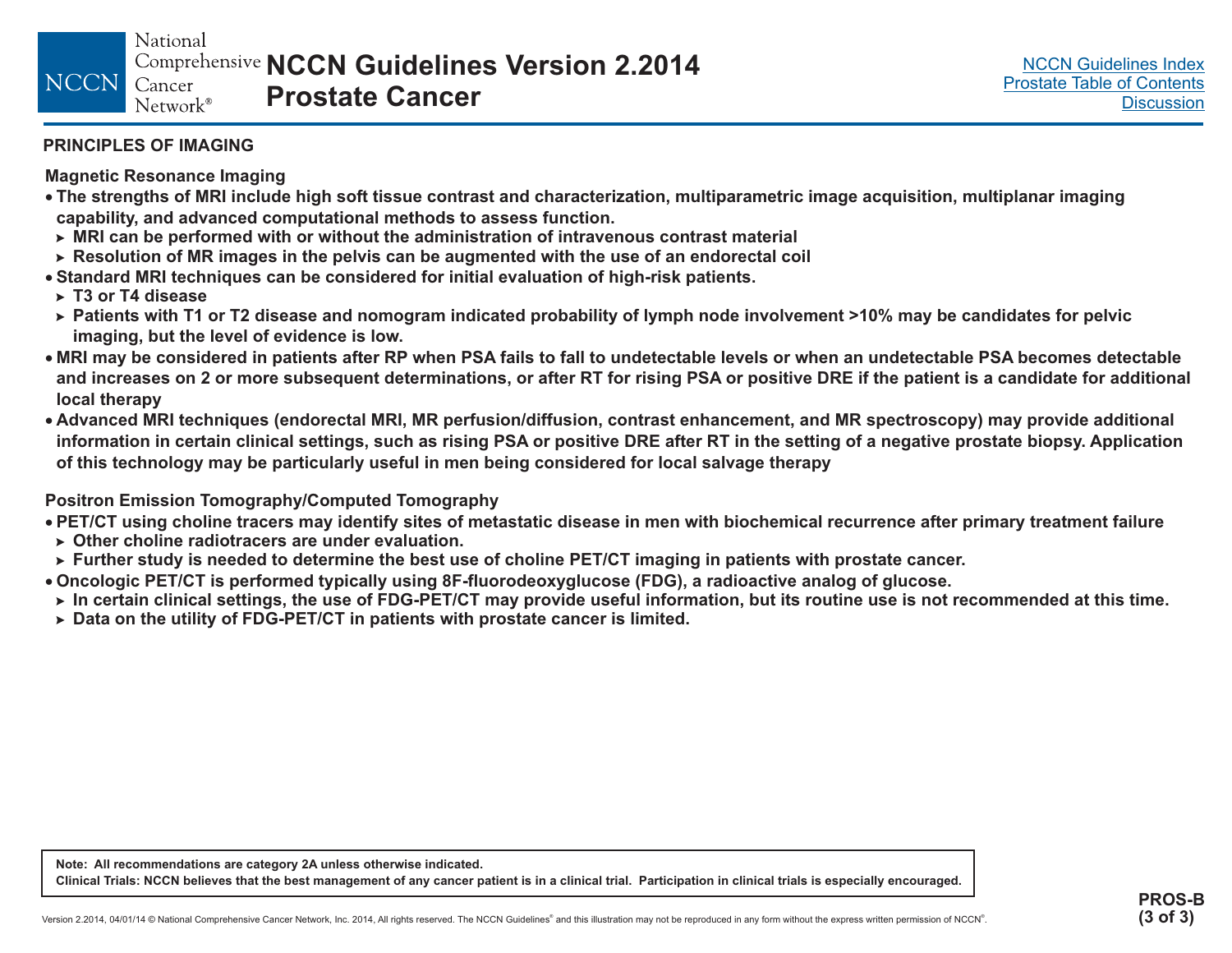#### <span id="page-22-0"></span>**PRINCIPLES OF ACTIVE SURVEILLANCE AND OBSERVATION**

- **The NCCN Prostate Cancer Panel and the NCCN Prostate CancerEarly Detection Panel ( See NCCN Guidelines for Prostate Cancer ) remain concerned about over-diagnosis and over-Early Detection treatment of prostate cancer. The Panel recommends that patients** and their physicians (ie, urologist, radiation oncologist, medical oncologist, primary care physician) consider active surveillance **based on careful consideration of the patient's prostate cancer risk profile, age, and health.**
- **The 2014 NCCN Guidelines for Prostate Cancer distinguish between active surveillance and observation. Both involve at least every-6 month monitoring but active surveillance may involve surveillance prostate biopsies. Evidence of progression will prompt conversion to potentially curative treatment in active surveillance patients, whereas monitoring continues until symptoms develop or are eminent (ie, PSA >100 ng/mL) in observation patients, who will then begin palliative ADT.**
- **y. with low-risk prostate cancer with life expectancy <10 [See Risk](#page-8-0) . Group [Criteria \(PROS-2\)](#page-8-0) Active surveillance is preferred for men with very low-risk prostate cancer and life expectancy 20 y. Observation is preferred for men**
- **Active surveillance involves actively monitoring the course of disease with the expectation to intervene with curative intent if the cancer progresses.**
- **Observation involves monitoring the course of disease with the expectation to deliver palliative therapy for the development of symptoms or change in exam or PSA levels that suggest symptoms are imminent.**
- **Patients with clinically localized prostate cancers who are candidates for definitive treatment and choose active surveillanceshould have regular follow-up. Follow-up should be more rigorous in younger men than in older men. Follow-up should include:**
- **PSA no more often than every 6 mo unless clinically indicated** -
- **DRE no more often than every 12 mo unless clinically indicated** -
- **Needle biopsy of the prostate should be repeated within 6 mo of diagnosis if initial biopsy was <10 cores or assessment discordant (eg, palpable tumor contralateral to side of positive biopsy)**
- **A repeat prostate biopsy should be considered if prostate exam changes or PSA increases, but neither parameter is very reliable for detecting prostate cancer progression.**
- **A repeat prostate biopsy should be considered as often as annually to assess for disease progression, because PSA kinetics may not be as reliable as monitoring parameters to determine progression of disease.**
- **Repeat prostate biopsies are not indicated when life expectancy is less than 10 y or appropriate when men are on observation.**
- **PSADT appears unreliable for identification of progressive disease that remains curable. Although multi-parametric MRI is not recommended for routine use, it may be considered if PSA rises and systematic prostate biopsy is negative to exclude the presence of an anterior cancer.**
- **Cancer progression may have occurred if:**
- ► Gleason grade 4 or 5 cancer is found upon repeat prostate biopsy
- **Prostate cancer is found in a greater number of prostate biopsies or occupies a greater extent of prostate biopsies**

**Continued on next page**

**Note: All recommendations are category 2A unless otherwise indicated.**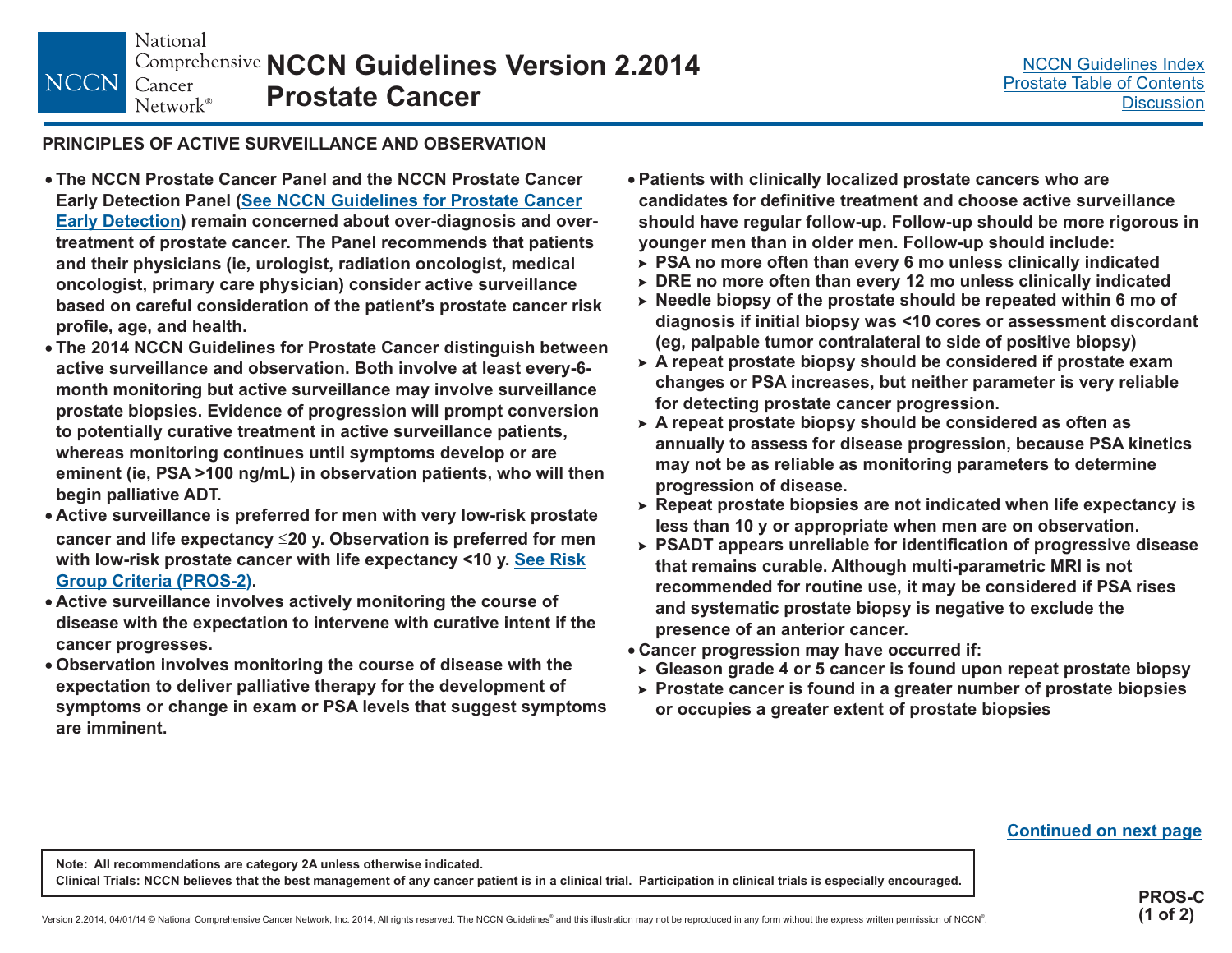#### <span id="page-23-0"></span>**PRINCIPLES OF ACTIVE SURVEILLANCE AND OBSERVATION**

- **Advantages of active surveillance:**
- **Avoidance of possible side effects of definitive therapy that may be unnecessary**
- **Quality of life/normal activities potentially less affected**
- **Risk of unnecessary treatment of small, indolent cancers reduced**
- **Advantages of observation:**
- **Avoidance of possible side effects of unnecessary definitive therapy and early initiation and/or continuous ADT**
- **Disadvantages of active surveillance:**
- -**Chance of missed opportunity for cure**
- **Risk of progression and/or metastases**
- **Subsequent treatment may be more complex with increased side effects**
- **► Nerve sparing may be more difficult, which may reduce chance of potency preservation after surgery**
- -**Increased anxiety**
- -**Requires frequent medical exams and periodic biopsies, which are not without complications**
- **Uncertain long-term natural history of prostate cancer**
- **Disadvantages of observation:**
- **Risk of urinary retention or pathologic fracture without prior symptoms or concerning PSA level.**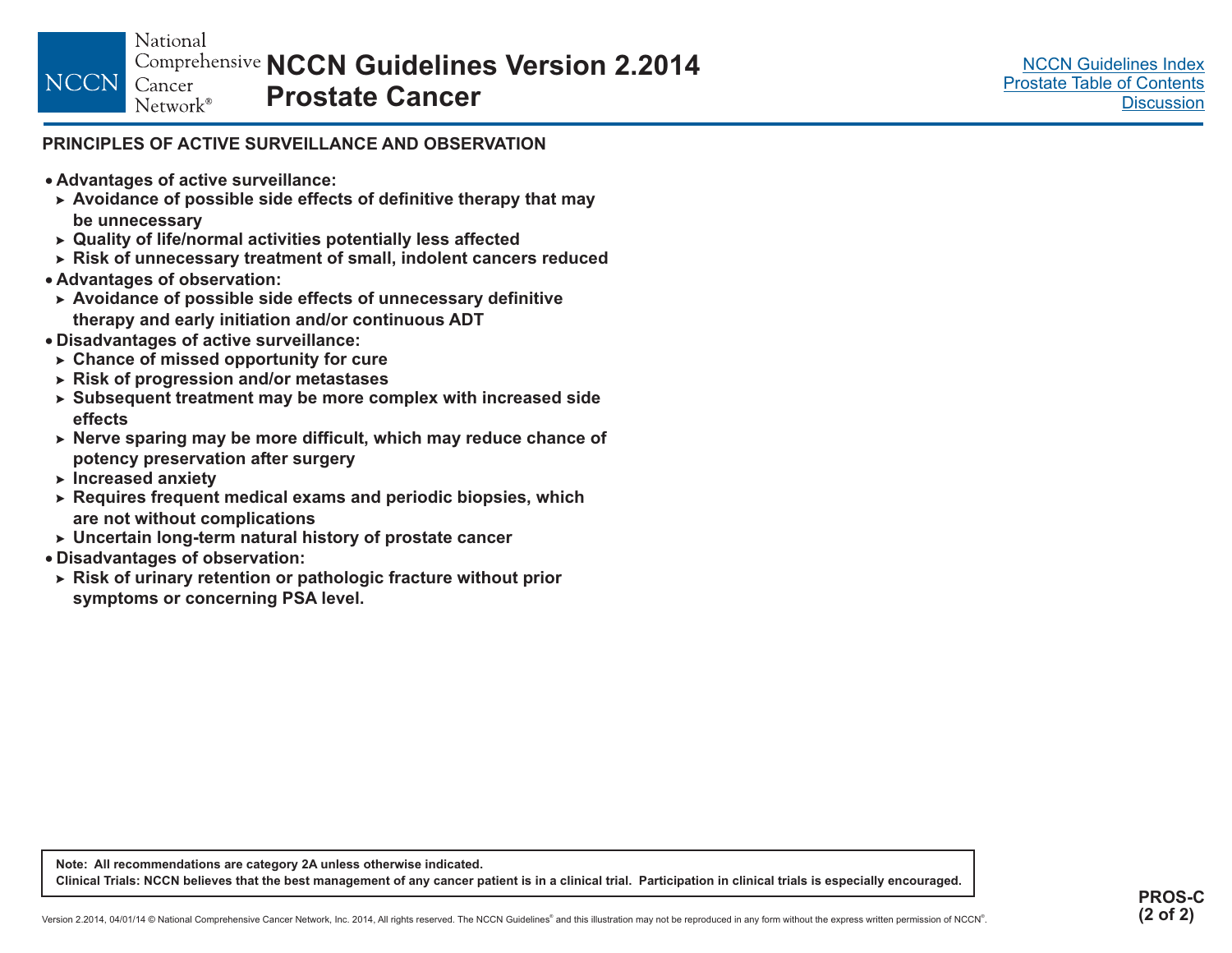#### <span id="page-24-0"></span>**PRINCIPLES OF RADIATION THERAPY**

**Primary External Beam Radiation Therapy (EBRT)**

- **Highly conformal RT techniques should be used to treat prostate cancer.**
- **Doses of 75.6 to 79.2 Gy in conventional fractions to the prostate (± seminal vesicles for part of the therapy) are appropriate for patients with low-risk cancers. For patients with intermediate- or high-risk disease, doses up to 81.0 Gy provide improved PSA-assessed disease control.**
- **Moderately hypofractionated image-guided IMRT regimens (2.4 to 4 Gy per fraction over 4-6 weeks) have been tested in randomized trials reporting similar efficacy and toxicity to conventionally fractionated IMRT. They can be considered as an alternative to conventionally fractionated regimens when clinically indicated.**
- **Extremely hypofractionated image-guided IMRT/SBRT regimens (6.5 Gy per fraction or greater) are an emerging treatment modality with single institutional and pooled reports of similar efficacy and toxicity to conventionally fractionated regimens. They can be considered as a cautious alternative to conventionally fractionated regimens at clinics with appropriate technology, physics, and clinical expertise.**
- **Patients with high-risk cancers are candidates for pelvic lymph node irradiation and the addition of neoadjuvant/concomitant/adjuvant ADT for a total of 2 to 3 y (category 1).**
- **Patients with intermediate-risk cancer may be considered for pelvic lymph node irradiation and 4- to 6-mo neoadjuvant/concomitant/adjuvant ADT.**
- **Patients with low-risk cancer should not receive pelvic lymph node irradiation or ADT.**
- **The accuracy of treatment should be improved by attention to daily prostate localization, with techniques of IGRT using CT, ultrasound, implanted fiducials, electromagnetic targeting/tracking, or an endorectal balloon to improve oncologic cure rates and reduce side effects.**

## **Primary/Salvage Brachytherapy**

- **Permanent low-dose rate (LDR) brachytherapy as monotherapy is indicated for patients with low-risk cancers. For intermediate-risk cancers, consider combining brachytherapy with EBRT (40-50 Gy) ± 4- to 6-mo neoadjuvant/concomitant/adjuvant ADT. Patients with high-risk cancers may be treated with a combination of EBRT (40-50 Gy) and brachytherapy ± neoadjuvant/concomitant/adjuvant ADT. 2 to3 y**
- **Patients with a very large prostate or very small prostate, symptoms of bladder outlet obstruction (high IPSS), or a previous transurethral resection of the prostate are more difficult to implant and may suffer increased risk of side effects. Neoadjuvant ADT may be used to shrink the prostate to an acceptable size; however, increased toxicity would be expected from ADT and prostate size may not decline.**
- **Post-implant dosimetry must be performed to document the quality of the implant.**
- **The recommended prescribed doses for LDR monotherapy are 145 Gy for Iodine-125 and 125 Gy for Palladium-103. The corresponding boost doses after 40 to 50 Gy EBRT are 110 Gy and 90 to 100 Gy, respectively.**
- **High-dose rate (HDR) brachytherapy can be used alone or in combination with EBRT (40-50 Gy) instead of LDR. Commonly used boost regimens include 9.5 to 11.5 Gy x 2 fractions, 5.5 to 7.5 Gy x 3 fractions, and 4.0 to 6.0 Gy x 4 fractions. A commonly used regimen for HDR treatment alone includes 13.5 Gy x 2 fractions.**
- **Permanent LDR or temporary HDR brachytherapy can be used as treatment for a local recurrence following EBRT or primary brachytherapy. Radiation dose depends on the original primary external beam dose and ranges from 100 to 110 Gy for LDR and 9 to 12 Gy x 2 fractions for HDR.**

**Note: All recommendations are category 2A unless otherwise indicated. Clinical Trials: NCCN believes that the best management of any cancer patient is in a clinical trial. Participation in clinical trials is especially encouraged.** **Continued on next page**

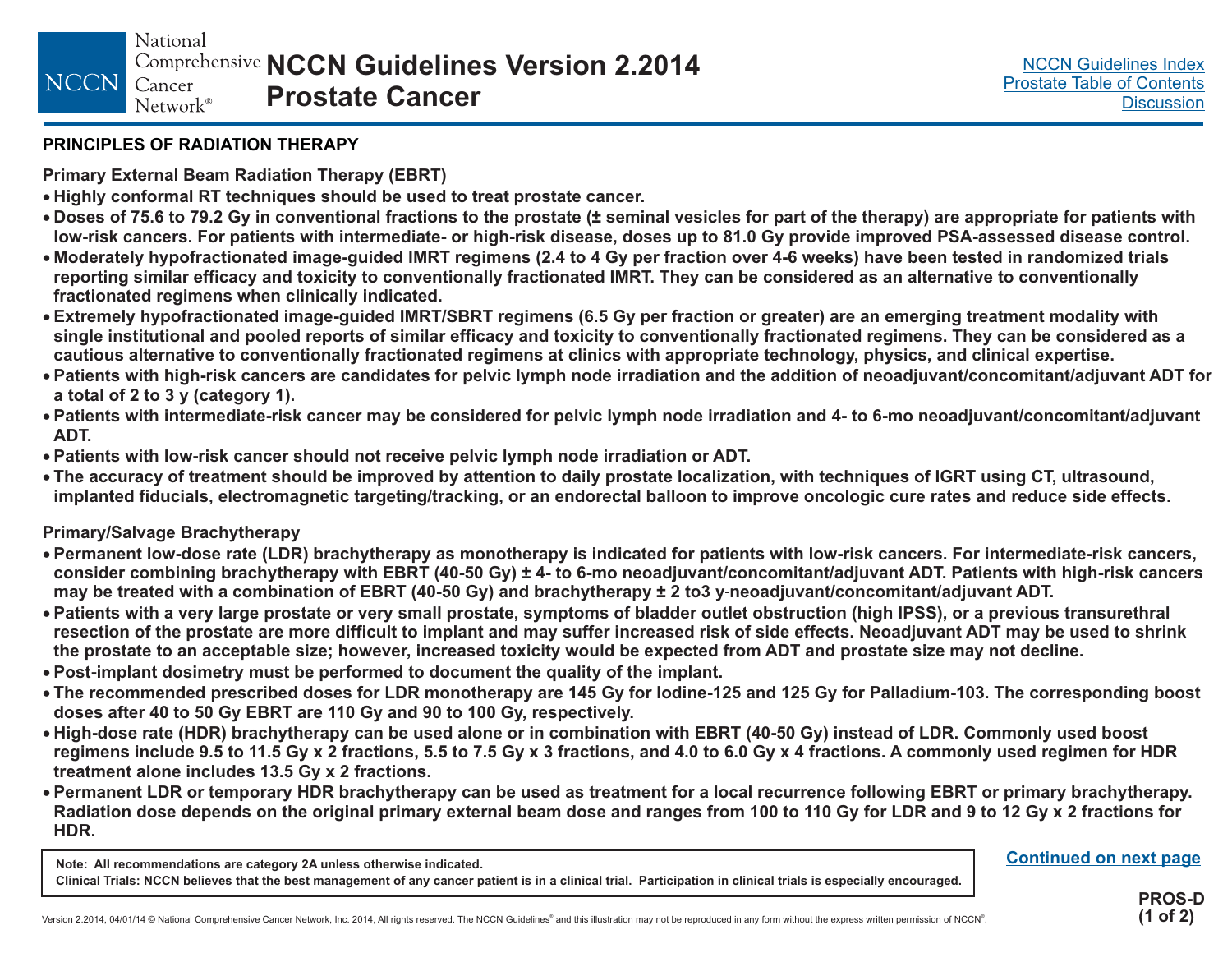#### <span id="page-25-0"></span>**PRINCIPLES OF RADIATION THERAPY**

**Post-Prostatectomy Radiation Therapy**

- **Evidence supports offering adjuvant/salvage RT in all men with adverse pathologic features or detectable PSA and no evidence of disseminated disease.**
- **Indications for adjuvant RT include pT3 disease, positive margin(s), Gleason score 8-10, or seminal vesicle involvement. Adjuvant RT is usually given within 1 year after RP and once any operative side effects have improved/stabilized. Patients with positive surgical margins and PSADT >9 mo may benefit the most.**
- **Indications for salvage RT include an undetectable PSA that becomes detectable and then increases on 2 subsequent measurements. Treatment is most effective when pre-treatment PSA is <1 ng/mL and PSADT is slow.**
- **The recommended prescribed doses for adjuvant/salvage post-prostatectomy RT are 64-70 Gy in standard fractionation.**
- **The defined target volumes include the prostate bed. The pelvic lymph nodes may be irradiated, but pelvic radiation is not necessary.**

**Radiopharmaceutical Therapy**

- **Radium-223 is an alpha-emitting radiopharmaceutical that has been shown to extend survival in men who have CRPC with symptomatic bone metastases, but no visceral metastases. Radium-223 differs from beta-emitting agents, such as samarium 153 and strontium 89, which are palliative and have no survival advantage. Radium-223 causes double-strand DNA breaks and has a short radius of activity. Grade 3-4 hematologic toxicity (2% neutropenia, 3% thrombocytopenia, 6% anemia) occurs at a low risk.**
- **Radium-223 is administered intravenously once a month for 6 months by an appropriately licensed facility, usually in nuclear medicine or RT departments.**
- Prior to the initial dose, patients must have absolute neutrophil count ≥1.5 x 10˚/L, platelet count ≥100 x 10˚/L, and hemoglobin ≥10g/dL.
- ∙ Prior to subsequent doses, patients must have absolute neutrophil count ≥1 x 10°/L and platelet count ≥50 x 10°/L (per label, although this **may be too low in practice). Radium-223 should be discontinued if a delay of 6 to 8 weeks does not result in the return of blood counts to these levels.**
- **Non-hematologic side effects are generally mild, and include nausea, diarrhea, and vomiting. These symptoms are likely related to the fact that radium-223 is predominantly eliminated by fecal excretion.**
- **At the present time, except on a clinical trial, radium-223 is not intended to be used in combination with chemotherapy due to the potential for additive myelosuppression.**
- **Concomitant use of denosumab or zoledronic acid does not interfere with the beneficial effects of radium-223 on survival.**

**Palliative Radiotherapy**

- **800 cGy as a single dose should be used instead of 3000 cGy in 10 fractions for non-vertebral metastases.**
- **Widespread bone metastases can be palliated using strontium 89 or samarium 153 with or without focal external beam radiation.**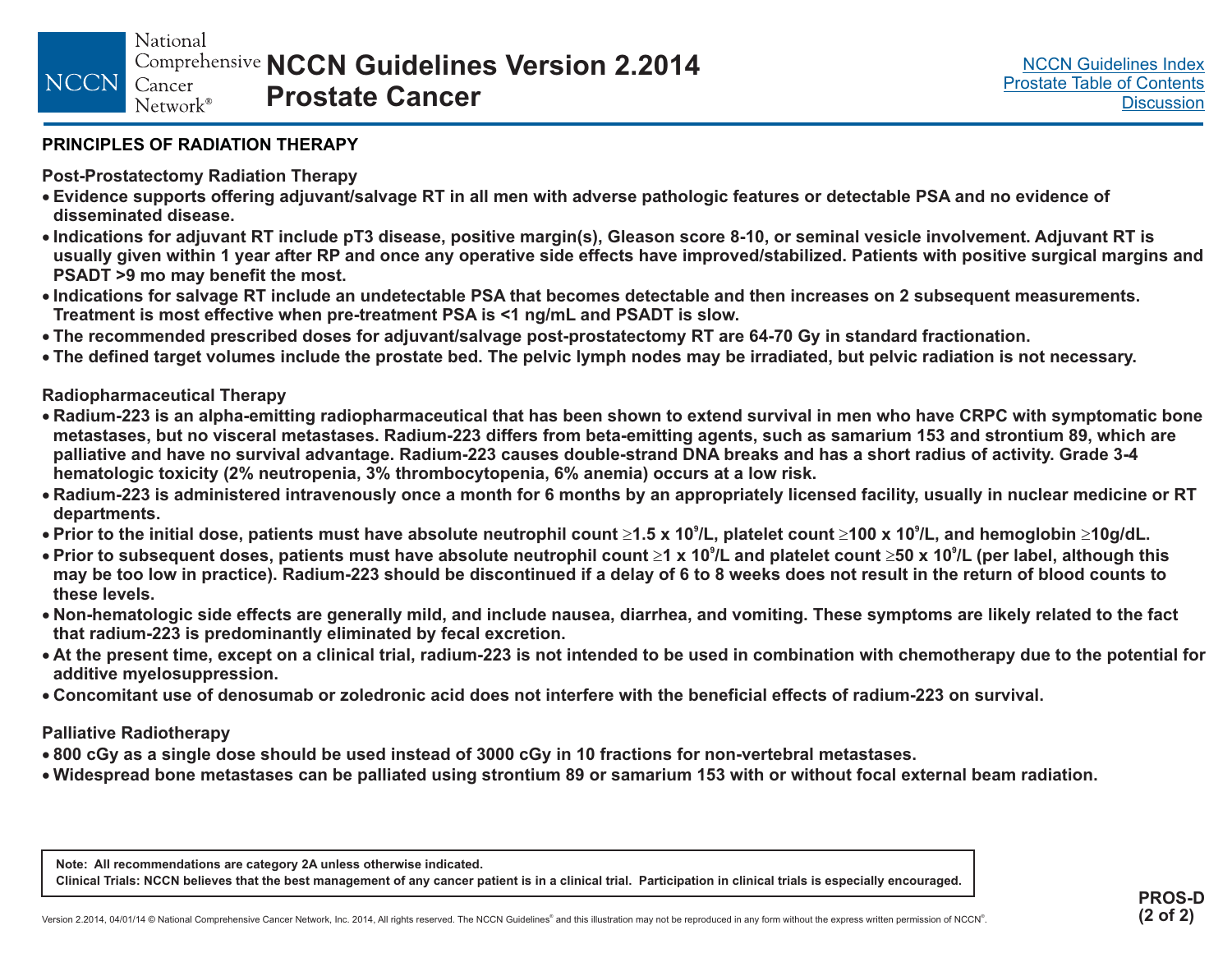#### <span id="page-26-0"></span>**PRINCIPLES OF SURGERY**

**Pelvic Lymph Node Dissection:**

- **An extended PLND will discover metastases approximately twice as often as a limited PLND. Extended PLND provides more complete staging and may cure some men with microscopic metastases; therefore, an extended PLND is preferred when PLND is performed.**
- **An extended PLND includes removal of all node-bearing tissue from an area bound by the external iliac vein anteriorly, the pelvic sidewall laterally, the bladder wall medially, the floor of the pelvis posteriorly, Cooper's ligament distally, and the internal iliac artery proximally.**
- **A PLND can be excluded in patients with <2% predicated probability of nodal metastases by nomograms, although some patients with lymph node metastases will be missed.**
- **PLND can be performed using an open, laparoscopic, or robotic technique.**

**Radical Prostatectomy:**

- **RP is an appropriate therapy for any patient with clinically localized prostate cancer that can be completely excised surgically, who has a life expectancy of 10 years, and has no serious comorbid conditions that would contraindicate an elective operation.**
- **High-volume surgeons in high-volume centers generally provide better outcomes.**
- **Laparoscopic and robot-assisted RP are used commonly. In experienced hands, the results of these approaches appear comparable to open surgical approaches.**
- **Blood loss can be substantial with RP, but can be reduced by careful control of the dorsal vein complex and periprostatic vessels.**
- **Urinary incontinence can be reduced by preservation of urethral length beyond the apex of the prostate and avoiding damage to the distal sphincter mechanism. Bladder neck preservation may decrease the risk of incontinence. Anastomotic strictures increase the risk of longterm incontinence.**
- Recovery of erectile function is directly related to age at RP, preoperative erectile function, and the degree of preservation of the cavernous **nerves. Replacement of resected nerves with nerve grafts has not been shown to be beneficial. Early restoration of erections may improve late recovery.**
- **Salvage RP is an option for highly selected patients with local recurrence after EBRT, brachytherapy, or cryotherapy in the absence of metastases, but the morbidity incontinence, loss of erection, anastomotic stricture) is high. (ie,**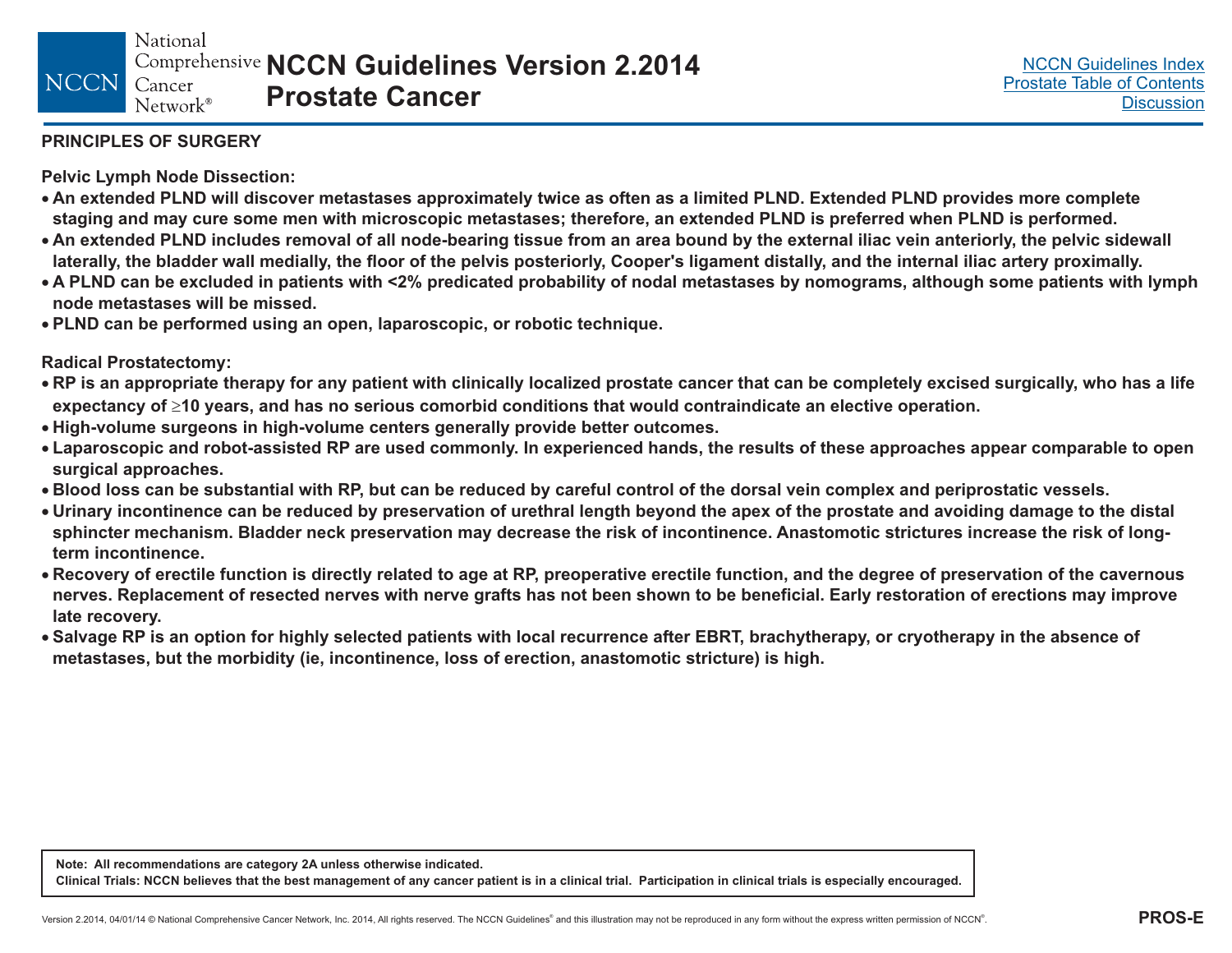<span id="page-27-0"></span>**ADT forLocalized Disease**

- **Neoadjuvant ADT for RP is strongly discouraged outside of a clinical trial.**
- **Giving ADT before, during, and/or after radiation prolongs survival in selected radiation managed patients.**
- **Studies of short-term (4-6 mo) and long-term (2-3 y) neoadjuvant ADT all have used complete androgen blockade. Whether the addition of an antiandrogen is necessary will require further studies.**
- **In the largest randomized trial to date using antiandrogen bicalutamide alone at high dose (150 mg), there were indications of a delay in recurrence of disease but no improvement in survival. Longer follow-up is needed.**
- **In one randomized trial, immediate and continuous use of ADT in men with positive nodes following RP resulted in significantly improved overall survival compared to men who received delayed ADT. Therefore, such patients should be considered for immediate ADT.**
- **Many of the side effects of continuous ADT are cumulative over time on ADT.**

**ADT for Biochemical Failure**

- **The timing of ADT for patients whose only evidence of cancer is a rising PSA is influenced by PSA velocity, patient anxiety, and the short and long-term side effects of ADT.**
- **Most patients will have a good 15-year prognosis, but their prognosis is best approximated by the absolute level of PSA, the rate of change in the PSA level (PSADT), and the initial stage, grade, and PSA level at the time of definitive therapy.**
- **Earlier ADT may be better than delayed ADT, although the definitions of early and late (what level of PSA) are controversial. Since the benefit of early ADT is not clear, treatment should be individualized until definitive studies are done. Patients with a shorter PSADT (or a rapid PSA velocity) and an otherwise long life expectancy should be encouraged to consider ADT earlier.**
- **fter biochemical failure, which may include Some patients are candidates for salvage a radiation after failed operation or RP or cryosurgery after failed radiation.**
- **Men with prolonged PSA doubling times (>12 mo) and who are older are candidates for observation.**
- **Men who choose ADT should consider intermittent ADT. A phase 3 trial that compared intermittent to continuous ADT showed that intermittent ADT was not inferior to continuous ADT with respect to survival, and quality of life was better for the intermittent ADT arm. The 7% increase in prostate cancer deaths in the intermittent ADT arm was balanced by more non-prostate cancer deaths in the continuous ADT arm.**

**Continued on next page**

**Note: All recommendations are category 2A unless otherwise indicated.**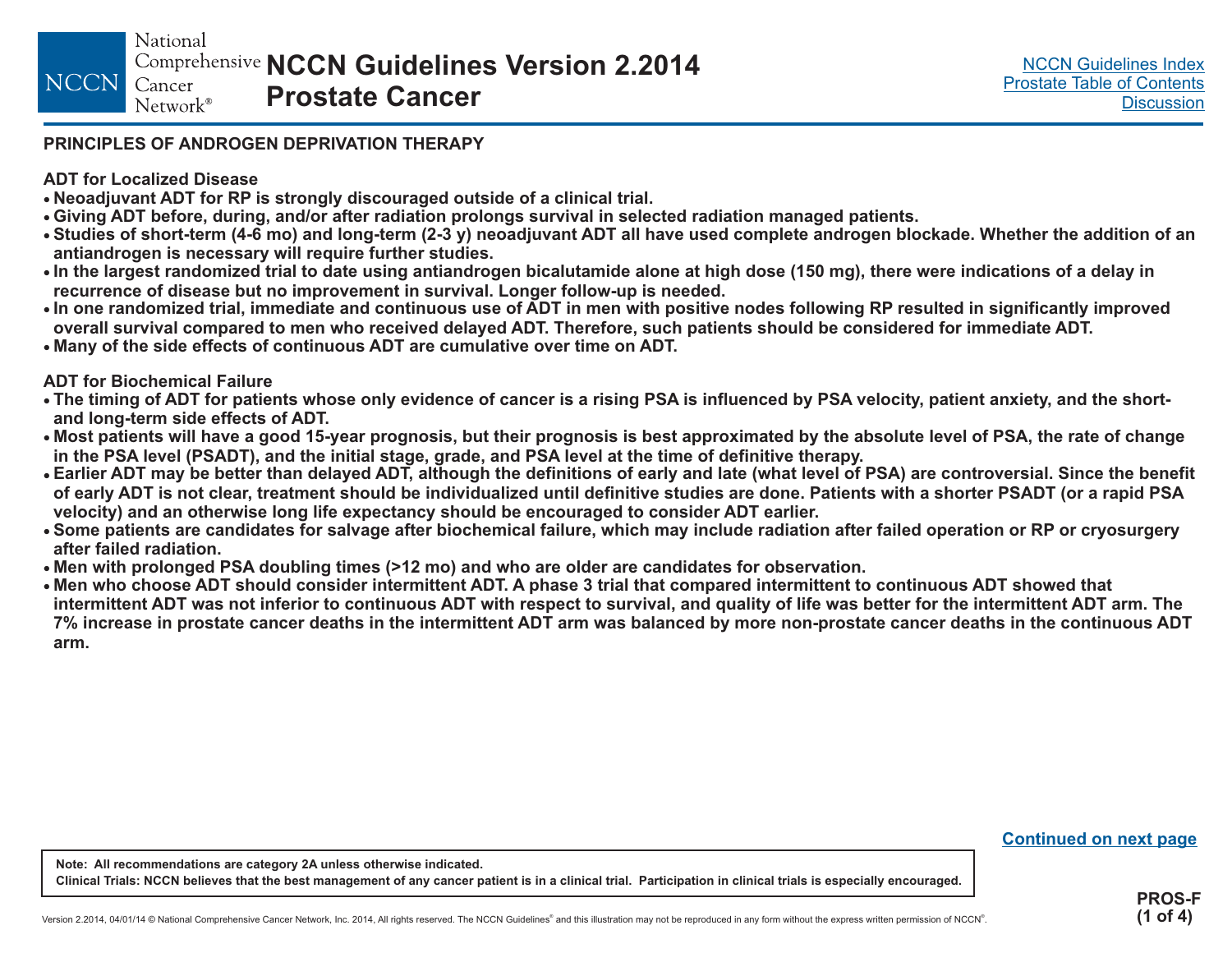#### **ADT for Metastatic Disease**

- **ADT is the gold standard for men with metastatic prostate cancer.**
- **A phase 3 trial compared continuous ADT to intermittent ADT, but the study was statistically inconclusive for non-inferiority, however, quality of life measures for erectile function and mental health were better in the intermittent ADT arm after 3 months off ADT compared to the continuous ADT arm.**
- **Close monitoring of PSA and testosterone levels and possibly imaging is required when using intermittent ADT, especially during off treatment periods, and patients may need to switch to continuous ADT upon signs of disease progression.**

#### **Optimal ADT**

- **LHRH agonist or antagonist (medical castration) and bilateral orchiectomy (surgical castration) are equally effective.**
- **Combined androgen blockade (medical or surgical castration combined with an antiandrogen) provides modest to no benefit over castration alone in patients with metastatic disease.**
- **Antiandrogen therapy should precede or be coadministered with LHRH agonist and be continued in combination for at least 7 days for patients with overt metastases who are at risk of developing symptoms associated with the flare in testosterone with initial LHRH agonist alone.**
- **Antiandrogen monotherapy appears to be less effective than medical or surgical castration and should not be recommended. The side effects are different but overall more tolerable.**
- **No clinical data support the use of triple androgen blockade (finasteride or dutasteride with combined androgen blockade).**
- **Patients who do not achieve adequate suppression of serum testosterone (less than 50 ng/dL) with medical or surgical castration can be considered for additional hormonal manipulations (with estrogen, antiandrogens, or steroids), although the clinical benefit remains uncertain. The optimal level of serum testosterone decline has yet to be defined.**

**Continued on next page**

**Note: All recommendations are category 2A unless otherwise indicated.**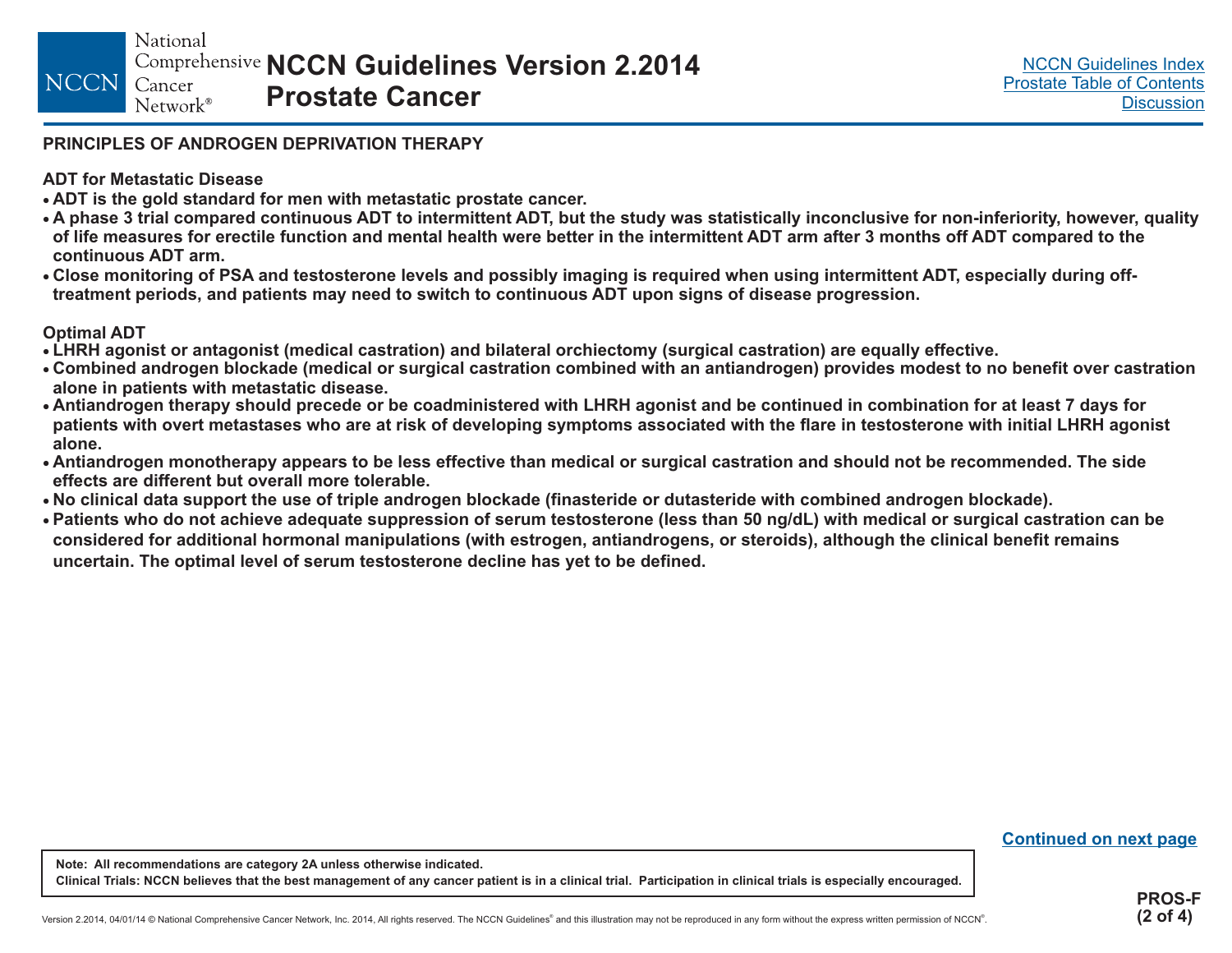<span id="page-29-0"></span>**Secondary Hormonal Manipulation**

- **Androgen receptor activation and autocrine/paracrine androgen synthesis are potential mechanisms of recurrence of prostate cancer during ADT (castration-recurrent prostate cancer [CRPC]). Thus, castrate levels of testosterone should be maintained while additional therapies are applied.**
- **Once the tumor becomes resistant to initial ADT, there are a variety of options that may afford clinical benefit. The available options are based on whether the patient has evidence of metastases by imaging, non-metastatic CRPC vs. metastatic CRPC (mCRPC), and whether or not the patient is symptomatic.**
- **In the setting in which patients are docetaxel-naive and have no or minimal symptoms, administration of secondary hormonal manipulations including addition of, or switching to, a different anti-androgen (flutamide, bicalutamide, nilutamide, enzalutamide), addition of adrenal/paracrine androgen synthesis inhibitors (ketoconazole, abiraterone), or use of an estrogen, such as DES, can be considered.**
- **In a randomized controlled trial in the setting of mCRPC prior to docetaxel chemotherapy, abiraterone (1000 mg daily on an empty stomach)** and low-dose prednisone (5 mg BID) compared to prednisone alone improved radiographic progression-free survival (rPFS), time to initiation **of chemotherapy, time to onset or worsening of pain, and time to deterioration of performance status. There was a trend toward improvement in overall survival. Use of abiraterone and prednisone in this setting is a category 1 recommendation. The side effects of abiraterone that require ongoing monitoring include hypertension, hypokalemia, peripheral edema, atrial fibrillation, congestive heart failure, liver injury, and fatigue, as well as the known side effects of ADT and long-term corticosteroid use.**
- **In uncontrolled studies of docetaxel-naive men, enzalutamide (160 mg daily) resulted in significant PSA declines, but the use of enzalutamide in the setting is category 2A until the results of the completed randomized, controlled trial in this setting are reported. The side effects of enzalutamide that require long-term monitoring include fatigue, diarrhea, hot flashes, headache, and seizures (reported in 0.9% of men on enzalutamide).**
- **Both randomized trials of abiraterone and enzalutamide in the pre-docetaxel setting were conducted in men who had no or minimal symptoms due to mCRPC. How these agents compare to docetaxel for pain palliation in this population of patients is not clear. Both drugs have palliative effects in the post-docetaxel setting. Abiraterone is approved in this setting and has a category 1 recommendation. Enzalutamide awaits approval in this setting. Both drugs are suitable options for men who are not good candidates to receive docetaxel.**
- $\bullet$  In the post-docetaxel CRPC population, enzalutamide and abiraterone plus prednisone have been shown to extend survival in randomized, **controlled trials. Therefore, each agent has a category 1 recommendation.**
- **Evidence-based guidance on the sequencing of these agents in either pre- or post-docetaxel remains unavailable.**

#### **Continued on next page**

**Note: All recommendations are category 2A unless otherwise indicated.**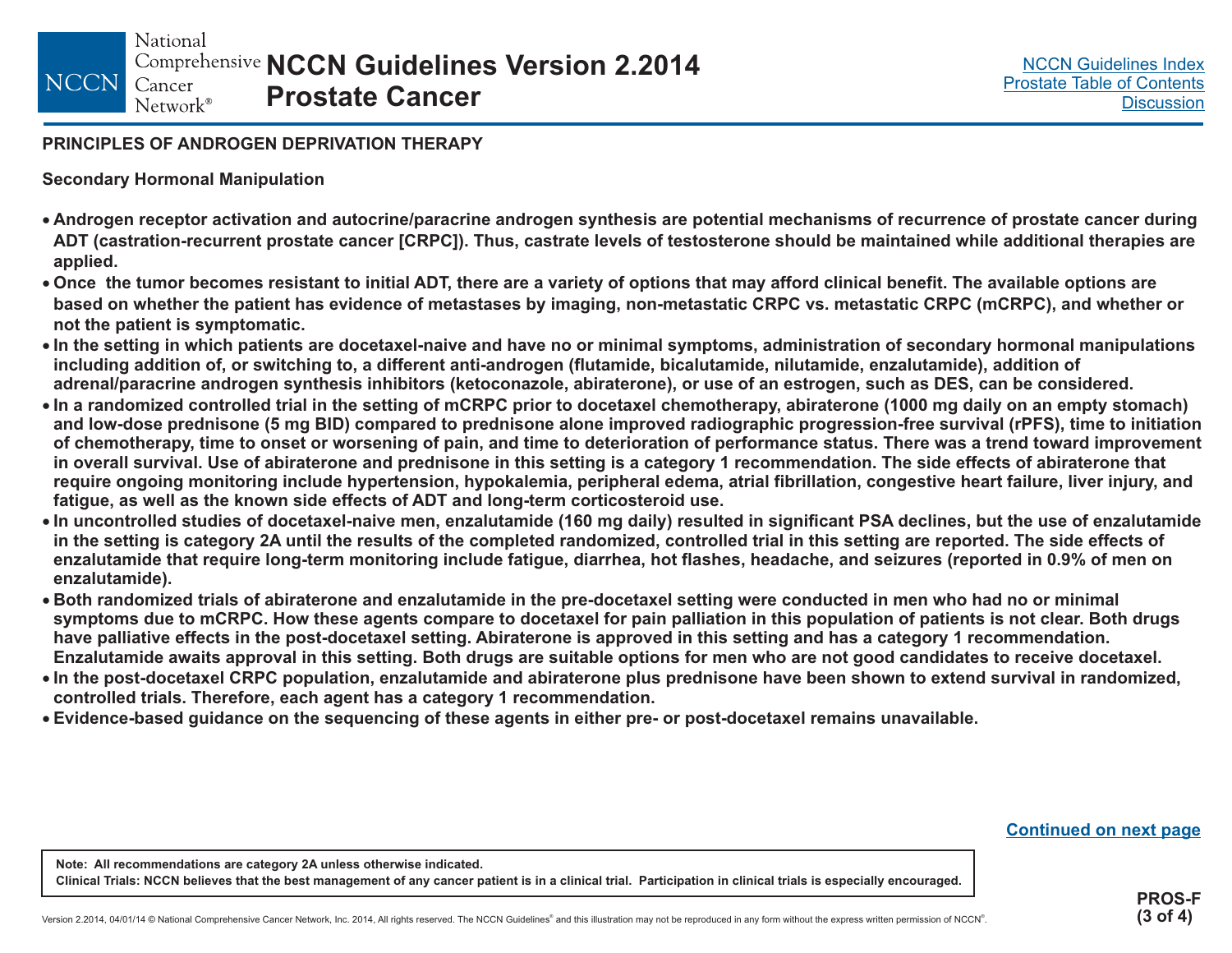**Monitor/Surveillance**

- ADT has a variety of adverse effects including hot flashes, loss of libido and erectile dysfunction, shrinkage of penis and testicles, loss of muscle mass and strength, fatigue, depression, hair loss, osteoporosis, greater incidence of clinical fractures, obesity, insulin resistance, **alterations in lipids, and greater risk for diabetes and cardiovascular disease. Patients and their me dical providers should be advised about these risks prior to treatment.**
- **Screening and treatment for osteoporosis are advised according to guidelines for the general population from the National Osteoporosis** Foundation (<u>www.nof.org</u>). The National Osteoporosis Foundation guidelines include recommendations for: 1) supplemental calcium (1200 **mg daily) and vitamin D3 (800-1000 IU daily) for all men >50 y of age; and 2) additional treatment for men when the 10-y probability of hip fracture is 3% or the 10-y probability of a major osteoporosis-related fracture is 20%. Fracture risk can be assessed using FRAX , the ® algorithm recently released by WHO. ADT should be considered "secondary osteoporosis" when using the FRAX algorithm. Treatment ® options to increase bone density, a surrogate for fracture risk, include denosumab (60 mg SQ every 6 mo), zoledronic acid (5 mg IV annually), and alendronate (70 mg PO weekly).**
- **A baseline DEXA scan should be obtained before starting therapy in men at increased risk for fracture based on FRAX screening. A follow- ® up DEXA scan after 1 year of therapy is recommended by the International Society for Clinical Densitometry, although there is no consensus on the optimal approach to monitoring the effectiveness of drug therapy. Use of biochemical markers of bone turnover to monitor response to therapy is not recommended.**
- **The serum level of 25-hydroxy vitamin D and average daily dietary intake of vitamin D will assist the nutritionist in making a patient-specific recommendation for vitamin D supplementation. There are currently no guidelines on how often to monitor vitamin D levels. However, for those who require monitoring with DEXA scans, it makes sense to check the serum vitamin D level at the same time.**
- **Denosumab (60 mg SQ every 6 mo), zoledronic acid (5 mg IV annually), and alendronate (70 mg PO weekly) increase bone mineral density, a surrogate for fracture risk, during ADT for prostate cancer. Treatment with either denosumab, zoledronic acid, or alendronate sodium is recommended when the absolute fracture risk warrants drug therapy.**
- **Screening for and intervention to prevent/treat diabetes and cardiovascular disease are recommended in men receiving ADT. These medical conditions are common in older men and it remains uncertain whether strategies for screening, prevention, and treatment of diabetes and cardiovascular disease in men receiving ADT should differ from the general population.**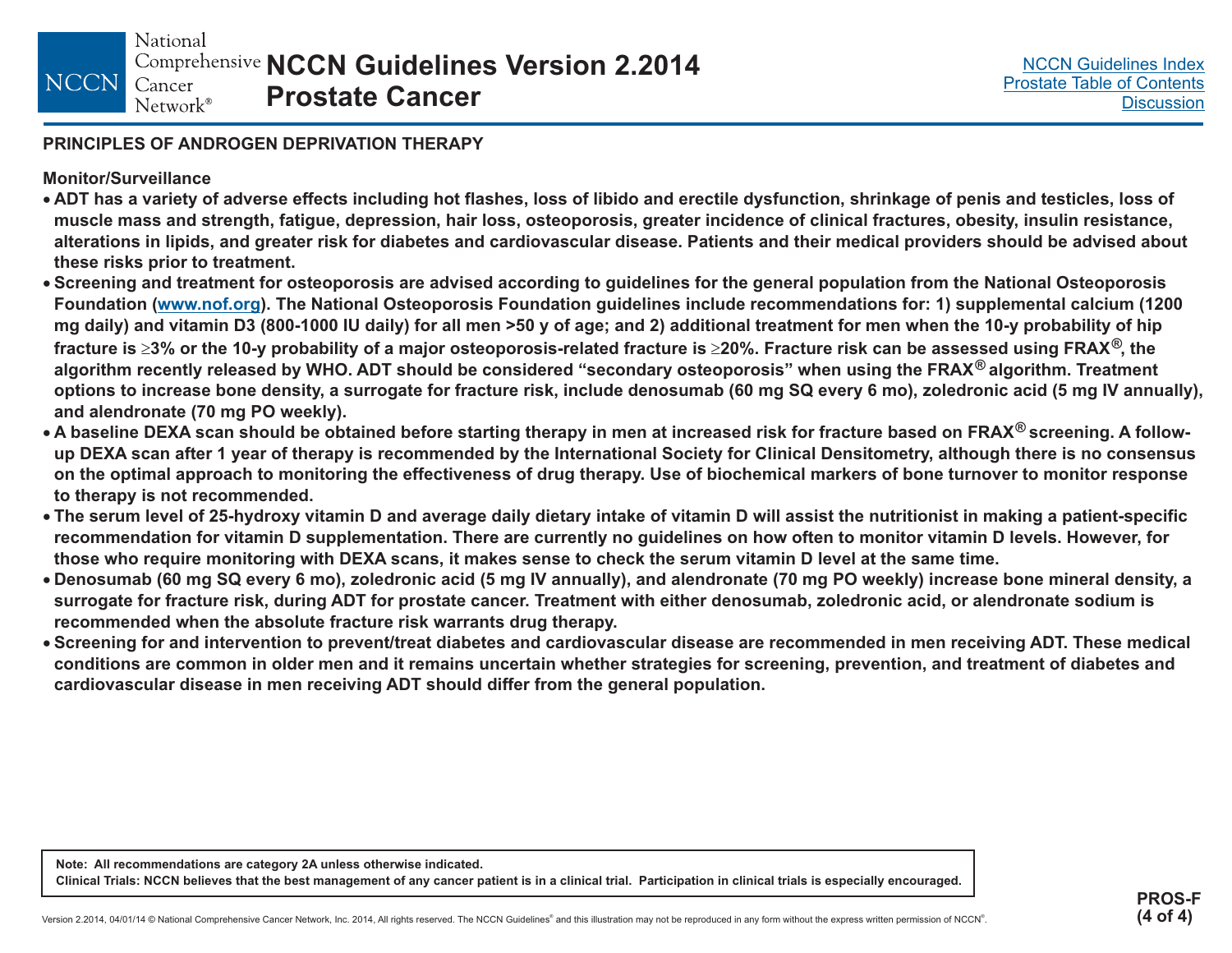#### <span id="page-31-0"></span>**PRINCIPLES OF IMMUNOTHERAPY AND CHEMOTHERAPY**

- **Men with advanced prostate cancer should be encouraged to participate in clinical trials and referred early to a medical oncologist.**
- **Men with asymptomatic or minimally symptomatic mCRPC may consider immunotherapy.**
- **Sipuleucel-T has been shown in a phase 3 clinical trial to extend mean survival from 21.7 mo in the control arm to 25.8 mo in the treatment arm, which constitutes a 22% reduction in mortality risk.**
- **Sipuleucel-T is well tolerated; common complications include chills, pyrexia, and headache.** -
- **Sipuleucel-T may be considered for men with castration-recurrent metastatic prostate cancer who have:** -
	- **Good performance status (ECOG 0-1)**
	- **Estimated life expectancy >6 mo**
	- **No hepatic metastases**
	- **No or minimal symptoms**
- **Systemic chemotherapy should be reserved for men with mCRPC, in particular those who are symptomatic except when studied in a clinical trial. Certain subsets of patients with mCRPC who have more anaplastic features may benefit from earlier chemotherapy, but this has not been adequately in prospective trials. studied**
- **Every 3-week docetaxel with or without prednisone is the preferred first-line chemotherapy treatment based on phase 3 clinical trial data for men with symptomatic mCRPC. Radium-223 has been studied in symptomatic patients who are not candidates for docetaxel-based regimens and resulted in improved overall survival. Although abiraterone and enzalutamide have not been studied in this setting, both therapies were beneficial in patients with symptoms after docetaxel and are reasonable options in this setting. Mitoxantrone and prednisone may provide** palliation but have not been shown to extend survival. (<u>[See PROS-F, 3 of 4](#page-29-0)</u>).
- **Only regimens utilizing docetaxel on an every-3-week schedule demonstrated beneficial impact on survival. The duration of therapy should be based on the assessment of benefit and toxicities. In the pivotal trials establishing survival advantage of docetaxel-based chemotherapy, patients received up to 10 cycles of treatment if no progression and no prohibitive toxicities were noted.**
- **Rising PSA should not be used as the sole criteria for progression. Assessment of response should incorporate clinical and radiographic criteria.**
- **Men who have failed docetaxel-based chemotherapy should be encouraged to participate in clinical trials. However, cabazitaxel with prednisone has been shown in a randomized phase 3 study to prolong overall survival, progression-free survival, and PSA and radiologic responses when compared with mitoxantrone and prednisone and is FDA approved in the post-docetaxel second-line setting. Selection of patients without severe neuropathy and adequate liver, kidney, and bone marrow function is necessary, given the high risk of neutropenia and other side effects in this population, with consideration of prophylactic granulocyte growth factor injections.**

**Continue on the next page**

**Note: All recommendations are category 2A unless otherwise indicated.**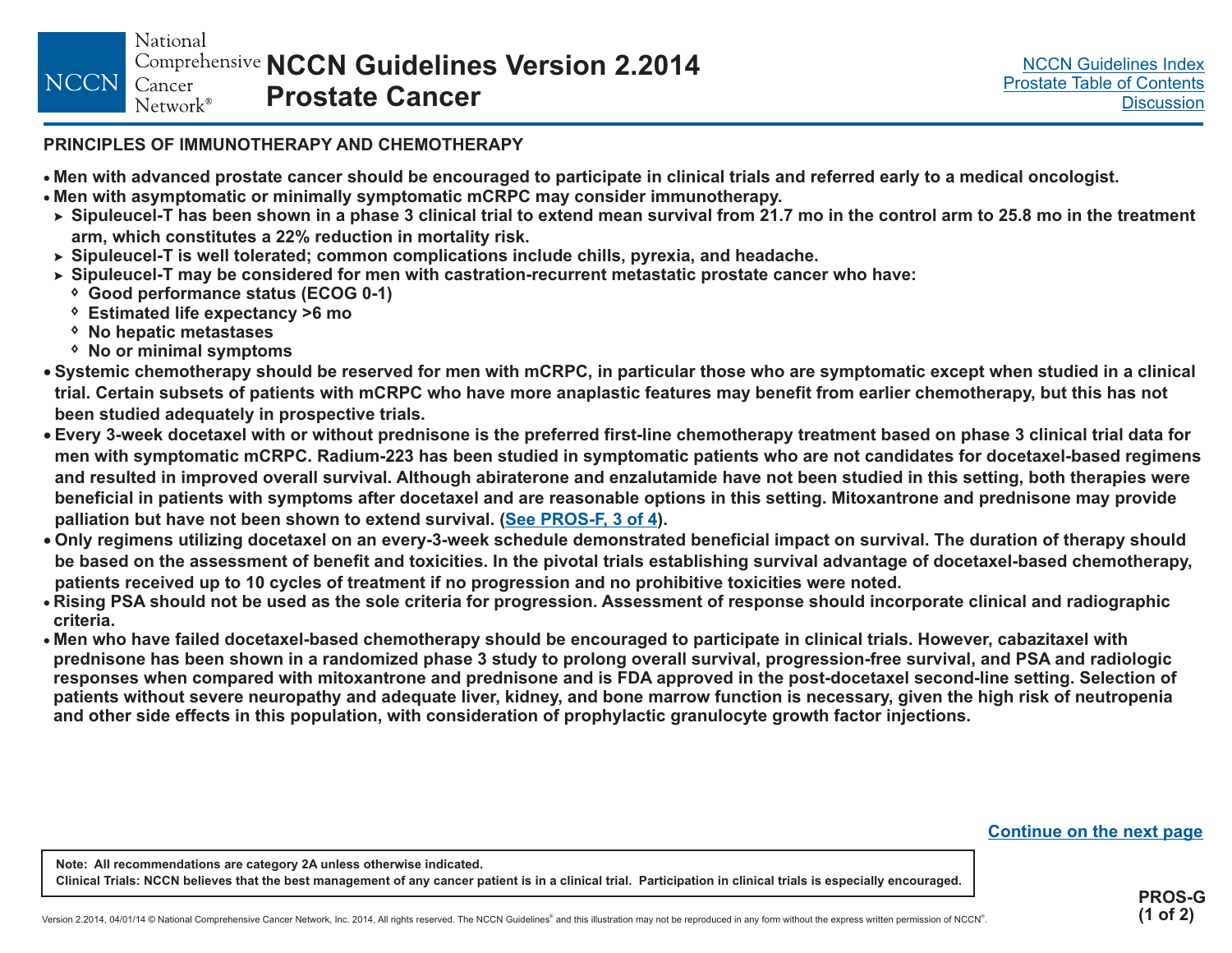#### **PRINCIPLES OF IMMUNOTHERAPY AND CHEMOTHERAPY**

- **Mitoxantrone has not demonstrated a survival improvement in this post-docetaxel setting but remains a palliative therapeutic option, particularly in men who are not candidates for cabazitaxel therapy. No chemotherapy regimen to date has demonstrated improved survival or quality of life following cabazitaxel, and trial participation should be strongly encouraged. Outside of a clinical trial, several systemic agents have shown palliative benefits in single-arm studies. Treatment decisions should be individualized based on comorbidities and functional status. Finally, for patients who have not demonstrated definitive evidence of progression on prior docetaxel therapy, retreatment with this agent can be attempted.**
- **In men with CRPC who have bone metastases, denosumab and zoledronic acid have been shown to prevent disease-related skeletal complications, which include fracture, spinal cord compression, or the need for surgery or RT to bone.**
- **When compared to zoledronic acid, denosumab was shown to be superior in prevention of skeletal-related events.** -
- **Choice of agent may depend on underlying comorbidities, whether the patient has been treated with zoledronic acid previously, logistics, and/or cost considerations.**
- **Zoledronic acid is given intravenously every 3 to 4 weeks. The dose is based on the serum creatinine obtained just prior to each dose and must be adjusted for impaired renal function. Zoledronic acid is not recommended for creatinine clearance <30 mL/min.**
- **Denosumab is given subcutaneously every 4 weeks. Although renal monitoring is not required, denosumab is not recommended in patients with creatinine clearance <30 mL/min. When creatinine clearance is <60 mL/min, the risk for severe hypocalcemia increases. Even in patients with normal renal function, hypocalcemia is seen twice as often with denosumab than zoledronic acid and all patients on denosumab should be treated with vitamin D and calcium with periodic monitoring of serum calcium levels.**
- **Osteonecrosis of the jaw is seen with both agents; risk is increased in patients who have tooth extractions, poor dental hygiene, or a dental appliance. Patients should be referred for dental evaluation before starting either zoledronic acid or denosumab. If invasive dental procedures are required, bone-targeted therapy should be withheld until the dentist indicates that the patient has healed completely from all dental procedure(s).**
- **The optimal duration of therapy for either denosumab or zoledronic acid remains uncertain.** -
- **The toxicity profile of denosumab when denosumab is used in patients who have been treated with zoledronic acid remains uncertain.** -
- ► Clinical trials are in progress that assess a role for zoledronic acid or denosumab in men beginning ADT for bone metastases.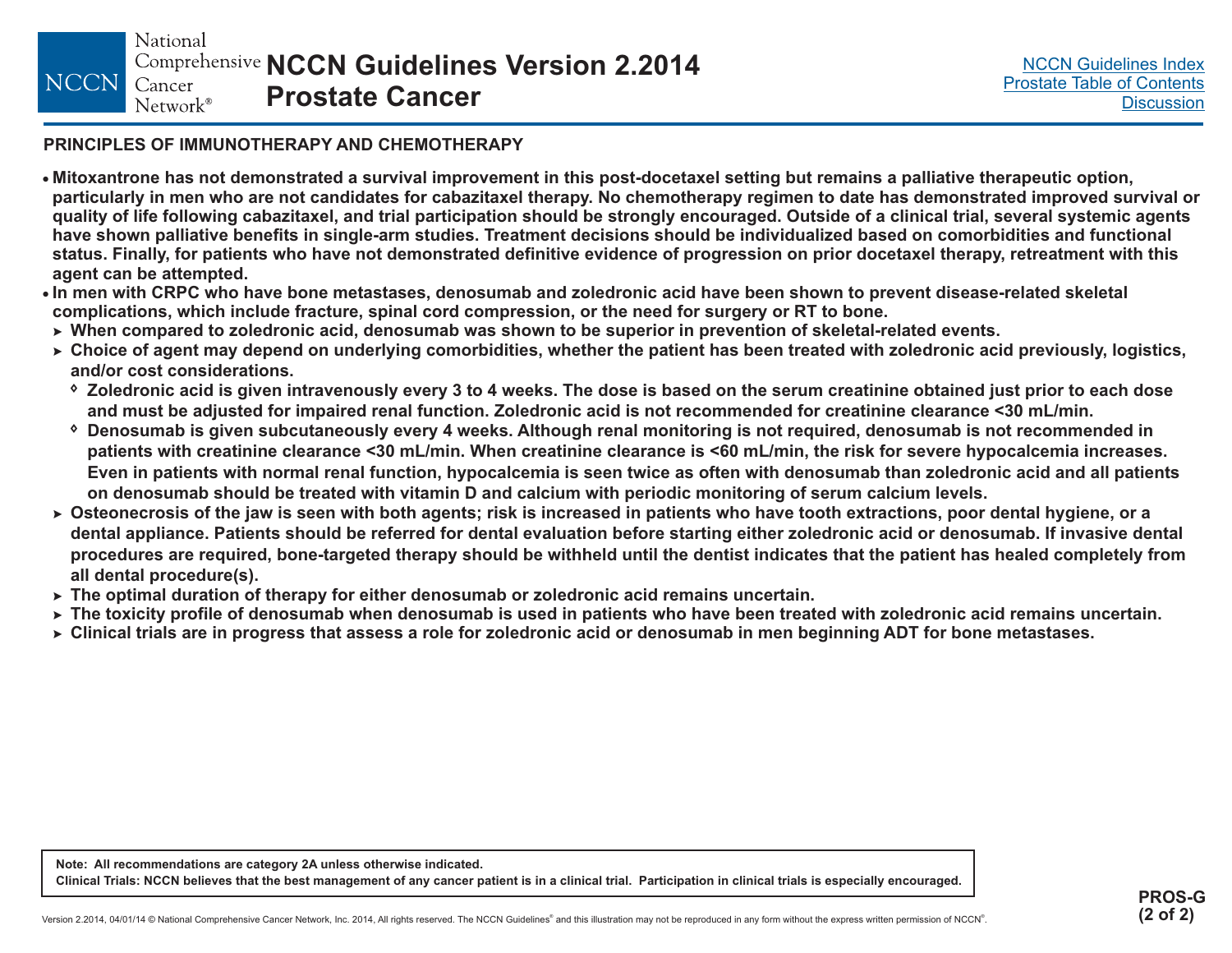National

<span id="page-33-0"></span>**NCCN** 

**NCCN Guidelines Version 2.2014**

**Prostate Cancer**

Cancer Network<sup>®</sup>

|                                             | Table 1.         |                                                                                                         |                                                                                    |                                                                           |  |
|---------------------------------------------|------------------|---------------------------------------------------------------------------------------------------------|------------------------------------------------------------------------------------|---------------------------------------------------------------------------|--|
|                                             |                  | <b>TNM Staging System For Prostate Cancer</b>                                                           | Pathologic( $pT$ )*                                                                |                                                                           |  |
| <b>Primary Tumor (T)</b><br><b>Clinical</b> |                  |                                                                                                         | pT <sub>2</sub>                                                                    | Organ confined<br>Unilateral, involving one-half of one side or less      |  |
|                                             |                  |                                                                                                         | pT2a                                                                               |                                                                           |  |
| TΧ                                          |                  | Primary tumor cannot be assessed                                                                        | pT2b                                                                               | Unilateral, involving more than one-half of one side but not              |  |
| T0                                          |                  | No evidence of primary tumor                                                                            |                                                                                    | both sides                                                                |  |
| T <sub>1</sub>                              |                  | Clinically inapparent tumor neither palpable nor                                                        | pT2c                                                                               | <b>Bilateral disease</b>                                                  |  |
|                                             |                  | visible by imaging                                                                                      | pT3                                                                                | <b>Extraprostatic extension</b>                                           |  |
|                                             | T1a              | Tumor incidental histologic finding in 5% or less of<br>tissue resected                                 | рТ3а                                                                               | Extraprostatic extension or microscopic invasion of the bladder<br>neck** |  |
|                                             | T1b              | Tumor incidental histologic finding in more than 5%                                                     | pT3b                                                                               | Seminal vesicle invasion                                                  |  |
|                                             |                  | of tissue resected                                                                                      | pT4                                                                                | Invasion of bladder, rectum                                               |  |
|                                             | T <sub>1</sub> c | Tumor identified by needle biopsy (e.g., because of<br>elevated PSA)                                    |                                                                                    | *Note: There is no pathologic T1 classification.                          |  |
| T2                                          |                  | Tumor confined within prostate*                                                                         | **Note: Positive surgical margin should be indicated by an R1 descriptor (residual |                                                                           |  |
|                                             | T2a              | Tumor involves one-half of one lobe or less                                                             | microscopic disease).                                                              |                                                                           |  |
|                                             | T <sub>2</sub> b | Tumor involves more than one-half of one lobe but<br>not both lobes                                     | <b>Regional Lymph Nodes (N)</b><br><b>Clinical</b>                                 |                                                                           |  |
|                                             | T <sub>2c</sub>  | Tumor involves both lobes                                                                               | NΧ                                                                                 | Regional lymph nodes were not assessed                                    |  |
| T3                                          |                  | Tumor extends through the prostatic capsule **                                                          | N <sub>0</sub>                                                                     | No regional lymph node metastasis                                         |  |
|                                             | ТЗа              | Extracapsular extension (unilateral or bilateral)                                                       | N <sub>1</sub>                                                                     | Metastasis in regional lymph node(s)                                      |  |
|                                             | T3b              | Tumor invades the seminal vesicle(s)                                                                    |                                                                                    |                                                                           |  |
| T4                                          |                  | Tumor is fixed or invades adjacent structures other<br>than seminal vesicles: bladder, levator muscles, | Pathologic<br><b>PNX</b>                                                           | Regional nodes not sampled                                                |  |

and/or pelvic wall. \*Note: Tumor found in one or both lobes by needle biopsy, but not palpable or reliably visible by imaging, is classified as T1c.

\*\*Note: Invasion into the prostatic apex or into (but not beyond) the prostatic capsule is not classified as T3, but as T2.

- **pN0** No positive regional nodes
- **pN1** Metastases in regional nodes(s)

#### **Distant Metastasis (M)\***

- **M0**No distant metastasis
- **M1**Distant metastasis
	- **M1a** Non-regional lymph node(s)
	- **M1b**Bone(s)
	- **M1c**Other site(s) with or without bone disease

\*Note: When more than one site of metastasis is present, the most advanced category is used. pMIc is most advanced.

**Continue** 

 Used with the permission of the American Joint Committee on Cancer (AJCC), Chicago, Illinois. The original and primary source for this information is the AJCC Cancer Staging Manual, Seventh Edition (2010), published by Springer Science+Business Media, LLC (SBM). (For complete information and data supporting the staging tables, visit www.springer.com.) Any citation or quotation of this material must be credited to the AJCC as its primary source. The inclusion of this information herein does not authorize any reuse or further distribution without the expressed, written permission of Springer SBM, on behalf of the AJCC.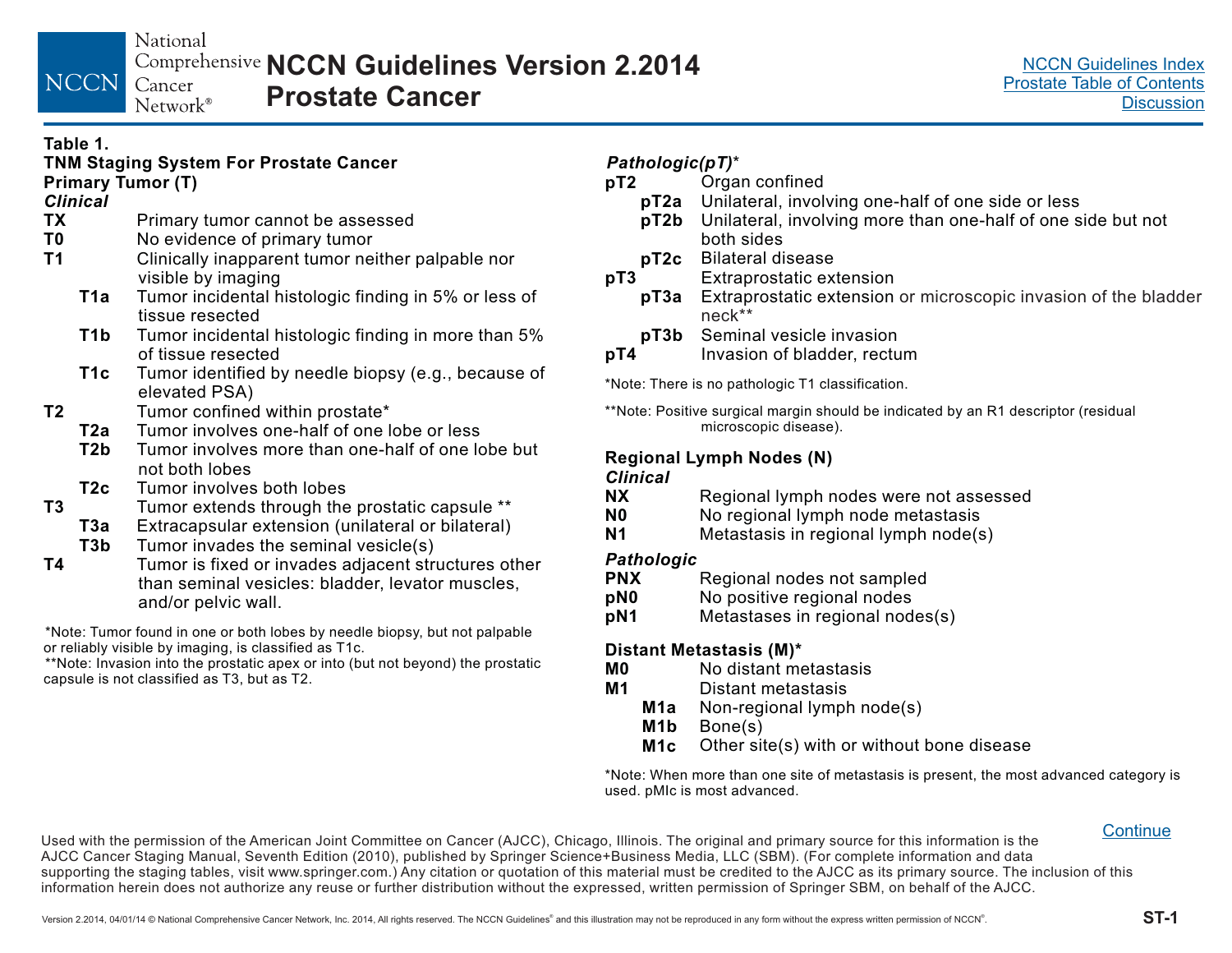National

**NCCN Guidelines Version 2.2014** Cancer

**Prostate Cancer**

**NCCN** Network®

# **ANATOMIC STAGE/PROGNOSTIC GROUPS \***

| Group T    |                    | N              | м              | <b>PSA</b>    | Gleason          |
|------------|--------------------|----------------|----------------|---------------|------------------|
|            | Т1а-с              | N <sub>0</sub> | M0             | PSA < 10      | Gleason $\leq 6$ |
|            | T2a                | N <sub>0</sub> | M0             | PSA < 10      | Gleason $\leq 6$ |
|            | T1-2a              | N <sub>0</sub> | M0             | <b>PSAX</b>   | Gleason X        |
| <b>IIA</b> | T1a-c              | N <sub>0</sub> | M0             | PSA < 20      | Gleason 7        |
|            | $T1a-c$            | N <sub>0</sub> | M0             | PSA > 10 < 20 | Gleason $\leq 6$ |
|            | T2a                | N <sub>0</sub> | M0             | PSA < 20      | Gleason $\leq 7$ |
|            | T <sub>2</sub> b   | N <sub>0</sub> | M0             | PSA < 20      | Gleason $\leq 7$ |
|            | T2b                | N <sub>0</sub> | M0             | <b>PSAX</b>   | Gleason X        |
| 11B        | T <sub>2c</sub>    | N0             | M0             | Any PSA       | Any Gleason      |
|            | $T1-2$             | N <sub>0</sub> | M0             | $PSA \geq 20$ | Any Gleason      |
|            | T1-2               | N <sub>0</sub> | M0             | Any PSA       | Gleason $\geq 8$ |
| Ш          | T <sub>3</sub> a-b | N <sub>0</sub> | M0             | Any PSA       | Any Gleason      |
| IV         | Τ4                 | N <sub>0</sub> | M <sub>0</sub> | Any PSA       | Any Gleason      |
|            | Any T              | N1             | M <sub>0</sub> | Any PSA       | Any Gleason      |
|            | Any T              | Any N          | M1             | Any PSA       | Any Gleason      |

\*Note: When either PSA or Gleason is not available, grouping should be determined by T stage and/or either PSA or Gleason as available.

#### **Histopathologic Type**

This classification applies to adenocarcinomas and squamous carcinomas, but not to sarcoma or transitional cell carcinoma of the prostate. Adjectives used to describe variants of prostate adenocarcinomas include mucinous, signet ring cell, ductal, adenosquamous and neuroendocrine small cell carcinoma *.* Transitional cell (urothelial) carcinoma of the prostate is classified as <sup>a</sup> urethral tumor. There should be histologic confirmation of the disease.

#### **Histopathologic Grade (G)**

Gleason score is recommended because as the grading system of choice, it takes into account the inherent morphologic heterogeneity of prostate cancer, and several studies have clearly established its prognostic value. A primary and a secondary pattern (the range of each is 1–5) are assigned and then summed to yield a total score. Scores of 2–10 are thus theoretically possible. The vast majority of newly diagnosed needle biopsy detected prostate cancers are graded Gleason score 6 or above. (If a single pattern of disease is seen, it should be reported as both grades. For example, if a single focus of Gleason pattern 3 disease is seen, it is reported as Gleason score  $3 + 3 = 6$ .) In a radical prostatectomy, if a tertiary pattern is present, it is commented upon but not reflected in the Gleason score. It is recommended that radical prostatectomy specimens should be processed in an organized fashion where a determination can be made of a dominant nodule or separate tumor nodules. If a dominant nodule/s is present, the Gleason score of this nodule should be separately mentioned as this nodule is often the focus with highest grade and/or stage of disease.

**Gleason 6Gleason 7Gleason 8-10**

**Gleason X Gleason score** cannot be processed Well differentiated (slight anaplasia) Moderately differentiated (moderate anaplasia) Poorly differentiated/undifferentiated (marked anaplasia)

Used with the permission of the American Joint Committee on Cancer (AJCC), Chicago, Illinois. The original and primary source for this information is the AJCC Cancer Staging Manual, Seventh Edition (2010), published by Springer Science+Business Media, LLC (SBM). (For complete information and data supporting the staging tables, visit www.springer.com.) Any citation or quotation of this material must be credited to the AJCC as its primary source. The inclusion of this information herein does not authorize any reuse or further distribution without the expressed, written permission of Springer SBM, on behalf of the AJCC.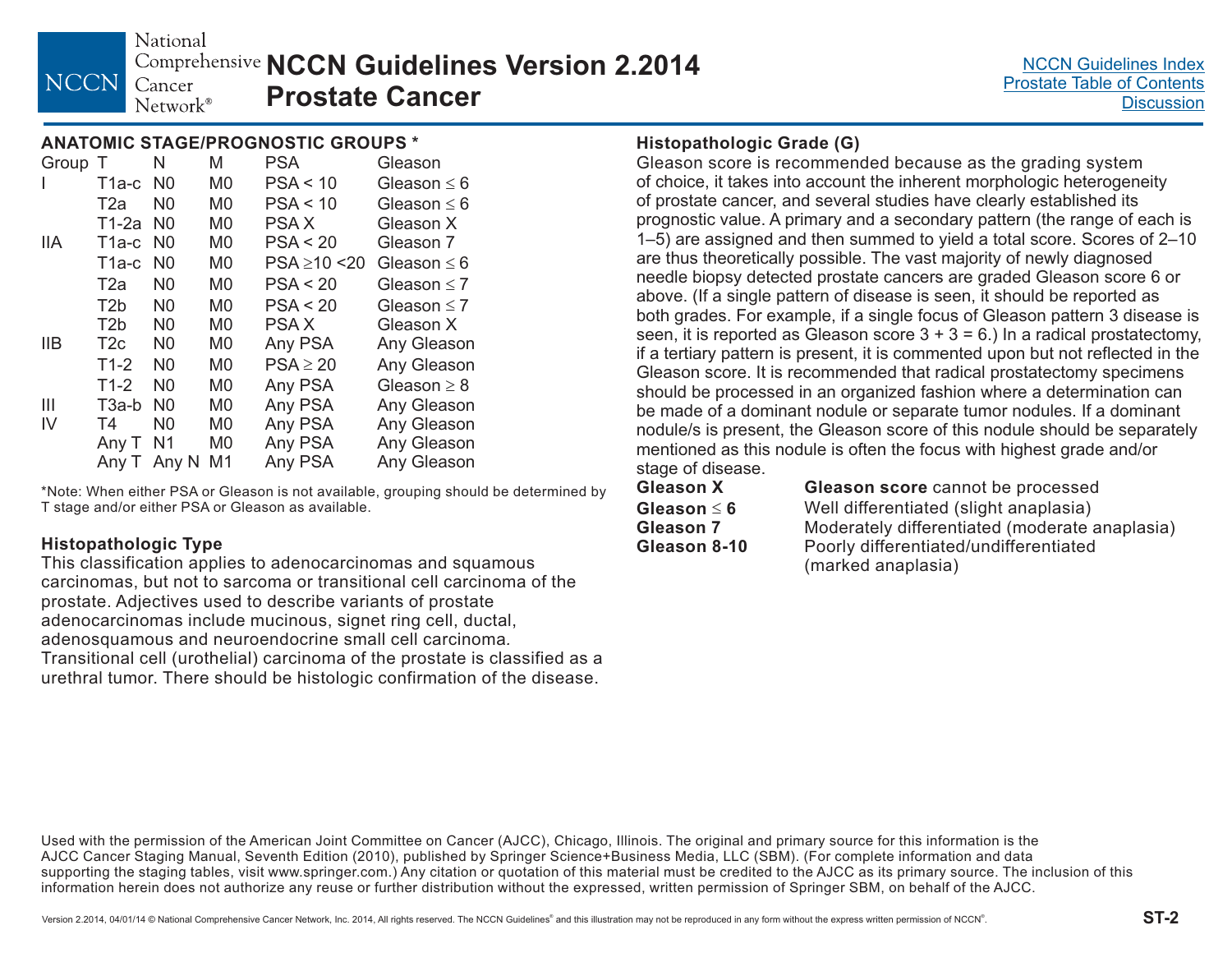National Comprehensive Cancer

<span id="page-35-0"></span>**NCCN** Network®

# **NCCN Guidelines Version 2.2014 Prostate Cancer**

# **Discussion**

#### **NCCN Categories of Evidence and Consensus**

**Category 1:** Based upon high-level evidence, there is uniform NCCN consensus that the intervention is appropriate.

**Category 2A:** Based upon lower-level evidence, there is uniform NCCN consensus that the intervention is appropriate.

**Category 2B:** Based upon lower-level evidence, there is NCCN consensus that the intervention is appropriate.

**Category 3:** Based upon any level of evidence, there is major NCCN disagreement that the intervention is appropriate.

**All recommendations are category 2A unless otherwise noted.** 

## **Table of Contents**

|                                                          | $MS-2$  |
|----------------------------------------------------------|---------|
|                                                          |         |
|                                                          |         |
|                                                          | $MS-3$  |
|                                                          |         |
|                                                          | $MS-4$  |
|                                                          | $.MS-5$ |
|                                                          |         |
| Surveillance Program and Reclassification Criteria  MS-6 |         |
|                                                          |         |
|                                                          |         |
|                                                          |         |
|                                                          |         |
|                                                          |         |
|                                                          |         |
|                                                          |         |

| Initial Clinical Assessment and Staging Evaluation MS-21      |  |
|---------------------------------------------------------------|--|
|                                                               |  |
|                                                               |  |
|                                                               |  |
|                                                               |  |
|                                                               |  |
|                                                               |  |
|                                                               |  |
| Adjuvant or Salvage Therapy after Radical ProstatectomyMS-24  |  |
|                                                               |  |
|                                                               |  |
|                                                               |  |
|                                                               |  |
| Table 1. Active Surveillance Experience in North AmericaMS-30 |  |
|                                                               |  |
|                                                               |  |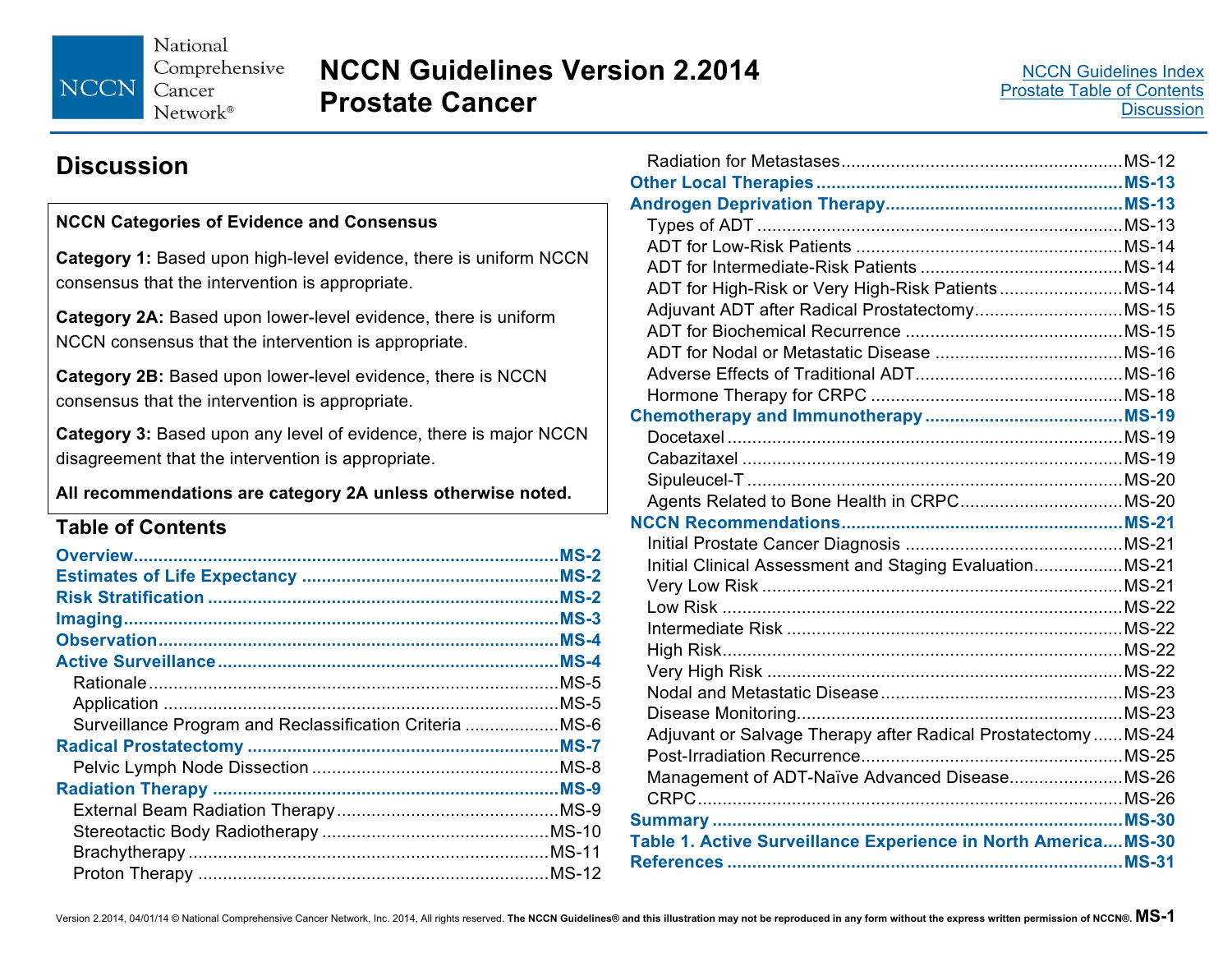National Comprehensive Cancer  $Network^{\circ}$ 

## **Overview**

**NCCN** 

Prostate cancer has surpassed lung cancer as the most common cancer in men. It is generally accepted that these changes resulted from prostate-specific antigen (PSA) screening that detected many early-stage prostate cancers. An estimated 233,000 new cases will be diagnosed in 2014, accounting for 27% of new cancer cases in men in 2014.1 Fortunately, the age-adjusted death rates from prostate cancer have declined (-4.1% annually from 1994 to 2001). Researchers have estimated prostate cancer to account for 29,480 deaths in 2014.<sup>1</sup> This comparatively low death rate suggests that unless prostate cancer is becoming biologically less aggressive, increased public awareness with earlier detection and treatment has begun to affect mortality from this prevalent cancer. However, early detection and treatment of prostate cancers that do not threaten life expectancy result in unnecessary side effects, which impair quality of life and health care expenses, while decreasing the value of PSA and digital rectal exam (DRE) as early detection tests.

# **Estimates of Life Expectancy**

Estimates of life expectancy have emerged as a key determinant of primary treatment, particularly when considering active surveillance or observation. While it is possible to estimate life expectancy for groups of men, it is more difficult to extrapolate these estimates to an individual patient. Life expectancy can be estimated using the Minnesota Metropolitan Life Insurance Tables or the Social Security Administration Life Insurance Tables<sup>2</sup> and adjusted for individual patients by adding or subtracting 50% based upon whether one believes the patient is in the healthiest quartile or the unhealthiest quartile, respectively.<sup>3</sup> As an example, the Social Security Administration Life Expectancy for a 65 year-old American man is 16 years. If judged to be in the upper quartile of health, a life expectancy of 24 years is assigned. If judged to be in

the lower quartile of health, a life expectancy of 8 years is assigned. Thus, treatment recommendations could change dramatically using the NCCN Guidelines if a 65-year-old man was judged to be in either very poor or excellent health.

# **Risk Stratification**

Optimal treatment of prostate cancer requires assessment of risk: how likely is a given cancer to be confined to the prostate or to spread to the regional lymph nodes? How likely is the cancer to progress or metastasize after treatment? How likely is adjuvant or salvage radiation going to control cancer after an unsuccessful radical prostatectomy? Prostate cancers are best characterized by clinical (TNM) stage determined by DRE, Gleason score in the biopsy specimen, and serum PSA level. Imaging studies (ultrasound, MRI) have been investigated intensively but have yet to be accepted as essential adjuncts to staging.

The NCCN Guidelines incorporate a risk stratification scheme that uses a minimum of stage, grade, and PSA to assign patients to risk groups. These risk groups are used to select the appropriate options that should be considered for treatment and to predict the probability of biochemical failure after definitive local therapy.<sup>4</sup> Risk group stratification has been published widely and validated, and provides a better basis for treatment recommendations than clinical stage alone.<sup>5,6</sup> The NCCN Guidelines Panel recognized that heterogeneity exists within each risk group. For example, an analysis of 12,821 patients reported that men assigned to the intermediate-risk group by clinical stage (T2b–T2c) had a lower risk of recurrence than men categorized according to Gleason score (7) or PSA level (10–20 ng/mL).<sup>7</sup> A similar trend of superior recurrence-free survival was observed in men placed in the high-risk group by clinical stage (T3a) compared to those assigned by Gleason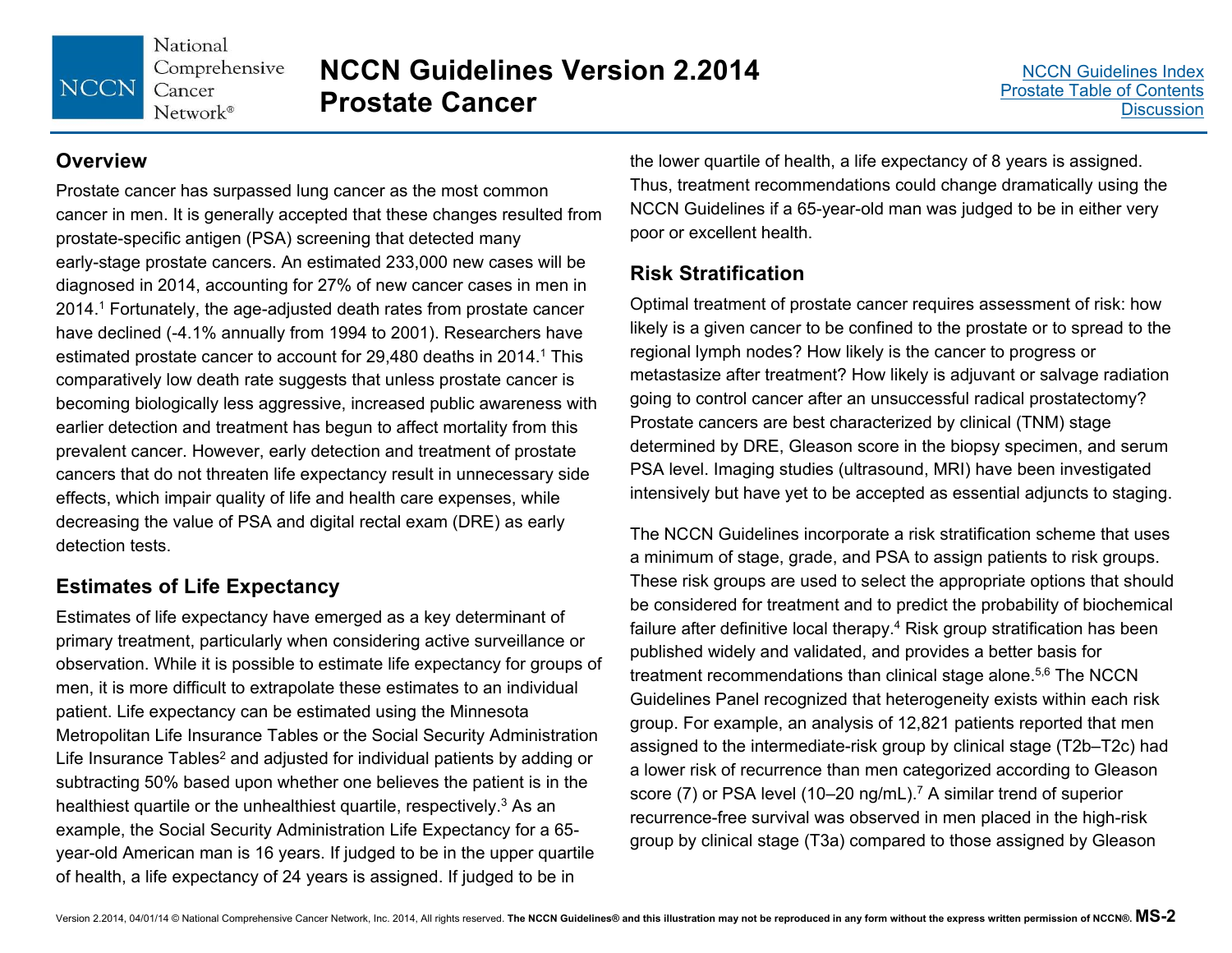score (8–10) or PSA level (>20 ng/mL), although it did not reach statistical significance.

The more clinically relevant information that is used in the calculation of time to PSA failure, the more accurate the result. The Partin tables<sup>8,9</sup> were the first to achieve widespread use for counseling men with clinically localized prostate cancer. The tables give the probability (95% confidence intervals) that a patient with a certain clinical stage, Gleason score, and PSA will have a cancer of each pathologic stage. A nomogram is a predictive instrument that takes a set of input data (variables) and makes predictions about an outcome. Nomograms predict more accurately for the individual patient than risk groups, because they combine the relevant prognostic variables, regardless of value. Nomograms can be used to inform treatment decision-making for men contemplating active surveillance,<sup>10</sup> radical prostatectomy,<sup>11-13</sup> neurovascular bundle preservation<sup>14-16</sup> or omission of pelvic lymph node dissection (PLND) during radical prostatectomy,<sup>17</sup> brachytherapy,<sup>11,18,19</sup> or external beam radiation therapy (EBRT).11,20 Biochemical progression-free survival can be reassessed postoperatively using age, diagnostic serum PSA, and pathologic grade and stage.21,22 Potential success of adjuvant or salvage radiation therapy (RT) after unsuccessful radical prostatectomy can be assessed using a nomogram.11,23

None of the current models predict with perfect accuracy, and only some of these models predict metastasis $11,22,24,25$  and cancer-specific death.13,26 Given the competing causes of mortality, many men who sustain PSA failure will not live long enough either to develop clinical evidence of distant metastases or to die from prostate cancer. Those with a short PSA doubling time are at greatest risk of death. Not all PSA failures are clinically relevant; thus, PSA doubling time may be a more useful measure of risk of death.27 The NCCN Guidelines Panel

recommends that NCCN risk groups be used to begin the discussion of options for the treatment of clinically localized prostate cancer, and that nomograms be used to provide additional and more individualized information.

## **Imaging**

Imaging techniques are useful for detecting metastases and tumor recurrence. Anatomic imaging techniques include radiographs, ultrasound, CT, and MRI. Functional techniques include radionuclide bone scan, PET, and advanced MRI such as spectroscopy and diffusion-weighted imaging (DWI).

Transrectal ultrasonography (TRUS) is the most common technique for anatomic visualization of the prostate. TRUS is used to guide transrectal biopsies, and can be considered for patients with biochemical recurrence after surgery.

The utility of imaging for men with an early biochemical recurrence after radical prostatectomy depends on disease risk prior to operation, pathologic stage and grade and PSA and PSA doubling time after recurrence. Low- and intermediate-risk patients with low serum PSA levels postoperatively have a very low risk of positive bone scans or CT scans.28,29 In a series of 414 bone scans performed in 230 men with a biochemical recurrence after RP, the rate of a positive bone scan for men with PSA under 10 ng/mL was only 4%.<sup>30</sup> Serial PSA measurements can be helpful in stratifying men at highest risk of progression and metastases. Some men have detectable PSA after radical prostatectomy due to benign prostate tissue in the prostate fossa. They have low stable PSAs and a very low risk of prostate cancer progression.31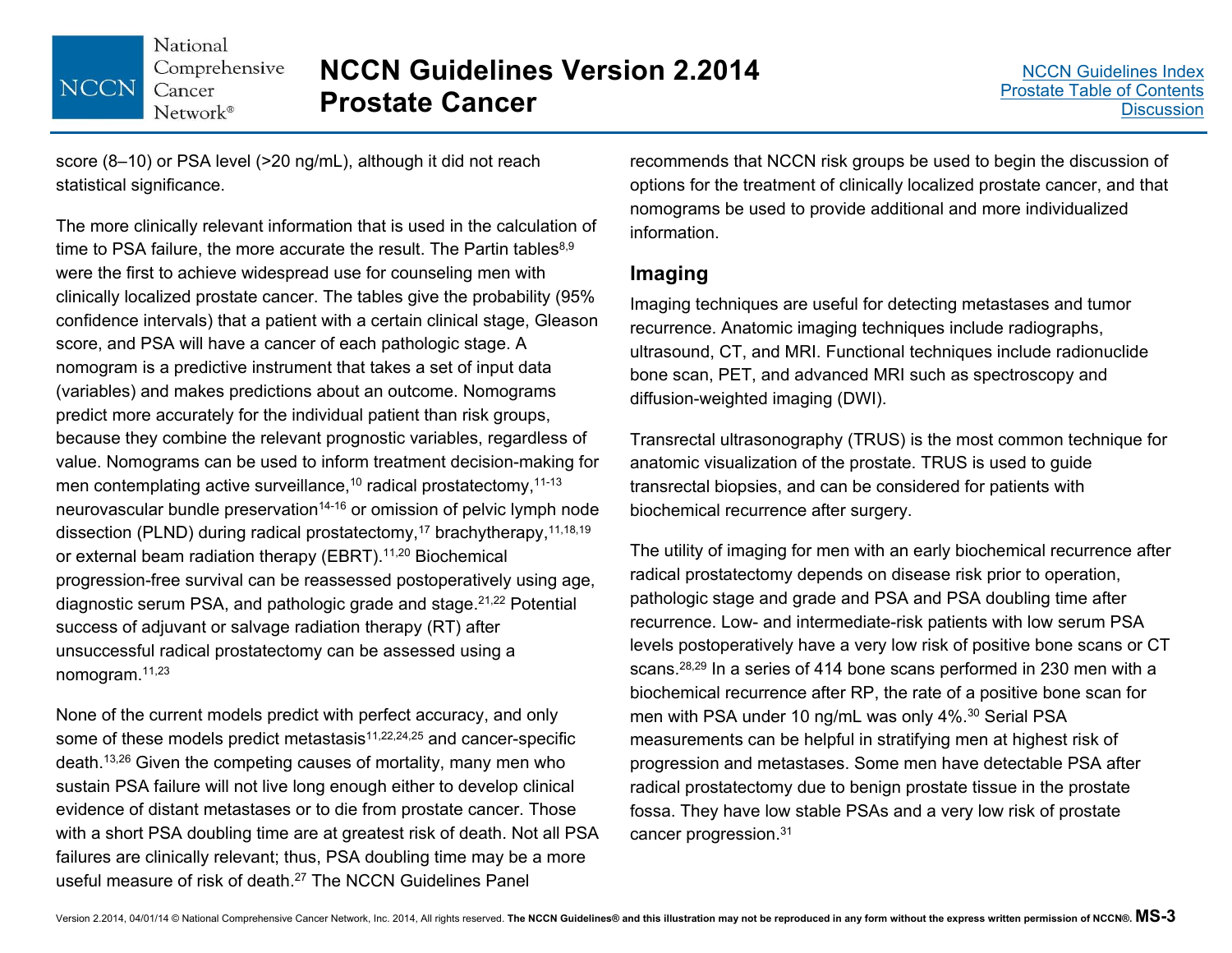National Comprehensive **NCCN** Cancer  $Network^{\circ}$ 

MRI can provide additional high-resolution information on tissue properties, such as diffusion and enhancement. MRI enables soft tissue contrast and characterization and advanced computational methods are available to assess function. An endorectal surface coil can be used to enhance image resolution.32 Advanced MRI techniques may be particularly useful when considering salvage therapy for men with increasing PSA or positive DRE in the setting of a negative prostate biopsy. These include endorectal MRI, MR perfusion or diffusion, contrast enhancement, and MR spectroscopy. Multiparametric MRI shows promise and a recent consensus conference should help with standardization of techniques and reporting.<sup>33</sup>

C-11 choline PET/CT has been used to detect and differentiate prostate cancer from benign tissue.34 The sensitivity and specificity of the technique in restaging patients with biochemical failure are 85% and 88%, respectively.35 C-11 choline PET/CT may be useful to detect distant metastases in these patients.

# **Observation**

Observation involves monitoring the course of prostate cancer with the expectation to deliver palliative therapy for development of symptoms or change in exam or PSA that suggests symptoms are imminent. Observation thus differs from active surveillance. The goal of observation is to maintain quality of life by avoiding non-curative treatment when prostate cancer is unlikely to cause mortality or significant morbidity. The main advantage of observation is avoidance of possible side effects of unnecessary definitive therapy or ADT. But patients may be at risk for urinary retention or pathologic fracture without prior symptoms or increasing PSA level.

Observation is applicable to elderly men or frail patients with comorbidity that will likely out-compete prostate cancer. Johansson and colleagues36 observed that only 13% of men developed metastases 15 years after diagnosis of T0-T2 disease and only 11% had died from prostate cancer. Since prostate cancer will not be treated for cure for patients with shorter life expectancies, observation for as long as possible is a reasonable option based on physician's discretion. Monitoring should include PSA and DRE. When symptoms develop or are imminent, patients can begin palliative ADT.

# **Active Surveillance**

Active surveillance (also referred to as watchful waiting, expectant management, or deferred treatment) involves actively monitoring the course of the disease with the expectation to intervene if the cancer progresses. Unlike observation, active surveillance is mainly applicable to younger men with seemingly indolent cancer with the goal to defer treatment and its potential side effects. Because these patients have a longer life expectancy, they should be followed closely and treatment should start promptly should the cancer progress so as not to miss the chance for cure.

The advantages of active surveillance include: 1) avoiding the side effects of definitive therapy that may not be necessary; 2) retaining quality of life and normal activities; 3) ensuring that small indolent cancers do not receive unnecessary treatment; and 4) decreased initial costs. The disadvantages of active surveillance include: 1) chance of missed opportunity for cure; 2) the cancer may progress or metastasize before treatment; 3) treatment of a larger, more aggressive cancer may be more complex with greater side effects; 4) nerve sparing at subsequent radical prostatectomy may be more difficult, which may reduce the chance of potency preservation after operation; 5) the increased anxiety of living with an untreated cancer; $37$  6) the requirement for frequent medical examinations and periodic prostate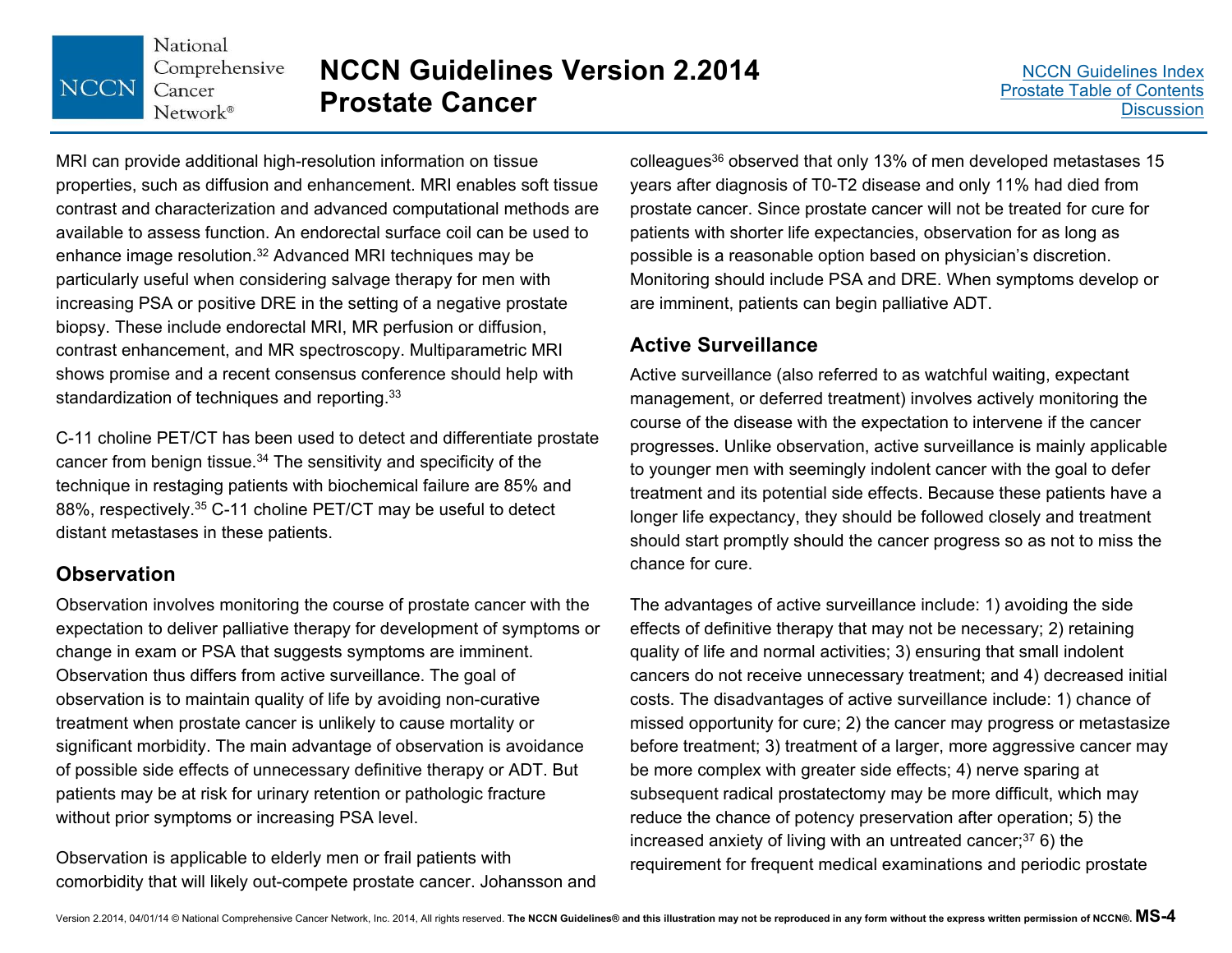biopsies; 7) the uncertain long-term natural history of untreated prostate cancer; and 8) the timing and value of periodic imaging studies have not been determined.

#### **Rationale**

The NCCN Guidelines Panel remains concerned about the problems of over-treatment related to the increased frequency of diagnosis of prostate cancer from widespread use of PSA for early detection or screening (see NCCN Guidelines for Prostate Cancer Early Detection).

The debate about the need to diagnose and treat every man who has prostate cancer is fueled by: the high prevalence of prostate cancer upon autopsy of the prostate<sup>38</sup>; the high frequency of positive prostate biopsies in men with normal DREs and serum PSA values<sup>39</sup>; the contrast between the incidence and mortality rates of prostate cancer; and the need to treat an estimated 37 men with screen-detected prostate cancer 40,41 or 100 men with low-risk prostate cancer42 to prevent one death from the disease. The controversy regarding overtreatment of prostate cancer and the value of prostate cancer early detection40-46 has been informed further by publication of the Goteborg study, a subset of the European Randomized Study for Screening of Prostate Cancer (ERSPC).47 Many believe that this study best approximates proper use of PSA for early detection since it was population-based and involved a 1:1 randomization of 20,000 men who received PSA every 2 years and used thresholds for prostate biopsy of PSA >3 and >2.5 since 2005. The follow-up of 14 years is longer than the European study as a whole (9 years) and Prostate, Lung, Colorectal, and Ovarian (PLCO) (11.5 years). Prostate cancer was diagnosed in 12.7% of the screened group compared to 8.2% of the control group. Prostate cancer mortality was 0.5% in the screened group and 0.9% in the control group, which gave a 40% absolute

cumulative risk reduction of prostate cancer death (compared to ERSPC 20% and PLCO 0%). Most impressively, 40% of the patients were initially managed by active monitoring and 28% were still on active surveillance at the time these results were analyzed. To prevent a prostate cancer death, 12 men would need to be diagnosed and treated as opposed to the ERSPC as a whole where 37 needed to be treated. Thus, early detection when applied properly should reduce prostate cancer mortality. However, that reduction comes at the expense of overtreatment that may occur in as many as 50% of men treated for PSAdetected prostate cancer.48

The best models of prostate cancer detection and progression estimate that 23% to 42% of all U.S. screen-detected cancers are overtreated<sup>49</sup> and that PSA detection was responsible for up to 12.3 years of leadtime bias.<sup>50</sup> The NCCN Guidelines Panel responded to these evolving data with careful consideration of which men should be recommended active surveillance. However, the NCCN Guidelines Panel recognizes the uncertainty associated with the estimation of chance of competing causes of death, the definition of very low- or low-risk prostate cancer, the ability to detect disease progression without compromising chance of cure, and the chance and consequences of treatment side effects.

### **Application**

Epstein and colleagues<sup>51</sup> introduced clinical criteria to predict pathologically "insignificant" prostate cancer. Insignificant prostate cancer is identified by: clinical stage T1c, biopsy Gleason score ≤6, the presence of disease in fewer than 3 biopsy cores, ≤50% prostate cancer involvement in any core, and PSA density <0.15 ng/mL/g. Despite the usefulness of these criteria, physicians are cautioned against using these as the sole decision maker. Studies have shown that as many as 8% of cancers that qualified as being insignificant using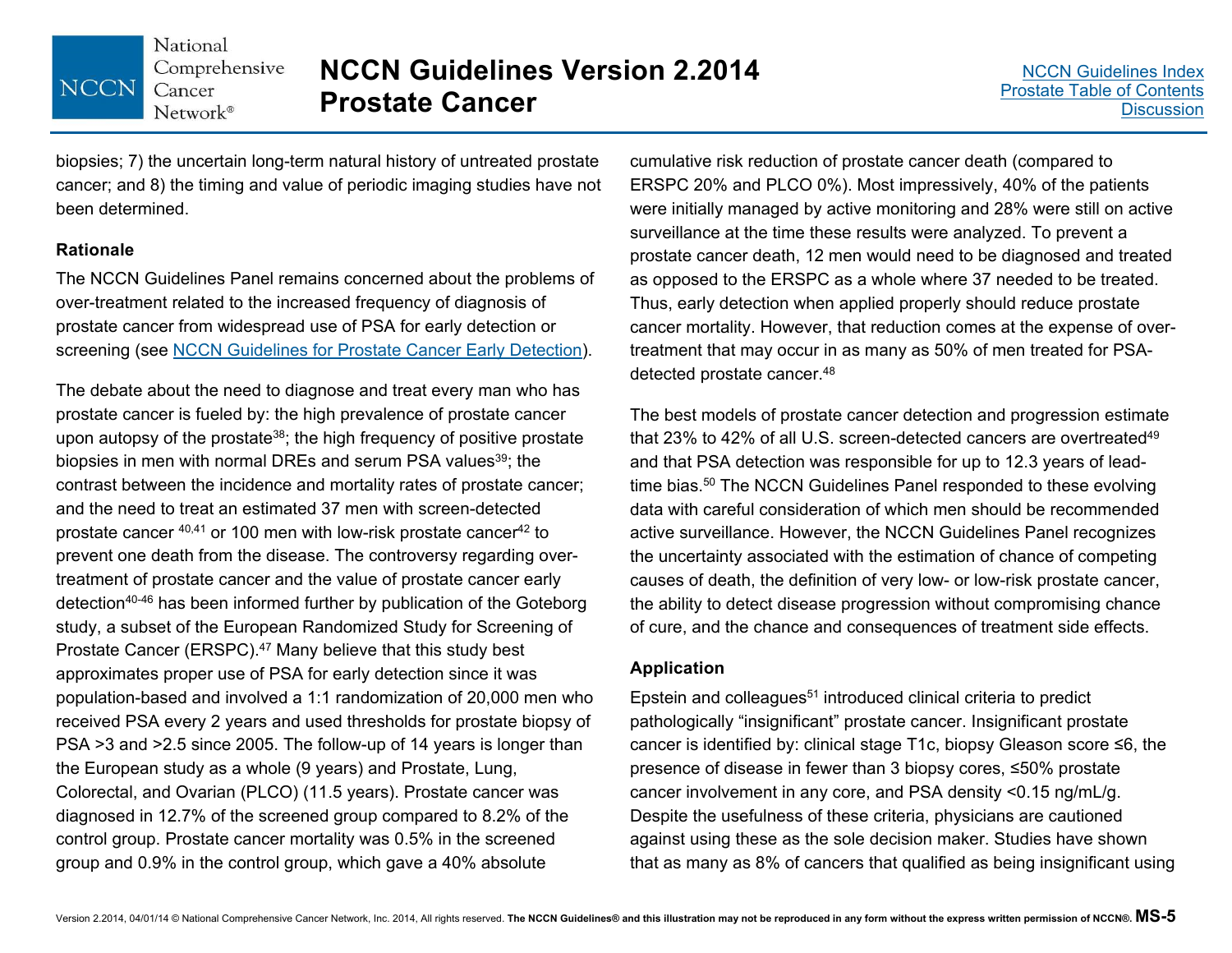# **NCCN Guidelines Version 2.2014 Prostate Cancer**

the Epstein criteria were not organ-confined based on postoperative findings.21,52 A new nomogram may be better.53 Although many variations upon this definition have been proposed (reviewed by Bastian, and colleagues54), a consensus of the NCCN Guidelines Panel was reached that insignificant prostate cancer, especially when detected early using serum PSA, poses little threat to men with life expectancy less than 20 years. The confidence that Americans with very low-risk prostate cancer have a very small risk of prostate cancer death is enhanced by lead time bias introduced by PSA early detection that ranges from an estimated 12.3 years in a 55-year-old man to 6 years in a 75-year-old man.<sup>50</sup>

The role for active surveillance should increase with the shift towards earlier-stage diagnosis attributed to PSA testing. However, results from randomized or cohort studies comparing this deferral strategy with immediate treatment are mixed, partly due to heterogeneity of the patient populations (reviewed by Sanda and Kaplan<sup>55</sup>).

Ultimately, a recommendation for active surveillance must be based on careful individualized weighing of a number of factors: life expectancy, general health condition, disease characteristics, potential side effects of treatment, and patient preference. Race is emerging as another important factor to consider, since African-American men who meet the criteria of very low-risk have been reported to show higher rates of upgrading and adverse pathology compared to men of other races.<sup>56</sup>

## **Surveillance Program and Reclassification Criteria**

Each of the major active surveillance series has used different criteria for reclassification.57-61 Reclassification criteria have been met by 23% of men with a median follow-up of 7 years in the Toronto experience,  $59$ 33% of men with a median follow-up of 3 years in the Johns Hopkins experience,<sup>61</sup> and 16% of men with a median follow-up of 3.5 years in

the UCSF experience58 (Table 1). Uncertainty regarding reclassification criteria and the desire to avoid missing an opportunity for cure have driven several reports in the past year that have dealt with the validity of commonly used reclassification criteria. The Toronto group demonstrated that a PSA trigger point of PSA doubling time <3 years could not be improved upon by using a PSA threshold of 10 or 20, PSA doubling time calculated in various ways, or PSA velocity >2 ng/mL/yr.62 The Johns Hopkins group used biopsy-demonstrated reclassification to Gleason pattern 4 or 5 or increased tumor volume on biopsy as their only criteria for reclassification. Of 290 men on an annual prostate biopsy program, 35% demonstrated reclassification at a median followup of 2.9 years.<sup>63</sup> Unfortunately, neither PSA doubling time (AUC 0.59) nor PSA velocity (AUC 0.61) was associated with prostate biopsy reclassification. Both groups have concluded that PSA kinetics cannot replace regular prostate biopsy, although treatment of most men who demonstrate reclassification on prostate biopsy prevents evaluation of biopsy reclassification as a criterion for treatment or reduction of survival.

Repeat biopsy is useful to determine whether higher-grade elements are evolving although the risks appear small, <sup>64</sup> which may influence prognosis and, hence, the decision to continue active surveillance or to proceed to definitive local therapy. Treatment of all men who developed Gleason pattern 4 on annual prostate biopsies has thus far avoided a prostate cancer death among 769 men in the Johns Hopkins study.61 However, whether treatment of all who progress to Gleason pattern 4 was necessary remains uncertain. Studies remain in progress to identify the best trigger points when interventions with curative intent may still be successful.

The Toronto group published on 3 patients who died of prostate cancer in their experience with 450 men.<sup>59</sup> These 3 deaths led to them to revise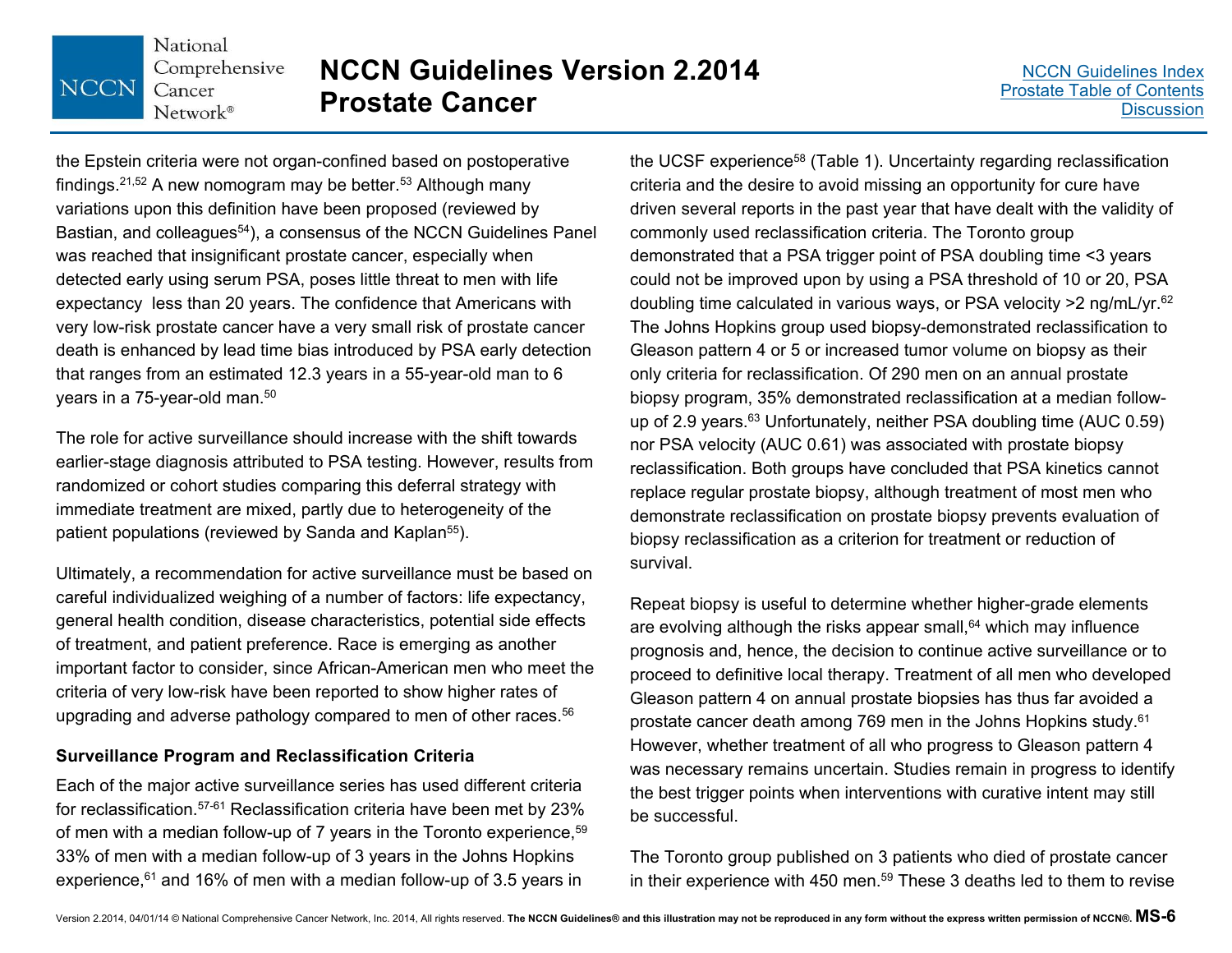# **NCCN Guidelines Version 2.2014 Prostate Cancer**

their criteria for offering men active surveillance, since each of these 3 men probably had metastatic disease at the time of entry onto active surveillance. In 450 men followed for a median of 6.8 years, overall survival was 78.6% and prostate cancer-specific survival was 97.2%.59 Of the 30% (n=145) of men who progressed, 8% were from an increase in Gleason score, 14% were for PSA doubling time <3 years, 1% were for development of a prostate nodule, and 3% were for anxiety. One hundred and thirty-five of these 145 men were treated: 35 by radical prostatectomy, 90 by RT with or without androgen deprivation therapy (ADT), and 10 with ADT alone. Follow-up is available for 110 of these men and 5-year biochemical progression-free survival is only 62% for those undergoing radical prostatectomy and 43% for those undergoing radiation. By comparison, among 192 men on active surveillance who underwent delayed treatment at a median of 2 years after diagnosis in the Johns Hopkins experience, $61$  5-year biochemical progression-free survival was 96% for those undergoing radical prostatectomy and 75% for those undergoing radiation. These experiences contrast with the UCSF experience where 74 men who progressed on active surveillance and underwent radical prostatectomy were compared with 148 men who were matched by clinical parameters. The two groups were similar by pathologic Gleason grade, pathologic stage, and margin positivity. All men treated by radical prostatectomy after progression on active surveillance had freedom from biochemical progression at median follow-up 37.5 months, compared to 97% of men in the primary radical prostatectomy group at median follow-up 35.5 months.

The panel believes there is an urgent need for further clinical research regarding the criteria for recommending active surveillance, the criteria for reclassification on active surveillance, and the schedule for active surveillance especially as it pertains to prostate biopsies, which unfortunately come within an increasing burden. Literature suggests

that as many as 7% of men undergoing prostate biopsy will suffer an adverse event,<sup>44</sup> those with urinary tract infection are often fluoroquinolone-resistant,<sup>65</sup> and radical prostatectomy may become technically challenging after multiple sets of biopsies, especially as it pertains to potency preservation.<sup>66</sup>

# **Radical Prostatectomy**

Radical prostatectomy is appropriate for any patient whose tumor is clinically confined to the prostate. However, because of potential perioperative morbidity, radical prostatectomy should be reserved for patients whose life expectancy is 10 years or more. Stephenson and colleagues<sup>13</sup> reported a low 15-year prostate cancer-specific mortality of 12% in patients who underwent radical prostatectomy (5% for low-risk patients), although it is unclear whether the favorable prognosis is due to the effectiveness of the procedure or the low lethality of cancers detected in the PSA era.

Radical prostatectomy was compared to watchful waiting in a randomized trial of 695 patients with early-stage prostate cancer (mostly T2).67 With a median follow-up of 12.8 years, those assigned to the radical prostatectomy group had significant improvements in diseasespecific survival, overall survival, and risk of metastasis and local progression. Overall, 15 men needed to be treated to avert one death; that number fell to 7 for men younger than 65 years of age. The results of this trial offer high-quality evidence to support radical prostatectomy as a treatment option.

Some patients at high or very high risk may still benefit from radical prostatectomy. In an analysis of 842 men with Gleason scores 8 to 10 at biopsy who underwent radical prostatectomy, predictors of unfavorable outcome included PSA level over 10 ng/mL, clinical stage T2b or higher, Gleason score 9 or 10, higher number of biopsy cores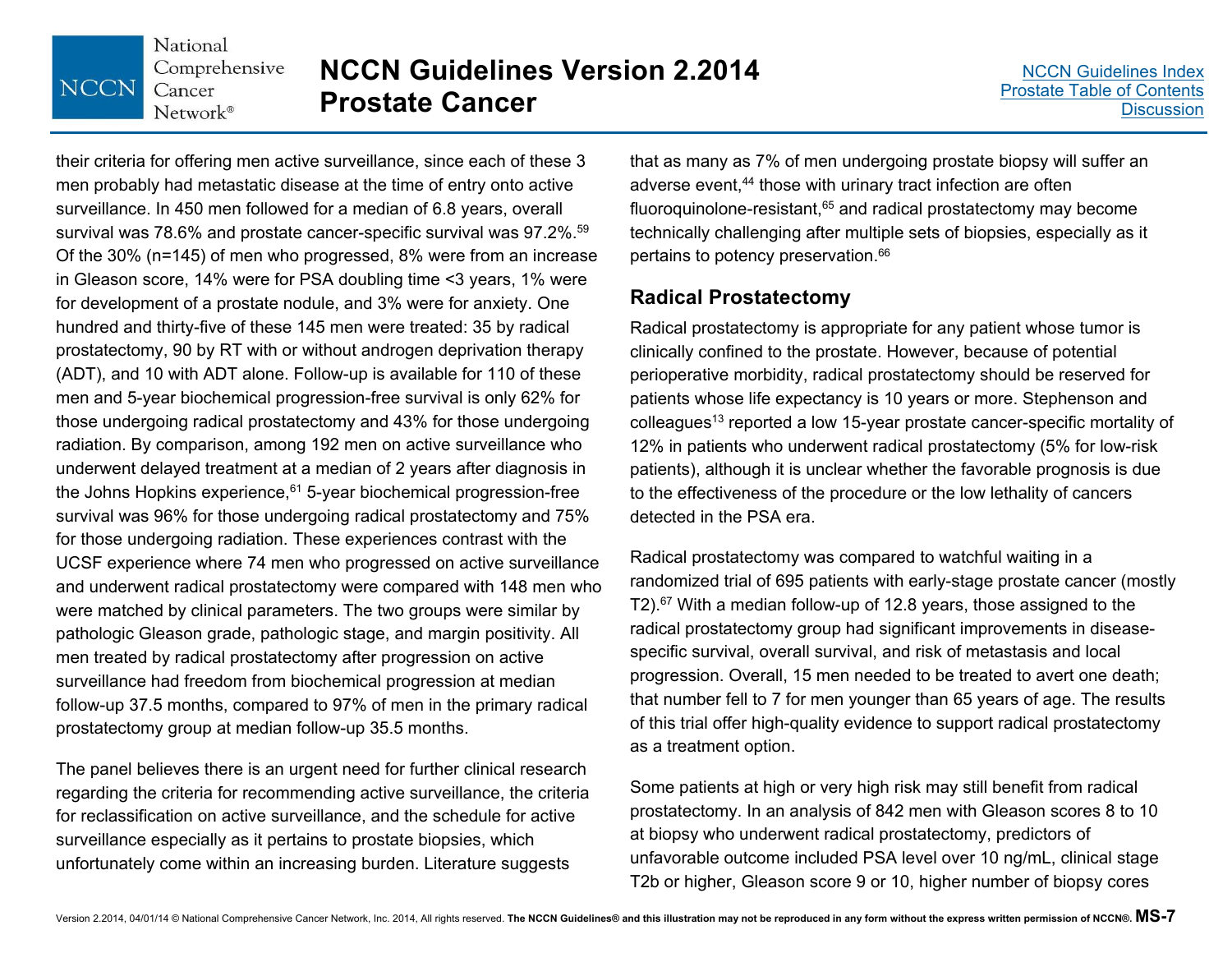with high-grade cancer, and over 50% core involvement.<sup>68</sup> Patients without these characteristics showed higher 10-year biochemical-free and disease-specific survival after radical prostatectomy compared to those with unfavorable findings (31% vs. 4% and 75% vs. 52%, respectively).

Radical prostatectomy is a salvage option for patients experiencing biochemical recurrence after primary RT, but morbidity (incontinence, erectile dysfunction, and bladder neck contracture) remains significantly higher than when radical prostatectomy is used as initial therapy.<sup>69,70</sup> Overall and cancer-specific 10-year survival ranged from 54% to 89% and 70% to 83%, respectively.69

#### *Operative Techniques and Adverse Effects*

Long-term cancer control has been achieved in most patients with both the retropubic and the perineal approaches; high-volume surgeons in high-volume centers generally provide superior outcomes.<sup>71,72</sup> Laparoscopic and robot-assisted radical prostatectomy are used commonly and are considered comparable to conventional approaches in experienced hands.73,74 In a cohort study using U.S. Surveillance, Epidemiology, and End Results (SEER) Medicare-linked data on 8837 patients, minimally invasive compared to open radical prostatectomy was associated with shorter length of hospital stay, less need for blood transfusions, and fewer surgical complications, but rates of incontinence and erectile dysfunction were higher.75 Oncologic outcome of a robotic versus open approach was similar when assessed by use of additional therapies<sup>75</sup> or rate of positive surgical margins,<sup>76</sup> although longer followup is necessary. A meta-analysis on 19 observational studies (n=3893) reported less blood loss and lower transfusion rates with minimally invasive techniques than with open operation.<sup>76</sup> Risk of positive surgical margins was the same. Two recent meta-analyses showed a statistically significant advantage in favor of a robotic approach

compared to an open approach in 12-month urinary continence  $^{77}$  and potency recovery.78

An analysis of the Prostate Cancer Outcomes Study on 1655 men with localized prostate cancer compared long-term functional outcomes after radical prostatectomy or RT.79 At 2 and 5 years, patients who underwent radical prostatectomy reported higher rates of urinary continence and erectile function but lower rates of bowel urgency. However, no significant difference was observed at 15 years. In a large retrospective cohort study involving 32,465 patients, patients who received RT had a lower 5-year incidence of urological procedures than those who underwent radical prostatectomy, but higher incidence for hospital admissions, rectal or anal procedures, open surgical procedures, and secondary malignancies.<sup>80</sup>

Return of urinary continence after radical prostatectomy may be improved by preserving the urethra beyond the prostatic apex and by avoiding damage to the distal sphincter mechanism. Bladder neck preservation may allow more rapid recovery of urinary control.<sup>81</sup> Anastomotic strictures that increase the risk of long-term incontinence are less frequent with modern surgical techniques. Recovery of erectile function is related directly to the degree of preservation of the cavernous nerves, age at surgery, and preoperative erectile function. Improvement in urinary function also was seen with nerve-sparing techniques.82 Replacement of resected nerves with nerve grafts does not appear to be effective for patients undergoing wide resection of the neurovascular bundles.83

#### **Pelvic Lymph Node Dissection**

The decision to perform PLND should be guided by the probability of nodal metastases. The NCCN Guidelines Panel chose 2% as the cutoff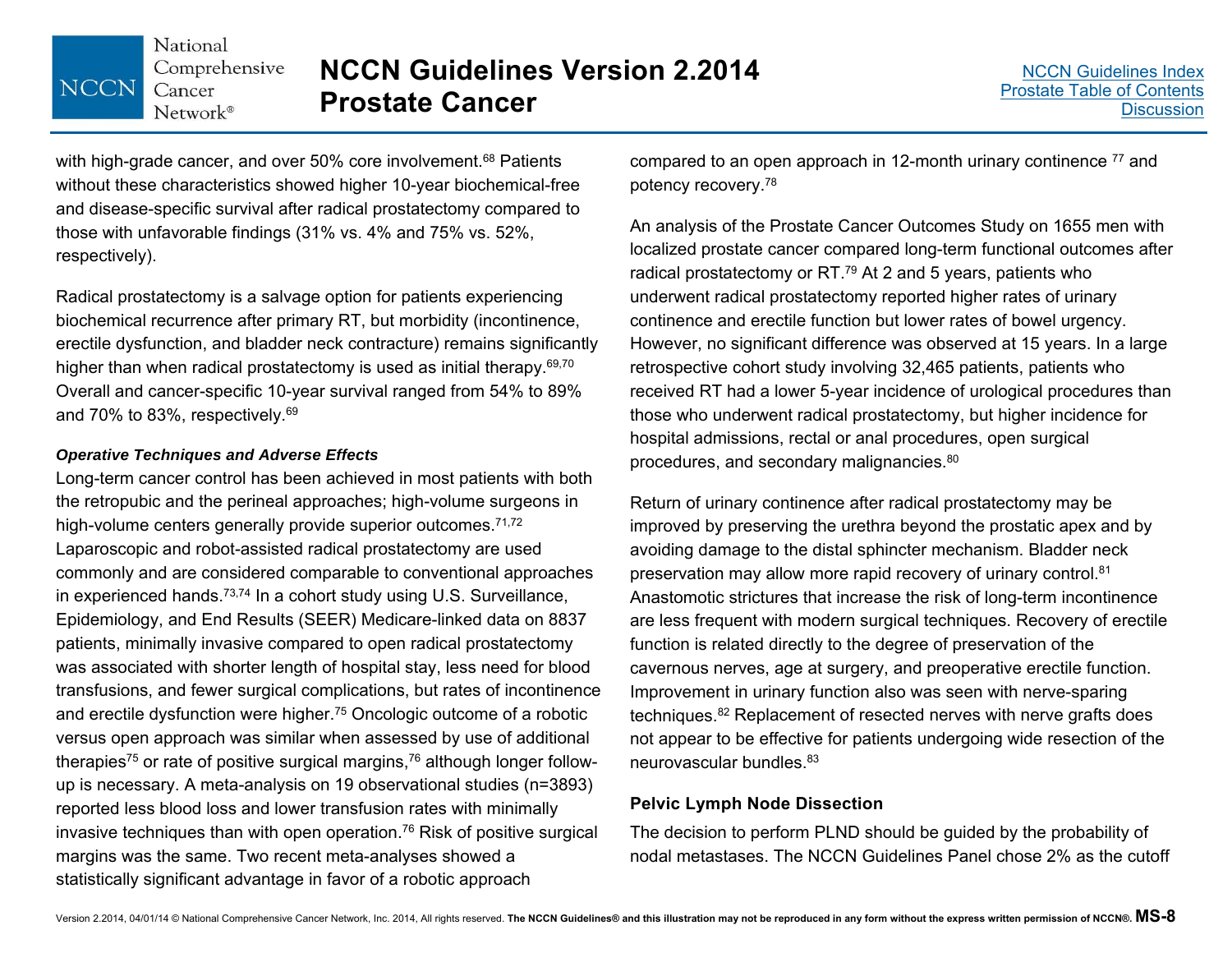**NCCN Guidelines Version 2.2014 Prostate Cancer**

for PLND since this avoids 47.7% of PLNDs at a cost of missing 12.1% of positive pelvic lymph nodes.<sup>84</sup>

PLND should be performed using an extended technique. 85,86 An extended PLND includes removal of all node-baring tissue from an area bounded by the external iliac vein anteriorly, the pelvic side wall laterally, the bladder wall medially, the floor of the pelvis posteriorly, Cooper's ligament distally, and the internal iliac artery proximally. Removal of more lymph nodes using the extended technique has been associated with an increased likelihood of finding lymph node metastases, thereby providing more complete staging.87-89 A survival advantage with more extensive lymphadenectomy has been suggested by several studies, possibly due to elimination of microscopic metastases.88,90-92 PLND can be performed safely laparoscopically, robotically, or open, and complication rates should be similar for the three approaches.

# **Radiation Therapy**

## **External Beam Radiation Therapy**

National

Cancer Network<sup>®</sup>

**NCCN** 

Comprehensive

Over the past several decades, RT techniques have evolved to allow higher doses of radiation to be administered safely. 3D conformal radiation therapy (3D-CRT) uses computer software to integrate CT images of the patients' internal anatomy in the treatment position, which allows higher cumulative doses to be delivered with lower risk of late effects.24,93-95 The second-generation 3D technique, intensity-modulated radiation therapy (IMRT), is used increasingly in practice<sup>96</sup> because compared to 3D-CRT, it significantly reduces the risk of gastrointestinal toxicities and rates of salvage therapy without increasing side effects, although treatment cost is increased.97-99

Daily prostate localization using image-guided radiation therapy (IGRT) is essential with either 3D-CRT or IMRT for target margin reduction and treatment accuracy. Imaging techniques, such as ultrasound, implanted fiducials, electromagnetic targeting and tracking, or endorectal balloon, can improve cure rates and decrease complications.

These techniques have permitted safer dose escalation, and results of randomized trials have suggested that dose escalation is associated with improved biochemical outcomes.<sup>100-103</sup> Kuban and colleagues<sup>103</sup> published an analysis on their dose-escalation trial of 301 patients with stage T1b to T3 prostate cancer. Freedom from biochemical or clinical failure was higher in the group randomized to 78 Gy compared to 70 Gy (78% vs. 59%, *P* = .004) at a median follow-up of 8.7 years. The difference was even greater among patients with diagnostic PSA >10 ng/mL (78% vs. 39%, *P* = .001). In light of these findings, the conventional 70 Gy dose is no longer considered adequate. A dose of 75.6 to 79.2 Gy in conventional fractions to the prostate (with or without seminal vesicles) is appropriate for patients with low-risk cancers. Intermediate-risk and high-risk patients should receive doses up to 81.0 Gy.97,104,105 Moderately hypofractionated image-guided IMRT regimens (2.4–4 Gy per fraction over 4-6 weeks) have been tested in randomized trials and efficacy and toxicity have been similar to conventionally fractionated IMRT.106,107 These RT techniques can be considered as an alternative to conventionally fractionated regimens when clinically indicated.

EBRT of the primary prostate tumor shows several distinct advantages over radical prostatectomy. RT avoids complications associated with operation, such as bleeding and transfusion-related effects, and risks associated with anesthesia, such as myocardial infarction and pulmonary embolus. 3D-CRT and IMRT techniques are available widely and are possible for patients over a wide range of ages. EBRT includes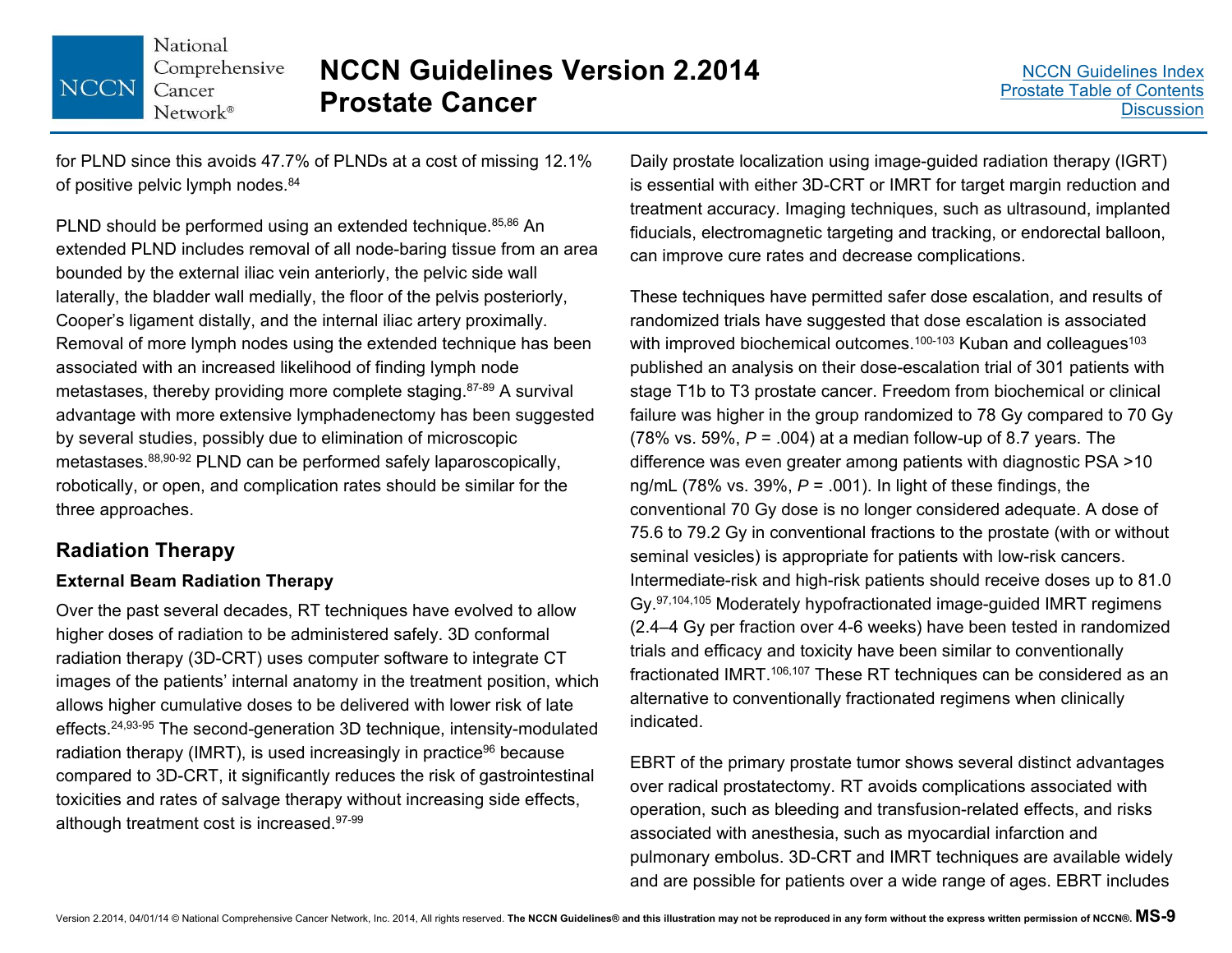a low risk of urinary incontinence and stricture as well as a good chance of short-term preservation of erectile function.<sup>108</sup>

The disadvantages of EBRT include a treatment course of 8 to 9 weeks. Up to 50% of patients have some temporary bladder or bowel symptoms during treatment. There is a low but definite risk of protracted rectal symptoms from radiation proctitis, and the risk of erectile dysfunction increases over time.<sup>108,109</sup> In addition, if the cancer recurs, salvage radical prostatectomy is associated with a higher risk of complications than primary radical prostatectomy.110 Contraindications to RT include prior pelvic irradiation, active inflammatory disease of the rectum, or a permanent indwelling Foley catheter. Relative contraindications include very low bladder capacity, chronic moderate or severe diarrhea, bladder outlet obstruction requiring a suprapubic catheter, and inactive ulcerative colitis.

#### *EBRT for Early Disease*

EBRT is one of the principle treatment options for clinically localized prostate cancer. The NCCN Guidelines Panel consensus was that modern RT and surgical series show similar progression-free survival in low-risk patients treated with radical prostatectomy or RT. In a study of 3546 patients treated with brachytherapy plus EBRT, disease-free survival remained steady at 73% between 15 and 25 years of follow  $up.111$ 

### *EBRT for High-Risk or Very High-Risk Patients*

EBRT has demonstrated efficacy in patients at high risk and very high risk. One study randomized 415 patients to EBRT alone or EBRT plus 3-year ADT.112 In another study (RTOG 8531), 977 patients with T3 disease treated with RT were randomized to adjuvant ADT or ADT at relapse.113 Two other randomized phase III trials evaluated long-term ADT with or without radiation in mostly T3 patients.<sup>114,115</sup> In all four

studies, the combination group showed improved disease-specific and overall survival compared to single-modality treatment.

## **Stereotactic Body Radiotherapy**

The relatively slow proliferation rate of prostate cancer is reflected in a low  $α/β$  ratio,<sup>116</sup> most commonly reported between 1 and 4. These values are similar to that for the rectal mucosa. Since the α/β ratio for prostate cancer is similar to or lower than the surrounding tissues responsible for most of the toxicity reported with RT, appropriately designed radiation treatment fields and schedules using extremely hypofractionated regimens should result in similar cancer control rates without an increased risk of late toxicity.

Stereotactic body radiotherapy (SBRT) is an emerging treatment technique that delivers highly conformal, high-dose radiation in 5 or fewer treatment fractions, which are safe to administer only with precise, image-guided delivery.117 Single institution series with median follow-up as long as 6 years report excellent biochemical progressionfree survival and similar early toxicity (bladder, rectal, and quality of life) compared to standard radiation techniques.116-122 According to a pooled analysis of phase II trials, the 5-year biochemical relapse free survival is 95%, 84%, and 81% for low-, intermediate-, and high-risk patients, respectively.123 SBRT can be considered cautiously as an alternative to conventionally fractionated regimens at clinics with appropriate technology, physics, and clinical expertise. Longer follow-up and prospective multi-institutional data are required to evaluate longer-term results, especially since late toxicity theoretically could be worse in hypofractionated regimens compared to conventional fractionation (1.8- 2.0 Gy per fraction).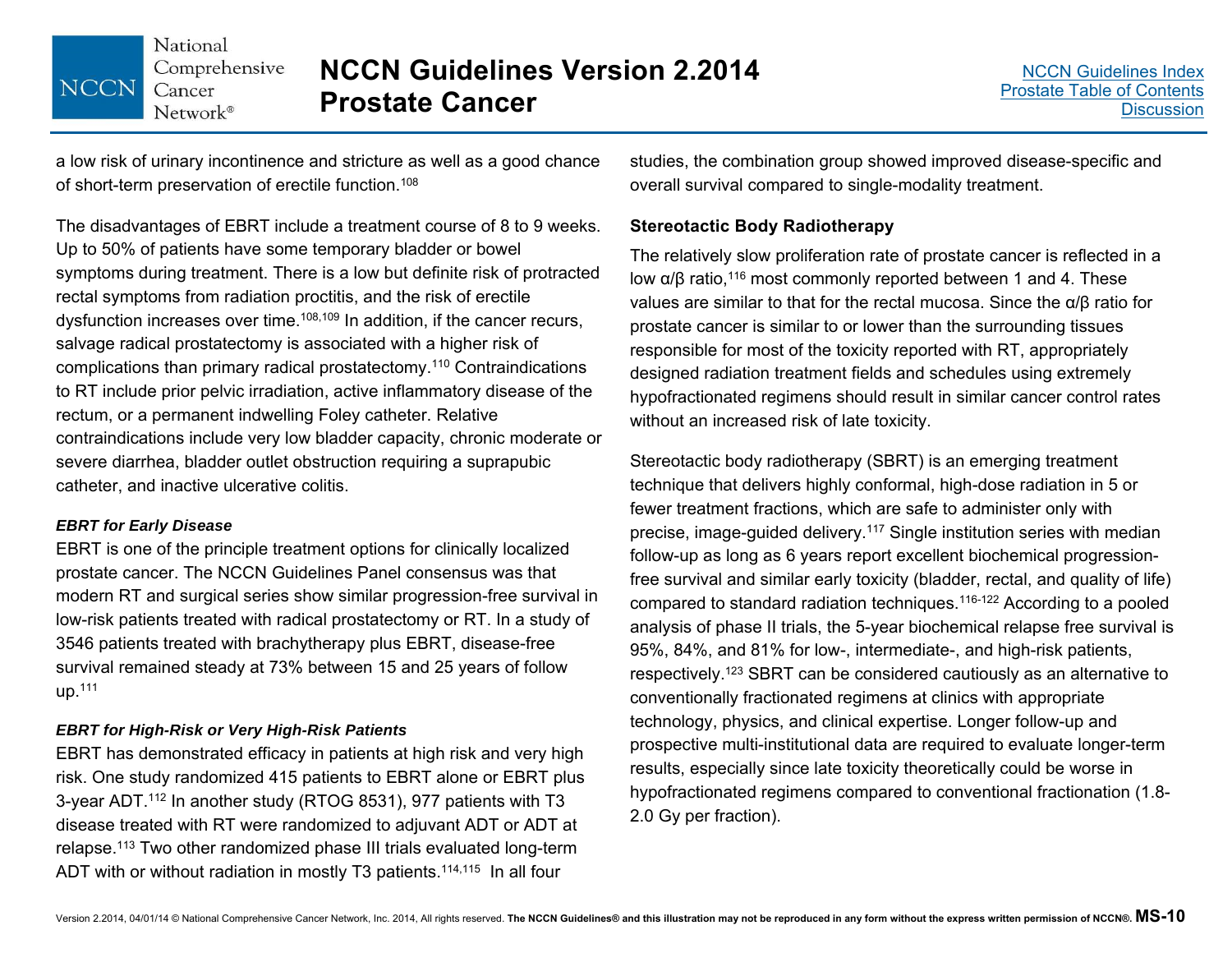#### **Brachytherapy**

**NCCN** 

Brachytherapy is used traditionally for low-risk cases since earlier studies found it less effective than EBRT for high-risk disease.<sup>6,124</sup> However, increasing evidence suggests that technical advancements in brachytherapy may provide a role for contemporary brachytherapy in high-risk localized and locally advanced prostate cancer.<sup>125</sup> Brachytherapy involves placing radioactive sources into the prostate tissue. There are currently two methods for prostate brachytherapy: low dose-rate (LDR) and high dose-rate (HDR).

#### *LDR Brachytherapy*

LDR brachytherapy consists of placement of permanent seed implants in the prostate. The short range of the radiation emitted from these low-energy sources allows delivery of adequate dose levels to the cancer within the prostate, whereas excessive irradiation of the bladder and rectum can be avoided. Current brachytherapy techniques attempt to improve the radioactive seed placement and radiation dose distribution.

The advantage of brachytherapy is that the treatment is completed in 1 day with little time lost from normal activities. In appropriate patients, the cancer-control rates appear comparable to radical prostatectomy (over 90%) for low-risk tumors with medium-term follow-up.126 In addition, the risk of incontinence is minimal in patients without a previous transurethral resection of the prostate (TURP), and erectile function is preserved in the short term.109 Disadvantages of brachytherapy include the requirement for general anesthesia and the risk of acute urinary retention. Irritative voiding symptoms may persist for as long as 1 year after implantation. The risk of incontinence is greater after TURP because of acute retention and bladder neck contractures, and many patients develop progressive erectile dysfunction over several years. IMRT causes less acute and late genitourinary toxicity and similar

freedom from biochemical failure compared with iodine-125 or palladium-103 permanent seed implants.127,128

Permanent brachytherapy as monotherapy is indicated for patients with low-risk cancers (cT1c–T2a, Gleason grade 2-6, PSA <10 ng/mL). For intermediate-risk cancers, brachytherapy may be combined with EBRT (45 Gy) with or without neoadjuvant ADT, but the complication rate increases.129,130 Patients with high-risk cancers are generally considered poor candidates for permanent brachytherapy.

Patients with very large or very small prostates, symptoms of bladder outlet obstruction (high International Prostate Symptom Score), or a previous TURP are not ideal candidates for brachytherapy. For these patients, implantation may be more difficult and there is an increased risk of side effects. Neoadjuvant ADT may be used to shrink the prostate to an acceptable size, however, increased toxicity would be expected from ADT and prostate size may not decline. Post-implant dosimetry should be performed to document the quality of the implant.<sup>131</sup> The recommended prescribed doses for monotherapy are 145 Gy for iodine-125 and 125 Gy for palladium-103.

#### *HDR Brachytherapy*

HDR brachytherapy, which involves temporary insertion of a radiation source, is a newer approach that provides a "boost" dose in addition to EBRT for patients at high risk of recurrence. Combining EBRT (40-50 Gy) and HDR brachytherapy allows dose escalation while minimizing acute or late toxicity in patients with high-risk localized or locally advanced cancer.<sup>132-135</sup> Studies have demonstrated reduced risk of recurrence with the addition of brachytherapy to EBRT.136-138 An analysis of a cohort of 12,745 high-risk patients found that treatment with brachytherapy (HR, 0.66; 95% CI, 0.49-0.86) or brachytherapy plus EBRT (HR, 0.77; 95% CI, 0.66-0.90) lowered disease-specific mortality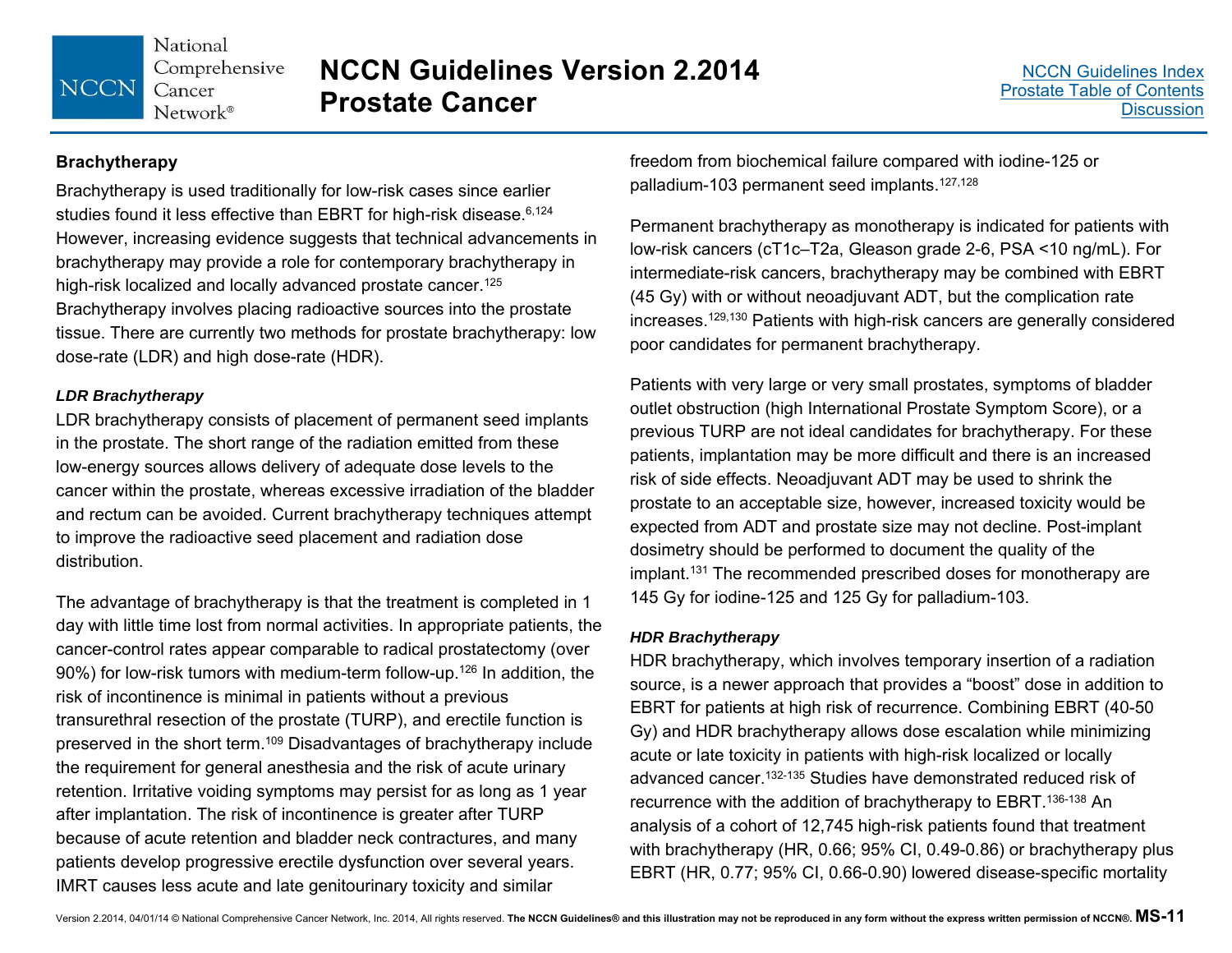compared to EBRT alone.139 Common boost doses include 9.5 to 11.5 Gy x 2 fractions, 5.5 to 7.5 Gy x 3 fractions, or 4.0 to 6.0 Gy x 4 fractions. A commonly used regimen for HDR treatment alone includes 13.5 Gy x 2 fractions.

Addition of ADT (2 or 3 years) to brachytherapy and EBRT is common for patients at high risk of recurrence. The outcome of trimodality treatment is excellent, with 9-year progression-free survival and disease-specific survival reaching 87% and 91%, respectively.<sup>140,141</sup> However, it remains unclear whether the ADT component contributes to outcome improvement. D'Amico and colleagues studied a cohort of 1342 patients with PSA over 20 ng/mL and clinical T3/T4 and/or Gleason score 8 to 10 disease.<sup>142</sup> Addition of either EBRT or ADT to brachytherapy did not confer an advantage over brachytherapy alone. The use of all three modalities reduced prostate cancer-specific mortality compared to brachytherapy alone (adjusted HR, 0.32; 95% CI, 0.14-0.73). Other analyses did not find an improvement in failure rate when ADT was added to brachytherapy and EBRT.<sup>143,144</sup>

Two groups have observed a lower risk of urinary frequency, urgency, and rectal pain with HDR brachytherapy compared with LDR brachytherapy (permanent seed implant).145,146 Vargas and colleagues<sup>147</sup> reported that HDR brachytherapy results in a lower risk of erectile dysfunction than LDR brachytherapy.

### **Proton Therapy**

Proton beams can be used as an alternative radiation source.<sup>148</sup> The costs associated with proton beam facility construction and proton beam treatment are high.149 Two comparisons between men treated with proton beam therapy and EBRT show similar early toxicity rates.149,150 A single-center report of prospectively collected quality-of-life data 3 months, 12 months, and >2 years after treatment revealed significant

problems with incontinence, bowel dysfunction, and impotence.150 Perhaps most concerning is that only 28% of men with normal erectile function maintained normal erectile function after therapy.

The NCCN panel echoed the following statement by ASTRO in its review of proton beam therapy: "Prostate cancer has the most patients treated with conformal proton therapy of any other disease site. The outcome is similar to IMRT therapy, however, with no clear advantage from clinical data for either technique in disease control or prevention of late toxicity. This is a site where further head-to-head clinical trials may be needed to determine the role of proton beam therapy. In addition, careful attention must be paid to the role of dosimetric issues including correction for organ motion in this disease. Based on current data, proton therapy is an option for prostate cancer, but no clear benefit over the existing therapy of IMRT photons has been demonstrated."151

#### **Radiation for Metastases**

Radiation is an effective means of palliating bone metastases from prostate cancer. In May 2013, the Food and Drug Administration (FDA) approved radium-223 dichloride, an alpha particle-emitting radioactive agent. This first-in-class radiopharmaceutical was approved for treatment of metastatic castration-recurrent prostate cancer (CRPC) in patients with symptomatic bone metastases and no known visceral metastatic disease. Approval was based on clinical data from a multicenter, phase III, randomized trial including 921 men with symptomatic CRPC, 2 or more bone metastases, and no known visceral disease.152 Fifty-seven percent of the patients received prior docetaxel and all patients received best supportive care. Patients were randomized in a 2:1 ratio to 6 monthly radium-223 intravenous injections or placebo. Compared to placebo, radium-223 significantly improved overall survival (median 14.9 months vs. 11.3 months; HR,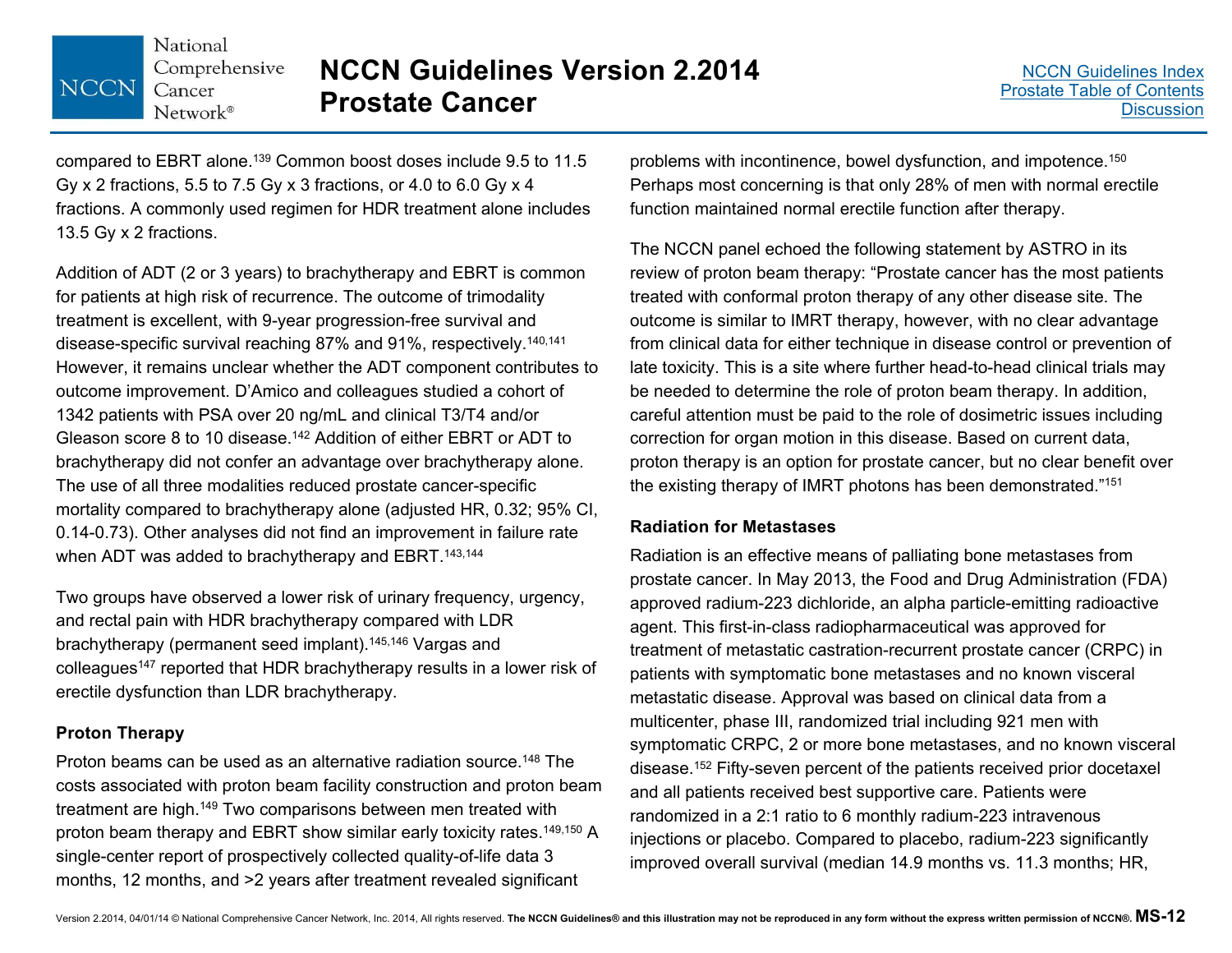0.70; 95% CI, 0.058–0.83; *P* < .001) and prolonged time to first skeletalrelated event (SRE) (median 15.6 months vs. 9.8 months). Grade 3/4 hematologic toxicity was low (3% neutropenia, 6% thrombocytopenia, 13% anemia), likely due to the short range of radioactivity.152 Fecal elimination of the agent led to generally mild non-hematological side effects, which included nausea, diarrhea, and vomiting.

Beta-emitting radiopharmaceuticals are an effective and appropriate option for patients with wide-spread metastatic disease, particularly if they are no longer candidates for effective chemotherapy.153 Since many patients have multifocal bone pain, systemic targeted treatment of skeletal metastases offers the potential of pain relief with minimal side effects. Unlike the alpha-emitting agent radium-223, beta-emitters confer no survival advantage and are palliative. Radiopharmaceuticals developed for the treatment of painful bone metastases most commonly used for prostate cancer include strontium-89 (89Sr) and samarium-153 (153Sm).154

Isolated symptomatic bone metastases can be managed with EBRT. Recent studies have confirmed the common practice in Canada and Europe of managing prostate cancer with bone metastases with a short course of radiation. A short course of 8 Gy x 1 is as effective as and less costly than 30 Gy in 10 fractions.<sup>155</sup> In a randomized trial of 898 patients with bone metastases, grade 2-4 acute toxicity was observed less often in the 8-Gy arm (10%) than the 30-Gy arm (17%) (*P* = .002); however, the retreatment rate was higher in the 8-Gy group (18%) than in the 30-Gy group  $(9\%)$  ( $P < .001$ ).<sup>156</sup> Most patients should be managed with a single fraction of 8 Gy for non-vertebral metastases based on therapeutic guidelines from the American College of Radiology.153

## **Other Local Therapies**

Cryosurgery, also known as cryotherapy or cryoablation, is an evolving minimally invasive therapy that achieves damage to tumor tissue through local freezing. The reported 5-year biochemical disease-free rate following cryotherapy ranged from 65% to 92% in low-risk patients using different definitions of biochemical failure.<sup>157</sup> A report suggests that cryotherapy and radical prostatectomy give similar oncologic results for unilateral prostate cancer.<sup>158</sup> A study by Donnelly and colleagues<sup>159</sup> randomly assigned 244 men with T2 or T3 disease to either cryotherapy or RT. All patients received neoadjuvant ADT. There was no difference in 3-year overall or disease-free survival. Patients who received cryotherapy reported poorer sexual function.160 For patients with locally advanced cancer, cryoablation was associated with lower 8-year biochemical progression-free rate compared to EBRT in a small trial of 62 patients, although disease-specific and overall survival were similar.<sup>161</sup>

Other emerging local therapies, such as high intensity focused ultrasound (HIFU) and vascular-targeted photodynamic (VTP), also warrant further study.<sup>162</sup>

# **Androgen Deprivation Therapy**

ADT is administered as primary systemic therapy in advanced disease or as neoadjuvant/concomitant/adjuvant therapy in combination with radiation in localized or locally advanced prostate cancers.

## **Types of ADT**

ADT can be accomplished using bilateral orchiectomy (surgical castration) or a luteinizing hormone-releasing hormone (LHRH, also known as gonadotropin-releasing hormone or GnRH) agonist or antagonist (medical castration), which are equally effective. In patients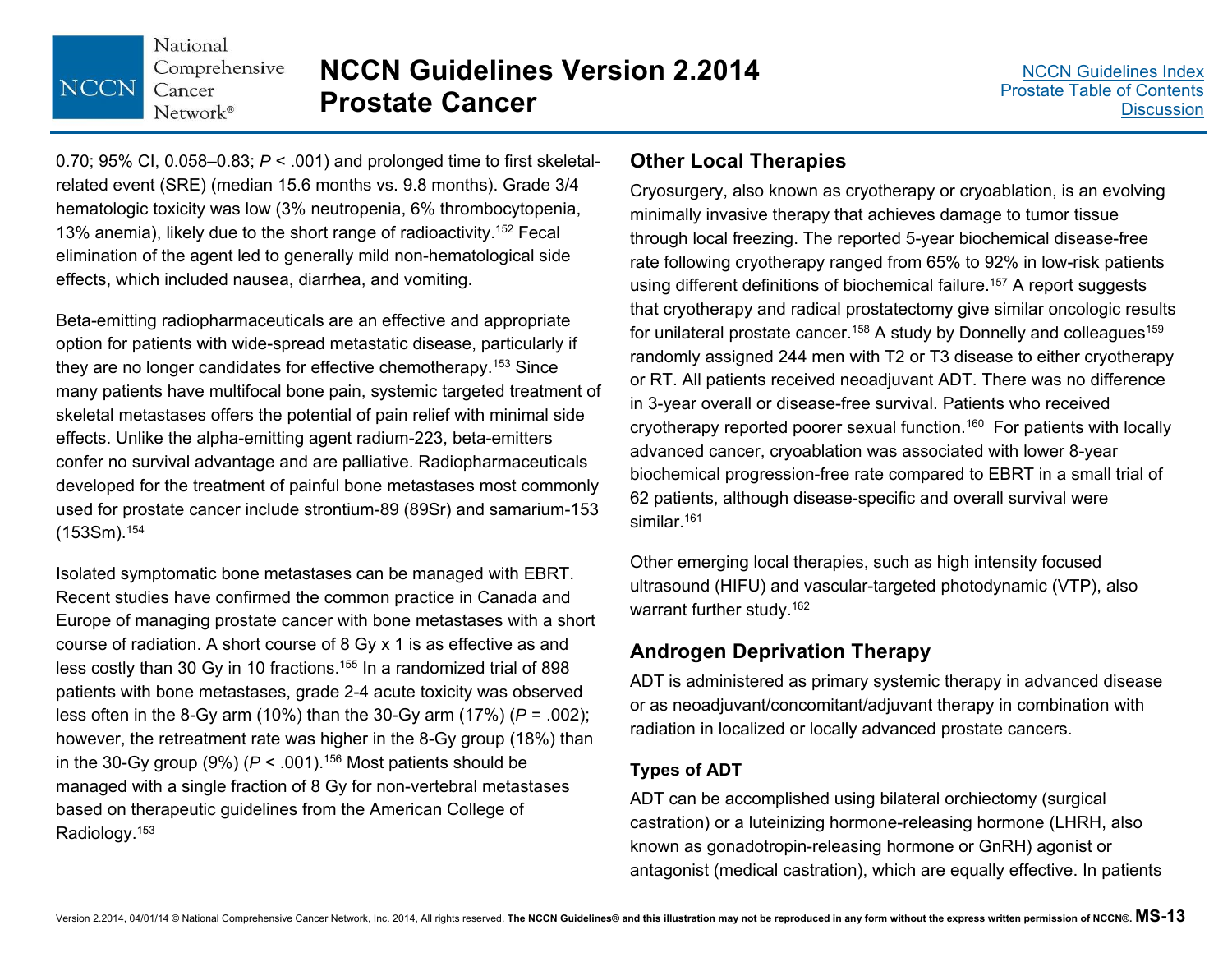# **NCCN Guidelines Version 2.2014 Prostate Cancer**

with overt metastases who are at risk of developing symptoms associated with the flare in testosterone with initial LHRH agonist alone, anti-androgen therapy should precede or be coadministered with LHRH agonist for at least 7 days to diminish ligand binding to the androgen receptor.163,164 LHRH antagonists rapidly and directly inhibit the release of androgens, unlike LHRH agonists that initially stimulate LHRH receptors before leading to hypogonadism. Therefore, no initial flare is associated with these agents and no coadministration of anti-androgen is necessary. Medical or surgical castration combined with an antiandrogen is known as combined androgen blockade (CAB). No prospective randomized studies have demonstrated a survival advantage with CAB over the serial use of an LHRH agonist and an anti-androgen.165 Meta-analysis data suggest that bicalutamide may provide an incremental relative improvement in overall survival by 5% to 20% over LHRH agonist monotherapy, but a clinical trial is necessary to test this hypothesis.166,167 More complete disruption of the androgen axis (finasteride or dutasteride, anti-androgen, plus medical or surgical castration) provides little if any benefit over castration alone.168 Antiandrogen monotherapy appears to be less effective than medical or surgical castration and is not used routinely as primary ADT. The side effects are different than ADT, but anti-androgen monotherapy appears more tolerable.

### **ADT for Low-Risk Patients**

In the community, ADT has been used commonly as primary therapy for early-stage, low-risk disease, especially in the elderly. This practice has been challenged by a large cohort study of 19,271 elderly men with T1- T2 tumors.169 No survival benefit was found in patients receiving ADT compared to observation alone. Placing elderly patients with early prostate cancer on ADT should not be routine practice.

## **ADT for Intermediate-Risk Patients**

The addition of short-term ADT to radiation improved overall and cancer-specific survival in three randomized trials containing 20% to 60% of men with intermediate-risk prostate cancer (Tran Tasman Radiation Oncology Group [TROG] 9601, Dana Farber Cancer Institute [DFCI] 95096, and Radiation Therapy Oncology Group [RTOG] 9408).<sup>170-172</sup> Only a cancer-specific survival benefit was noted in a fourth trial that recruited mostly high-risk men (RTOG 8610).<sup>173</sup> The addition of short-course ADT to RT in men with intermediate-risk disease is an option.

## **ADT for High-Risk or Very High-Risk Patients**

As discussed in the *Radiation Therapy* section, ADT combined with RT is an effective primary treatment for patients at high risk or very high risk. Combination therapy was associated consistently with improved disease-specific and overall survival compared to single-modality treatment in randomized phase III studies.<sup>112-115</sup>

Increasing evidence favors long-term over short-term neoadjuvant/concurrent/adjuvant ADT for high-risk patients. The RTOG 9202 trial included 1521 patients with T2c-T4 prostate cancer who received 4 months of ADT before and during RT.174 They were randomized to no further treatment or an additional 2 years of ADT. At 10 years, the long-term group was superior for all endpoints except overall survival. A subgroup analysis of patients with Gleason score 8 to 10 found an advantage in overall survival for long-term ADT (32% vs. 45%, *P* = .0061). The European Organization for Research and Treatment of Cancer (EORTC) 22961 trial also showed superior survival when 2.5 years of ADT were added to RT given with 6 months of ADT in 970 patients, most of whom had T2c-T3, N0 disease.175 In a secondary analysis of RTOG 8531 that mandated lifelong ADT, those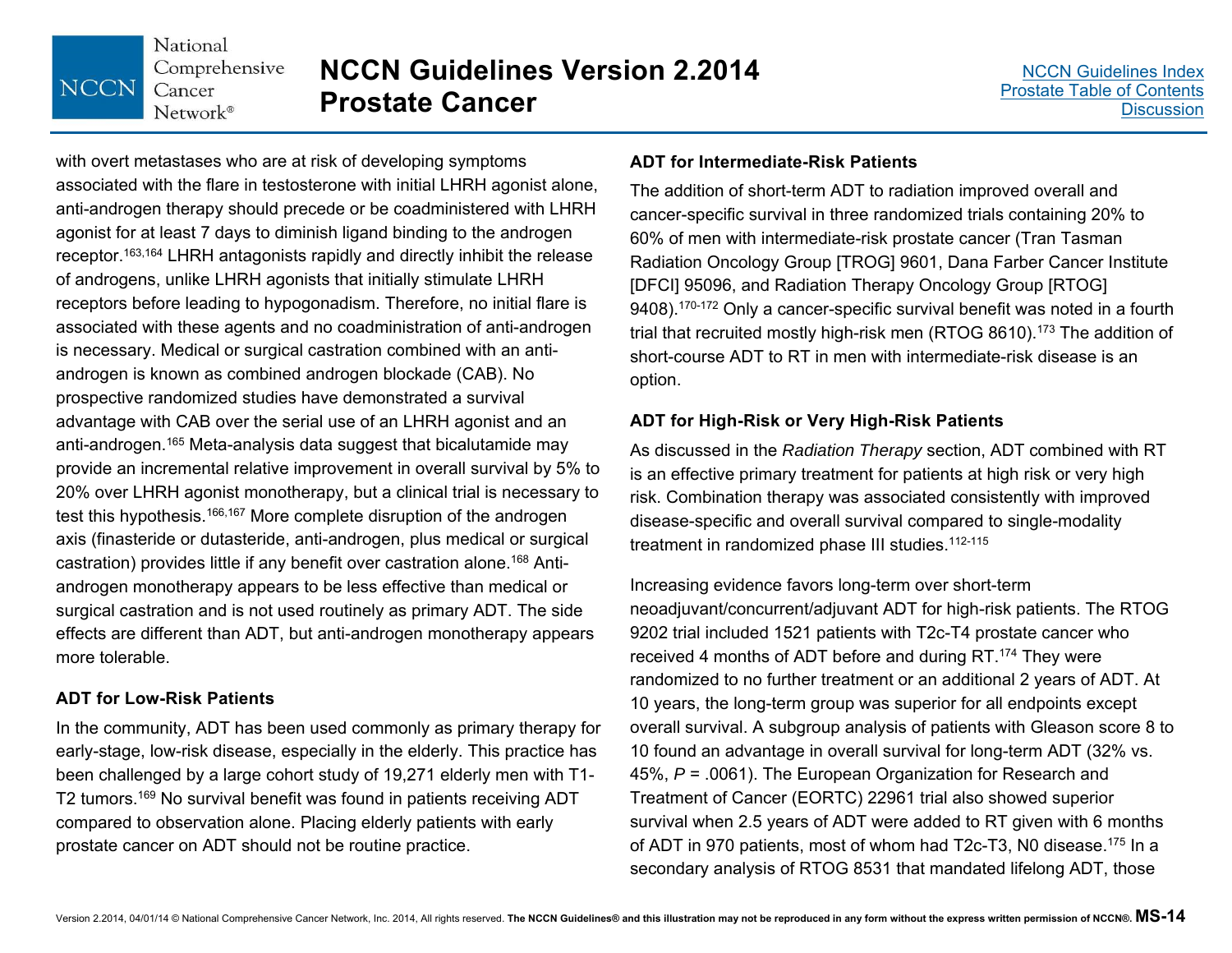who adhered to the protocol had better survival than those who discontinued ADT within 5 years.<sup>176</sup>

## **Adjuvant ADT after Radical Prostatectomy**

Neoadjuvant or adjuvant ADT generally confers no added benefit in men who have undergone radical prostatectomy.177 The role of adjuvant ADT after radical prostatectomy is restricted to cases where positive pelvic lymph nodes are found, although reports in this area reveal mixed findings. Messing and colleagues randomly assigned patients to immediate ADT or observation who were found to have positive lymph nodes at the time of radical prostatectomy.178 At a median follow-up of 11.9 years, those receiving immediate ADT had a significant improvement in overall survival (HR, 1.84; 95% CI, 1.01-3.35). However, a meta-analysis resulted in a recommendation against ADT for pathologic lymph node metastatic prostate cancer in the ASCO guidelines.165 A cohort analysis of 731 men with positive nodes failed to demonstrate a survival benefit of ADT initiated within 4 months of radical prostatectomy compared to observation.179

Anti-androgen monotherapy (bicalutamide) after completion of primary treatment was investigated as an adjuvant therapy in patients with localized or locally advanced prostate cancer, but results did not support its use in this setting.<sup>180,181</sup>

## **ADT for Biochemical Recurrence**

Patients with a rising PSA level and with no symptomatic or clinical evidence of cancer after definitive treatment present a therapeutic dilemma regarding the role of ADT. Some of these patients will ultimately die of their cancer. Timing of ADT for patients whose only evidence of cancer is a rising PSA is influenced by PSA velocity, patient and physician anxiety, and the short-term and long-term side effects of ADT. Although early, sustained ADT is acceptable, an alternative is

close observation until progression of cancer, at which time appropriate therapeutic options may be considered. Earlier ADT may be better than delayed therapy, although the definitions of early and late (ie, what level of PSA) remain controversial. Because the benefit of ADT is unclear,<sup>165</sup> treatment should be individualized until definitive studies are completed. Patients with an elevated PSA and/or a shorter PSA doubling time (rapid PSA velocity) and an otherwise long life expectancy should be encouraged to consider ADT earlier.

#### *Intermittent Versus Continuous ADT*

ADT is associated with substantial side effects, which generally increase with the duration of treatment. Intermittent ADT is an approach based on the premise that cycles of androgen deprivation followed by re-exposure may delay "androgen independence," reduce treatment morbidity, and improve quality of life.<sup>182,183</sup>

The Canadian-led PR.7 trial provided the best phase III data to date comparing intermittent and continuous ADT in non-metastatic patients experiencing biochemical failure. Crook and colleagues<sup>184</sup> randomly assigned 1386 patients with PSA >3 ng/mL after radiation therapy to intermittent ADT or continuous ADT. At a median follow-up of 6.9 years, the intermittent approach was non-inferior to continuous ADT with respect to overall survival (8.8 vs. 9.1 years, respectively; HR, 1.02; 95% CI, 0.86–1.21). More patients died from prostate cancer in the intermittent ADT arm (120 of 690 patients) than the continuous ADT arm (94 of 696 patients)but this was balanced by more non-prostate cancer deaths in the continuous ADT arm. Physical function, fatigue, urinary problems, hot flashes, libido, and erectile dysfunction showed modest improvement in the intermittent ADT group.

The test population was heterogenous, so it remains unclear which of these asymptomatic patients benefitted from treatment. It is possible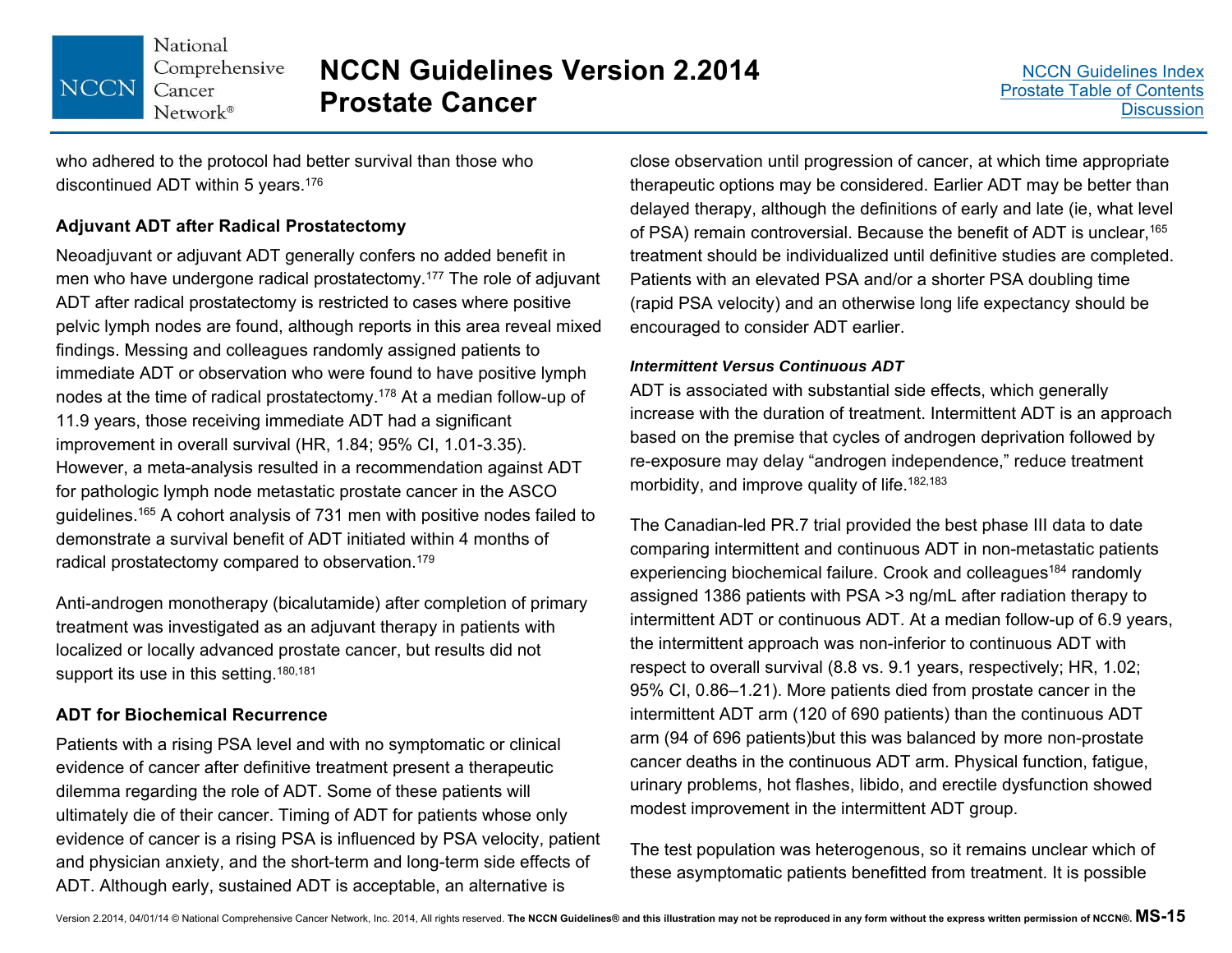that many of these patients could have delayed ADT without harm. The test population had a low disease burden and 59% of deaths in the trial were not related to prostate cancer, a follow-up longer than 6.9 years may be required for disease-specific deaths to out-balance deaths by other causes.

An unplanned Cox regression analysis of the trial showed that men with Gleason sum >7 in the continuous ADT arm lived 14 months longer than those with the same Gleason sum in the intermittent ADT arm.184 The caveats to this analysis are that pathology was not centrally reviewed and the study was not powered to detect a small difference based on Gleason sum.

#### **ADT for Nodal or Metastatic Disease**

The EORTC 30846 trial randomized 234 treatment-naïve, node-positive patients to immediate versus delayed ADT.185 At 13 years, the authors report similar survival between the two arms, although the study was not powered to show non-inferiority.

ADT is the gold standard of initial treatment for patients with metastatic disease at presentation.165 A PSA value of 4 ng/mL or less after 7 months of ADT is associated with improved survival of patients newly diagnosed with metastatic prostate cancer.186

#### *Intermittent versus Continuous ADT*

Hussain and colleagues<sup>187</sup> conducted the SWOG (Southwest Oncology Group) 9346 trial to evaluate intermittent and continuous ADT in metastatic patients. After 7 months of induction ADT, 1535 patients whose PSA dropped to 4 ng/mL or below (thereby demonstrating androgen-sensitivity) were randomized to intermittent or continuous ADT. At a median follow-up of 9.8 years, median survival was 5.1 years for the intermittent ADT arm and 5.8 years for the continuous ADT arm.

The hazard ratio for death with intermittent ADT was 1.10 with a 90% confidence interval between 0.99 and 1.23, which exceeded the prespecified upper boundary of 1.20 for non-inferiority. The authors stated that the survival results were inconclusive, and that a 20% greater mortality risk with the intermittent approach cannot be ruled out. The study demonstrated better erectile function and mental health in patients receiving intermittent ADT at 3 months, but the difference became insignificant thereafter.

In a post hoc stratification analysis of the trial, patients with minimal disease had a median survival of 5.4 years when receiving intermittent ADT versus 6.9 years when receiving continuous ADT (HR, 1.19; 95% CI, 0.98-1.43).<sup>187</sup> The median survival was 4.9 years in the intermittent ADT arm compared to 4.4 years in the continuous ADT arm for patients with extensive disease (HR, 1.02; 95% CI, 0.85–1.22). These subgroup analyses are hypothesis-generating.

#### **Adverse Effects of Traditional ADT**

ADT has a variety of adverse effects including hot flashes, hot flushes, vasomotor instability, osteoporosis, greater incidence of clinical fractures, obesity, insulin resistance, alterations in lipids, and greater risk for diabetes and cardiovascular disease.188,189 In general, the side effects of continuous ADT increase with the duration of treatment. Patients and their medical providers should be advised about these risks prior to treatment.

#### *Bone Health During ADT*

ADT is associated with greater risk for clinical fractures. In large population-based studies, for example, ADT was associated with a 21% to 54% relative increase in fracture risk.<sup>190-192</sup> Longer treatment duration conferred greater fracture risk. Age and comorbidity also were associated with higher fracture incidence. ADT increases bone turnover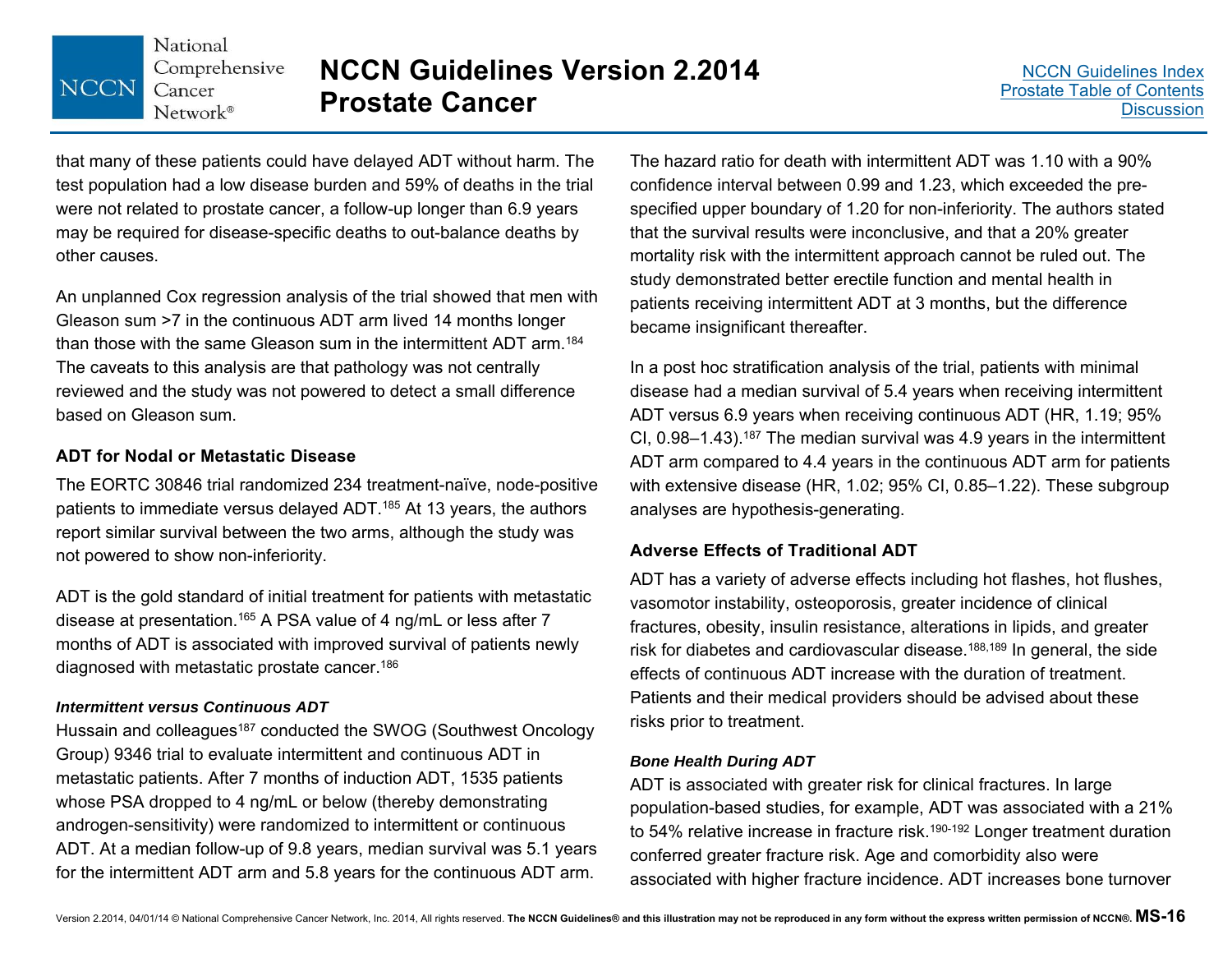# **NCCN Guidelines Version 2.2014 Prostate Cancer**

and decreases bone mineral density,<sup>193-196</sup> a surrogate for fracture risk. Bone mineral density of the hip and spine decreases by approximately 2% to 3% per year during initial therapy. Most studies have reported that bone mineral density continues to decline steadily during long-term therapy. ADT significantly decreases muscle mass,197 and treatmentrelated sarcopenia appears to contribute to frailty and increased risk of falls in older men.

The NCCN Guidelines Panel recommends screening and treatment for osteoporosis according to guidelines for the general population from the National Osteoporosis Foundation.198 The National Osteoporosis Foundation guidelines include: 1) supplemental calcium (1200 mg daily) and vitamin D3 (800-1000 IU daily) for all men older than age 50 years; and 2) additional treatment for men when the 10-year probability of hip fracture is ≥3% or the 10-year probability of a major osteoporosisrelated fracture is ≥20%. Fracture risk can be assessed using the algorithm FRAX®, recently released by WHO.199 ADT should be considered "secondary osteoporosis" using the FRAX® algorithm.

Earlier randomized controlled trials have demonstrated that bisphosphonates increase bone mineral density, a surrogate for fracture risk, during ADT.200-202 In 2011, the FDA approved denosumab as a treatment to prevent bone loss and fractures during ADT. Denosumab binds to and inhibits the receptor activator of  $NF - kB$  ligand (RANKL), thereby blunting osteoclast function and delaying generalized bone resorption and local bone destruction. Approval was based on a phase III study that randomized 1468 non-metastatic prostate cancer patients undergoing ADT to either biannual denosumab or placebo. At 24 months, denosumab increased bone mineral density by 6.7% and reduced fractures (1.5% vs. 3.9%) compared to placebo.<sup>203</sup> Denosumab also was approved for prevention of SREs in patients with bone metastasis (see *Chemotherapy and Immunotherapy*).

Currently, treatment with denosumab (60 mg every 6 months), zoledronic acid (5 mg IV annually), or alendronate (70 mg PO weekly) is recommended when the absolute fracture risk warrants drug therapy. A baseline dual-energy x-ray absorptiometry (DEXA) scan before start of therapy and a follow-up DEXA scan after one year of therapy is recommended by the International Society for Clinical Densitometry to monitor response. Use of biochemical markers of bone turnover is not recommended. There are no existing guidelines on the optimal frequency of vitamin D testing, but vitamin D levels can be measured when DEXA scans are obtained.

#### *Diabetes and Cardiovascular Disease*

In a landmark population-based study, ADT was associated with higher incidence of diabetes and cardiovascular disease.204 After controlling for other variables, including age and comorbidity, ADT with a GnRH agonist was associated with a greater risk for new diabetes (HR, 1.44; *P* < .001), coronary artery disease (HR, 1.16; *P* < .001), and myocardial infarction (HR, 1.11;  $P = .03$ ). Studies that have evaluated the potential relationship between ADT and cardiovascular mortality produced mixed results.173,204-210

Several mechanisms may contribute to a greater risk for diabetes and cardiovascular disease during ADT. ADT increases fat mass and decreases lean body mass.197,211,212 ADT with a GnRH agonist increases fasting plasma insulin levels<sup>213,214</sup> and decreases insulin sensitivity.<sup>215</sup> ADT also increases serum levels of cholesterol and triglycerides.213,216

Cardiovascular disease and diabetes are leading causes of morbidity and mortality in the general population. Based on the observed adverse metabolic effects of ADT and the association between ADT and higher incidence of diabetes and cardiovascular disease, screening for and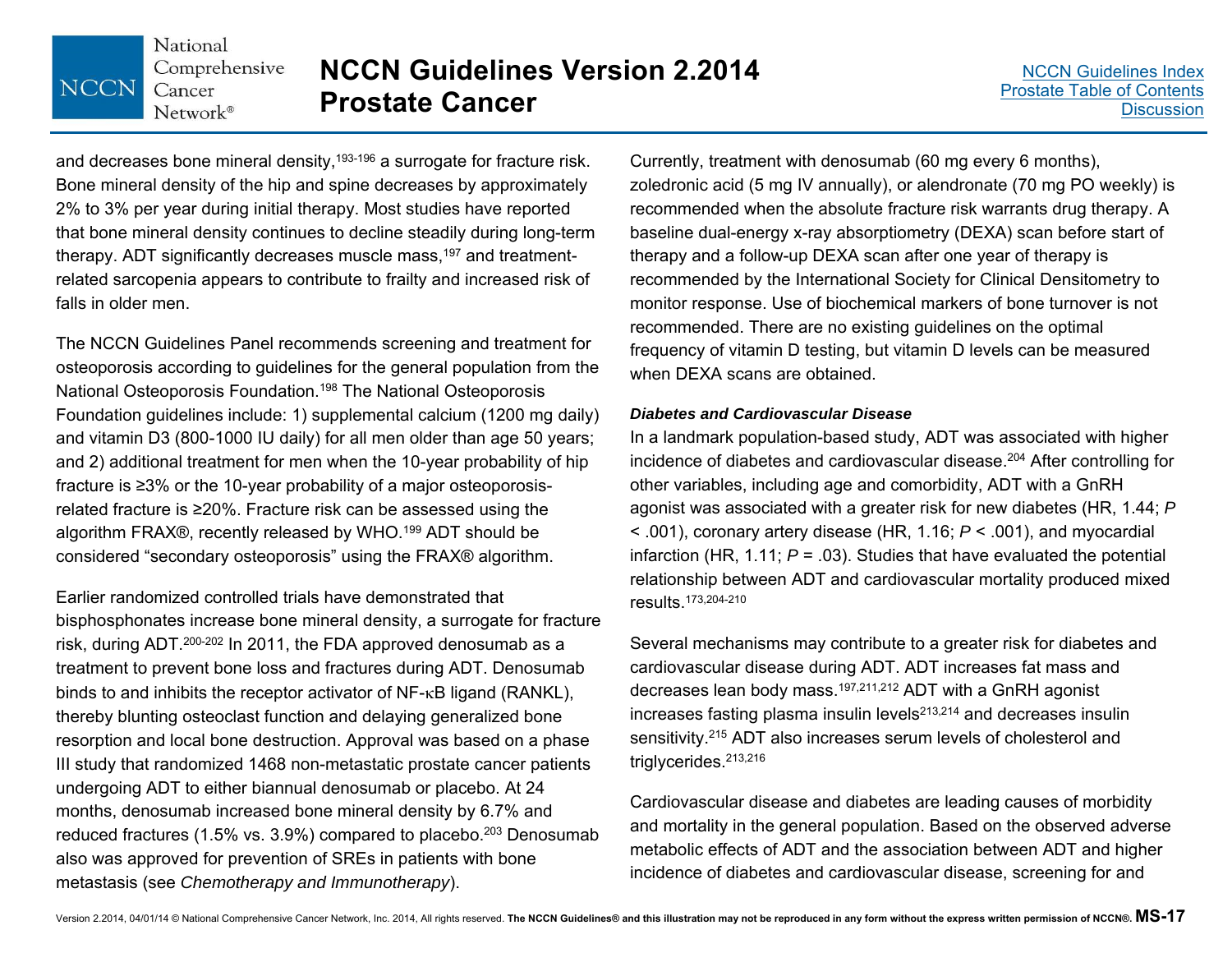intervention to prevent/treat diabetes and cardiovascular disease are recommended for men receiving ADT. Whether strategies for screening, prevention, and treatment of diabetes and cardiovascular disease in men receiving ADT should differ from those of the general population remains uncertain.

## **Hormone Therapy for CRPC**

Most men with advanced disease eventually stop responding to traditional ADT and are categorized as castration-recurrent (also known as castration-resistant). Research has shown enhancement of autocrine and/or paracrine androgen synthesis in the tumor microenvironment of men receiving ADT.<sup>217,218</sup> This demonstrates the importance of androgen signaling from non-gonadal sources in CRPC, previously thought to be resistant to further hormone therapies. The development of novel hormonal agents demonstrating efficacy in the metastatic CRPC setting dramatically changed the paradigm of CRPC treatment.

#### *Abiraterone Acetate*

In April 2011, the FDA approved the androgen synthesis inhibitor, abiraterone acetate, in combination with low-dose prednisone, for the treatment of men with metastatic CRPC who have received prior chemotherapy containing docetaxel.

FDA approval in the post-docetaxel setting was based on the results of a phase III, randomized, placebo-controlled trial (COU-AA-301) in men with metastatic CRPC previously treated with docetaxel-containing regimens.219,220 Patients were randomized to receive either abiraterone acetate 1000 mg orally once daily (n=797) or placebo once daily (n=398), and both arms received daily prednisone. In the final analysis, the median survival was 15.8 vs. 11.2 months in the abiraterone and placebo arm, respectively (HR, 0.74; 95% CI, 0.64-0.86; *P* < .0001).220

Time to radiographic progression, PSA decline, and pain palliation also were improved by abiraterone acetate.<sup>220,221</sup>

FDA approval in the pre-docetaxel setting occurred December 10, 2012 and was based on a randomized phase 3 trial of abiraterone acetate and prednisone (n=546) versus prednisone alone (n=542) in men with asymptomatic or minimally symptomatic, metastatic CRPC.<sup>222</sup> Most men in this trial were not taking narcotics for cancer pain and none had visceral metastatic disease or prior ketoconazole exposure. The coprimary endpoint of radiographic progression-free survival was improved by treatment from 8.3 to 16.5 months (HR, 0.53; *P* < .001). Overall survival was improved by treatment from 27.2 months to not reached (HR, 0.75; *P* = .01), but this did not meet pre-specified statistical significance. Key secondary endpoints of time to symptomatic deterioration, time to chemotherapy initiation, time to pain progression, and PSA progression-free survival improved significantly with abiraterone treatment, and PSA declines (62% vs. 24% with >50% decline) and radiographic responses (36% vs. 16% RECIST responses) were more common.

The most common adverse reactions with abiraterone acetate/prednisone (>5%) were fatigue (39%); back or joint discomfort (28%-32%); peripheral edema (28%); diarrhea, nausea, or constipation (22%); hypokalemia (17%); hypophosphatemia (24%); atrial fibrillation (4%); muscle discomfort (14%); hot flushes (22%); urinary tract infection; cough; hypertension (22%, severe hypertension in 4%); urinary frequency and nocturia; dyspepsia; or upper respiratory tract infection. The most common adverse drug reactions that resulted in drug discontinuation were increased aspartate aminotransferase and/or alanine aminotransferase (11%-12%), or cardiac disorders (19%, serious in 6%). Thus, monitoring of liver function, potassium and phosphate levels, and blood pressure readings on a monthly basis, at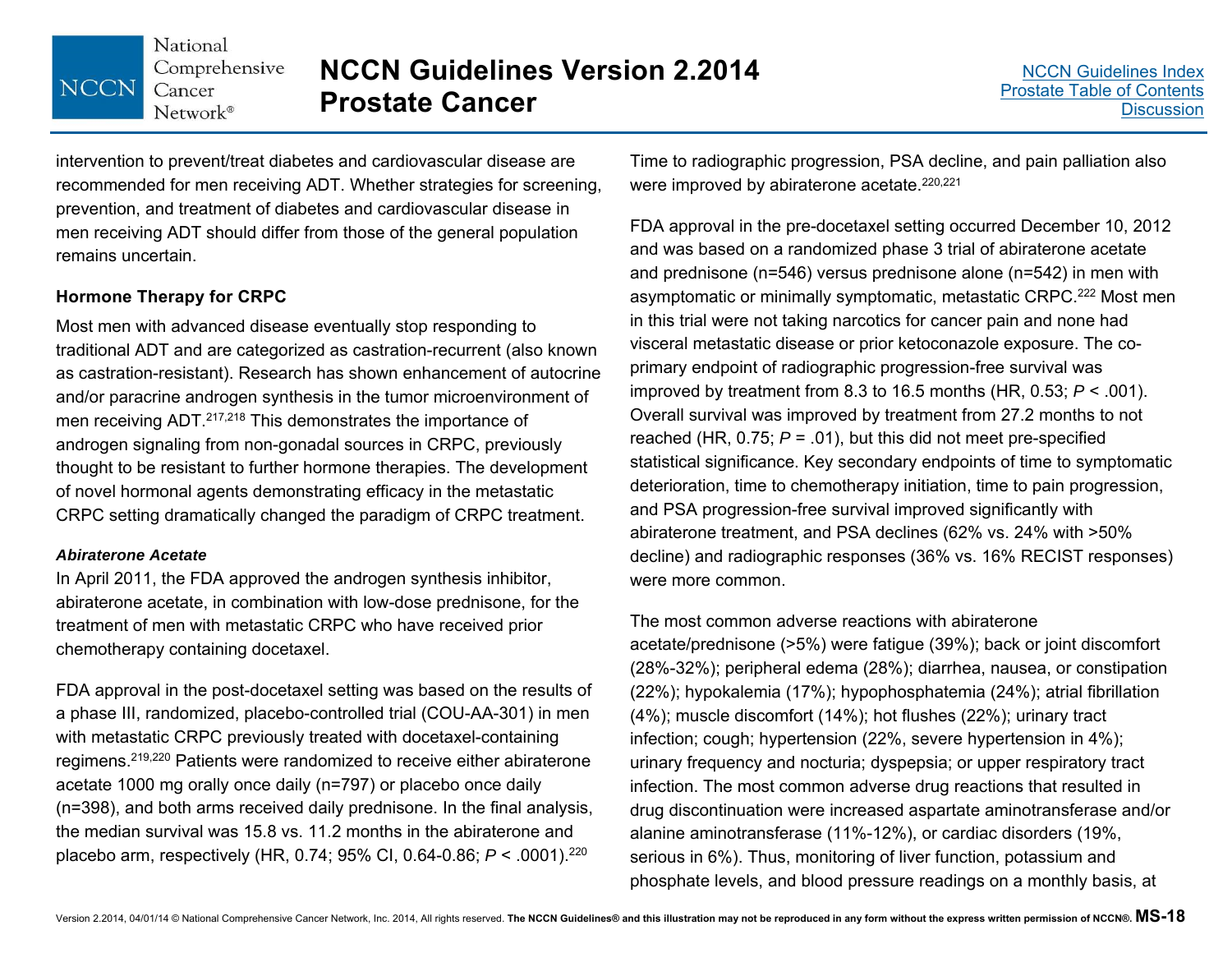least initially is warranted during abiraterone acetate/prednisone therapy. Symptom-directed assessment for cardiac disease also is warranted, particularly in patients with pre-existing cardiovascular disease.

#### *Enzalutamide*

On August 31, 2012, the FDA approved enzalutamide, an antiandrogen, for treatment of men with metastatic CRPC who had received prior docetaxel chemotherapy. Approval was based on the results of the AFFIRM randomized, phase 3, placebo-controlled trial.<sup>223</sup> AFFIRM randomized 1199 men to enzalutamide or placebo in a 2:1 ratio and the primary endpoint was overall survival. Median survival was improved with enzalutamide from 13.6 to 18.4 months (HR, 0.63; *P* < .001). Survival was improved in all subgroups analyzed, which included men with poor performance status, high or low PSA values, visceral metastases, significant pain, and more than 2 prior chemotherapy regimens. Secondary endpoints also were improved significantly, which included the proportion of men with >50% PSA decline (54% vs. 2%), radiographic response (29% vs. 4%), radiographic progression-free survival (8.3 vs. 2.9 months), and time to first SRE (16.7 vs. 13.3 months). Quality of life measured using validated surveys was improved with enzalutamide compared to placebo. Adverse events were mild, and included fatigue (34% vs. 29%), diarrhea (21% vs. 18%), hot flushes (20% vs. 10%), headache (12% vs. 6%), and seizures (0.6% vs. 0%). The incidence of cardiac disorders did not differ between the arms. Enzalutamide is dosed at 160 mg daily.

Patients in the AFFIRM study were maintained on GnRH agonist/antagonist therapy and could receive bone supportive care medications. The seizure risk in the enzalutamide FDA label was 0.9% versus 0.6% in the manuscript.223,224 Thus, enzalutamide represents a new treatment option for men in the post-docetaxel metastatic CRPC

setting and is a reasonable choice in men who are not candidates for chemotherapy. Level 1 evidence to support the routine use of enzalutamide in the pre-docetaxel setting may derive from the results of the PREVAIL phase 3 randomized study, which completed accrual in 2012. There is evidence of clinical activity from uncontrolled studies of enzalutamide in the pre-chemotherapy metastatic CRPC setting.225

# **Chemotherapy and Immunotherapy**

Recent research has expanded the therapeutic options for patients with metastatic CRPC depending on the presence or absence of symptoms.

#### **Docetaxel**

Two randomized phase III studies evaluated docetaxel-based regimens in symptomatic or rapidly progressive disease (TAX 327 and SWOG 9916).226-228 TAX 327 compared docetaxel (every three weeks or weekly) plus prednisone to mitoxantrone plus prednisone in 1006 men.227 Every 3-week docetaxel resulted in higher median overall survival than mitoxantrone (18.9 vs. 16.5 months; *P* = .009). This survival benefit was maintained at extended follow-up.<sup>228</sup> The SWOG 9916 study also showed improved survival with docetaxel when combined with estramustine compared to mitoxantrone plus prednisone.226 Docetaxel is FDA-approved for metastatic CRPC. The standard regimen is every 3 weeks. A randomized trial of 177 patients reported that a 2-weekly regimen results in a longer time to treatment failure (5.6 vs. 4.9 months; *P* = .014) and a lower incidence of severe adverse events (36% vs. 53%) compared to the 3-weekly regimen.<sup>229</sup> This alternate schedule may be useful in certain circumstances.

### **Cabazitaxel**

In June 2010, the FDA approved cabazitaxel, a semi-synthetic taxane derivative, for men with metastatic CRPC previously treated with a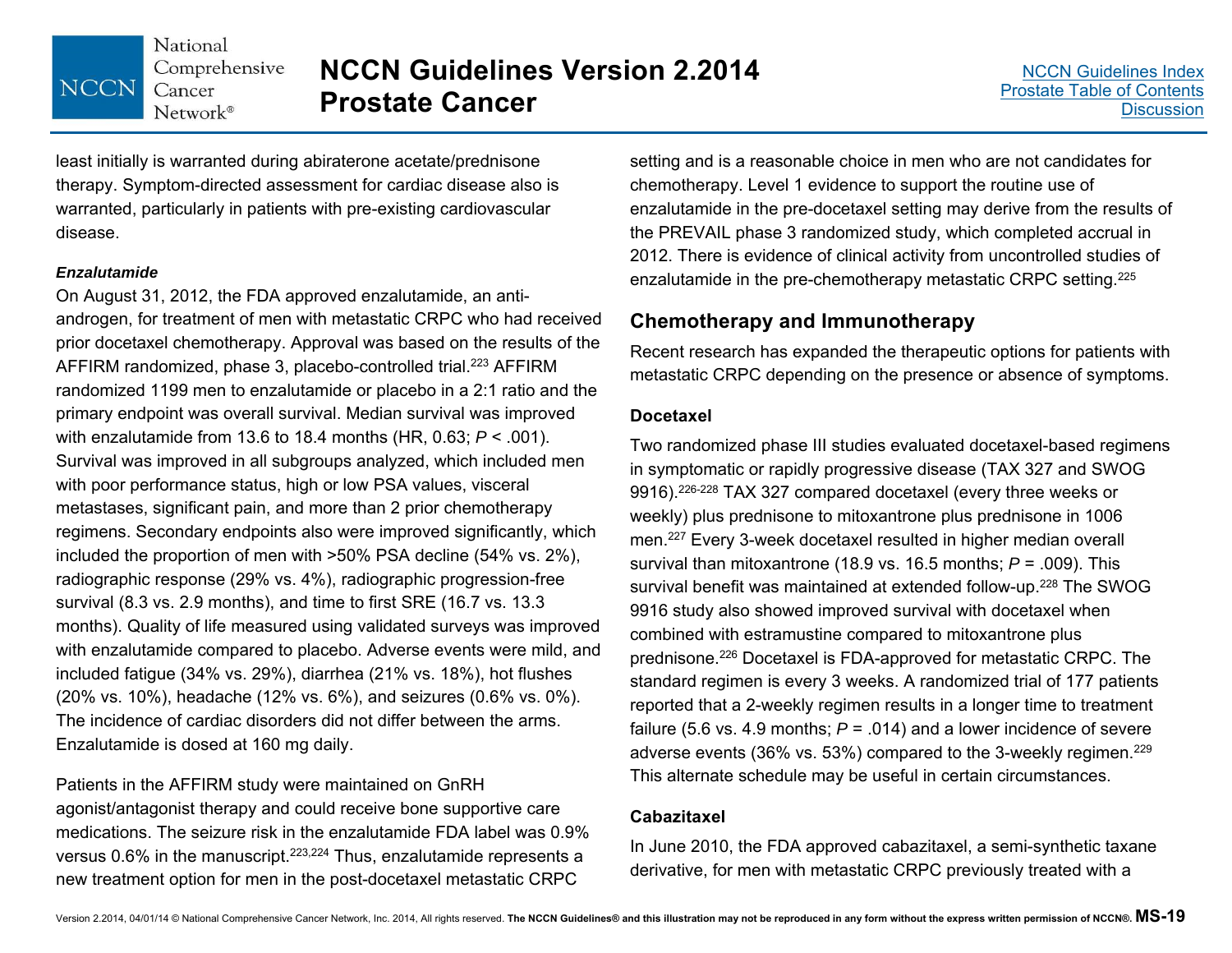

# **NCCN Guidelines Version 2.2014 Prostate Cancer**

docetaxel-containing regimen. An international randomized phase III trial230 randomized 755 men with progressive metastatic CRPC to receive cabazitaxel 25 mg/m2 or mitoxantrone 12 mg/m2, each with daily prednisone. A 2.4 month improvement in overall survival was demonstrated with cabazitaxel compared to mitoxantrone (HR, 0.72; *P* < .0001). The improvement in survival was balanced against a higher toxic death rate with cabazitaxel (4.9% vs. 1.9%), which was due, in large part, to differences in rates of sepsis and renal failure. Febrile neutropenia was observed in 7.5% of cabazitaxel-treated men vs. 1.3% of mitoxantrone-treated men. The incidences of severe diarrhea (6%), fatigue (5%), nausea/vomiting (2%), anemia (11%), and thrombocytopenia (4%) also were higher in cabazitaxel-treated men, which indicated the need for vigilance and treatment or prophylaxis in this setting to prevent febrile neutropenia. The survival benefit was sustained at an updated analysis with a median follow-up of 25.5 months.231

### **Sipuleucel-T**

In April 2010, sipuleucel-T became the first in a new class of cancer immunotherapeutic agents to be approved by the FDA. This autologous cancer "vaccine" involves collection of the white blood cell fraction containing antigen-presenting cells from each patient, exposure of the cells to the prostatic acid phosphatase -granulocyte macrophage colony-stimulating factor (PAP-GM-CSF recombinant fusion protein), and subsequent reinfusion of the cells. The pivotal study was a phase III, multicenter, randomized, double-blind trial (D9902B).232 Five hundred and twelve patients with minimally symptomatic or asymptomatic metastatic CRPC were randomized 2:1 to receive sipuleucel-T or placebo. Median survival in the vaccine arm was 25.8 months compared to 21.7 months in the control arm. Sipuleucel-T treatment resulted in a 22% reduction in mortality risk (HR, 0.78; 95%

CI, 0.61-0.98; *P* = .03). Common complications included mild to moderate chills (54.1%), pyrexia (29.3%), and headache (16.0%), which were usually transient.

## **Agents Related to Bone Health in CRPC**

In a multicenter study, 643 men with CRPC and asymptomatic or minimally symptomatic bone metastases were randomized to intravenous zoledronic acid every 3 weeks or placebo.<sup>233</sup> At 15 months, fewer men in the zoledronic acid 4 mg group than men in the placebo group had SREs (33% vs. 44%; *P* =.02). An update at 24 months also revealed an increase in the median time to first SRE (488 days vs. 321 days; *P* = .01).234 No significant differences were found in overall survival. Other bisphosphonates have not been shown to be effective for prevention of disease-related skeletal complications.

Denosumab was compared to zoledronic acid in a randomized, doubleblind, placebo-controlled study in men with CRPC.<sup>235</sup> The absolute incidence of SREs was similar in the two groups; however, the median time to first SRE was delayed by 3.6 months by denosumab compared to zoledronic acid (20.7 vs. 17.1 months; *P* = .0002 for non-inferiority, *P* = .008 for superiority). The rates of important SREs with denosumab were similar to zoledronic acid and included spinal cord compression (3% vs. 4%), need for radiation (19% vs. 21%), and pathologic fracture (14% vs. 15%).

Treatment-related toxicities reported for zoledronic acid and denosumab were similar and included hypocalcemia (more common with denosumab 13% vs. 6%), arthralgias, and osteonecrosis of the jaw (ONJ, 1%-2% incidence). Most, but not all, patients who develop ONJ have preexisting dental problems.<sup>236</sup>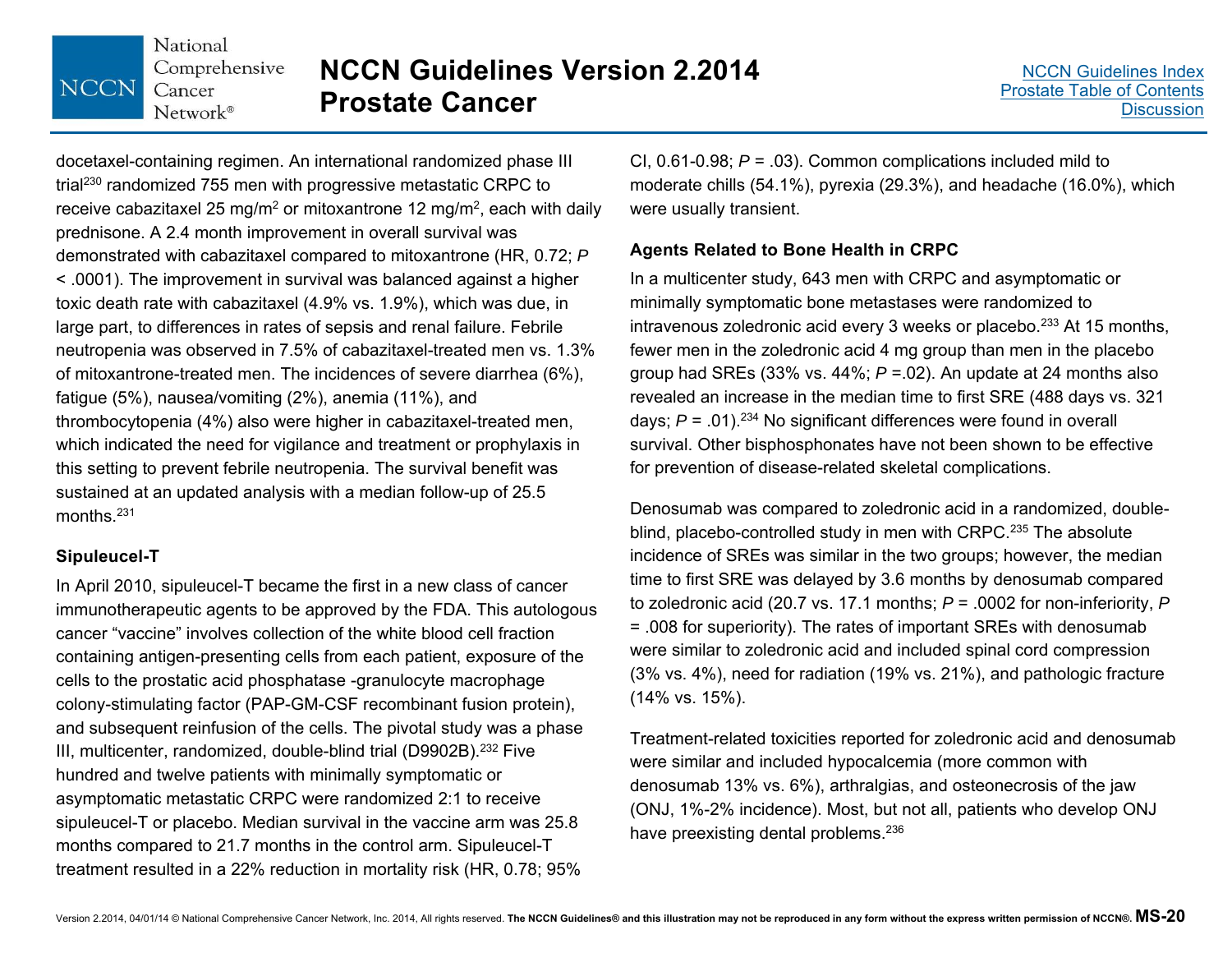# **NCCN Guidelines Version 2.2014 Prostate Cancer**

# **NCCN Recommendations**

## **Initial Prostate Cancer Diagnosis**

Initial suspicion of prostate cancer is based on an abnormal DRE or an elevated PSA level. A separate NCCN Guidelines Panel has written guidelines for prostate cancer early detection (see [NCCN Guidelines for](#page-0-0)  [Prostate Cancer Early Detection\).](#page-0-0) Definitive diagnosis requires biopsies of the prostate, usually performed by a urologist using a needle under transrectal ultrasound (TRUS) guidance. A pathologist assigns a Gleason primary and secondary grade to the biopsy specimen. Clinical staging is based on the TNM 2009 classification from the AJCC Staging Manual, 7<sup>th</sup> edition.<sup>237</sup> However, NCCN treatment recommendations are based on risk stratification rather than AJCC prognostic grouping.

Pathology synoptic reports (protocols) are useful for reporting results from examinations of surgical specimens; these reports assist pathologists in providing clinically useful and relevant information. The NCCN Guidelines Panel favors pathology synoptic reports from the College of American Pathologists (CAP) that comply with the Commission on Cancer requirements.238

## **Initial Clinical Assessment and Staging Evaluation**

For patients with a life expectancy of 5 years or less and without clinical symptoms, further workup or treatment should be delayed until symptoms develop. If high-risk factors (bulky T3-T4 cancers or Gleason score 8-10) for developing hydronephrosis or metastases within 5 years are present, ADT or RT may be considered. Patients with advanced cancer may be candidates for observation if the risks and complications of therapy are judged to be greater than the benefit in terms of prolonged life or improved quality of life.

For symptomatic patients and/or those with a life expectancy of greater than 5 years, a bone scan is appropriate for patients with any of the following: 1) T1 disease with PSA over 20 ng/mL or T2 disease with PSA over 10 ng/mL;<sup>239</sup> 2) a Gleason score of 8 or higher; 3) T3 to T4 tumors; or 4) symptomatic disease. Pelvic CT or MRI scanning is recommended if there is T3 or T4 disease, or if T1 or T2 disease and a nomogram indicate that there is greater than 10% chance of lymph node involvement, although staging studies may not be cost effective until the chance of lymph node positivity reaches 45%.<sup>240</sup> Biopsy should be considered for further evaluation of suspicious nodal findings. For all other patients, no additional imaging is required for staging. NCCN panelists voiced concern about inappropriate use of PET imaging in the community setting. FDG or fluoride PET is not recommended for initial assessment.

The staging workup is used to categorize patients according to their risk of recurrence or disease progression/recurrence into those with clinically localized disease at very low, low, intermediate, or high risk, or those with locally advanced at very high risk, or those with metastatic disease.

## **Very Low Risk**

Men with all of the following tumor characteristics are categorized in the very low-risk group: clinical stage T1c, biopsy Gleason score ≤6, PSA <10 ng/mL, presence of disease in fewer than 3 biopsy cores, ≤50% prostate cancer involvement in any core, and PSA density <0.15 ng/mL/g. Given the potential side effects of definitive therapy, men in this group who have an estimated life expectancy less than 10 years should undergo observation. Unlike active surveillance, observation schedules do not involve biopsies. Men with very low risk and a life expectancy of 10 to 20 years should undergo active surveillance. For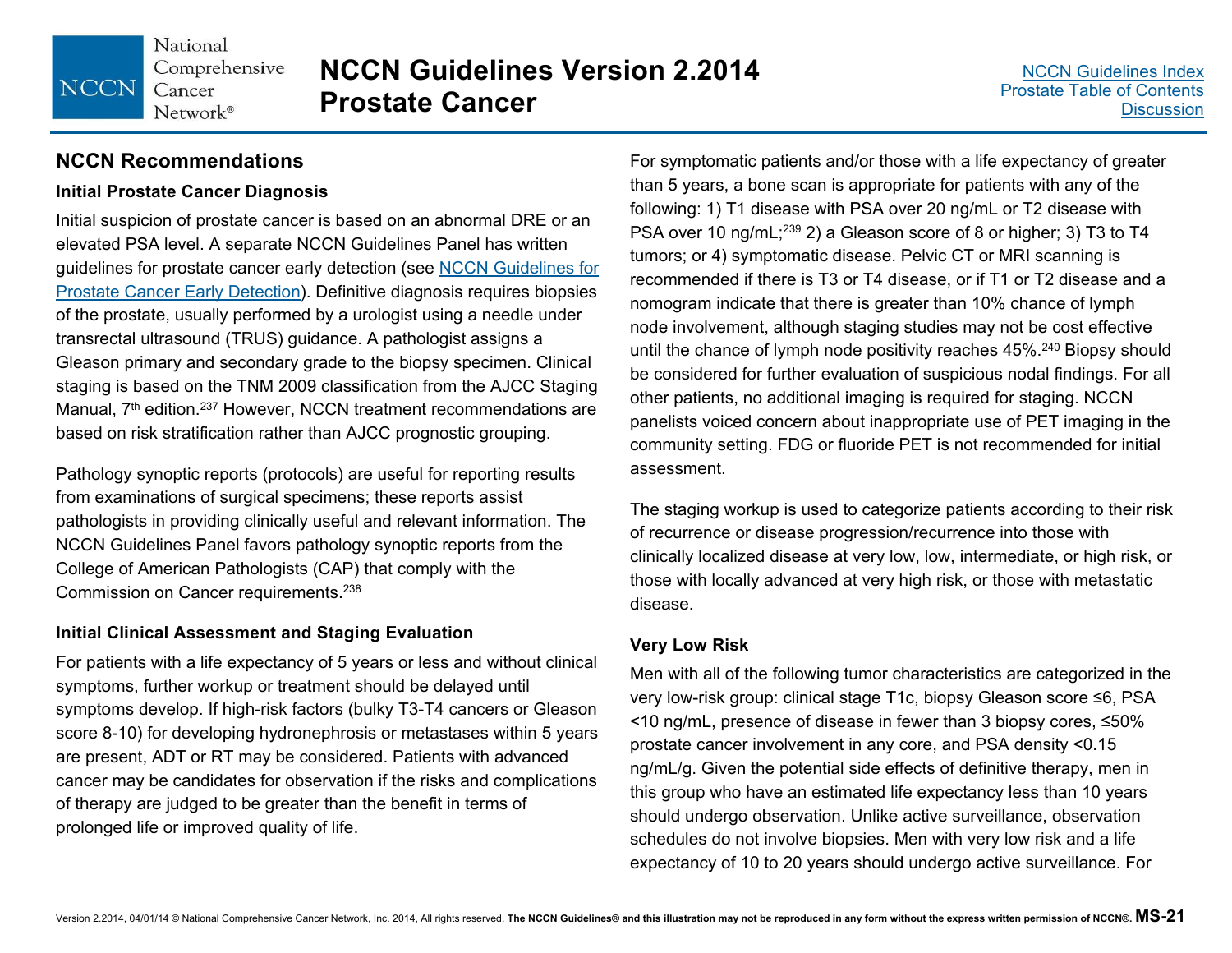National Comprehensive **NCCN** Cancer  $Network^{\circ}$ 

patients who meet the very low-risk criteria but who have a life expectancy of 20 years or above, the NCCN Panel agreed that active surveillance, RT or brachytherapy, or radical prostatectomy are all viable options.

#### **Low Risk**

The NCCN Guidelines define the low-risk group as patients with tumors stage T1 to T2a, low Gleason score (≤6), and serum PSA level below 10 ng/mL. Observation is recommended for men with low-risk prostate cancer and life expectancy less than 10 years. If the patient's life expectancy is 10 years or more, initial treatment options include: 1) active surveillance; 2) RT or brachytherapy; or 3) radical prostatectomy with or without a PLND if the predicted probability of pelvic lymph node involvement is 2% or greater. ADT as a primary treatment for localized prostate cancer does not improve survival and is not recommended by the NCCN Guidelines Panel.

At this time, cryotherapy or other local therapies are not recommended as routine primary therapy for localized prostate cancer due to lack of long-term data comparing these treatments to radiation or radical prostatectomy.

### **Intermediate Risk**

The NCCN Guidelines define the intermediate-risk group as patients with any T2b to T2c cancer, Gleason score of 7, or PSA value of 10 to 20 ng/mL. Patients with multiple adverse factors may be shifted into the high-risk category.

Options for patients with life expectancy less than 10 years include: 1) observation; 2) RT with or without ADT (4 to 6 months), and with or without brachytherapy; 3) brachytherapy alone.

Initial treatment options for patients with an expected survival of 10 years or more include: 1) radical prostatectomy, including a PLND if the predicted probability of lymph node metastasis is 2% or greater; 2) RT with or without 4 to 6 months of ADT, and with or without brachytherapy; 3) brachytherapy alone for patients with favorable factors (cT1c, Gleason score 7, low volume). Active surveillance is not recommended for patients with a life expectancy of >10 years (category 1).

## **High Risk**

Men with prostate cancer that is clinically localized stage T3a, Gleason score 8 to 10, or PSA level greater than 20 ng/mL are categorized by the NCCN Guidelines Panel as high risk. Patients with multiple adverse factors may be shifted into the very high-risk category. The preferred treatment is RT in conjunction with 2 to 3 years of ADT (category 1); ADT alone is insufficient. In particular, patients with low-volume, highgrade tumor warrant aggressive local radiation combined with typically 2 or 3 years of ADT. The combination of EBRT and brachytherapy, with or without ADT (typically 2 or 3 years), is another primary treatment option. However, the optimal duration of ADT in this setting remains unclear.

Radical prostatectomy with PLND remains an option as a subset of men in the high-risk group may benefit from surgery.

## **Very High Risk**

Patients at very high risk are defined by the NCCN Guidelines as those with clinical stage T3b to T4 (locally advanced). The options for this group include: 1) RT and long-term ADT (category 1); 2) EBRT plus brachytherapy with or without long-term ADT; 3) radical prostatectomy plus PLND in selected patients with no fixation to adjacent organs; or 4) ADT for patients not eligible for definitive therapy.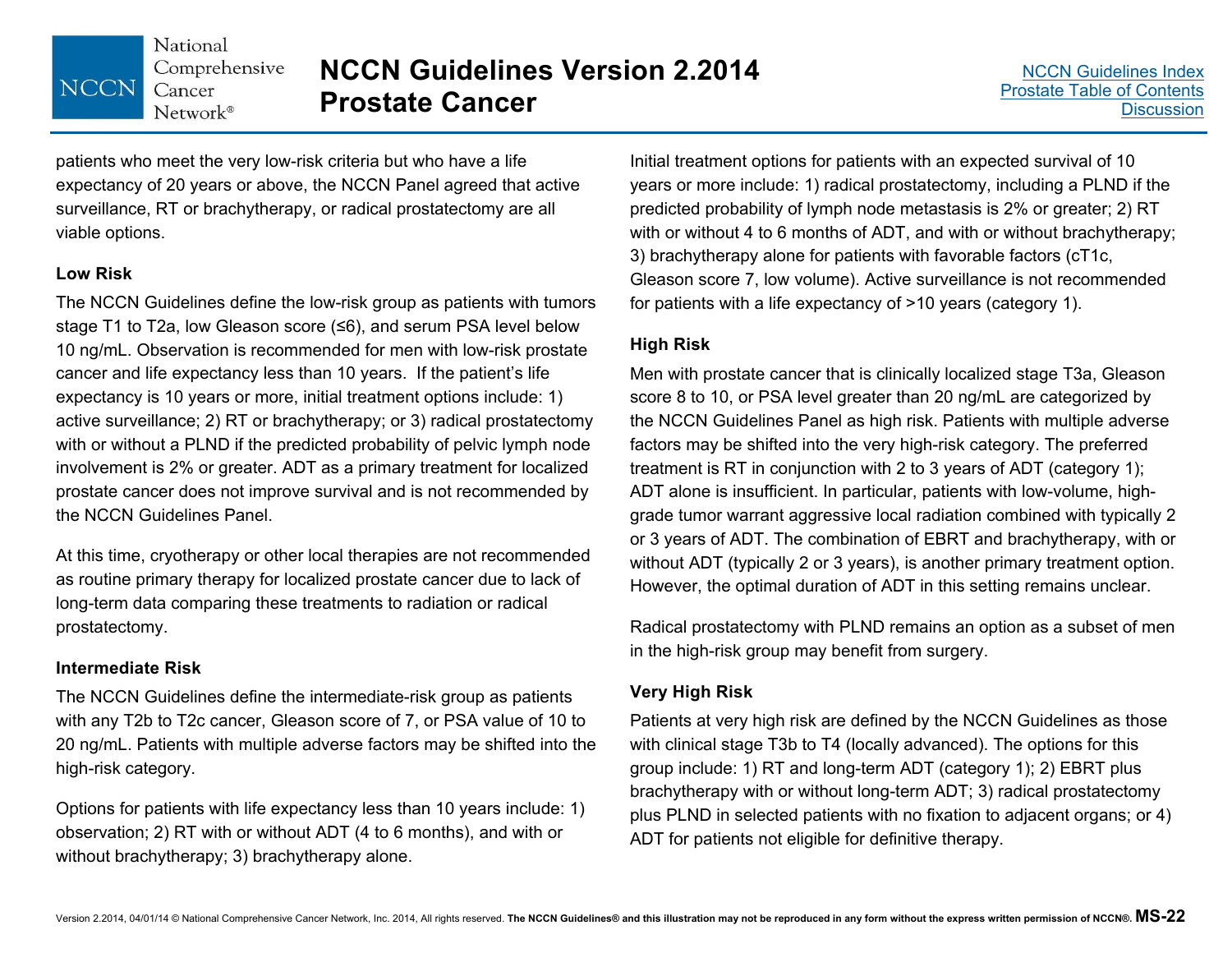National Comprehensive **NCCN** Cancer  $Network^{\circ}$ 

#### **Nodal and Metastatic Disease**

ADT or RT of the primary tumor plus 2 or 3 years ADT are options for patients with N1 disease on presentation.

ADT is recommended for patients with M1 cancer.

### **Disease Monitoring**

For patients who choose active surveillance, an appropriate active surveillance schedule includes a PSA determination no more often than every 6 months unless clinically indicated, a DRE no more often than every 12 months unless clinically indicated, and repeat prostate biopsy no more often than every 12 months unless clinically indicated. A repeat prostate biopsy within 6 months of diagnosis is indicated if the initial biopsy was less than 10 cores or if assessment results show discordance.

Reliable parameters of prostate cancer progression await the results of ongoing clinical trials. A change in prostate exam or increase in PSA level may prompt consideration of a repeat biopsy at the discretion of the physician. A repeat biopsy can be considered as often as annually to assess for disease progression. Repeat biopsies are not indicated when life expectancy is less than 10 years or when men are on observation. Multiparametric MRI may be considered to exclude the presence of anterior cancer if the PSA level rises and systematic prostate biopsy remains negative.33 However, multiparametric MRI is not recommended for routine use. PSA doubling time is not considered reliable enough to be used alone to detect disease progression.241

If the repeat biopsy shows Gleason 4 or 5 disease, or if tumor is found in a greater number of cores or in a higher percentage of a given core, cancer progression may have occurred.

For patients initially treated with intent to cure, a serum PSA level should be measured every 6 to12 months for the first 5 years and then annually. PSA testing every 3 months may be required for men at high risk of recurrence. When prostate cancer recurred after radical prostatectomy, Pound and colleagues found that 45% of patients experienced recurrence within the first 2 years, 77% within the first 5 years, and 96% by 10 years.<sup>242</sup> Because local recurrence may result in substantial morbidity and can, in rare cases, occur in the absence of a PSA elevation, an annual DRE also is appropriate to monitor for prostate cancer recurrence as well as to detect colorectal cancer. Similarly, after RT, the monitoring of serum PSA levels is recommended every 6 months for the first 5 years and then annually and a DRE is recommended annually. The clinician may opt to omit the DRE if PSA levels remain undetectable.

The intensity of clinical monitoring for patients presenting with nodal positive or metastatic disease is determined by the response to initial ADT, radiotherapy, or both. Follow-up evaluation of these patients should include a history and physical examination, DRE, and PSA determination every 3 to 6 months based on clinical judgment.

Patients being treated with either medical or surgical ADT are at risk for having or developing osteoporosis. A baseline bone mineral density study should be considered for these patients. Supplementation is recommended using calcium (500 mg) and vitamin D (400 IU). Men who are osteopenic/osteoporotic should be considered for bisphosphonate therapy.

Patients under observation should be monitored for symptom development at 6 to 12 month intervals. PSA, renal function and red cell mass may be assessed.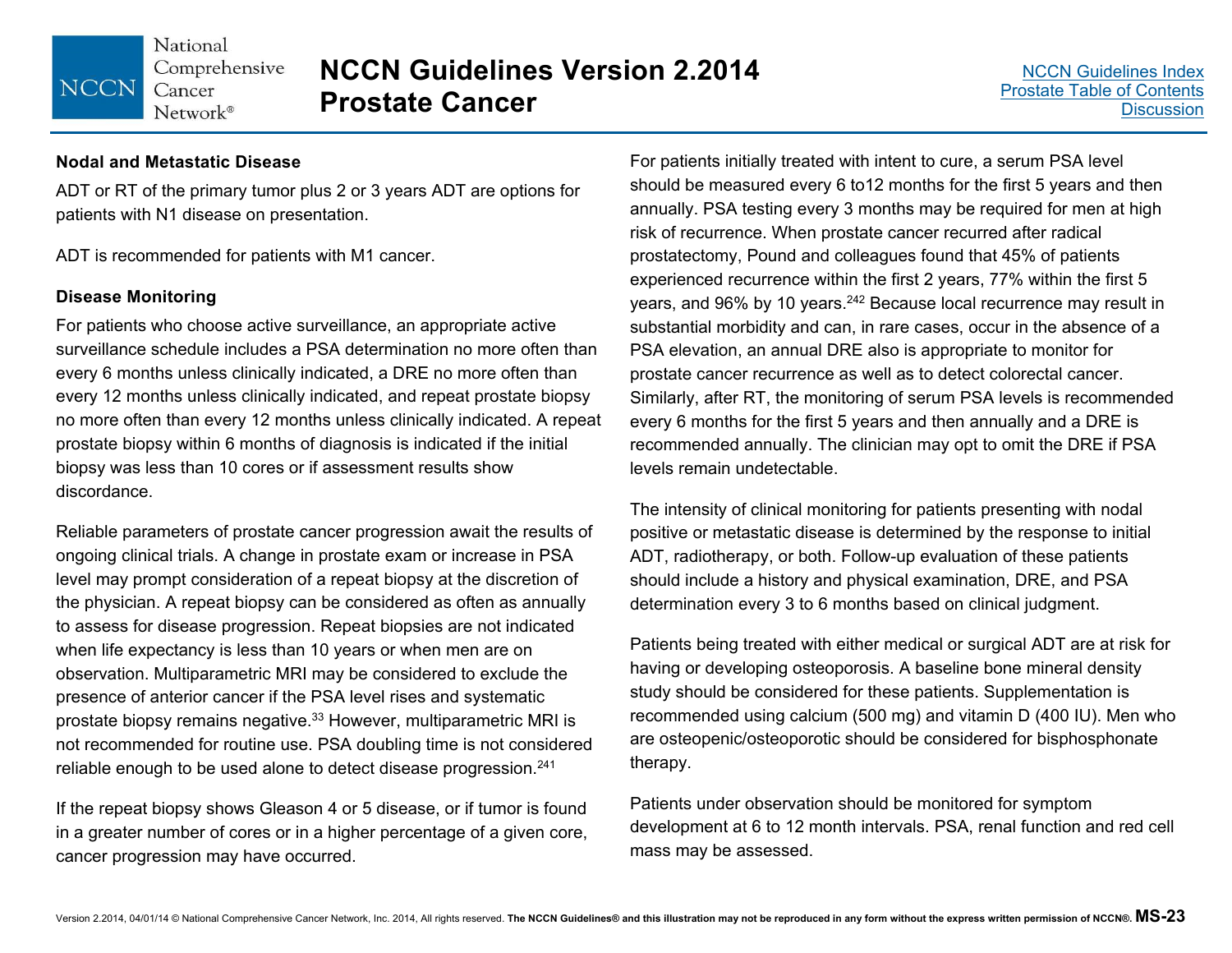## **Adjuvant or Salvage Therapy after Radical Prostatectomy**

## *Adjuvant Therapy*

**NCCN** 

Most patients who have undergone a radical prostatectomy are cured of prostate cancer. However, some men will suffer pathologic or biochemical failure. Selecting men appropriately for adjuvant or salvage radiation is difficult. However, recently published trials provide high-level evidence that can be used to counsel patients more appropriately. Thompson and colleagues reported the results of the SWOG 8794 trial enrolling 425 men with extraprostatic cancer treated with radical prostatectomy. Patients were randomized to receive either adjuvant RT or usual care, and follow-up has reached a median of 12.6 years.<sup>243</sup> The initial study report revealed that adjuvant RT reduced the risk of PSA relapse and disease recurrence.244 An update reported improved 10 year biochemical failure-free survival for high-risk patients (seminal vesicle positive) receiving post-prostatectomy adjuvant radiation compared to observation (36% vs. 12%; *P* = .001).245

Another randomized trial conducted by the EORTC246 compared postprostatectomy observation and adjuvant RT in 1005 patients. All patients had extraprostatic extension and/or positive surgical margins. The 5-year biochemical progression-free survival significantly improved with RT compared to observation for patients with positive surgical margins (78% vs. 49%), but benefit was not seen for patients with negative surgical margins.

A German study by Wiegel and colleagues reported results on 268 patients.247 All participants had pT3 disease and undetectable PSA levels after radical prostatectomy. Postoperative radiation improved 5 year biochemical progression-free survival compared to observation alone (72% vs. 54%; HR, 0.53; 95% CI, 0.37-0.79). Collectively, these trial results suggest that continued follow-up of these series of patients may show a survival advantage.

Although observation after radical prostatectomy is appropriate, adjuvant RT after recuperation from operation (usually within 1 year) is likely beneficial in men with shorter PSA doubling times (<9 months) or adverse laboratory or pathologic features, which include positive surgical margin, seminal vesicle invasion, and/or extracapsular extension. Positive surgical margins are unfavorable especially if diffuse (>10 mm margin involvement or ≥3 sites of positivity) or associated with persistent serum levels of PSA. The defined target volumes include the prostate bed. The pelvic lymph nodes may be irradiated, but pelvic radiation is not necessary.

Several management options should be considered if positive lymph nodes are found during or after radical prostatectomy. ADT is a category 1 option. Another option is observation, which is a category 2A recommendation for very low-risk or low-risk patients but category 2B for patients at intermediate, high, or very high risk. A third option is addition of pelvic RT to ADT (category 2B). This is based on retrospective data demonstrating improved biochemical recurrence-free survival and cancer-specific survival with post-prostatectomy RT and ADT compared to adjuvant ADT alone in 250 patients with lymph node metastases.<sup>248</sup>

### *Biochemical Recurrence*

Several retrospective studies have assessed the prognostic value of various combinations of pretreatment PSA levels, Gleason scores, PSA doubling time, and the presence or absence of positive surgical margins.249-253 A large retrospective review of 501 patients who received salvage radiotherapy for detectable and increasing PSA after radical prostatectomy252 showed that the predictors of progression were Gleason score 8 to 10, pre-RT PSA level greater than 2 ng/mL, seminal vesicle invasion, negative surgical margins, and PSA doubling time 10 months or less. However, separation of men into those likely to have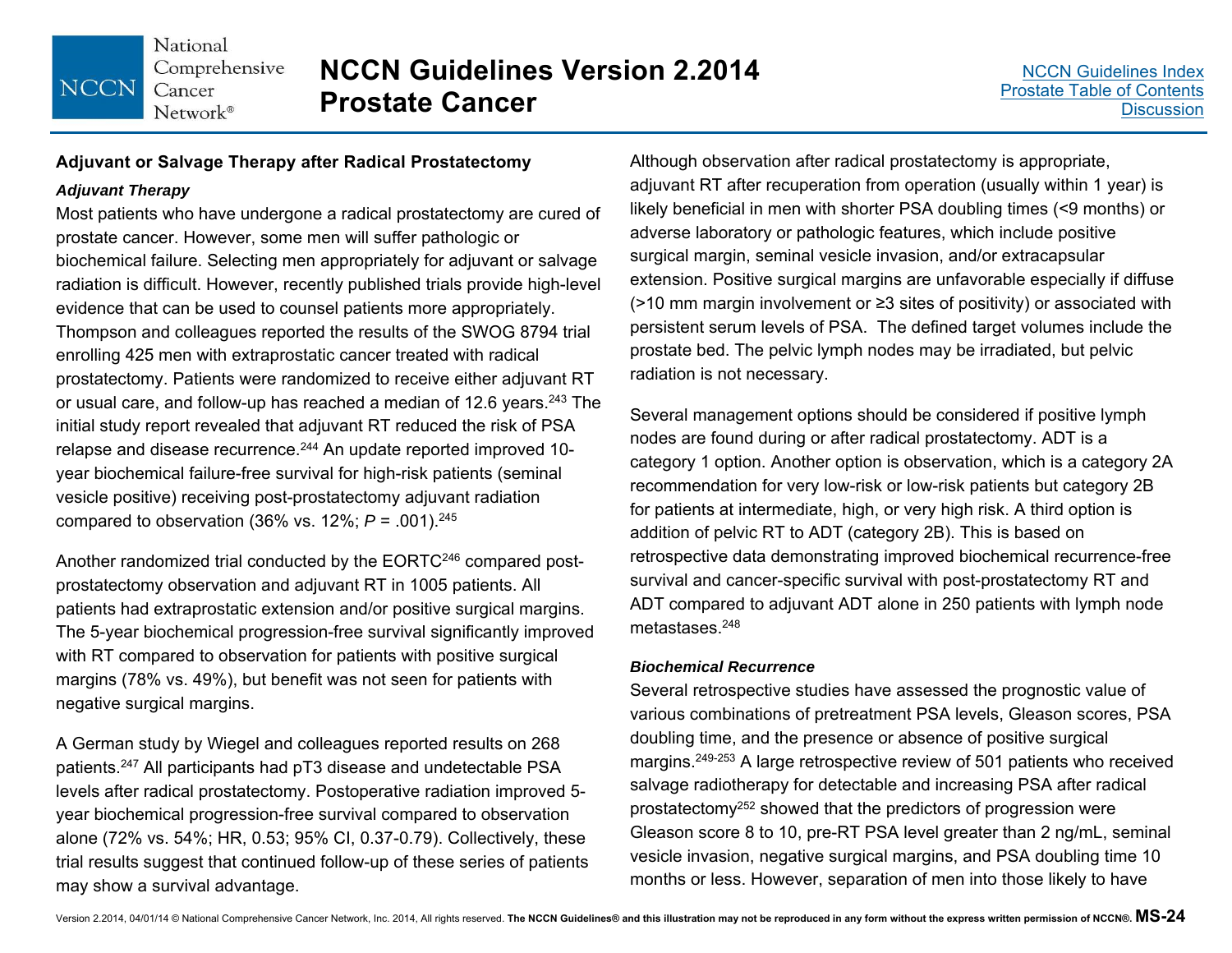**NCCN** 

local recurrence versus systemic disease, and hence response to postoperative radiation, has proven not possible for individual patients using clinical and pathological criteria.254 Unfortunately, delivery of adjuvant or salvage RT becomes both therapeutic and diagnostic—PSA response indicates local persistence/recurrence. Delayed biochemical recurrence requires restaging and a nomogram<sup>11,23</sup> may prove useful to predict response, but it has not been validated.

Men who suffer biochemical recurrence after radical prostatectomy fall into 3 groups: 1) those whose PSA level fails to fall to undetectable levels after radical prostatectomy (persistent disease); 2) those who achieve an undetectable PSA after radical prostatectomy with a subsequent detectable PSA level that increases on 2 or more subsequent laboratory determinations (recurrent disease); or 3) the occasional case with persistent but low PSA levels attributed to slow PSA metabolism or residual benign tissue. Consensus has not defined a threshold level of PSA below which PSA is truly "undetectable." Group 3 does not require further evaluation until PSA rises. Since PSA elevation alone does not necessarily lead to clinical failure,<sup>255</sup> the workup for 1 and 2 must include an evaluation for distant metastases. The specific staging tests depend on the clinical history, but usually include a combination of PSA doubling time assessment, TRUS biopsy, bone scan, and prostate MRI. Other tests that may be useful include abdominal/pelvic CT/MRI and C-11 choline PET.

Bone scans are appropriate when patients develop symptoms or when PSA levels are increasing rapidly. In one study, the probability of a positive bone scan for a patient not on ADT after radical prostatectomy was less than 5% unless the PSA increased to 40 to 45 ng/mL.<sup>256</sup> A TRUS biopsy may be helpful when imaging suggests local recurrence.

The patient may be observed or undergo primary salvage RT with or without ADT if distant metastases are not suspected during biochemical recurrence. Treatment is most effective when pre-treatment PSA level is below 1.0 ng/mL and PSA doubling time is slow.

ADT alone becomes the salvage treatment when there is proven or high suspicion for distant metastases. Radiation alone is not recommended but may be given to the site of metastasis or symptoms in addition to ADT in specific cases, such as to weight-bearing bone involvement. Observation remains acceptable for select patients. In all cases, the form of primary or secondary systemic therapy should be based on the hormonal status of the patient.

#### **Post-Irradiation Recurrence**

According to the 2006 Phoenix definition revised by ASTRO and the Radiation Therapy Oncology Group in Phoenix,257 a rise in PSA by 2 ng/mL or more above the nadir PSA (defined as the lowest PSA achieved) is the standard definition for biochemical failure after EBRT with or without neoadjuvant ADT therapy. The date of failure should be determined "at call" and not backdated. The reported date of control should be listed as 2 years short of the median follow-up to avoid the artifacts resulting from short follow-up. For example, if the median follow-up is 5 years, control rates at 3 years should be cited. Retaining a strict version of the ASTRO definition would allow comparisons with a large existing body of literature.

Further work-up is indicated in patients who are considered candidates for local therapy. These patients include those with original clinical stage T1-2, life expectancy greater than 10 years, and current PSA less than 10 ng/mL.<sup>258</sup> Work-up typically includes a PSA doubling time calculation, TRUS biopsy, bone scan, and additional tests, such as an abdominal/pelvic CT/MRI, prostate MRI, and/or C-11 choline PET.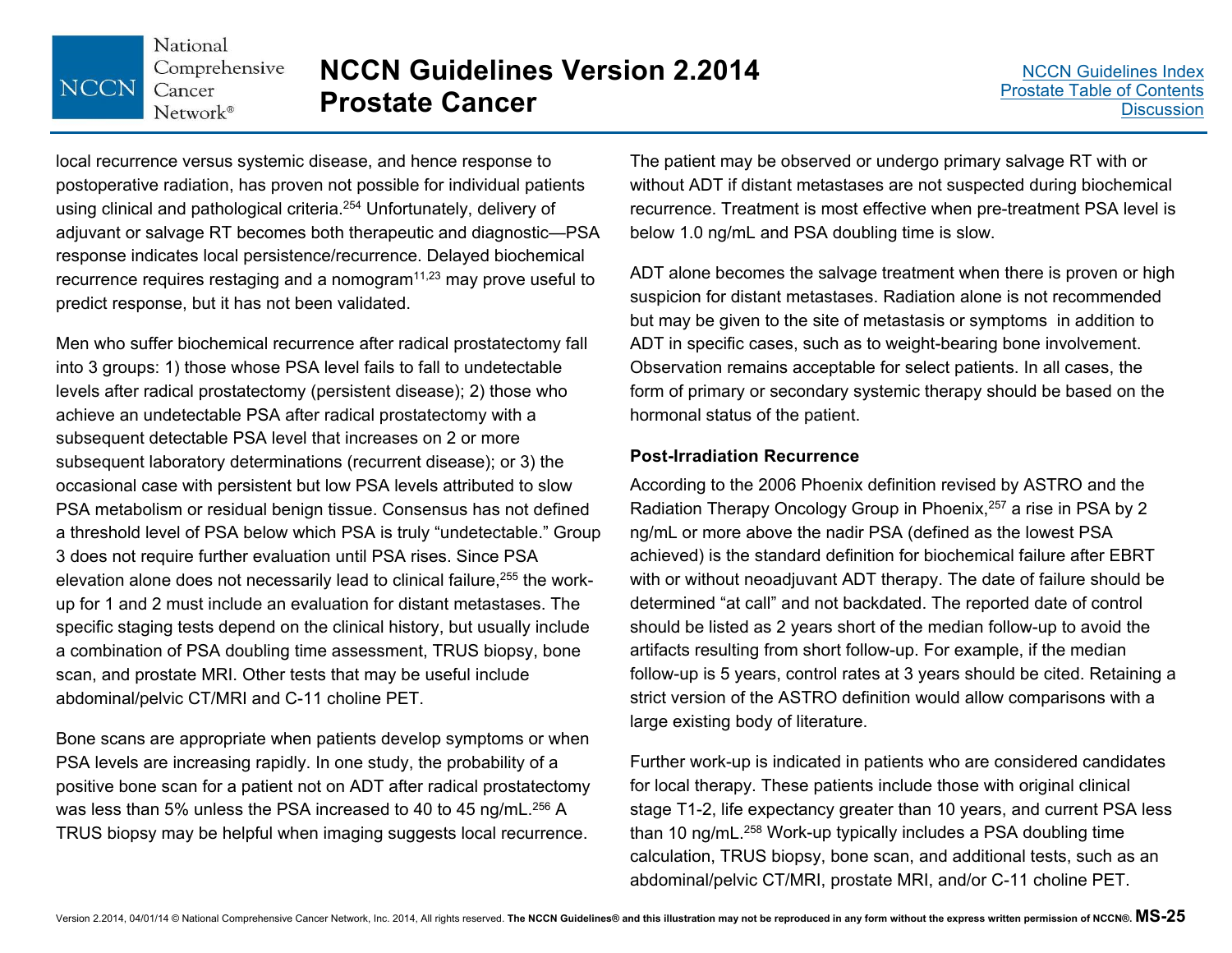Options for primary salvage therapy for those with positive biopsy but low suspicion of metastases to distant organs include observation or salvage prostatectomy in selected cases. Other options for localized interventions include cryotherapy $259$  and brachytherapy (reviewed by Allen and colleagues<sup>260</sup>). Treatment, however, needs to be individualized based upon the patient's risk of progression, the likelihood of success, and the risks involved with salvage therapy.

A negative TRUS biopsy following post-radiation biochemical recurrence poses clinical uncertainties. Observation, ADT, or enrolling in clinical trials are viable options. Alternatively, the patients may undergo more aggressive work-up, such as repeat biopsy, MR spectroscopy, and/or prostate MRI.<sup>261,262</sup>

Patients with positive study results indicating distant metastatic disease or patients who are not initial candidates for local therapy should be treated with ADT or observed.

## **Management of ADT-Naïve Advanced Disease**

Options for patients with advanced disease who have not been treated with ADT include: 1) orchiectomy; 2) LHRH agonist with or without antiandrogen for at least 7 days to prevent flare; 3) LHRH antagonist; 4) CAB, or 5) observation for asymptomatic patients without metastasis.

In the setting of biochemical relapse after local therapy, one should first determine whether or not the patient is a candidate for salvage therapy. Men who opt for ADT should consider the intermittent approach. The timing of ADT initiation should be individualized according to PSA velocity, patient anxiety, and potential side effects. Patients with shorter PSA doubling time or rapid PSA velocity and long life expectancy should be encouraged to consider early ADT. Men with prolonged PSA

doubling times who are older can be excellent candidates for observation.

Metastatic patients should be queried about adverse effects related to ADT. Intermittent ADT should be used for those who experience significant side effects of ADT. Some men who have no ADT-related morbidity may find the uncertainty of intermittent ADT not worthwhile. Intermittent ADT requires close monitoring of PSA and testosterone levels especially during off-treatment periods and patients may need to switch to continuous therapy upon signs of disease progression.

CAB therapy adds to cost and side effects, and prospective randomized evidence is lacking that CAB is more efficacious than ADT.

#### **CRPC**

Patients who recur during primary ADT with CRPC should receive a laboratory assessment to assure a castrate level of testosterone. In addition, imaging tests may be indicated to monitor for signs of distant metastases. Factors affecting the frequency of imaging include individual risk, age, PSA velocity, Gleason grade, and overall patient health.

A number of options for systemic therapy should be considered based on metastasis status.

#### *CRPC without Signs of Metastasis*

Clinical trial is the preferred choice for patients without signs of distant metastasis (M0). Observation is another option especially if the PSA doubling time is 10 months or longer since these patients will have a relatively indolent disease history.263 Secondary hormone therapy is an option mainly for patients with a shorter PSA doubling time (<10 months) since the androgen receptor may remain active. Patients who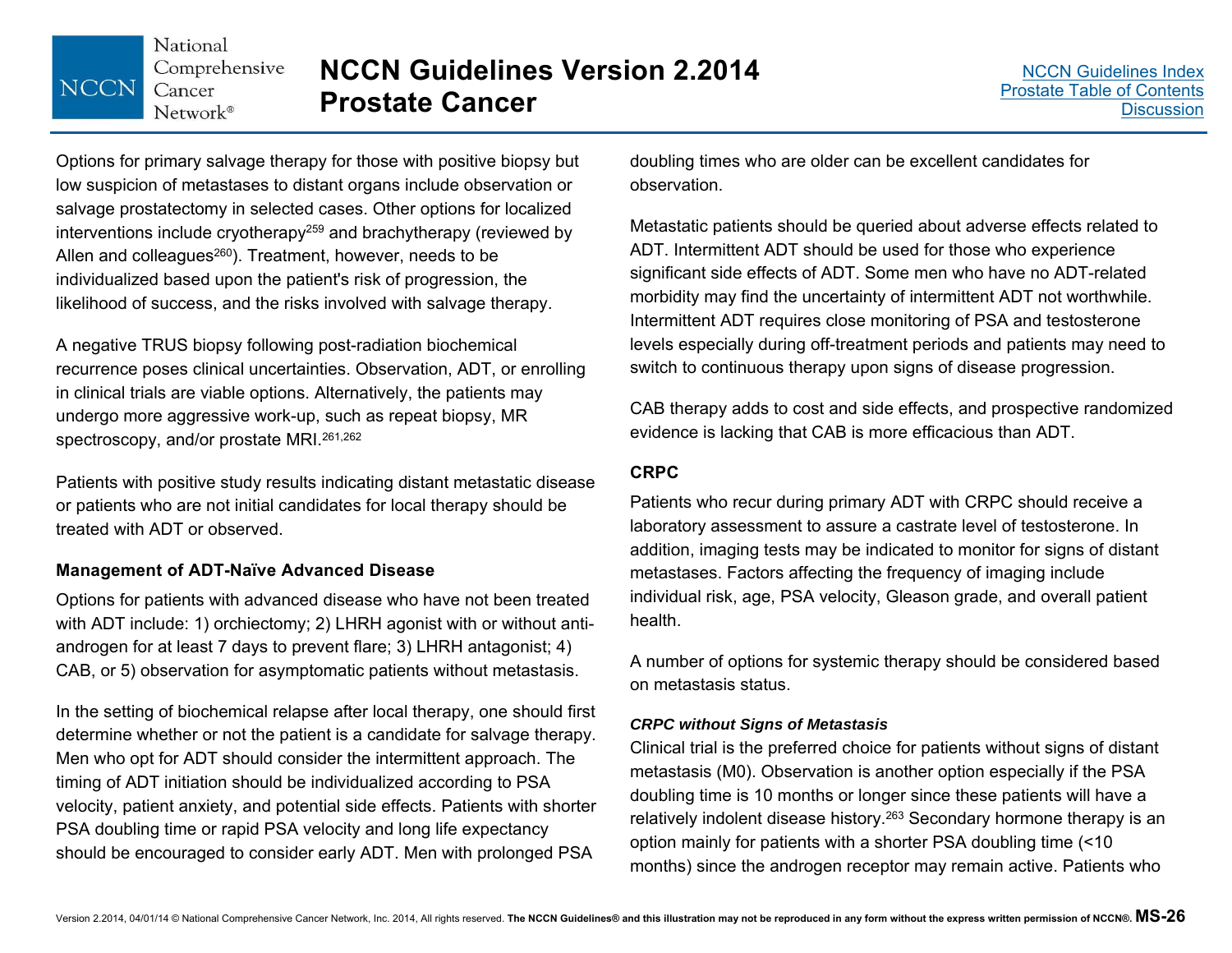progress on CAB should have the anti-androgen discontinued to exclude an "anti-androgen withdrawal response."264,265 Secondary hormone therapy can be an anti-androgen for patients who initially received medical or surgical castration, ketoconazole (adrenal enzyme inhibitor), corticosteroids, diethylstilbestrol (DES), or other estrogens.266,267 However, none of these strategies has yet been shown to prolong survival in randomized clinical trials in men who have not yet received docetaxel-based chemotherapy.

#### *Small Cell Carcinoma of the Prostate*

Small cell carcinoma of the prostate should be considered in patients who no longer respond to ADT and test positive for metastases. Those with initial Gleason score 9 or 10 are especially at risk. These relatively rare tumors are typically associated with low PSA levels despite large metastatic burden and visceral disease.268 Thus, a biopsy of accessible lesions should be considered to identify patients with small cell histomorphologic features.<sup>269</sup> These cases may be managed by cytotoxic chemotherapy, such as cisplatin/etoposide,

carboplatin/etoposide, or a docetaxel-based regimen.270,271 Participation in a clinical trial is another option. Physicians should consult the NCCN Guidelines for Small Cell Lung Cancer since the behavior of small cell carcinoma of the prostate is similar to that of small cell carcinoma of the lung. Small cell carcinomas of the prostate differ from neuroendocrine prostate cancers; the latter histology may be more common and should not alter treatment.

#### *Prevention of Skeletal-Related Events in CRPC*

Zoledronic acid every 3 to 4 weeks or denosumab 120 mg every 4 weeks is recommended for men with CRPC and bone metastases to prevent or delay disease-associated SREs (category 1 recommendation). SREs include pathologic fractures, spinal cord compression, operation, or RT to bone. The optimal duration of

zoledronic acid or denosumab in men with CRPC and bone metastases remains unclear.

Oral hygiene, baseline dental evaluation for high-risk individuals, and avoidance of invasive dental surgery during therapy are recommended to reduce the risk of ONJ.272 If invasive dental surgery is necessary, therapy should be deferred until the dentist confirms that the patient has healed completely from the dental procedure. Supplemental calcium and vitamin D treatment is recommended to prevent hypocalcemia in patients receiving either denosumab or zoledronic acid.

Monitoring of creatinine clearance is required to guide dosing of zoledronic acid. Zoledronic acid should be dose reduced in men with impaired renal function (estimated creatinine clearance 30-60 mL/min), and held for creatinine clearance <30 mL/min.273 Denosumab may be administered to men with impaired renal function or even men on hemodialysis; however, the risk for severe hypocalcemia and hypophosphatemia is greater in this population, and the dose, schedule, and safety of denosumab has not yet been defined for this group. A single study of 55 patients with creatinine clearance less than 30 mL/min or on hemodialysis evaluated the use of a 60 mg dose of denosumab.274 Hypocalcemia should be corrected before starting denosumab, and serum calcium monitoring is required for denosumab and recommended for zoledronic acid, with appropriate repletion as needed.

Clinical research continues on the prevention or delay of disease spread to bone. A phase III randomized trial involving 1432 patients with non-metastatic CRPC at high risk of bone involvement showed that denosumab delayed bone metastasis by 4 months compared to placebo.275 Overall survival did not improve and the FDA did not approve this indication for denosumab.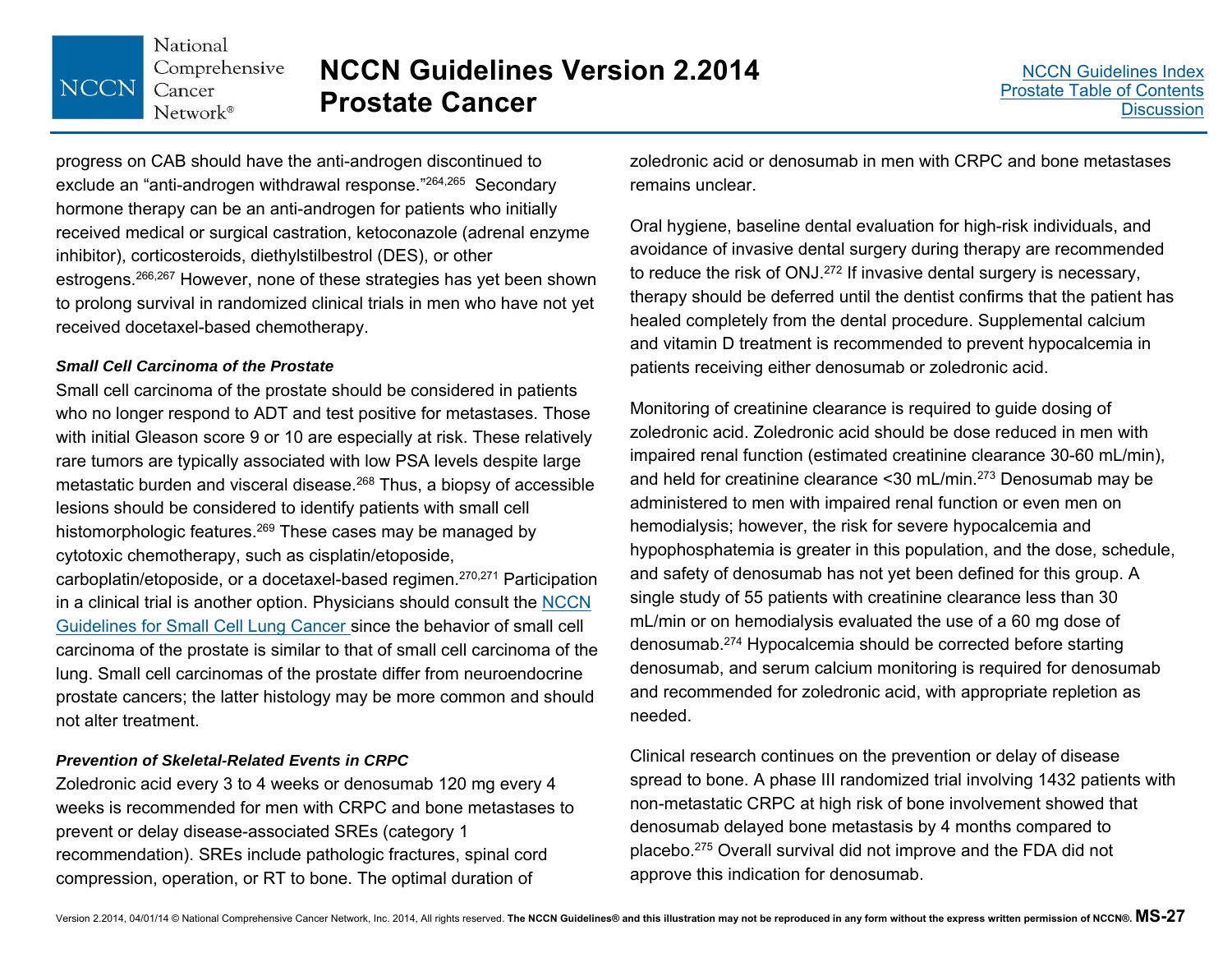# **NCCN Guidelines Version 2.2014 Prostate Cancer**

#### *Systemic Therapy for Metastatic CRPC*

**NCCN** 

Sipuleucel-T is a category 1 recommendation for metastatic CRPC patients without symptoms for those who have good performance level (ECOG 0-1) and at least 6 months of estimated life expectancy based on phase III randomized trial evidence. Clinicians and patients should be aware that the usual markers of benefit (decline in PSA and improvement in bone or CT scans) are not usually seen, and therefore benefit to the individual patient cannot be ascertained using currently available testing. Treatment subsequent to sipuleucel-T treatment should proceed as clinically indicated, particularly in the occurrence of symptoms. Abiraterone acetate/prednisone is another category 1 option. Other secondary ADT (including enzalutamide), docetaxel, and participation in clinical trials are viable alternatives to sipuleucel-T. Docetaxel is not used commonly for asymptomatic patients, but may be considered for those who show signs of rapid progression or liver involvement (category 2A in this setting).

Every 3-week docetaxel and prednisone is the preferred first-line chemotherapy treatment for symptomatic CRPC (category 1).226-228 PSA rise alone does not define docetaxel failure; the patient may benefit from continued chemotherapy if clinical progression is not apparent. The addition of estramustine to docetaxel has been shown to increase side effects without enhancing efficiency and is not recommended.<sup>276</sup> Radium-223 is a category 1 first-line option for patients with symptomatic bone metastases and no known visceral disease. Hematologic evaluation should be performed according to the FDA label before treatment initiation and before each subsequent dose.277 Radium-223 given in combination with chemotherapy (such as docetaxel) outside of a clinical trial has the potential for additive myelosuppression.277 Radium-223 can be used with denosumab or a bisphosphonate.

Mitoxantrone may provide palliative benefit for symptomatic patients who cannot tolerate docetaxel.<sup>278,279</sup> Abiraterone acetate has not been assessed formally in symptomatic men with CRPC prior to docetaxel. Therefore, its use in these patients is a category 2A recommendation. Use of abiraterone is reasonable for men who are not candidates for docetaxel or who decline chemotherapy. Enzalutamide alone also is an appropriate option, given its survival and palliative benefit and reasonable toxicity profile. Randomized study of this agent in the predocetaxel setting is ongoing.280

The use of systemic radiotherapy with either 89Sr or 153Sm occasionally benefits patients with widely metastatic, painful, skeletal involvement that is not responding to palliative chemotherapy or systemic analgesia and who are not candidates for localized EBRT.<sup>154</sup> The risk of bone marrow suppression, which might influence the ability to provide additional systemic chemotherapy, should be considered before this therapy is initiated. Clinical trial enrollment is another option.

#### *Second-line Systemic Therapy*

No consensus exists for the best additional therapy for metastatic CRPC patients after docetaxel failure. Options include abiraterone acetate (category 1), enzalutamide (category 1), cabazitaxel (category 1), radium-223 (category 1), salvage chemotherapy, docetaxel rechallenge, mitoxantrone, secondary ADT, sipuleucel-T, and participation in clinical trials.

Both abiraterone acetate/prednisone<sup>219,220</sup> and enzalutamide<sup>223</sup> have independently demonstrated clinical benefit and thus represent a new standard of care after failure of docetaxel chemotherapy for metastatic CRPC (category 1), provided these agents were not used predocetaxel. Abiraterone acetate should be given with oral prednisone 5 mg twice daily. It should not be taken with food to abrogate signs of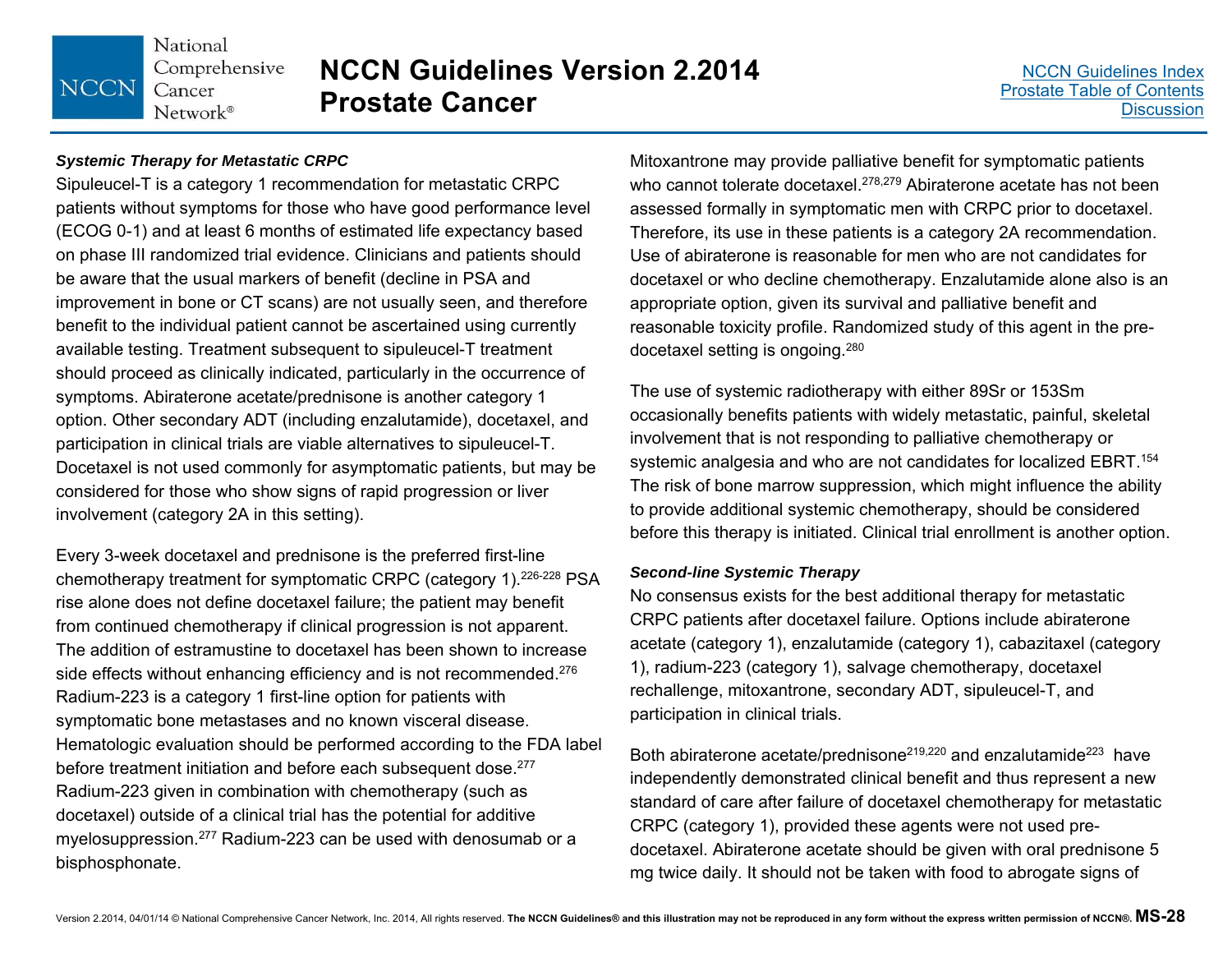mineralocorticoid excess that can result from treatment. These signs can include hypertension, hypokalemia, and peripheral edema. Serum electrolytes and blood pressure should be monitored closely during therapy. Patients receiving enzalutamide have no restrictions for food intake and concurrent prednisone is permitted but not required.<sup>223</sup>

The NCCN Guidelines Panel included cabazitaxel as an option for second-line therapy after docetaxel failure for patients with symptomatic metastatic CRPC. This recommendation is category 1 based on randomized phase III study data; however, extension of survival is relatively short and side effects are relatively high.230 Physicians should follow current guidelines for prophylactic white blood cell growth factor use, particularly in this heavily pre-treated, high-risk population. In addition, supportive care should include antiemetics (prophylactic antihistamines, H2 antagonists, and corticosteroids prophylaxis), and symptom-directed antidiarrheal agents. Cabazitaxel has not been tested in patients with hepatic dysfunction and therefore should not be used in these patients. Cabazitaxel should be stopped upon clinical disease progression or intolerance.

Radium-223 is a category 1 second-line treatment option for patients with symptomatic bone metastases.<sup>152</sup> However, the agent is not recommended if visceral metastasis is detected or if the patient is receiving concurrent docetaxel rechallenge or other salvage chemotherapy. Clinicians should follow instructions in the FDA label on hematologic evaluation before each injection.

The decision to initiate therapy in the post-docetaxel CRPC setting should be based on the available high-level evidence of safety, efficacy, and tolerability of these agents and the application of this evidence to an individual patient. Prior exposures to these agents should be considered. No data informs the proper sequence for delivery of these

agents in men with metastatic CRPC, and some data suggest crossresistance between abiraterone and enzalutamide.281-283 No randomized trials have been reported that compared these agents, and no predictive models or biomarkers help to identify patients who are likely to benefit from any of these agents. Choice of therapy is based largely on clinical considerations, which include patient preferences, prior treatment, presence or absence of visceral disease, symptoms, and potential side effects. NCCN recommends that patients be monitored closely with radiological imaging (ie, CT, bone scan), PSA tests, and clinical exams for evidence of progression. Therapy should be continued until clinical progression or intolerability in cases where PSA or bone scan changes may indicate flare rather than true clinical progression.284 The sequential use of these agents is reasonable in a patient who remains a candidate for further systemic therapy.

NCCN panelists agreed that docetaxel rechallenge may be useful in some patients (category 2A instead of category 1 in this setting). Some patients with metastatic CRPC may be deemed unsuitable for taxane chemotherapy; such patients could be considered for radium-223 or a second-line hormonal agent. In addition, mitoxantrone remains a palliative treatment option for men who are not candidates for taxanebased therapy based on older randomized studies that showed palliative benefit. 278,279 Limited evidence suggests potential palliative benefits with mitoxantrone and a variety of chemotherapeutic or hormonal agents, but no randomized studies have demonstrated improved survival with these agents after docetaxel failure. Treatment with these agents could be considered after an informed discussion between the physician and an individual patient about treatment goals and risks/side effects and alternatives, which must include best supportive care.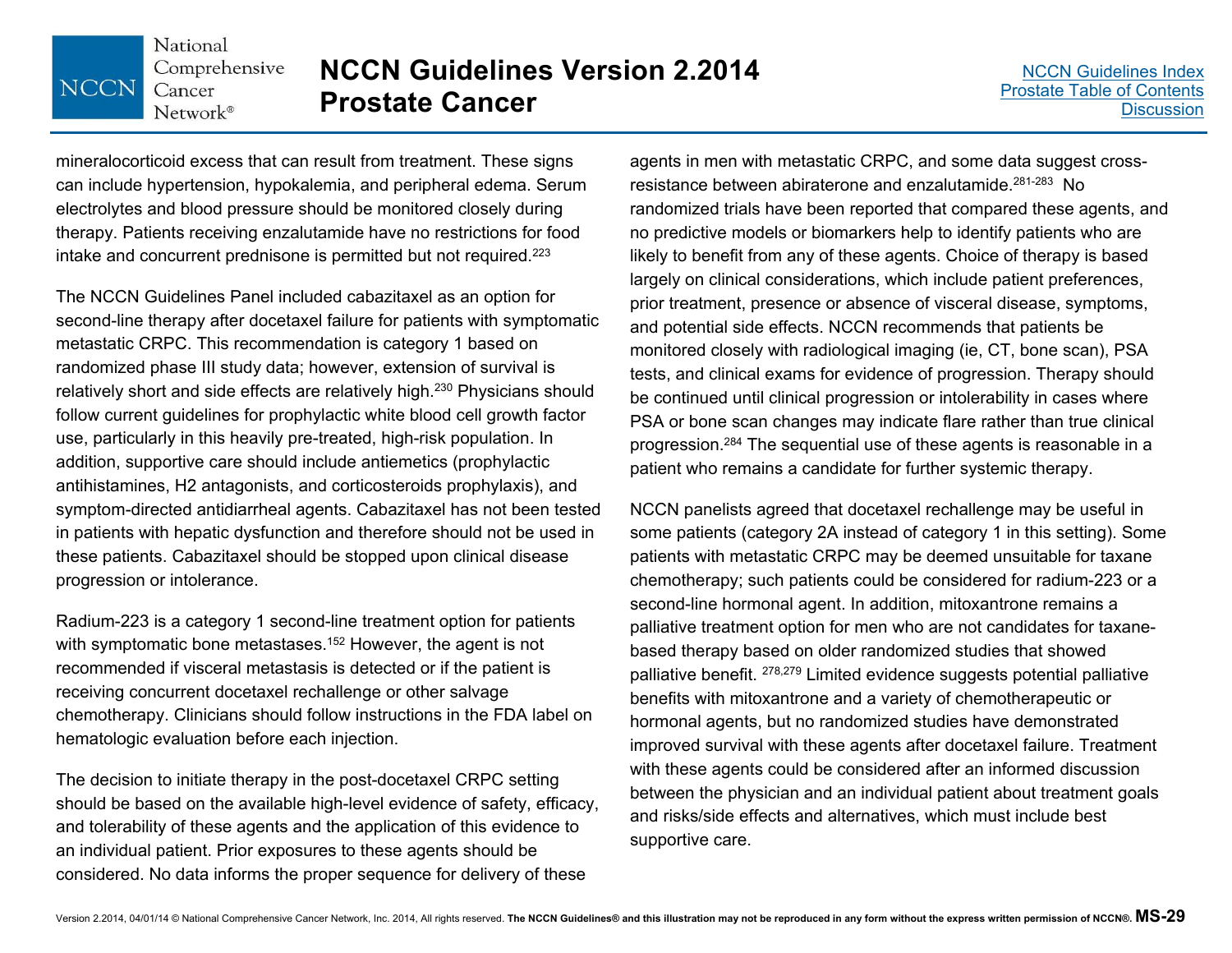

In the phase III sipuleucel-T trial, 18.2% of patients had received prior chemotherapy, which included docetaxel, since eligibility requirements included no chemotherapy for 3 months and no steroids for 1 month prior to enrollment.232 These men were asymptomatic or minimally symptomatic. In a subset analysis, both those who did and those who did not receive prior chemotherapy benefited from sipuleucel-T treatment. The panel included sipuleucel-T as an option after failure of chemotherapy (category 2A instead of category 1 in this setting). However, patients with rapidly progressing disease, liver metastasis, or life expectancy less than 6 months should not be considered for sipuleucel-T. Clinical trial enrollment is encouraged for all men with metastatic CRPC, given the limited improvements in outcomes seen with approved systemic options.

# **Summary**

**NCCN** 

National

Cancer Network<sup>®</sup>

The intention of these guidelines is to provide a framework on which to base treatment decisions. Prostate cancer is a complex disease, with many controversial aspects of management and with a dearth of sound data to support many treatment recommendations. Several variables (including life expectancy, disease characteristics, predicted outcomes, and patient preferences) must be considered by the patient and physician to tailor prostate cancer therapy to the individual patient.

## **Table 1. Active Surveillance Experience in North America**

| <b>Center</b>                                                               | Toronto <sup>59</sup> | <b>Johns</b>                | UCSF <sup>58</sup> |
|-----------------------------------------------------------------------------|-----------------------|-----------------------------|--------------------|
|                                                                             |                       | Hopkins <sup>57,60,61</sup> |                    |
| No. patients                                                                | 450                   | 769                         | 531                |
| Age $(yr)$                                                                  | 70                    | 66                          | 63                 |
| Median follow-up (mo)                                                       | 82                    | 36                          | 43                 |
| Overall survival                                                            | 68%                   | 98%                         | 98%                |
| Cancer-specific survival                                                    | 97%                   | 100%                        | 100%               |
| Conversion to treatment                                                     | 30%                   | 33%                         | 24%                |
| <b>Reason for treatment</b>                                                 |                       |                             |                    |
| Gleason grade change                                                        | 8%                    | 14%                         | 38%                |
| <b>PSA</b> increase                                                         | $14\%$ *              |                             | 26%+               |
| Positive lymph node                                                         | 1%                    |                             |                    |
| Anxiety                                                                     | 3%                    | 9%                          | 8%                 |
| * PSA doubling time <3 years<br><sup>†</sup> PSA velocity > 0.75 ng/mL/year |                       |                             |                    |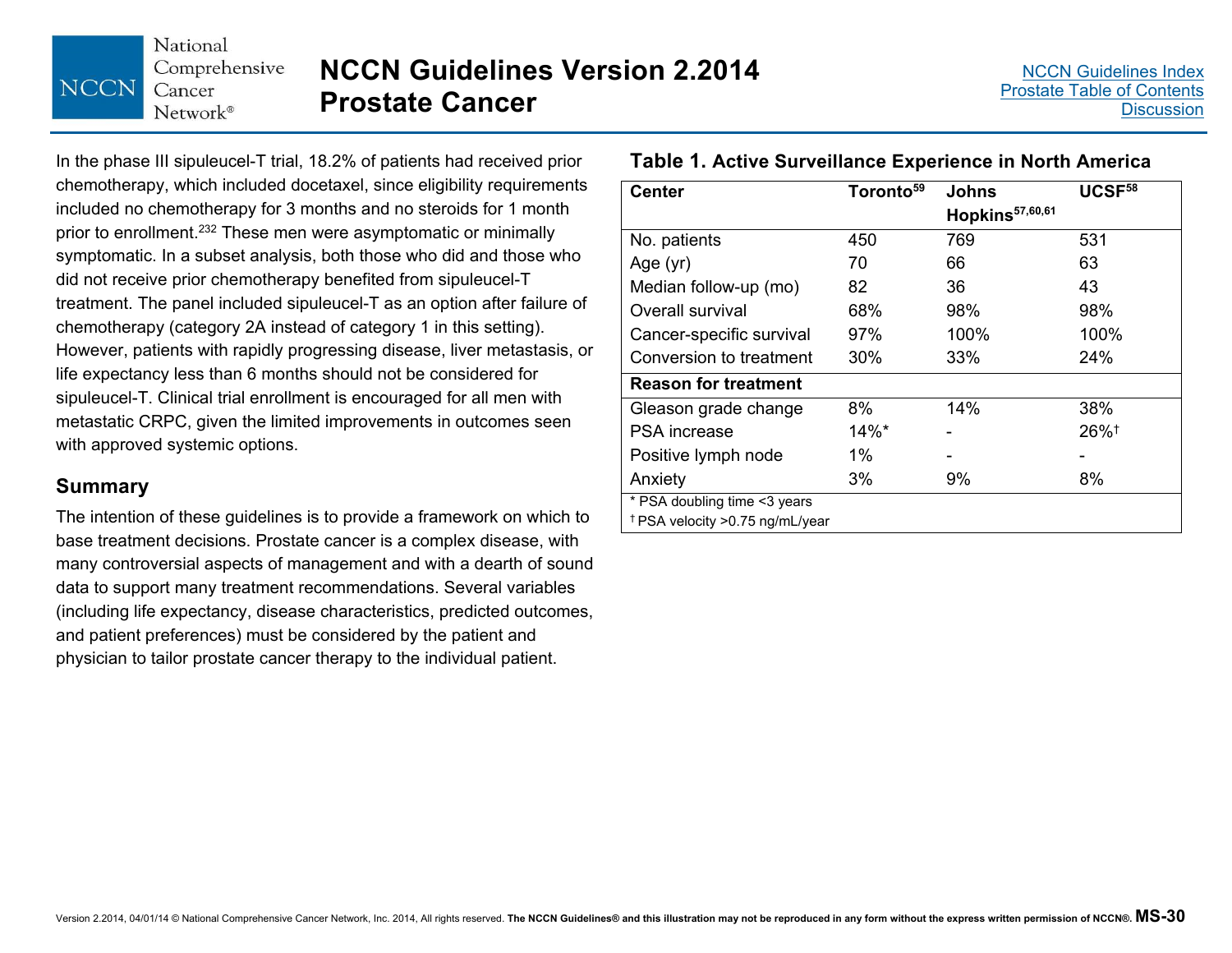National Comprehensive **NCCN** Cancer  $Network^{\circ}$ 

## **References**

1. Siegel R, Ma J, Zou Z, Jemal A. Cancer statistics, 2014. CA Cancer J Clin 2014;64:9-29. Available at:

http://www.ncbi.nlm.nih.gov/pubmed/24399786.

2. Social Security Administration. Period Life Table. 2009. Available at: http://www.ssa.gov/OACT/STATS/table4c6.html. Accessed March 10, 2014.

3. Howard DH. Life expectancy and the value of early detection. J Health Econ 2005;24:891-906. Available at: http://www.ncbi.nlm.nih.gov/pubmed/16129128.

4. D'Amico AV, Whittington R, Malkowicz SB, et al. Pretreatment nomogram for prostate-specific antigen recurrence after radical prostatectomy or external-beam radiation therapy for clinically localized prostate cancer. J Clin Oncol 1999;17:168-172. Available at: http://www.ncbi.nlm.nih.gov/pubmed/10458230.

5. D'Amico AV, Whittington R, Malkowicz SB, et al. Biochemical outcome after radical prostatectomy or external beam radiation therapy for patients with clinically localized prostate carcinoma in the prostate specific antigen era. Cancer 2002;95:281-286. Available at: http://www.ncbi.nlm.nih.gov/pubmed/12124827.

6. D'Amico AV, Whittington R, Malkowicz SB, et al. Biochemical outcome after radical prostatectomy, external beam radiation therapy, or interstitial radiation therapy for clinically localized prostate cancer. JAMA 1998;280:969-974. Available at: http://www.ncbi.nlm.nih.gov/pubmed/9749478.

7. Reese AC, Pierorazio PM, Han M, Partin AW. Contemporary evaluation of the National Comprehensive Cancer Network prostate cancer risk classification system. Urology 2012;80:1075-1079. Available at: http://www.ncbi.nlm.nih.gov/pubmed/22995570.

8. Johns Hopkins Medicine. The Partin Tables. Available at: http://urology.jhu.edu/prostate/partintables.php. Accessed March 24, 2014.

9. Makarov DV, Trock BJ, Humphreys EB, et al. Updated nomogram to predict pathologic stage of prostate cancer given prostate-specific antigen level, clinical stage, and biopsy Gleason score (Partin tables) based on cases from 2000 to 2005. Urology 2007;69:1095-1101. Available at: http://www.ncbi.nlm.nih.gov/pubmed/17572194.

10. Kattan MW, Eastham JA, Wheeler TM, et al. Counseling men with prostate cancer: a nomogram for predicting the presence of small, moderately differentiated, confined tumors. J Urol 2003;170:1792-1797. Available at: http://www.ncbi.nlm.nih.gov/pubmed/14532778.

11. Memorial Sloan-Kettering Cancer Center. Prostate Cancer Nomograms. Available at: http://www.mskcc.org/mskcc/html/10088.cfm. Accessed March 24, 2014.

12. Stephenson AJ, Scardino PT, Eastham JA, et al. Preoperative nomogram predicting the 10-year probability of prostate cancer recurrence after radical prostatectomy. J Natl Cancer Inst 2006;98:715- 717. Available at: http://www.ncbi.nlm.nih.gov/pubmed/16705126.

13. Stephenson AJ, Kattan MW, Eastham JA, et al. Prostate cancerspecific mortality after radical prostatectomy for patients treated in the prostate-specific antigen era. J Clin Oncol 2009;27:4300-4305. Available at: http://www.ncbi.nlm.nih.gov/pubmed/19636023.

14. Graefen M, Haese A, Pichlmeier U, et al. A validated strategy for side specific prediction of organ confined prostate cancer: a tool to select for nerve sparing radical prostatectomy. J Urol 2001;165:857- 863. Available at: http://www.ncbi.nlm.nih.gov/pubmed/11176486.

15. Ohori M, Kattan MW, Koh H, et al. Predicting the presence and side of extracapsular extension: a nomogram for staging prostate cancer. J Urol 2004;171:1844-1849; discussion 1849. Available at: http://www.ncbi.nlm.nih.gov/pubmed/15076291.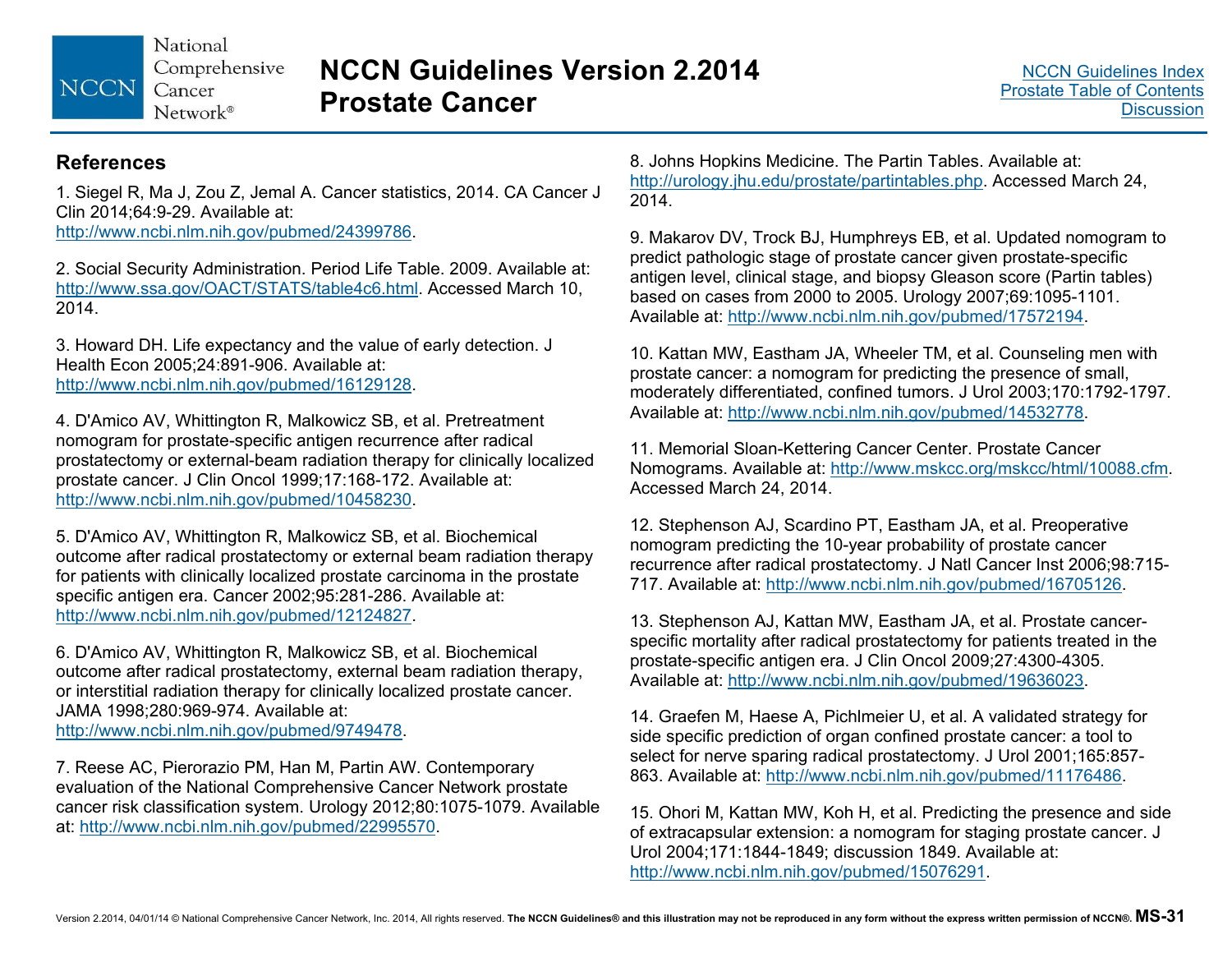National Comprehensive NCCN Cancer  $Network^*$ 

16. Steuber T, Graefen M, Haese A, et al. Validation of a nomogram for prediction of side specific extracapsular extension at radical prostatectomy. J Urol 2006;175:939-944; discussion 944. Available at: http://www.ncbi.nlm.nih.gov/pubmed/16469587.

17. Briganti A, Chun FK, Salonia A, et al. A nomogram for staging of exclusive nonobturator lymph node metastases in men with localized prostate cancer. Eur Urol 2007;51:112-119; discussion 119-120. Available at: http://www.ncbi.nlm.nih.gov/pubmed/16806662.

18. Kattan MW, Potters L, Blasko JC, et al. Pretreatment nomogram for predicting freedom from recurrence after permanent prostate brachytherapy in prostate cancer. Urology 2001;58:393-399. Available at: http://www.ncbi.nlm.nih.gov/pubmed/11549487.

19. Potters L, Morgenstern C, Calugaru E, et al. 12-year outcomes following permanent prostate brachytherapy in patients with clinically localized prostate cancer. J Urol 2008;179:S20-24. Available at: http://www.ncbi.nlm.nih.gov/pubmed/18405743.

20. Zelefsky MJ, Kattan MW, Fearn P, et al. Pretreatment nomogram predicting ten-year biochemical outcome of three-dimensional conformal radiotherapy and intensity-modulated radiotherapy for prostate cancer. Urology 2007;70:283-287. Available at: http://www.ncbi.nlm.nih.gov/pubmed/17826490.

21. Jeldres C, Suardi N, Walz J, et al. Validation of the contemporary Epstein criteria for insignificant prostate cancer in European men. Eur Urol 2008;54:1306-1313. Available at: http://www.ncbi.nlm.nih.gov/pubmed/18083294.

22. Lee SJ, Lindquist K, Segal MR, Covinsky KE. Development and validation of a prognostic index for 4-year mortality in older adults. JAMA 2006;295:801-808. Available at: http://www.ncbi.nlm.nih.gov/pubmed/16478903.

23. Stephenson AJ, Scardino PT, Kattan MW, et al. Predicting the outcome of salvage radiation therapy for recurrent prostate cancer after radical prostatectomy. J Clin Oncol 2007;25:2035-2041. Available at: http://www.ncbi.nlm.nih.gov/pubmed/17513807.

24. Dearnaley DP, Khoo VS, Norman AR, et al. Comparison of radiation side-effects of conformal and conventional radiotherapy in prostate cancer: a randomised trial. Lancet 1999;353:267-272. Available at: http://www.ncbi.nlm.nih.gov/pubmed/9929018.

25. Khoo VS. Radiotherapeutic techniques for prostate cancer, dose escalation and brachytherapy. Clin Oncol (R Coll Radiol) 2005;17:560- 571. Available at: http://www.ncbi.nlm.nih.gov/pubmed/16238144.

26. D'Amico AV, Cote K, Loffredo M, et al. Determinants of prostate cancer-specific survival after radiation therapy for patients with clinically localized prostate cancer. J Clin Oncol 2002;20:4567-4573. Available at: http://www.ncbi.nlm.nih.gov/pubmed/12454114.

27. D'Amico AV, Moul JW, Carroll PR, et al. Surrogate end point for prostate cancer-specific mortality after radical prostatectomy or radiation therapy. J Natl Cancer Inst 2003;95:1376-1383. Available at: http://www.ncbi.nlm.nih.gov/pubmed/13130113.

28. Kane CJ, Amling CL, Johnstone PA, et al. Limited value of bone scintigraphy and computed tomography in assessing biochemical failure after radical prostatectomy. Urology 2003;61:607-611. Available at: http://www.ncbi.nlm.nih.gov/pubmed/12639656.

29. Martino P, Scattoni V, Galosi AB, et al. Role of imaging and biopsy to assess local recurrence after definitive treatment for prostate carcinoma (surgery, radiotherapy, cryotherapy, HIFU). World J Urol 2011;29:595-605. Available at:

http://www.ncbi.nlm.nih.gov/pubmed/21553276.

30. Dotan ZA, Bianco FJ, Jr., Rabbani F, et al. Pattern of prostatespecific antigen (PSA) failure dictates the probability of a positive bone scan in patients with an increasing PSA after radical prostatectomy. J Clin Oncol 2005;23:1962-1968. Available at: http://www.ncbi.nlm.nih.gov/pubmed/15774789.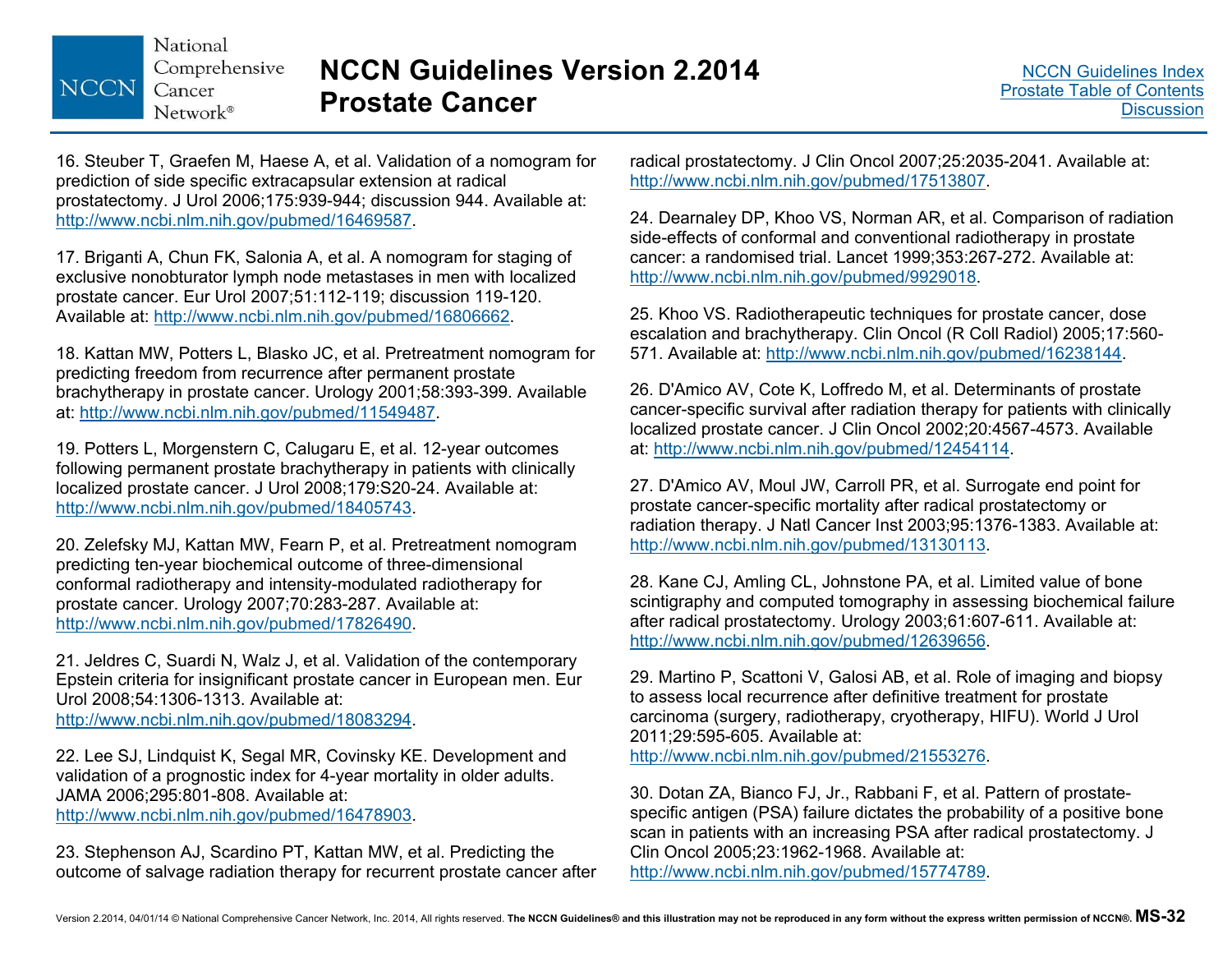31. Shinghal R, Yemoto C, McNeal JE, Brooks JD. Biochemical recurrence without PSA progression characterizes a subset of patients after radical prostatectomy. Prostate-specific antigen. Urology 2003;61:380-385. Available at: http://www.ncbi.nlm.nih.gov/pubmed/12597952.

32. Schnall MD, Imai Y, Tomaszewski J, et al. Prostate cancer: local staging with endorectal surface coil MR imaging. Radiology 1991;178:797-802. Available at:

http://www.ncbi.nlm.nih.gov/pubmed/1994421.

33. Dickinson L, Ahmed HU, Allen C, et al. Magnetic resonance imaging for the detection, localisation, and characterisation of prostate cancer: recommendations from a European consensus meeting. Eur Urol 2011;59:477-494. Available at:

http://www.ncbi.nlm.nih.gov/pubmed/21195536.

34. Reske SN, Blumstein NM, Neumaier B, et al. Imaging prostate cancer with 11C-choline PET/CT. J Nucl Med 2006;47:1249-1254. Available at: http://www.ncbi.nlm.nih.gov/pubmed/16883001.

35. Umbehr MH, Muntener M, Hany T, et al. The role of 11C-choline and 18F-fluorocholine positron emission tomography (PET) and PET/CT in prostate cancer: a systematic review and meta-analysis. Eur Urol 2013;64:106-117. Available at:

http://www.ncbi.nlm.nih.gov/pubmed/23628493.

36. Johansson JE, Holmberg L, Johansson S, et al. Fifteen-year survival in prostate cancer. A prospective, population-based study in Sweden. JAMA 1997;277:467-471. Available at: http://www.ncbi.nlm.nih.gov/pubmed/9020270.

37. van den Bergh RC, Essink-Bot ML, Roobol MJ, et al. Anxiety and distress during active surveillance for early prostate cancer. Cancer 2009;115:3868-3878. Available at:

http://www.ncbi.nlm.nih.gov/pubmed/19637245.

38. Sakr WA, Grignon DJ, Crissman JD, et al. High grade prostatic intraepithelial neoplasia (HGPIN) and prostatic adenocarcinoma between the ages of 20-69: an autopsy study of 249 cases. In Vivo 1994;8:439-443. Available at: http://www.ncbi.nlm.nih.gov/pubmed/7803731.

39. Thompson IM, Pauler DK, Goodman PJ, et al. Prevalence of prostate cancer among men with a prostate-specific antigen level < or =4.0 ng per milliliter. N Engl J Med 2004;350:2239-2246. Available at: http://www.ncbi.nlm.nih.gov/pubmed/15163773.

40. Schroder FH, Hugosson J, Roobol MJ, et al. Prostate-cancer mortality at 11 years of follow-up. N Engl J Med 2012;366:981-990. Available at: http://www.ncbi.nlm.nih.gov/pubmed/22417251.

41. Schroder FH, Hugosson J, Roobol MJ, et al. Screening and prostate-cancer mortality in a randomized European study. N Engl J Med 2009;360:1320-1328. Available at: http://www.ncbi.nlm.nih.gov/pubmed/19297566.

42. Klotz L. Active surveillance for prostate cancer: for whom? J Clin Oncol 2005;23:8165-8169. Available at: http://www.ncbi.nlm.nih.gov/pubmed/16278468.

43. Andriole GL, Crawford ED, Grubb RL, 3rd, et al. Mortality results from a randomized prostate-cancer screening trial. N Engl J Med 2009;360:1310-1319. Available at:

http://www.ncbi.nlm.nih.gov/pubmed/19297565.

44. Andriole GL, Bostwick DG, Brawley OW, et al. Effect of dutasteride on the risk of prostate cancer. N Engl J Med 2010;362:1192-1202. Available at: http://www.ncbi.nlm.nih.gov/pubmed/20357281.

45. Andriole GL, Crawford ED, Grubb RL, 3rd, et al. Prostate cancer screening in the randomized Prostate, Lung, Colorectal, and Ovarian Cancer Screening Trial: mortality results after 13 years of follow-up. J Natl Cancer Inst 2012;104:125-132. Available at: http://www.ncbi.nlm.nih.gov/pubmed/22228146.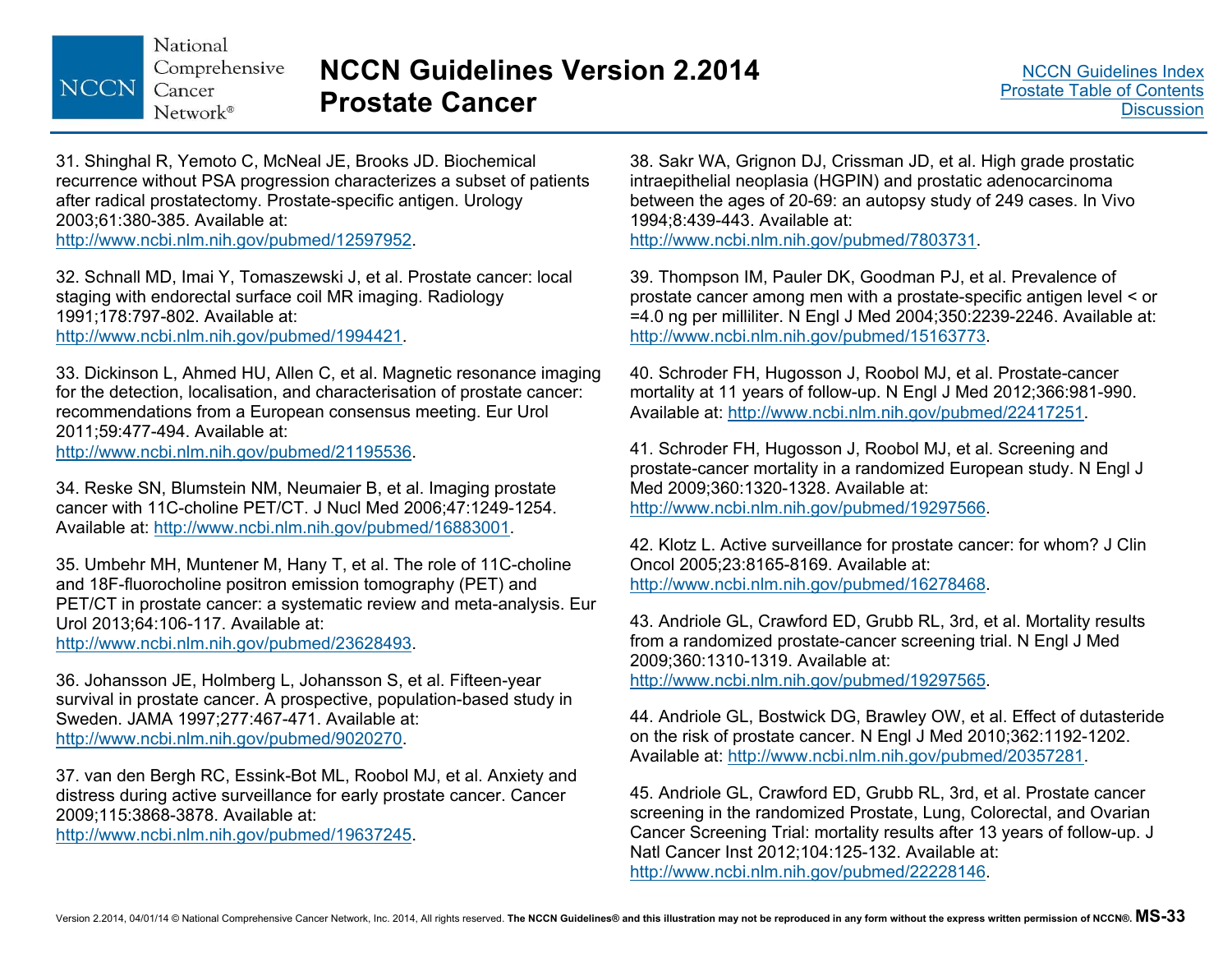46. Sandblom G, Varenhorst E, Rosell J, et al. Randomised prostate cancer screening trial: 20 year follow-up. BMJ 2011;342:d1539. Available at: http://www.ncbi.nlm.nih.gov/pubmed/21454449.

47. Hugosson J, Carlsson S, Aus G, et al. Mortality results from the Goteborg randomised population-based prostate-cancer screening trial. Lancet Oncol 2010;11:725-732. Available at: http://www.ncbi.nlm.nih.gov/pubmed/20598634.

48. Miller DC, Gruber SB, Hollenbeck BK, et al. Incidence of initial local therapy among men with lower-risk prostate cancer in the United States. J Natl Cancer Inst 2006;98:1134-1141. Available at: http://www.ncbi.nlm.nih.gov/pubmed/16912266.

49. Draisma G, Etzioni R, Tsodikov A, et al. Lead time and overdiagnosis in prostate-specific antigen screening: importance of methods and context. J Natl Cancer Inst 2009;101:374-383. Available at: http://www.ncbi.nlm.nih.gov/pubmed/19276453.

50. Draisma G, Boer R, Otto SJ, et al. Lead times and overdetection due to prostate-specific antigen screening: estimates from the European Randomized Study of Screening for Prostate Cancer. J Natl Cancer Inst 2003;95:868-878. Available at:

http://www.ncbi.nlm.nih.gov/pubmed/12813170.

51. Epstein JI, Walsh PC, Carmichael M, Brendler CB. Pathologic and clinical findings to predict tumor extent of nonpalpable (stage T1c) prostate cancer. JAMA 1994;271:368-374. Available at: http://www.ncbi.nlm.nih.gov/pubmed/7506797.

52. Bastian PJ, Mangold LA, Epstein JI, Partin AW. Characteristics of insignificant clinical T1c prostate tumors. A contemporary analysis. Cancer 2004;101:2001-2005. Available at: http://www.ncbi.nlm.nih.gov/pubmed/15372478.

53. Chun FK, Haese A, Ahyai SA, et al. Critical assessment of tools to predict clinically insignificant prostate cancer at radical prostatectomy in contemporary men. Cancer 2008;113:701-709. Available at: http://www.ncbi.nlm.nih.gov/pubmed/18553365.

54. Bastian PJ, Carter BH, Bjartell A, et al. Insignificant prostate cancer and active surveillance: from definition to clinical implications. Eur Urol 2009;55:1321-1330. Available at: http://www.ncbi.nlm.nih.gov/pubmed/19286302.

55. Sanda MG, Kaplan ID. A 64-year-old man with low-risk prostate cancer: review of prostate cancer treatment. JAMA 2009;301:2141- 2151. Available at: http://www.ncbi.nlm.nih.gov/pubmed/19417179.

56. Sundi D, Ross AE, Humphreys EB, et al. African American Men With Very Low-Risk Prostate Cancer Exhibit Adverse Oncologic Outcomes After Radical Prostatectomy: Should Active Surveillance Still Be an Option for Them? J Clin Oncol 2013. Available at: http://www.ncbi.nlm.nih.gov/pubmed/23775960.

57. Carter HB, Kettermann A, Warlick C, et al. Expectant management of prostate cancer with curative intent: an update of the Johns Hopkins experience. J Urol 2007;178:2359-2364; discussion 2364-2355. Available at: http://www.ncbi.nlm.nih.gov/pubmed/17936806.

58. Dall'Era MA, Konety BR, Cowan JE, et al. Active surveillance for the management of prostate cancer in a contemporary cohort. Cancer 2008;112:2664-2670. Available at:

http://www.ncbi.nlm.nih.gov/pubmed/18433013.

59. Klotz L, Zhang L, Lam A, et al. Clinical results of long-term follow-up of a large, active surveillance cohort with localized prostate cancer. J Clin Oncol 2010;28:126-131. Available at: http://www.ncbi.nlm.nih.gov/pubmed/19917860.

60. Sheridan TB, Carter HB, Wang W, et al. Change in prostate cancer grade over time in men followed expectantly for stage T1c disease. J Urol 2008;179:901-904; discussion 904-905. Available at: http://www.ncbi.nlm.nih.gov/pubmed/18207195.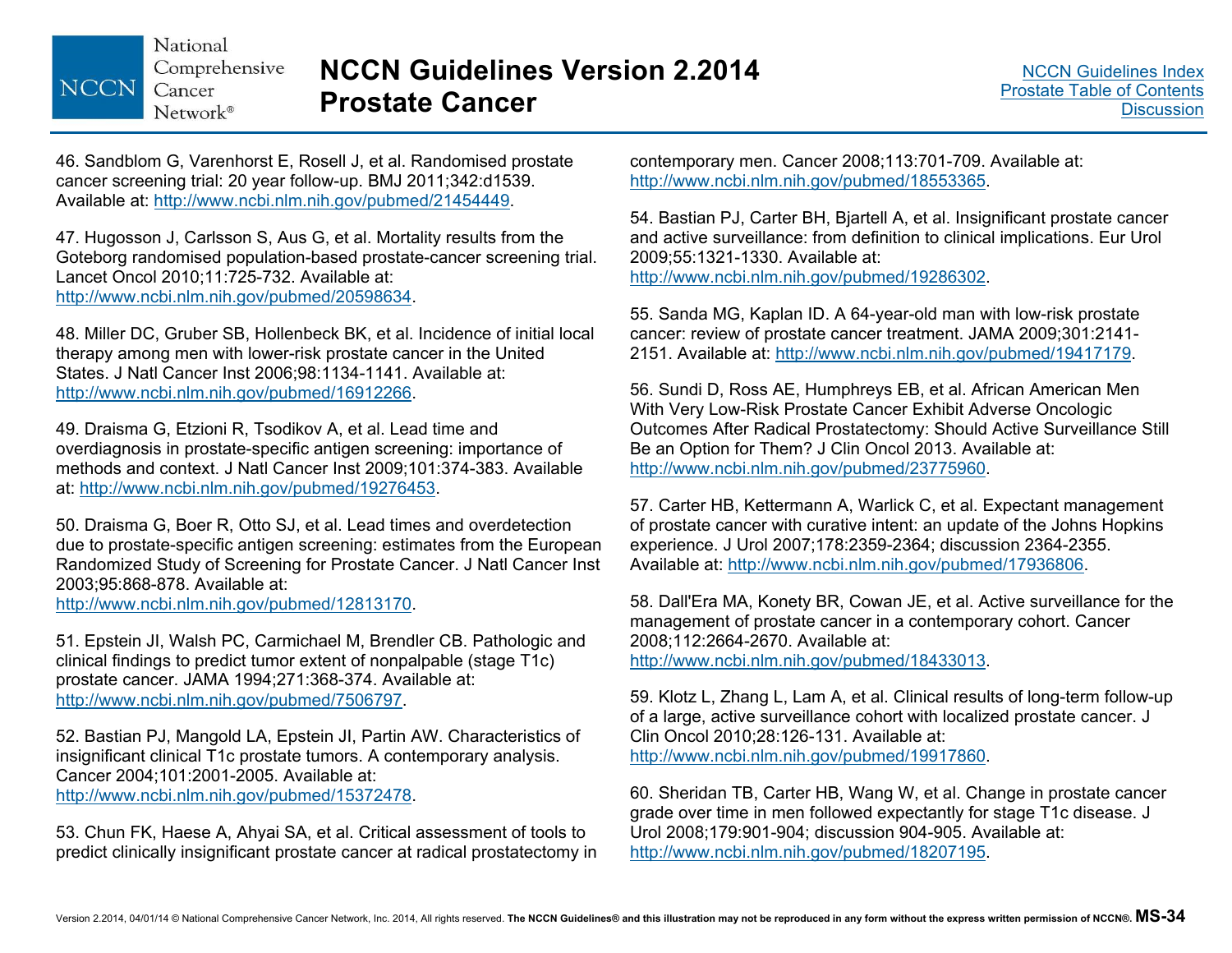61. Tosoian JJ, Trock BJ, Landis P, et al. Active surveillance program for prostate cancer: an update of the Johns Hopkins experience. J Clin Oncol 2011;29:2185-2190. Available at:

http://www.ncbi.nlm.nih.gov/pubmed/21464416.

62. Loblaw A, Zhang L, Lam A, et al. Comparing prostate specific antigen triggers for intervention in men with stable prostate cancer on active surveillance. J Urol 2010;184:1942-1946. Available at: http://www.ncbi.nlm.nih.gov/pubmed/20846681.

63. Ross AE, Loeb S, Landis P, et al. Prostate-specific antigen kinetics during follow-up are an unreliable trigger for intervention in a prostate cancer surveillance program. J Clin Oncol 2010;28:2810-2816. Available at: http://www.ncbi.nlm.nih.gov/pubmed/20439642.

64. Klotz L. Point: active surveillance for favorable risk prostate cancer. J Natl Compr Canc Netw 2007;5:693-698. Available at: http://www.ncbi.nlm.nih.gov/pubmed/17692173.

65. Feliciano J, Teper E, Ferrandino M, et al. The incidence of fluoroquinolone resistant infections after prostate biopsy--are fluoroquinolones still effective prophylaxis? J Urol 2008;179:952-955; discussion 955. Available at:

http://www.ncbi.nlm.nih.gov/pubmed/18207185.

66. Fujita K, Landis P, McNeil BK, Pavlovich CP. Serial prostate biopsies are associated with an increased risk of erectile dysfunction in men with prostate cancer on active surveillance. J Urol 2009;182:2664- 2669. Available at: http://www.ncbi.nlm.nih.gov/pubmed/19836757.

67. Bill-Axelson A, Holmberg L, Ruutu M, et al. Radical prostatectomy versus watchful waiting in early prostate cancer. N Engl J Med 2011;364:1708-1717. Available at: http://www.ncbi.nlm.nih.gov/pubmed/21542742.

68. Pierorazio PM, Ross AE, Lin BM, et al. Preoperative characteristics of high-Gleason disease predictive of favourable pathological and

clinical outcomes at radical prostatectomy. BJU Int 2012;110:1122- 1128. Available at: http://www.ncbi.nlm.nih.gov/pubmed/22373045.

69. Chade DC, Eastham J, Graefen M, et al. Cancer control and functional outcomes of salvage radical prostatectomy for radiationrecurrent prostate cancer: a systematic review of the literature. Eur Urol 2012;61:961-971. Available at:

http://www.ncbi.nlm.nih.gov/pubmed/22280856.

70. Shekarriz B, Upadhyay J, Pontes JE. Salvage radical prostatectomy. Urol Clin North Am 2001;28:545-553. Available at: http://www.ncbi.nlm.nih.gov/pubmed/11590813.

71. Klein EA, Bianco FJ, Serio AM, et al. Surgeon experience is strongly associated with biochemical recurrence after radical prostatectomy for all preoperative risk categories. J Urol 2008;179:2212-2216; discussion 2216-2217. Available at:

http://www.ncbi.nlm.nih.gov/pubmed/18423716.

72. Begg CB, Riedel ER, Bach PB, et al. Variations in morbidity after radical prostatectomy. N Engl J Med 2002;346:1138-1144. Available at: http://www.ncbi.nlm.nih.gov/pubmed/11948274.

73. Herrell SD, Smith JA, Jr. Robotic-assisted laparoscopic prostatectomy: what is the learning curve? Urology 2005;66:105-107. Available at: http://www.ncbi.nlm.nih.gov/pubmed/16194715.

74. Smith JA, Jr., Herrell SD. Robotic-assisted laparoscopic prostatectomy: do minimally invasive approaches offer significant advantages? J Clin Oncol 2005;23:8170-8175. Available at: http://www.ncbi.nlm.nih.gov/pubmed/16278469.

75. Hu JC, Gu X, Lipsitz SR, et al. Comparative effectiveness of minimally invasive vs open radical prostatectomy. JAMA 2009;302:1557-1564. Available at: http://www.ncbi.nlm.nih.gov/pubmed/19826025.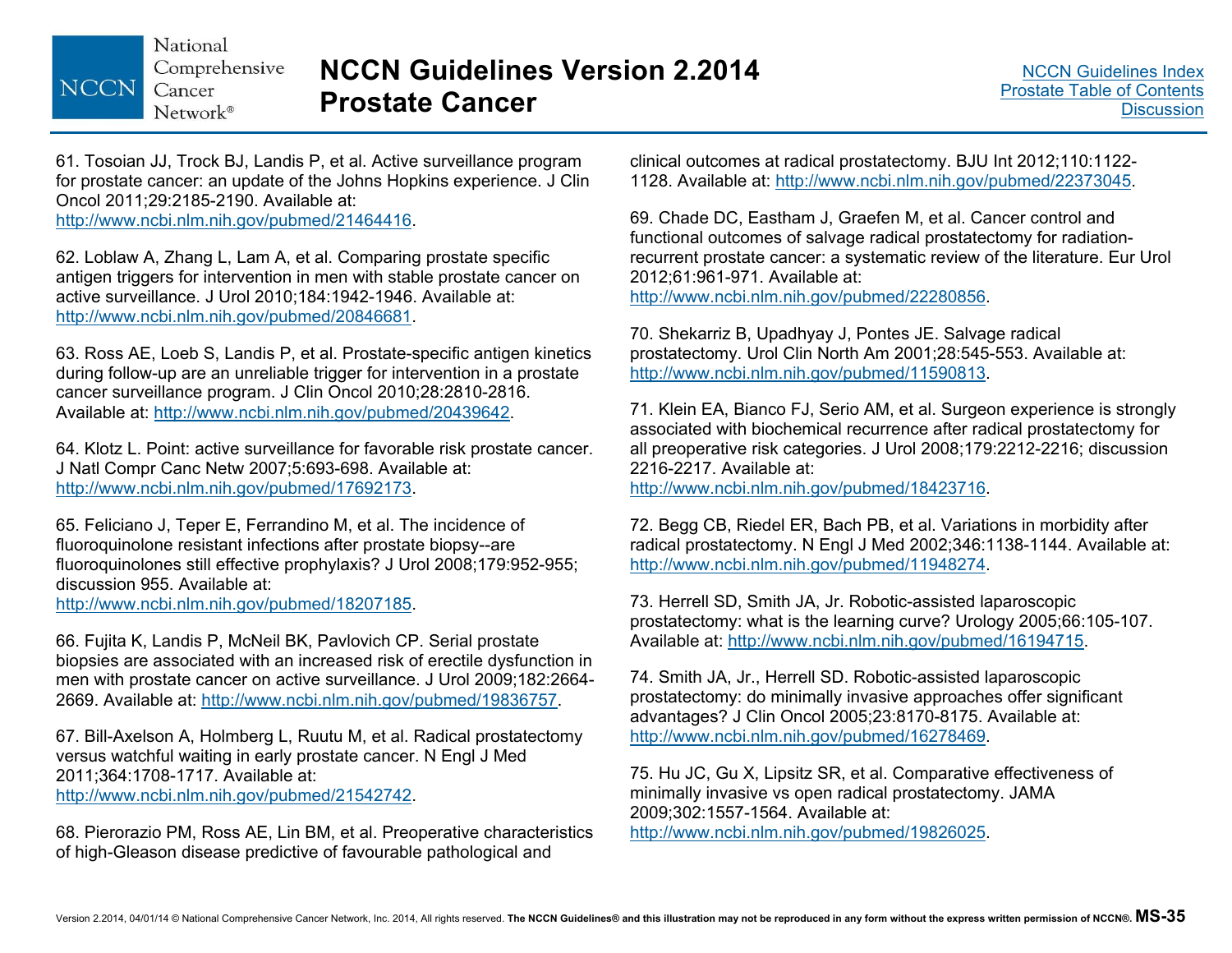76. Parsons JK, Bennett JL. Outcomes of retropubic, laparoscopic, and robotic-assisted prostatectomy. Urology 2008;72:412-416. Available at: http://www.ncbi.nlm.nih.gov/pubmed/18267330.

77. Ficarra V, Novara G, Rosen RC, et al. Systematic review and metaanalysis of studies reporting urinary continence recovery after robotassisted radical prostatectomy. Eur Urol 2012;62:405-417. Available at: http://www.ncbi.nlm.nih.gov/pubmed/22749852.

78. Ficarra V, Novara G, Ahlering TE, et al. Systematic review and meta-analysis of studies reporting potency rates after robot-assisted radical prostatectomy. Eur Urol 2012;62:418-430. Available at: http://www.ncbi.nlm.nih.gov/pubmed/22749850.

79. Resnick MJ, Koyama T, Fan KH, et al. Long-term functional outcomes after treatment for localized prostate cancer. N Engl J Med 2013;368:436-445. Available at:

http://www.ncbi.nlm.nih.gov/pubmed/23363497.

80. Nam RK, Cheung P, Herschorn S, et al. Incidence of complications other than urinary incontinence or erectile dysfunction after radical prostatectomy or radiotherapy for prostate cancer: a population-based cohort study. Lancet Oncol 2014. Available at: http://www.ncbi.nlm.nih.gov/pubmed/24440474.

81. Freire MP, Weinberg AC, Lei Y, et al. Anatomic bladder neck preservation during robotic-assisted laparoscopic radical prostatectomy: description of technique and outcomes. Eur Urol 2009;56:972-980. Available at: http://www.ncbi.nlm.nih.gov/pubmed/19781848.

82. Abel EJ, Masterson TA, Warner JN, et al. Nerve-sparing prostatectomy and urinary function: a prospective analysis using validated quality-of-life measures. Urology 2009;73:1336-1340. Available at: http://www.ncbi.nlm.nih.gov/pubmed/19362347.

83. Davis JW, Chang DW, Chevray P, et al. Randomized phase II trial evaluation of erectile function after attempted unilateral cavernous nerve-sparing retropubic radical prostatectomy with versus without

unilateral sural nerve grafting for clinically localized prostate cancer. Eur Urol 2009;55:1135-1143. Available at: http://www.ncbi.nlm.nih.gov/pubmed/18783876.

84. Cagiannos I, Karakiewicz P, Eastham JA, et al. A preoperative nomogram identifying decreased risk of positive pelvic lymph nodes in patients with prostate cancer. J Urol 2003;170:1798-1803. Available at: http://www.ncbi.nlm.nih.gov/pubmed/14532779.

85. Briganti A, Blute ML, Eastham JH, et al. Pelvic lymph node dissection in prostate cancer. Eur Urol 2009;55:1251-1265. Available at: http://www.ncbi.nlm.nih.gov/pubmed/19297079.

86. Heidenreich A, Ohlmann CH, Polyakov S. Anatomical extent of pelvic lymphadenectomy in patients undergoing radical prostatectomy. Eur Urol 2007;52:29-37. Available at: http://www.ncbi.nlm.nih.gov/pubmed/17448592.

87. Masterson TA, Bianco FJ, Jr., Vickers AJ, et al. The association between total and positive lymph node counts, and disease progression in clinically localized prostate cancer. J Urol 2006;175:1320-1324; discussion 1324-1325. Available at: http://www.ncbi.nlm.nih.gov/pubmed/16515989.

88. Joslyn SA, Konety BR. Impact of extent of lymphadenectomy on survival after radical prostatectomy for prostate cancer. Urology 2006;68:121-125. Available at: http://www.ncbi.nlm.nih.gov/pubmed/16806432.

89. Allaf ME, Palapattu GS, Trock BJ, et al. Anatomical extent of lymph node dissection: impact on men with clinically localized prostate cancer. J Urol 2004;172:1840-1844. Available at: http://www.ncbi.nlm.nih.gov/pubmed/15540734.

90. Bader P, Burkhard FC, Markwalder R, Studer UE. Disease progression and survival of patients with positive lymph nodes after radical prostatectomy. Is there a chance of cure? J Urol 2003;169:849- 854. Available at: http://www.ncbi.nlm.nih.gov/pubmed/12576797.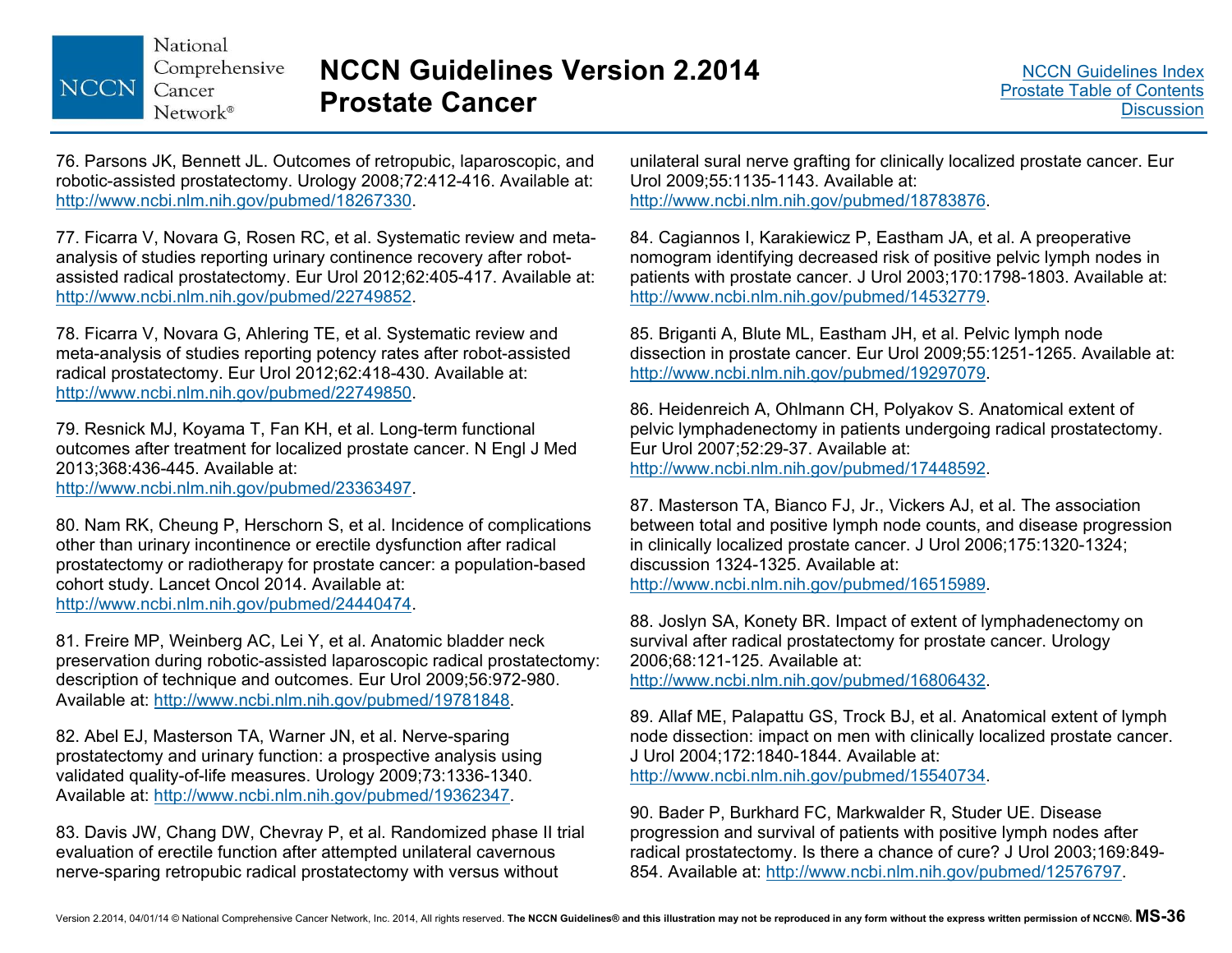91. Daneshmand S, Quek ML, Stein JP, et al. Prognosis of patients with lymph node positive prostate cancer following radical prostatectomy: long-term results. J Urol 2004;172:2252-2255. Available at: http://www.ncbi.nlm.nih.gov/pubmed/15538242.

92. Wagner M, Sokoloff M, Daneshmand S. The role of pelvic lymphadenectomy for prostate cancer--therapeutic? J Urol 2008;179:408-413. Available at: http://www.ncbi.nlm.nih.gov/pubmed/18076938.

93. Hanlon AL, Watkins Bruner D, Peter R, Hanks GE. Quality of life study in prostate cancer patients treated with three-dimensional conformal radiation therapy: comparing late bowel and bladder quality of life symptoms to that of the normal population. Int J Radiat Oncol Biol Phys 2001;49:51-59. Available at: http://www.ncbi.nlm.nih.gov/pubmed/11163497.

94. Koper PC, Stroom JC, van Putten WL, et al. Acute morbidity reduction using 3DCRT for prostate carcinoma: a randomized study. Int J Radiat Oncol Biol Phys 1999;43:727-734. Available at: http://www.ncbi.nlm.nih.gov/pubmed/10098427.

95. Michalski JM, Bae K, Roach M, et al. Long-term toxicity following 3D conformal radiation therapy for prostate cancer from the RTOG 9406 phase I/II dose escalation study. Int J Radiat Oncol Biol Phys 2010;76:14-22. Available at:

http://www.ncbi.nlm.nih.gov/pubmed/19577865.

96. Jacobs BL, Zhang Y, Schroeck FR, et al. Use of advanced treatment technologies among men at low risk of dying from prostate cancer. JAMA 2013;309:2587-2595. Available at: http://www.ncbi.nlm.nih.gov/pubmed/23800935.

97. Zelefsky MJ, Levin EJ, Hunt M, et al. Incidence of late rectal and urinary toxicities after three-dimensional conformal radiotherapy and intensity-modulated radiotherapy for localized prostate cancer. Int J Radiat Oncol Biol Phys 2008;70:1124-1129. Available at: http://www.ncbi.nlm.nih.gov/pubmed/18313526.

98. Jani AB, Su A, Correa D, Gratzle J. Comparison of late gastrointestinal and genitourinary toxicity of prostate cancer patients undergoing intensity-modulated versus conventional radiotherapy using localized fields. Prostate Cancer Prostatic Dis 2007;10:82-86. Available at: http://www.ncbi.nlm.nih.gov/pubmed/16983394.

99. Jacobs BL, Zhang Y, Skolarus TA, et al. Comparative effectiveness of external-beam radiation approaches for prostate cancer. Eur Urol 2012. Available at: http://www.ncbi.nlm.nih.gov/pubmed/22790288.

100. Peeters ST, Heemsbergen WD, Koper PC, et al. Dose-response in radiotherapy for localized prostate cancer: results of the Dutch multicenter randomized phase III trial comparing 68 Gy of radiotherapy with 78 Gy. J Clin Oncol 2006;24:1990-1996. Available at: http://www.ncbi.nlm.nih.gov/pubmed/16648499.

101. Pollack A, Zagars GK, Starkschall G, et al. Prostate cancer radiation dose response: results of the M. D. Anderson phase III randomized trial. Int J Radiat Oncol Biol Phys 2002;53:1097-1105. Available at: http://www.ncbi.nlm.nih.gov/pubmed/12128107.

102. Zietman AL, DeSilvio ML, Slater JD, et al. Comparison of conventional-dose vs high-dose conformal radiation therapy in clinically localized adenocarcinoma of the prostate: a randomized controlled trial. JAMA 2005;294:1233-1239. Available at: http://www.ncbi.nlm.nih.gov/pubmed/16160131.

103. Kuban DA, Tucker SL, Dong L, et al. Long-term results of the M. D. Anderson randomized dose-escalation trial for prostate cancer. Int J Radiat Oncol Biol Phys 2008;70:67-74. Available at: http://www.ncbi.nlm.nih.gov/pubmed/17765406.

104. Xu N, Rossi PJ, Jani AB. Toxicity analysis of dose escalation from 75.6 gy to 81.0 gy in prostate cancer. Am J Clin Oncol 2011;34:11-15. Available at: http://www.ncbi.nlm.nih.gov/pubmed/20101167.

105. Eade TN, Hanlon AL, Horwitz EM, et al. What dose of externalbeam radiation is high enough for prostate cancer? Int J Radiat Oncol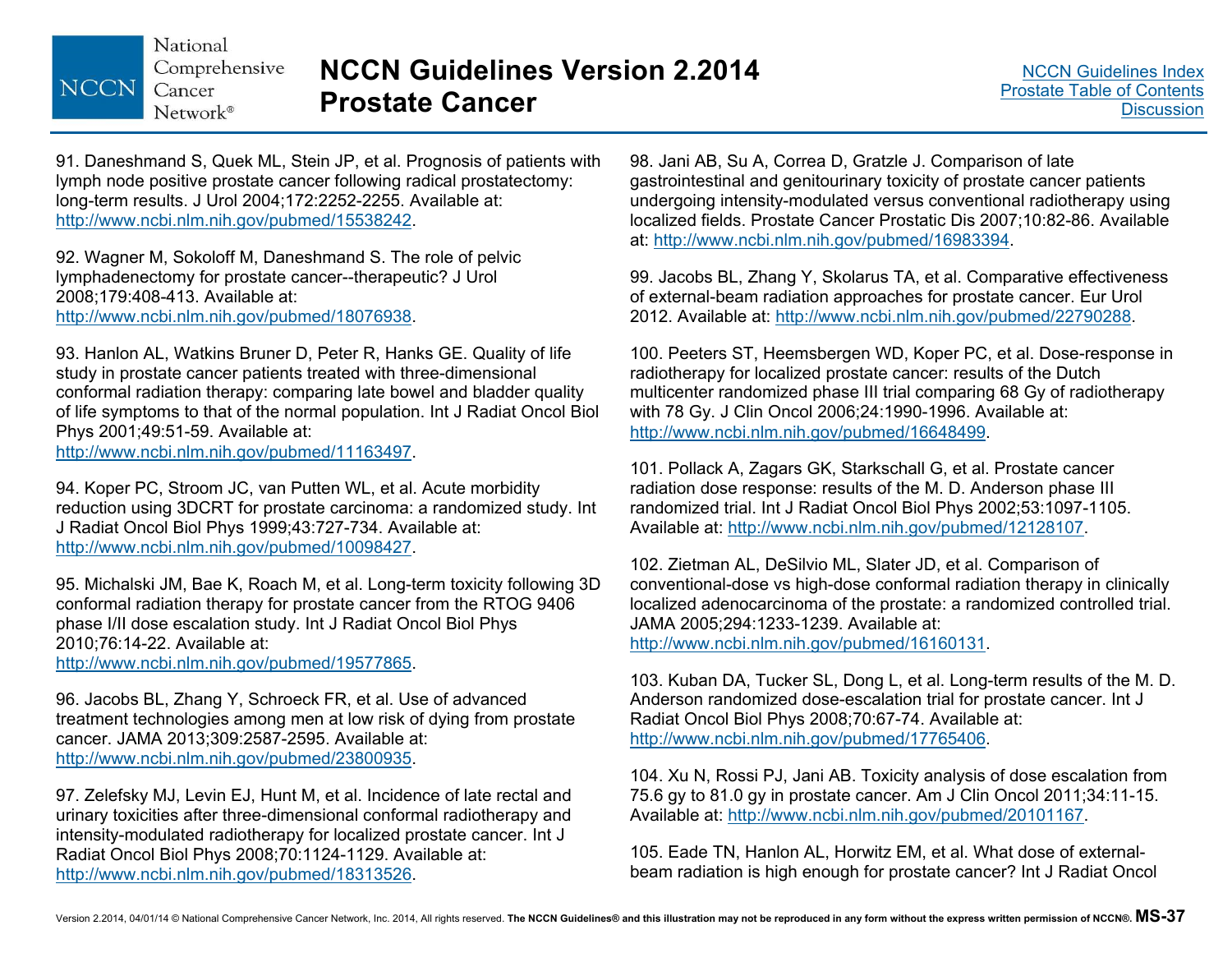National Comprehensive NCCN Cancer  $Network^*$ 

**NCCN Guidelines Version 2.2014 Prostate Cancer**

Biol Phys 2007;68:682-689. Available at: http://www.ncbi.nlm.nih.gov/pubmed/17398026.

106. Pollack A, Walker G, Horwitz EM, et al. Randomized trial of hypofractionated external-beam radiotherapy for prostate cancer. J Clin Oncol 2013;31:3860-3868. Available at: http://www.ncbi.nlm.nih.gov/pubmed/24101042.

107. Arcangeli S, Strigari L, Gomellini S, et al. Updated results and patterns of failure in a randomized hypofractionation trial for high-risk prostate cancer. Int J Radiat Oncol Biol Phys 2012;84:1172-1178. Available at: http://www.ncbi.nlm.nih.gov/pubmed/22537541.

108. Potosky AL, Davis WW, Hoffman RM, et al. Five-year outcomes after prostatectomy or radiotherapy for prostate cancer: the prostate cancer outcomes study. J Natl Cancer Inst 2004;96:1358-1367. Available at: http://www.ncbi.nlm.nih.gov/pubmed/15367568.

109. Sanda MG, Dunn RL, Michalski J, et al. Quality of life and satisfaction with outcome among prostate-cancer survivors. N Engl J Med 2008;358:1250-1261. Available at: http://www.ncbi.nlm.nih.gov/pubmed/18354103.

110. Nguyen PL, D'Amico AV, Lee AK, Suh WW. Patient selection, cancer control, and complications after salvage local therapy for postradiation prostate-specific antigen failure: a systematic review of the literature. Cancer 2007;110:1417-1428. Available at: http://www.ncbi.nlm.nih.gov/pubmed/17694553.

111. Critz FA, Benton JB, Shrake P, Merlin ML. 25-Year disease-free survival rate after irradiation for prostate cancer calculated with the prostate specific antigen definition of recurrence used for radical prostatectomy. J Urol 2013;189:878-883. Available at: http://www.ncbi.nlm.nih.gov/pubmed/23103235.

112. Bolla M, Van Tienhoven G, Warde P, et al. External irradiation with or without long-term androgen suppression for prostate cancer with high metastatic risk: 10-year results of an EORTC randomised study. Lancet

Oncol 2010;11:1066-1073. Available at: http://www.ncbi.nlm.nih.gov/pubmed/20933466.

113. Pilepich MV, Winter K, Lawton CA, et al. Androgen suppression adjuvant to definitive radiotherapy in prostate carcinoma--long-term results of phase III RTOG 85-31. Int J Radiat Oncol Biol Phys 2005;61:1285-1290. Available at: http://www.ncbi.nlm.nih.gov/pubmed/15817329.

114. Warde P, Mason M, Ding K, et al. Combined androgen deprivation therapy and radiation therapy for locally advanced prostate cancer: a randomised, phase 3 trial. Lancet 2011;378:2104-2111. Available at: http://www.ncbi.nlm.nih.gov/pubmed/22056152.

115. Widmark A, Klepp O, Solberg A, et al. Endocrine treatment, with or without radiotherapy, in locally advanced prostate cancer (SPCG-7/SFUO-3): an open randomised phase III trial. Lancet 2009;373:301- 308. Available at: http://www.ncbi.nlm.nih.gov/pubmed/19091394.

116. Dasu A. Is the alpha/beta value for prostate tumours low enough to be safely used in clinical trials? Clin Oncol (R Coll Radiol) 2007;19:289- 301. Available at: http://www.ncbi.nlm.nih.gov/pubmed/17517328.

117. Buyyounouski MK, Price RA, Jr., Harris EE, et al. Stereotactic body radiotherapy for primary management of early-stage, low- to intermediate-risk prostate cancer: report of the American Society for Therapeutic Radiology and Oncology Emerging Technology Committee. Int J Radiat Oncol Biol Phys 2010;76:1297-1304. Available at: http://www.ncbi.nlm.nih.gov/pubmed/20338473.

118. Freeman DE, King CR. Stereotactic body radiotherapy for low-risk prostate cancer: five-year outcomes. Radiat Oncol 2011;6:3. Available at: http://www.ncbi.nlm.nih.gov/pubmed/21219625.

119. Kang JK, Cho CK, Choi CW, et al. Image-guided stereotactic body radiation therapy for localized prostate cancer. Tumori 2011;97:43-48. Available at: http://www.ncbi.nlm.nih.gov/pubmed/21528663.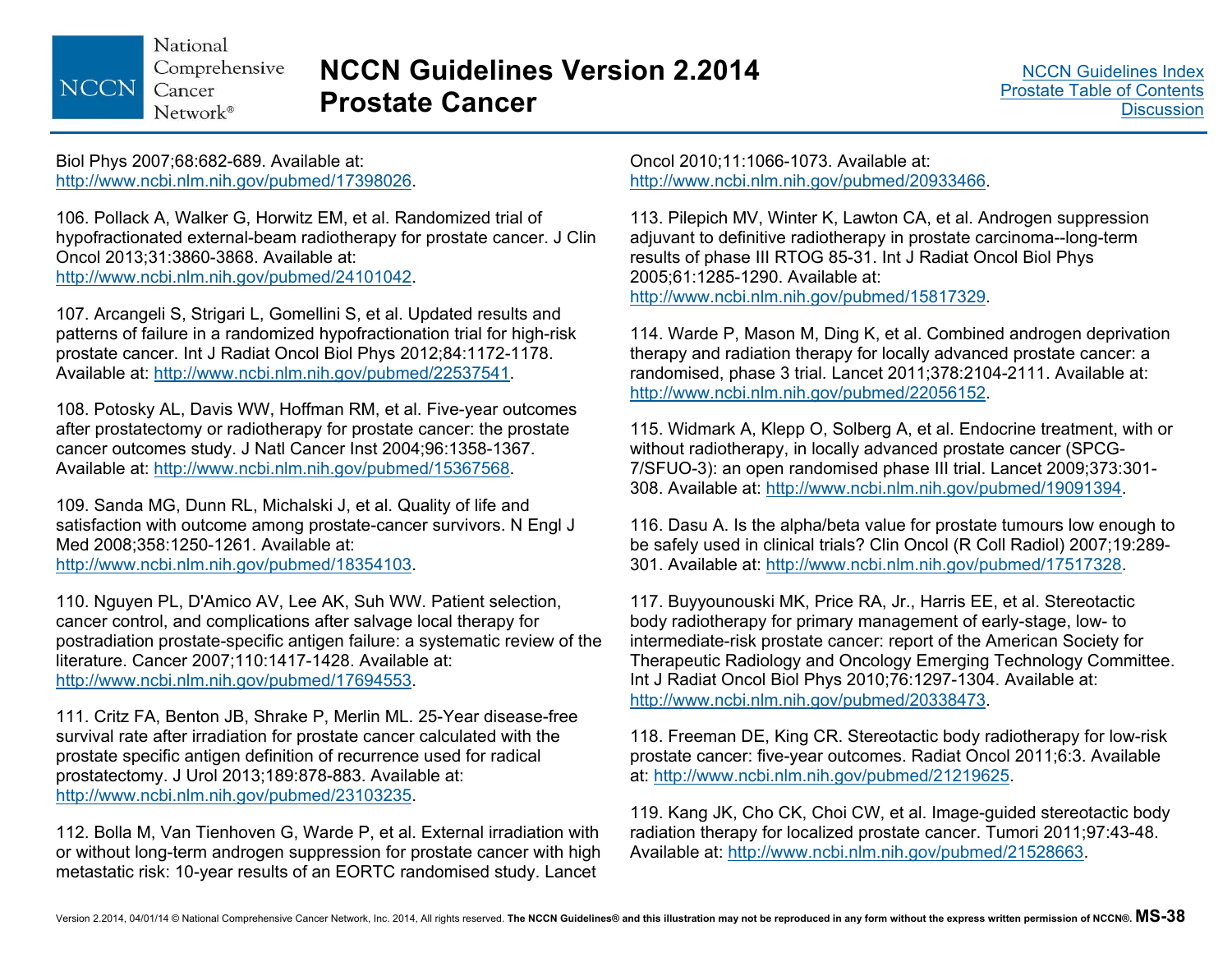120. Madsen BL, Hsi RA, Pham HT, et al. Stereotactic hypofractionated accurate radiotherapy of the prostate (SHARP), 33.5 Gy in five fractions for localized disease: first clinical trial results. Int J Radiat Oncol Biol Phys 2007;67:1099-1105. Available at: http://www.ncbi.nlm.nih.gov/pubmed/17336216.

121. Chen LN, Suy S, Uhm S, et al. Stereotactic body radiation therapy (SBRT) for clinically localized prostate cancer: the Georgetown University experience. Radiat Oncol 2013;8:58. Available at: http://www.ncbi.nlm.nih.gov/pubmed/23497695.

122. Katz AJ, Santoro M, Diblasio F, Ashley R. Stereotactic body radiotherapy for localized prostate cancer: disease control and quality of life at 6 years. Radiat Oncol 2013;8:118. Available at: http://www.ncbi.nlm.nih.gov/pubmed/23668632.

123. King CR, Freeman D, Kaplan I, et al. Stereotactic body radiotherapy for localized prostate cancer: pooled analysis from a multiinstitutional consortium of prospective phase II trials. Radiother Oncol 2013;109:217-221. Available at:

http://www.ncbi.nlm.nih.gov/pubmed/24060175.

124. Brachman DG, Thomas T, Hilbe J, Beyer DC. Failure-free survival following brachytherapy alone or external beam irradiation alone for T1- 2 prostate tumors in 2222 patients: results from a single practice. Int J Radiat Oncol Biol Phys 2000;48:111-117. Available at: http://www.ncbi.nlm.nih.gov/pubmed/10924979.

125. Masson S, Persad R, Bahl A. HDR brachytherapy in the management of high-risk prostate cancer. Adv Urol 2012;2012:980841. Available at: http://www.ncbi.nlm.nih.gov/pubmed/22461791.

126. Merrick GS, Butler WM, Wallner KE, et al. Permanent interstitial brachytherapy in younger patients with clinically organ-confined prostate cancer. Urology 2004;64:754-759. Available at: http://www.ncbi.nlm.nih.gov/pubmed/15491715.

127. Eade TN, Horwitz EM, Ruth K, et al. A comparison of acute and chronic toxicity for men with low-risk prostate cancer treated with intensity-modulated radiation therapy or (125)I permanent implant. Int J Radiat Oncol Biol Phys 2008;71:338-345. Available at: http://www.ncbi.nlm.nih.gov/pubmed/18207665.

128. Wong WW, Vora SA, Schild SE, et al. Radiation dose escalation for localized prostate cancer: intensity-modulated radiotherapy versus permanent transperineal brachytherapy. Cancer 2009;115:5596-5606. Available at: http://www.ncbi.nlm.nih.gov/pubmed/19670452.

129. Lee N, Wuu CS, Brody R, et al. Factors predicting for postimplantation urinary retention after permanent prostate brachytherapy. Int J Radiat Oncol Biol Phys 2000;48:1457-1460. Available at: http://www.ncbi.nlm.nih.gov/pubmed/11121648.

130. Henkel TO, Kahmann F. Permanent brachytherapy: prostate seed implants as an out-patient treatment. Arch Ital Urol Androl 2000;72:295- 301. Available at: http://www.ncbi.nlm.nih.gov/pubmed/11221059.

131. Nag S, Bice W, DeWyngaert K, et al. The American Brachytherapy Society recommendations for permanent prostate brachytherapy postimplant dosimetric analysis. Int J Radiat Oncol Biol Phys 2000;46:221-230. Available at: http://www.ncbi.nlm.nih.gov/pubmed/10656396.

132. Al-Salihi O, Mitra A, Payne H. Challenge of dose escalation in locally advanced unfavourable prostate cancer using HDR brachytherapy. Prostate Cancer Prostatic Dis 2006;9:370-373. Available at: http://www.ncbi.nlm.nih.gov/pubmed/16832383.

133. Fang FM, Wang YM, Wang CJ, et al. Comparison of the outcome and morbidity for localized or locally advanced prostate cancer treated by high-dose-rate brachytherapy plus external beam radiotherapy (EBRT) versus EBRT alone. Jpn J Clin Oncol 2008;38:474-479. Available at: http://www.ncbi.nlm.nih.gov/pubmed/18621848.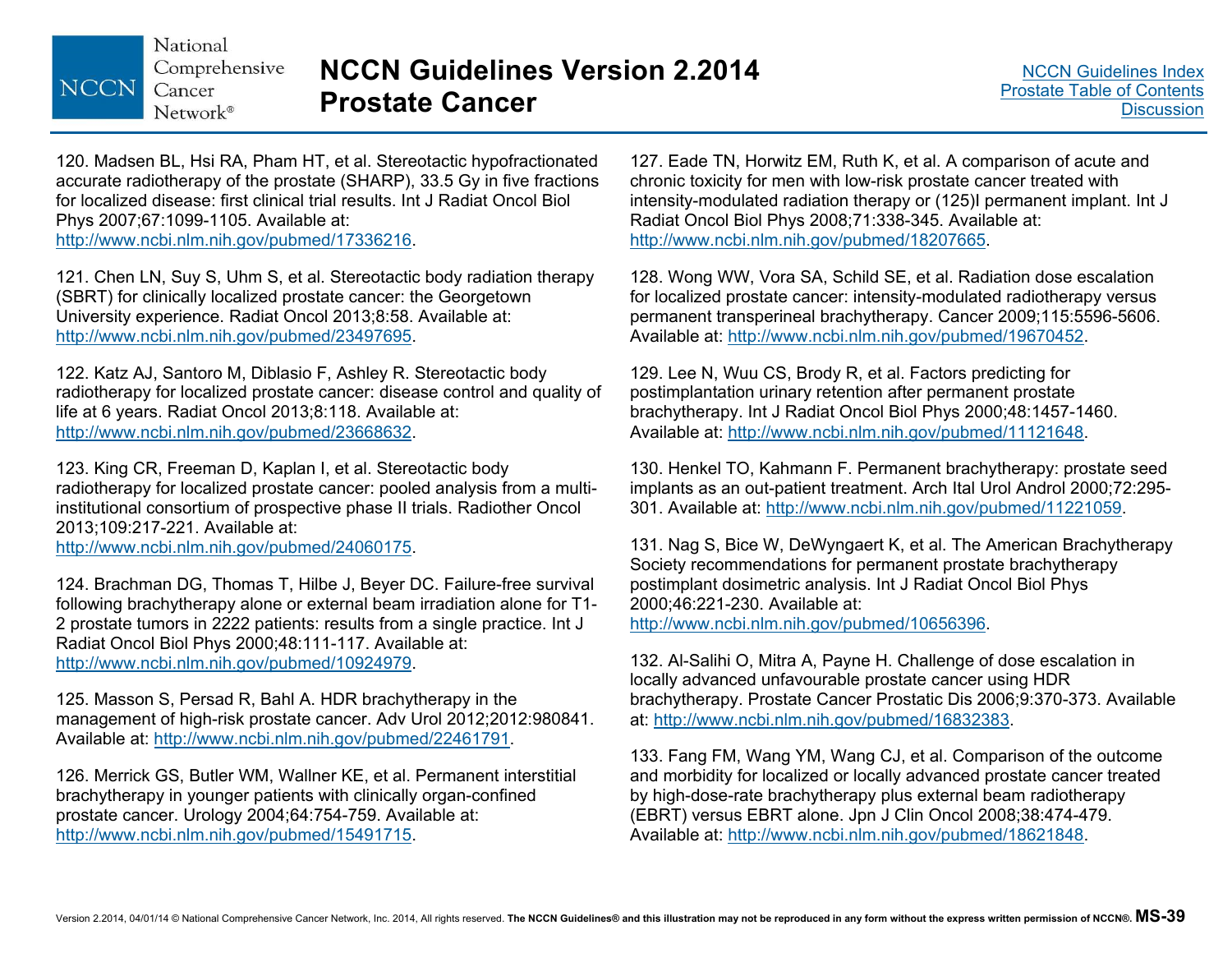134. Pieters BR, van de Kamer JB, van Herten YR, et al. Comparison of biologically equivalent dose-volume parameters for the treatment of prostate cancer with concomitant boost IMRT versus IMRT combined with brachytherapy. Radiother Oncol 2008;88:46-52. Available at: http://www.ncbi.nlm.nih.gov/pubmed/18378028.

135. Soumarova R, Homola L, Perkova H, Stursa M. Three-dimensional conformal external beam radiotherapy versus the combination of external radiotherapy with high-dose rate brachytherapy in localized carcinoma of the prostate: comparison of acute toxicity. Tumori 2007;93:37-44. Available at:

http://www.ncbi.nlm.nih.gov/pubmed/17455870.

136. Sathya JR, Davis IR, Julian JA, et al. Randomized trial comparing iridium implant plus external-beam radiation therapy with external-beam radiation therapy alone in node-negative locally advanced cancer of the prostate. J Clin Oncol 2005;23:1192-1199. Available at: http://www.ncbi.nlm.nih.gov/pubmed/15718316.

137. Hoskin PJ, Motohashi K, Bownes P, et al. High dose rate brachytherapy in combination with external beam radiotherapy in the radical treatment of prostate cancer: initial results of a randomised phase three trial. Radiother Oncol 2007;84:114-120. Available at: http://www.ncbi.nlm.nih.gov/pubmed/17531335.

138. Hoskin PJ, Rojas AM, Bownes PJ, et al. Randomised trial of external beam radiotherapy alone or combined with high-dose-rate brachytherapy boost for localised prostate cancer. Radiother Oncol 2012. Available at: http://www.ncbi.nlm.nih.gov/pubmed/22341794.

139. Shen X, Keith SW, Mishra MV, et al. The impact of brachytherapy on prostate cancer-specific mortality for definitive radiation therapy of high-grade prostate cancer: a population-based analysis. Int J Radiat Oncol Biol Phys 2012;83:1154-1159. Available at: http://www.ncbi.nlm.nih.gov/pubmed/22270175.

140. Bittner N, Merrick GS, Butler WM, et al. Long-term outcome for very high-risk prostate cancer treated primarily with a triple modality

approach to include permanent interstitial brachytherapy. Brachytherapy 2012. Available at: http://www.ncbi.nlm.nih.gov/pubmed/22436516.

141. Martinez-Monge R, Moreno M, Ciervide R, et al. External-beam radiation therapy and high-dose rate brachytherapy combined with longterm androgen deprivation therapy in high and very high prostate cancer: preliminary data on clinical outcome. Int J Radiat Oncol Biol Phys 2012;82:e469-476. Available at:

http://www.ncbi.nlm.nih.gov/pubmed/22284039.

142. D'Amico AV, Moran BJ, Braccioforte MH, et al. Risk of death from prostate cancer after brachytherapy alone or with radiation, androgen suppression therapy, or both in men with high-risk disease. J Clin Oncol 2009;27:3923-3928. Available at:

http://www.ncbi.nlm.nih.gov/pubmed/19597029.

143. Demanes DJ, Brandt D, Schour L, Hill DR. Excellent results from high dose rate brachytherapy and external beam for prostate cancer are not improved by androgen deprivation. Am J Clin Oncol 2009;32:342- 347. Available at: http://www.ncbi.nlm.nih.gov/pubmed/19398902.

144. Dattoli M, Wallner K, True L, et al. Long-term outcomes for patients with prostate cancer having intermediate and high-risk disease, treated with combination external beam irradiation and brachytherapy. J Oncol 2010;2010. Available at:

http://www.ncbi.nlm.nih.gov/pubmed/20847945.

145. Hoskin P. High dose rate brachytherapy for prostate cancer. Cancer Radiother 2008;12:512-514. Available at: http://www.ncbi.nlm.nih.gov/pubmed/18755623.

146. Grills IS, Martinez AA, Hollander M, et al. High dose rate brachytherapy as prostate cancer monotherapy reduces toxicity compared to low dose rate palladium seeds. J Urol 2004;171:1098- 1104. Available at: http://www.ncbi.nlm.nih.gov/pubmed/14767279.

147. Vargas C, Ghilezan M, Hollander M, et al. A new model using number of needles and androgen deprivation to predict chronic urinary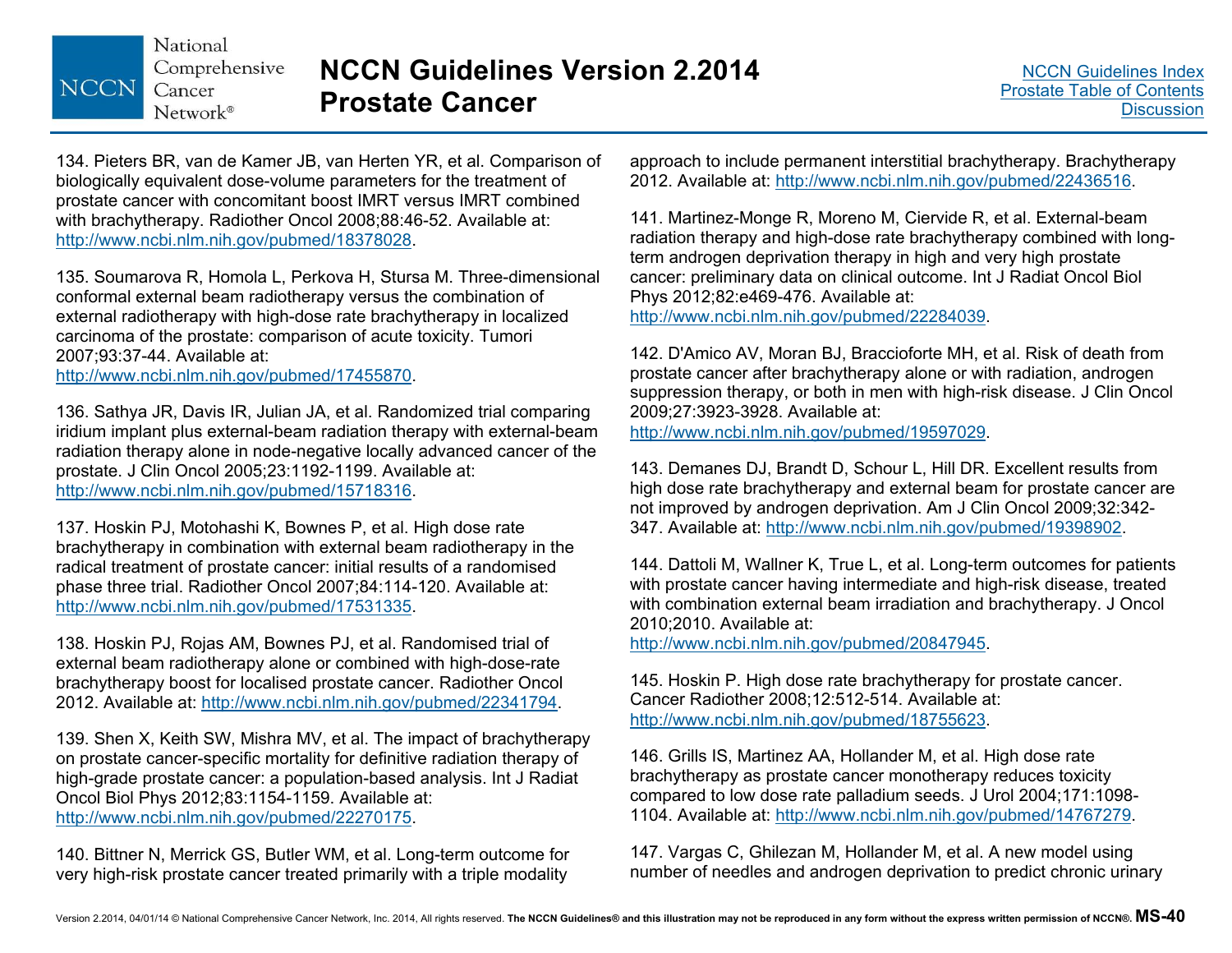## **NCCN Guidelines Version 2.2014 Prostate Cancer**

toxicity for high or low dose rate prostate brachytherapy. J Urol 2005;174:882-887. Available at: http://www.ncbi.nlm.nih.gov/pubmed/16093980.

148. Coen JJ, Zietman AL. Proton radiation for localized prostate cancer. Nat Rev Urol 2009;6:324-330. Available at: http://www.ncbi.nlm.nih.gov/pubmed/19434101.

149. Yu JB, Soulos PR, Herrin J, et al. Proton versus intensitymodulated radiotherapy for prostate cancer: patterns of care and early toxicity. J Natl Cancer Inst 2013;105:25-32. Available at: http://www.ncbi.nlm.nih.gov/pubmed/23243199.

150. Coen JJ, Paly JJ, Niemierko A, et al. Long-term quality of life outcome after proton beam monotherapy for localized prostate cancer. Int J Radiat Oncol Biol Phys 2012;82:e201-209. Available at: http://www.ncbi.nlm.nih.gov/pubmed/21621343.

151. Allen AM, Pawlicki T, Dong L, et al. An evidence based review of proton beam therapy: the report of ASTRO's emerging technology committee. Radiother Oncol 2012;103:8-11. Available at: http://www.ncbi.nlm.nih.gov/pubmed/22405807.

152. Parker C, Nilsson S, Heinrich D, et al. Alpha emitter radium-223 and survival in metastatic prostate cancer. N Engl J Med 2013;369:213- 223. Available at:

http://www.nejm.org/doi/full/10.1056/NEJMoa1213755.

153. Janjan N, Lutz ST, Bedwinek JM, et al. Therapeutic guidelines for the treatment of bone metastasis: a report from the American College of Radiology Appropriateness Criteria Expert Panel on Radiation Oncology. J Palliat Med 2009;12:417-426. Available at: http://www.ncbi.nlm.nih.gov/pubmed/19416037.

154. Pandit-Taskar N, Batraki M, Divgi CR. Radiopharmaceutical therapy for palliation of bone pain from osseous metastases. J Nucl Med 2004;45:1358-1365. Available at: http://www.ncbi.nlm.nih.gov/pubmed/15299062.

155. Konski A, James J, Hartsell W, et al. Economic analysis of radiation therapy oncology group 97-14: multiple versus single fraction radiation treatment of patients with bone metastases. Am J Clin Oncol 2009;32:423-428. Available at: http://www.ncbi.nlm.nih.gov/pubmed/19546803.

156. Hartsell WF, Scott CB, Bruner DW, et al. Randomized trial of shortversus long-course radiotherapy for palliation of painful bone metastases. J Natl Cancer Inst 2005;97:798-804. Available at: http://www.ncbi.nlm.nih.gov/pubmed/15928300.

157. Babaian RJ, Donnelly B, Bahn D, et al. Best practice statement on cryosurgery for the treatment of localized prostate cancer. J Urol 2008;180:1993-2004. Available at: http://www.ncbi.nlm.nih.gov/pubmed/18817934.

158. Bahn D, de Castro Abreu AL, Gill IS, et al. Focal cryotherapy for clinically unilateral, low-intermediate risk prostate cancer in 73 men with a median follow-up of 3.7 years. Eur Urol 2012;62:55-63. Available at: http://www.ncbi.nlm.nih.gov/pubmed/22445223.

159. Donnelly BJ, Saliken JC, Brasher PM, et al. A randomized trial of external beam radiotherapy versus cryoablation in patients with localized prostate cancer. Cancer 2010;116:323-330. Available at: http://www.ncbi.nlm.nih.gov/pubmed/19937954.

160. Robinson JW, Donnelly BJ, Siever JE, et al. A randomized trial of external beam radiotherapy versus cryoablation in patients with localized prostate cancer: quality of life outcomes. Cancer 2009;115:4695-4704. Available at: http://www.ncbi.nlm.nih.gov/pubmed/19691092.

161. Chin JL, Al-Zahrani AA, Autran-Gomez AM, et al. Extended followup oncologic outcome of randomized trial between cryoablation and external beam therapy for locally advanced prostate cancer (T2c-T3b). J Urol 2012;188:1170-1175. Available at: http://www.ncbi.nlm.nih.gov/pubmed/22901586.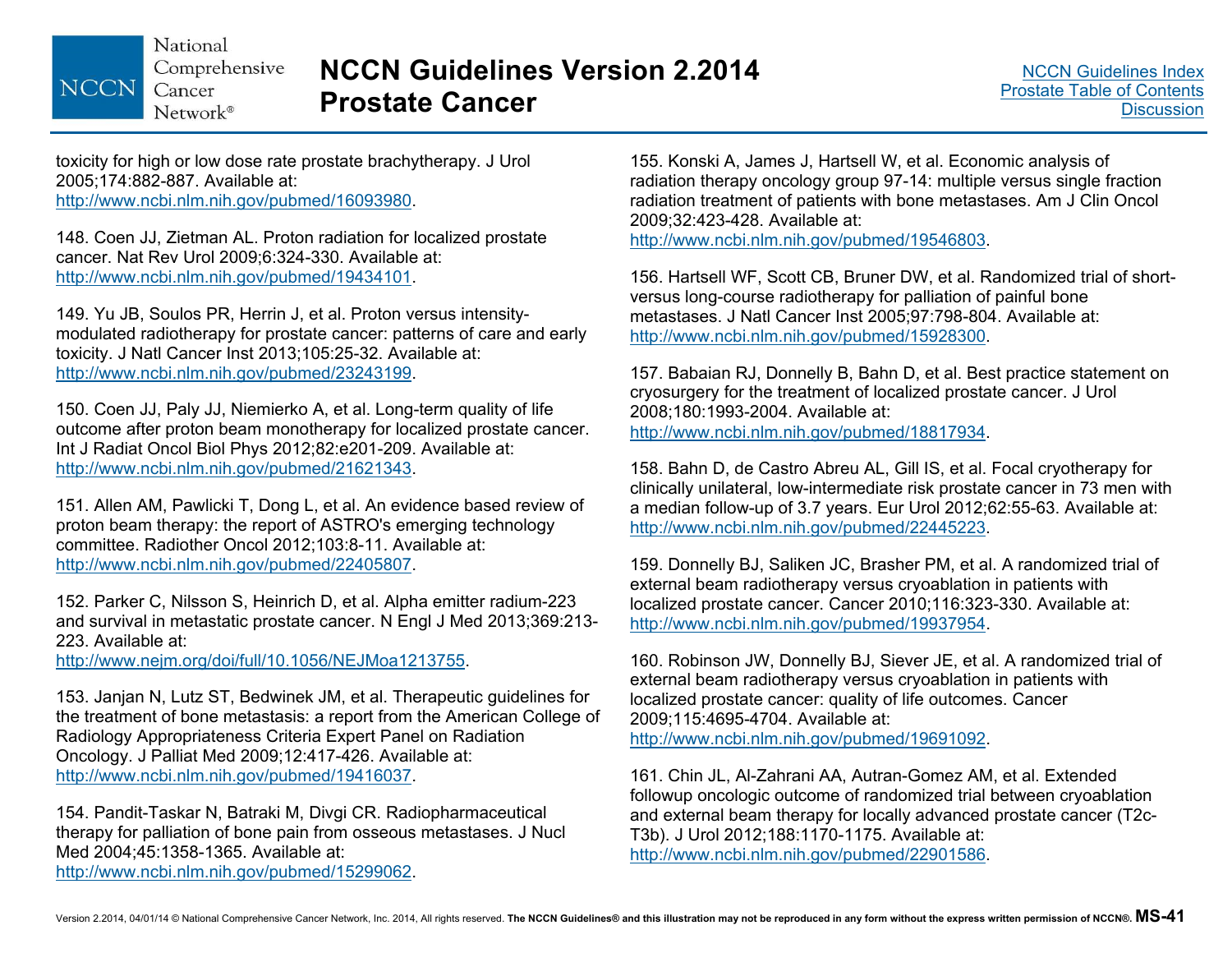162. Barret E, Ahallal Y, Sanchez-Salas R, et al. Morbidity of focal therapy in the treatment of localized prostate cancer. Eur Urol 2013;63:618-622. Available at: http://www.ncbi.nlm.nih.gov/pubmed/23265382.

163. Labrie F, Dupont A, Belanger A, Lachance R. Flutamide eliminates the risk of disease flare in prostatic cancer patients treated with a luteinizing hormone-releasing hormone agonist. J Urol 1987;138:804- 806. Available at: http://www.ncbi.nlm.nih.gov/pubmed/3309363.

164. Schulze H, Senge T. Influence of different types of antiandrogens on luteinizing hormone-releasing hormone analogue-induced testosterone surge in patients with metastatic carcinoma of the prostate. J Urol 1990;144:934-941. Available at: http://www.ncbi.nlm.nih.gov/pubmed/2144596.

165. Loblaw DA, Virgo KS, Nam R, et al. Initial hormonal management of androgen-sensitive metastatic, recurrent, or progressive prostate cancer: 2006 update of an American Society of Clinical Oncology practice guideline. J Clin Oncol 2007;25:1596-1605. Available at: http://www.ncbi.nlm.nih.gov/pubmed/17404365.

166. Maximum androgen blockade in advanced prostate cancer: an overview of the randomised trials. Prostate Cancer Trialists' Collaborative Group. Lancet 2000;355:1491-1498. Available at: http://www.ncbi.nlm.nih.gov/pubmed/10801170.

167. Samson DJ, Seidenfeld J, Schmitt B, et al. Systematic review and meta-analysis of monotherapy compared with combined androgen blockade for patients with advanced prostate carcinoma. Cancer 2002;95:361-376. Available at: http://www.ncbi.nlm.nih.gov/pubmed/12124837.

168. Laufer M, Denmeade SR, Sinibaldi VJ, et al. Complete androgen blockade for prostate cancer: what went wrong? J Urol 2000;164:3-9. Available at: http://www.ncbi.nlm.nih.gov/pubmed/10840412.

169. Lu-Yao GL, Albertsen PC, Moore DF, et al. Survival following primary androgen deprivation therapy among men with localized prostate cancer. JAMA 2008;300:173-181. Available at: http://www.ncbi.nlm.nih.gov/pubmed/18612114.

170. D'Amico AV, Chen MH, Renshaw AA, et al. Androgen suppression and radiation vs radiation alone for prostate cancer: a randomized trial. JAMA 2008;299:289-295. Available at: http://www.ncbi.nlm.nih.gov/pubmed/18212313.

171. Denham JW, Steigler A, Lamb DS, et al. Short-term neoadjuvant androgen deprivation and radiotherapy for locally advanced prostate cancer: 10-year data from the TROG 96.01 randomised trial. Lancet Oncol 2011. Available at:

http://www.ncbi.nlm.nih.gov/pubmed/21440505.

172. Jones CU, Hunt D, McGowan DG, et al. Radiotherapy and shortterm androgen deprivation for localized prostate cancer. N Engl J Med 2011;365:107-118. Available at:

http://www.ncbi.nlm.nih.gov/pubmed/21751904.

173. Roach M, 3rd, Bae K, Speight J, et al. Short-term neoadjuvant androgen deprivation therapy and external-beam radiotherapy for locally advanced prostate cancer: long-term results of RTOG 8610. J Clin Oncol 2008;26:585-591. Available at: http://www.ncbi.nlm.nih.gov/pubmed/18172188.

174. Horwitz EM, Bae K, Hanks GE, et al. Ten-year follow-up of radiation therapy oncology group protocol 92-02: a phase III trial of the duration of elective androgen deprivation in locally advanced prostate cancer. J Clin Oncol 2008;26:2497-2504. Available at: http://www.ncbi.nlm.nih.gov/pubmed/18413638.

175. Bolla M, de Reijke TM, Van Tienhoven G, et al. Duration of androgen suppression in the treatment of prostate cancer. N Engl J Med 2009;360:2516-2527. Available at: http://www.ncbi.nlm.nih.gov/pubmed/19516032.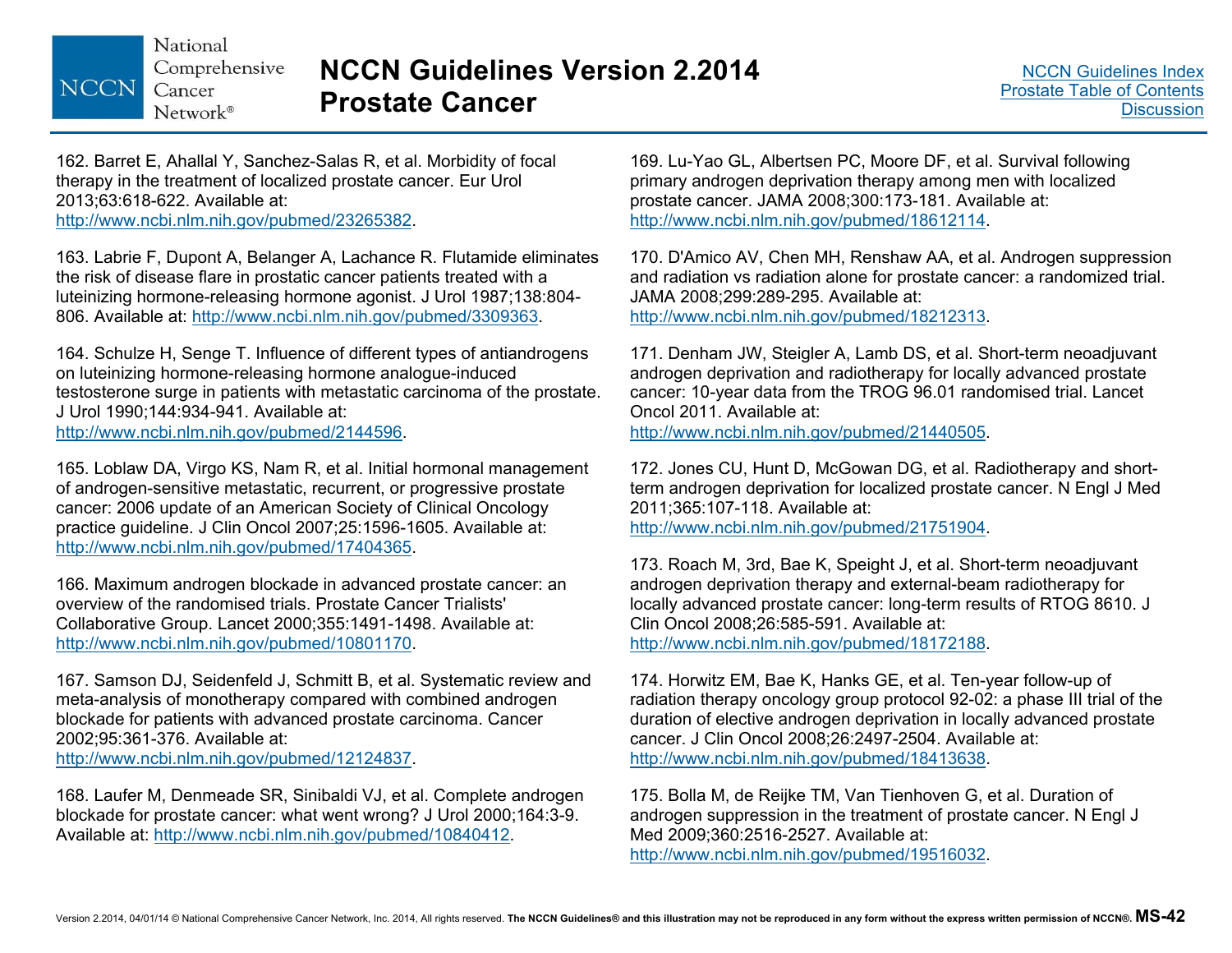176. Souhami L, Bae K, Pilepich M, Sandler H. Impact of the duration of adjuvant hormonal therapy in patients with locally advanced prostate cancer treated with radiotherapy: a secondary analysis of RTOG 85-31. J Clin Oncol 2009;27:2137-2143. Available at: http://www.ncbi.nlm.nih.gov/pubmed/19307511.

177. Kumar S, Shelley M, Harrison C, et al. Neo-adjuvant and adjuvant hormone therapy for localised and locally advanced prostate cancer. Cochrane Database Syst Rev 2006:CD006019. Available at: http://www.ncbi.nlm.nih.gov/pubmed/17054269.

178. Messing EM, Manola J, Yao J, et al. Immediate versus deferred androgen deprivation treatment in patients with node-positive prostate cancer after radical prostatectomy and pelvic lymphadenectomy. Lancet Oncol 2006;7:472-479. Available at: http://www.ncbi.nlm.nih.gov/pubmed/16750497.

179. Wong YN, Freedland S, Egleston B, et al. Role of androgen deprivation therapy for node-positive prostate cancer. J Clin Oncol 2009;27:100-105. Available at:

http://www.ncbi.nlm.nih.gov/pubmed/19047295.

180. McLeod DG, Iversen P, See WA, et al. Bicalutamide 150 mg plus standard care vs standard care alone for early prostate cancer. BJU Int 2006;97:247-254. Available at:

http://www.ncbi.nlm.nih.gov/pubmed/16430622.

181. McLeod DG, See WA, Klimberg I, et al. The bicalutamide 150 mg early prostate cancer program: findings of the North American trial at 7.7-year median followup. J Urol 2006;176:75-80. Available at: http://www.ncbi.nlm.nih.gov/pubmed/16753373.

182. Shaw GL, Wilson P, Cuzick J, et al. International study into the use of intermittent hormone therapy in the treatment of carcinoma of the prostate: a meta-analysis of 1446 patients. BJU Int 2007;99:1056-1065. Available at: http://www.ncbi.nlm.nih.gov/pubmed/17346277.

183. Akakura K, Bruchovsky N, Goldenberg SL, et al. Effects of intermittent androgen suppression on androgen-dependent tumors. Apoptosis and serum prostate-specific antigen. Cancer 1993;71:2782- 2790. Available at: http://www.ncbi.nlm.nih.gov/pubmed/7682149.

184. Crook JM, O'Callaghan CJ, Duncan G, et al. Intermittent androgen suppression for rising PSA level after radiotherapy. N Engl J Med 2012;367:895-903. Available at: http://www.ncbi.nlm.nih.gov/pubmed/22931259.

185. Schroder FH, Kurth KH, Fossa SD, et al. Early versus delayed endocrine treatment of T2-T3 pN1-3 M0 prostate cancer without local treatment of the primary tumour: final results of European Organisation for the Research and Treatment of Cancer protocol 30846 after 13 years of follow-up (a randomised controlled trial). Eur Urol 2009;55:14- 22. Available at: http://www.ncbi.nlm.nih.gov/pubmed/18823693.

186. Hussain M, Tangen CM, Higano C, et al. Absolute prostate-specific antigen value after androgen deprivation is a strong independent predictor of survival in new metastatic prostate cancer: data from Southwest Oncology Group Trial 9346 (INT-0162). J Clin Oncol 2006;24:3984-3990. Available at: http://www.ncbi.nlm.nih.gov/pubmed/16921051.

187. Hussain M, Tangen CM, Berry DL, et al. Intermittent versus continuous androgen deprivation in prostate cancer. N Engl J Med 2013;368:1314-1325. Available at:

http://www.ncbi.nlm.nih.gov/pubmed/23550669.

188. Ahmadi H, Daneshmand S. Androgen deprivation therapy: evidence-based management of side effects. BJU Int 2013;111:543- 548. Available at: http://www.ncbi.nlm.nih.gov/pubmed/23351025.

189. Gaztanaga M, Crook J. Androgen deprivation therapy: minimizing exposure and mitigating side effects. J Natl Compr Canc Netw 2012;10:1088-1095; quiz 1088, 1096. Available at: http://www.ncbi.nlm.nih.gov/pubmed/22956808.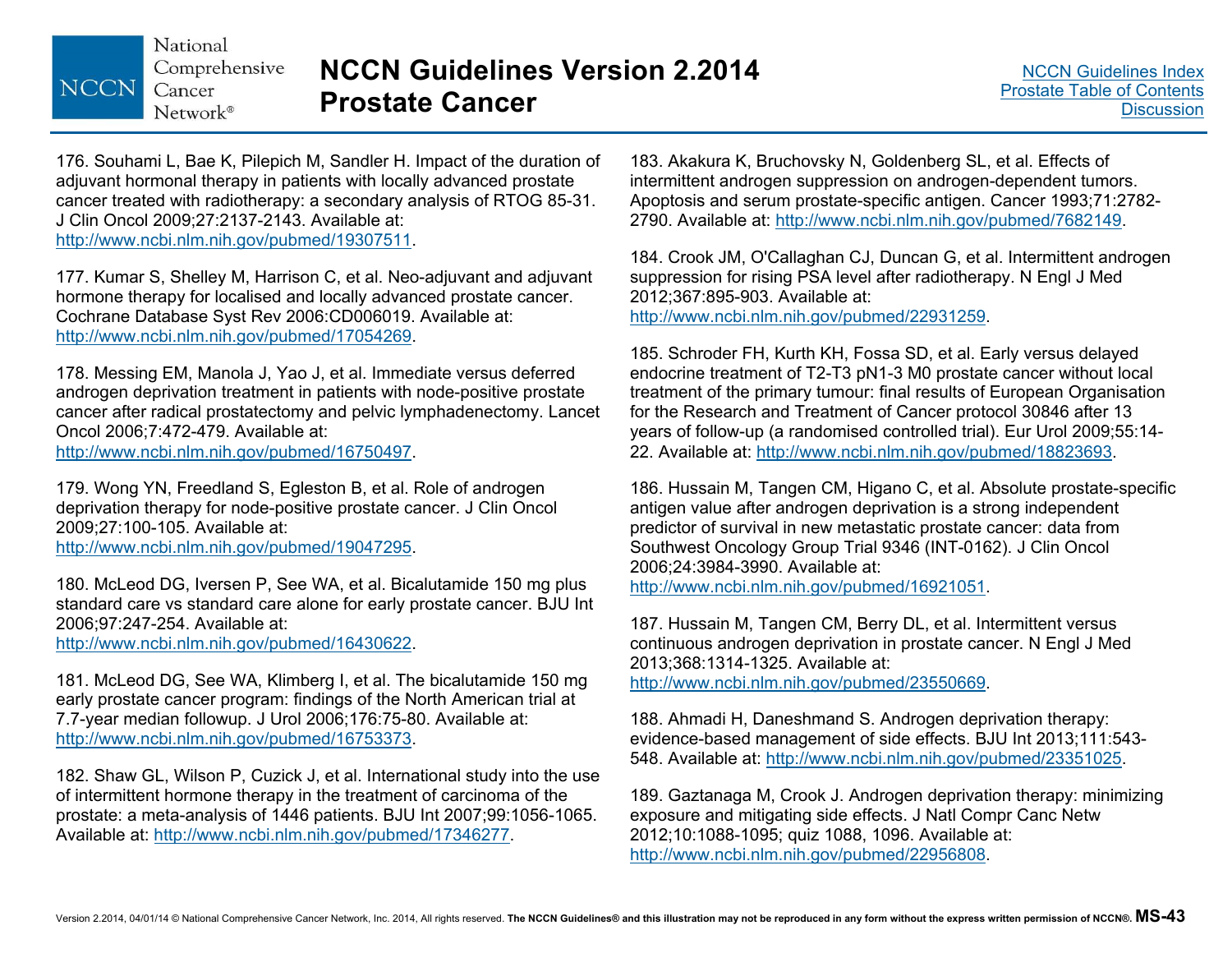190. Shahinian VB, Kuo YF, Freeman JL, Goodwin JS. Risk of fracture after androgen deprivation for prostate cancer. N Engl J Med 2005;352:154-164. Available at: http://www.ncbi.nlm.nih.gov/pubmed/15647578.

191. Smith MR, Boyce SP, Moyneur E, et al. Risk of clinical fractures after gonadotropin-releasing hormone agonist therapy for prostate cancer. J Urol 2006;175:136-139; discussion 139. Available at: http://www.ncbi.nlm.nih.gov/pubmed/16406890.

192. Smith MR, Lee WC, Brandman J, et al. Gonadotropin-releasing hormone agonists and fracture risk: a claims-based cohort study of men with nonmetastatic prostate cancer. J Clin Oncol 2005;23:7897-7903. Available at: http://www.ncbi.nlm.nih.gov/pubmed/16258089.

193. Daniell HW, Dunn SR, Ferguson DW, et al. Progressive osteoporosis during androgen deprivation therapy for prostate cancer. J Urol 2000;163:181-186. Available at:

http://www.ncbi.nlm.nih.gov/pubmed/10604342.

194. Diamond T, Campbell J, Bryant C, Lynch W. The effect of combined androgen blockade on bone turnover and bone mineral densities in men treated for prostate carcinoma: longitudinal evaluation and response to intermittent cyclic etidronate therapy. Cancer 1998;83:1561-1566. Available at:

http://www.ncbi.nlm.nih.gov/pubmed/9781950.

195. Maillefert JF, Sibilia J, Michel F, et al. Bone mineral density in men treated with synthetic gonadotropin-releasing hormone agonists for prostatic carcinoma. J Urol 1999;161:1219-1222. Available at: http://www.ncbi.nlm.nih.gov/pubmed/10081873.

196. Smith MR, McGovern FJ, Zietman AL, et al. Pamidronate to prevent bone loss during androgen-deprivation therapy for prostate cancer. N Engl J Med 2001;345:948-955. Available at: http://www.ncbi.nlm.nih.gov/pubmed/11575286.

197. Smith MR, Finkelstein JS, McGovern FJ, et al. Changes in body composition during androgen deprivation therapy for prostate cancer. J Clin Endocrinol Metab 2002;87:599-603. Available at: http://www.ncbi.nlm.nih.gov/pubmed/11836291.

198. National Osteoporosis Foundation. National Osteoporosis Foundation clinician's guide to prevention and treatment of osteoporosis. 2013. Available at:

http://www.nof.org/professionals/clinical-guidelines. Accessed March 11, 2013.

199. World Health Organisation. WHO Fracture Risk Assessment Tool. Available at: http://www.shef.ac.uk/FRAX/. Accessed March 18, 2014.

200. Smith MR, Eastham J, Gleason DM, et al. Randomized controlled trial of zoledronic acid to prevent bone loss in men receiving androgen deprivation therapy for nonmetastatic prostate cancer. J Urol 2003;169:2008-2012. Available at:

http://www.ncbi.nlm.nih.gov/pubmed/12771706.

201. Michaelson MD, Kaufman DS, Lee H, et al. Randomized controlled trial of annual zoledronic acid to prevent gonadotropin-releasing hormone agonist-induced bone loss in men with prostate cancer. J Clin Oncol 2007;25:1038-1042. Available at: http://www.ncbi.nlm.nih.gov/pubmed/17369566.

202. Greenspan SL, Nelson JB, Trump DL, Resnick NM. Effect of onceweekly oral alendronate on bone loss in men receiving androgen deprivation therapy for prostate cancer: a randomized trial. Ann Intern Med 2007;146:416-424. Available at: http://www.ncbi.nlm.nih.gov/pubmed/17371886.

203. Smith MR, Egerdie B, Hernandez Toriz N, et al. Denosumab in men receiving androgen-deprivation therapy for prostate cancer. N Engl J Med 2009;361:745-755. Available at: http://www.ncbi.nlm.nih.gov/pubmed/19671656.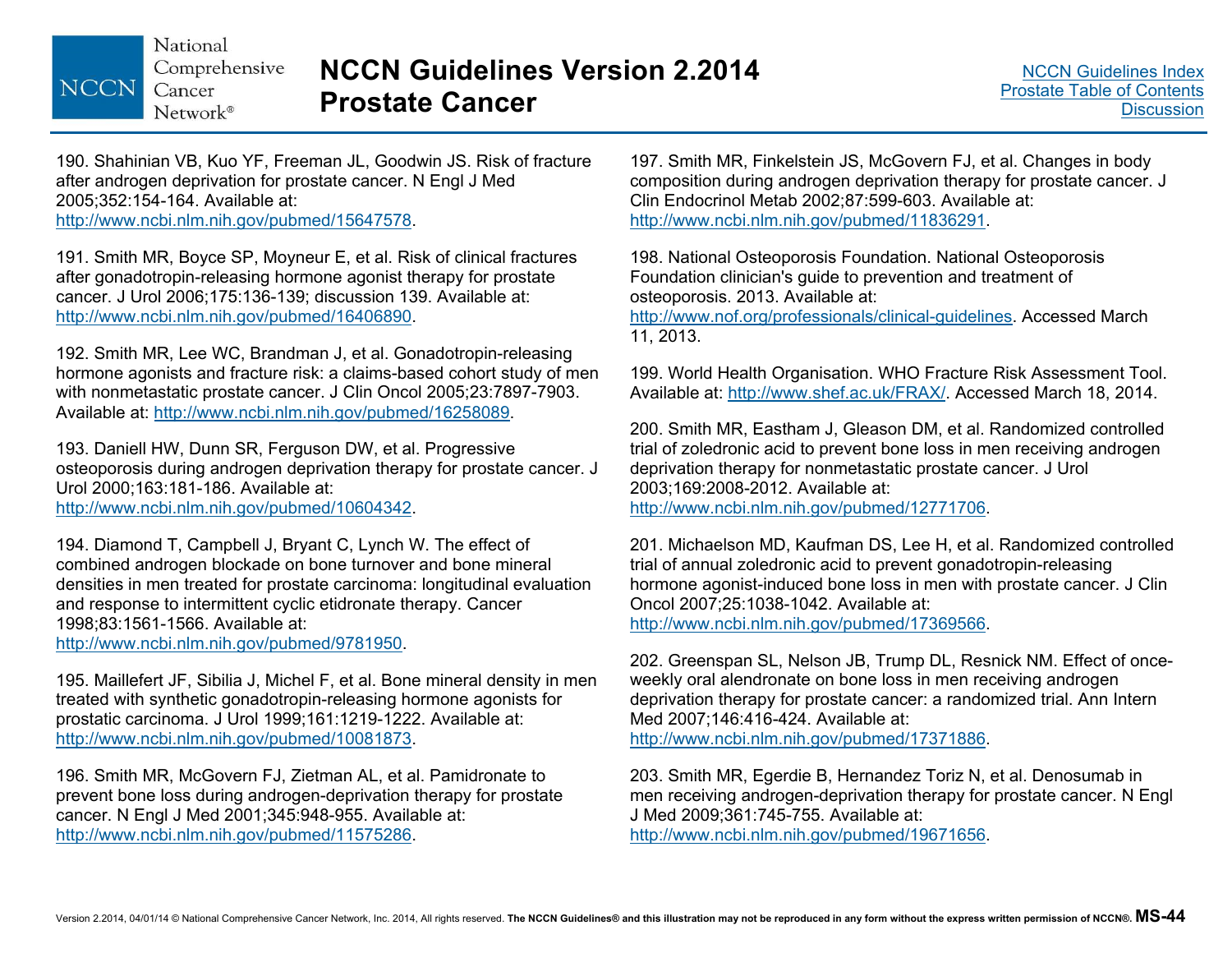204. Keating NL, O'Malley AJ, Smith MR. Diabetes and cardiovascular disease during androgen deprivation therapy for prostate cancer. J Clin Oncol 2006;24:4448-4456. Available at:

http://www.ncbi.nlm.nih.gov/pubmed/16983113.

205. D'Amico AV, Denham JW, Crook J, et al. Influence of androgen suppression therapy for prostate cancer on the frequency and timing of fatal myocardial infarctions. J Clin Oncol 2007;25:2420-2425. Available at: http://www.ncbi.nlm.nih.gov/pubmed/17557956.

206. Studer UE, Whelan P, Albrecht W, et al. Immediate or deferred androgen deprivation for patients with prostate cancer not suitable for local treatment with curative intent: European Organisation for Research and Treatment of Cancer (EORTC) Trial 30891. J Clin Oncol 2006;24:1868-1876. Available at: http://www.ncbi.nlm.nih.gov/pubmed/16622261.

207. Tsai HK, D'Amico AV, Sadetsky N, et al. Androgen deprivation therapy for localized prostate cancer and the risk of cardiovascular mortality. J Natl Cancer Inst 2007;99:1516-1524. Available at: http://www.ncbi.nlm.nih.gov/pubmed/17925537.

208. Efstathiou JA, Bae K, Shipley WU, et al. Cardiovascular mortality after androgen deprivation therapy for locally advanced prostate cancer: RTOG 85-31. J Clin Oncol 2009;27:92-99. Available at: http://www.ncbi.nlm.nih.gov/pubmed/19047297.

209. Saigal CS, Gore JL, Krupski TL, et al. Androgen deprivation therapy increases cardiovascular morbidity in men with prostate cancer. Cancer 2007;110:1493-1500. Available at: http://www.ncbi.nlm.nih.gov/pubmed/17657815.

210. Nguyen PL, Je Y, Schutz FA, et al. Association of androgen deprivation therapy with cardiovascular death in patients with prostate cancer: a meta-analysis of randomized trials. JAMA 2011;306:2359- 2366. Available at: http://www.ncbi.nlm.nih.gov/pubmed/22147380.

211. Berruti A, Dogliotti L, Terrone C, et al. Changes in bone mineral density, lean body mass and fat content as measured by dual energy xray absorptiometry in patients with prostate cancer without apparent bone metastases given androgen deprivation therapy. J Urol 2002;167:2361-2367; discussion 2367. Available at: http://www.ncbi.nlm.nih.gov/pubmed/11992038.

212. Tayek JA, Heber D, Byerley LO, et al. Nutritional and metabolic effects of gonadotropin-releasing hormone agonist treatment for prostate cancer. Metabolism 1990;39:1314-1319. Available at: http://www.ncbi.nlm.nih.gov/pubmed/2123281.

213. Dockery F, Bulpitt CJ, Agarwal S, et al. Testosterone suppression in men with prostate cancer leads to an increase in arterial stiffness and hyperinsulinaemia. Clin Sci (Lond) 2003;104:195-201. Available at: http://www.ncbi.nlm.nih.gov/pubmed/12546642.

214. Smith JC, Bennett S, Evans LM, et al. The effects of induced hypogonadism on arterial stiffness, body composition, and metabolic parameters in males with prostate cancer. J Clin Endocrinol Metab 2001;86:4261-4267. Available at: http://www.ncbi.nlm.nih.gov/pubmed/11549659.

215. Smith MR, Lee H, Nathan DM. Insulin sensitivity during combined androgen blockade for prostate cancer. J Clin Endocrinol Metab 2006;91:1305-1308. Available at:

http://www.ncbi.nlm.nih.gov/pubmed/16434464.

216. Eri LM, Urdal P, Bechensteen AG. Effects of the luteinizing hormone-releasing hormone agonist leuprolide on lipoproteins, fibrinogen and plasminogen activator inhibitor in patients with benign prostatic hyperplasia. J Urol 1995;154:100-104. Available at: http://www.ncbi.nlm.nih.gov/pubmed/7539852.

217. Holzbeierlein J, Lal P, LaTulippe E, et al. Gene expression analysis of human prostate carcinoma during hormonal therapy identifies androgen-responsive genes and mechanisms of therapy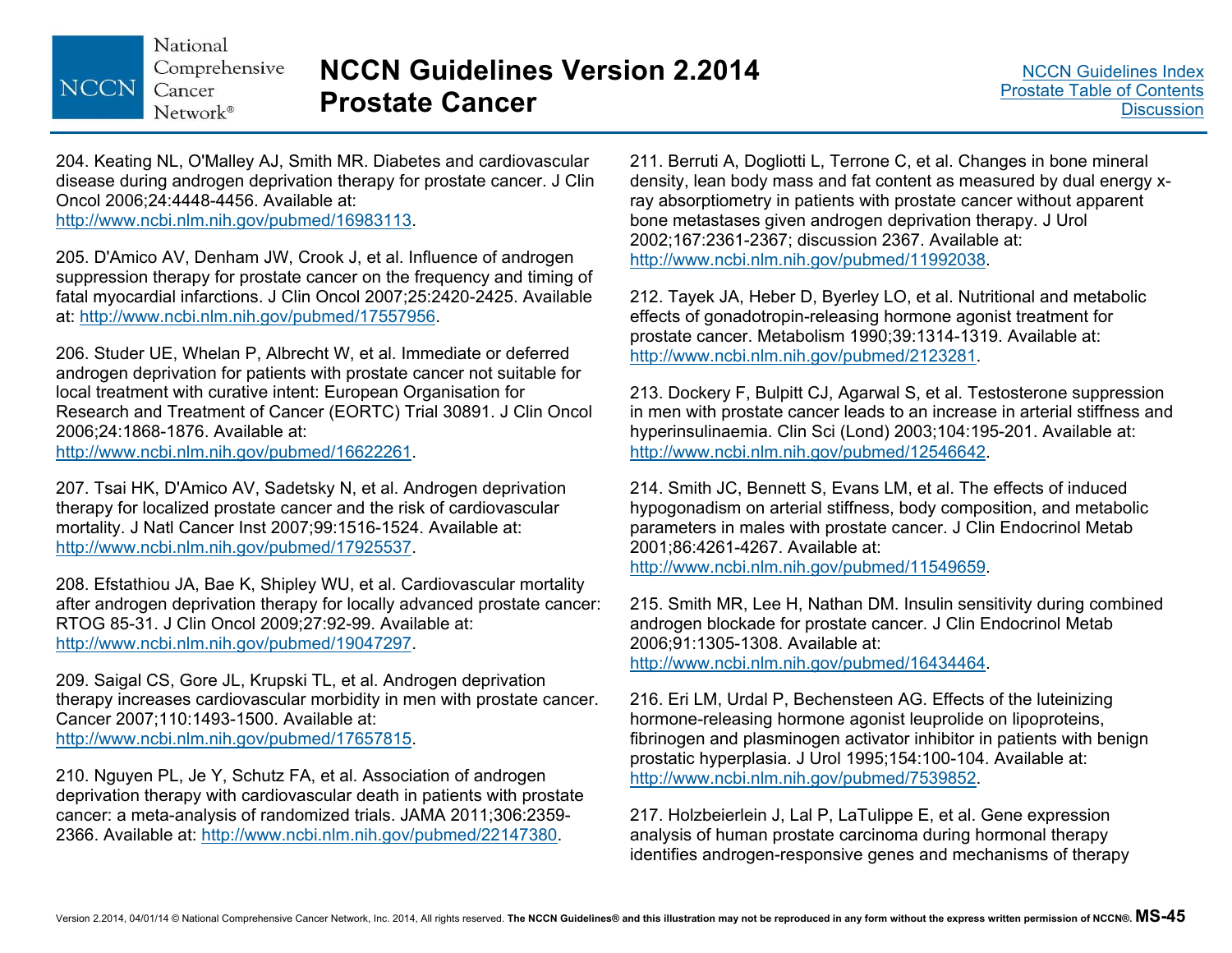resistance. Am J Pathol 2004;164:217-227. Available at: http://www.ncbi.nlm.nih.gov/pubmed/14695335.

218. Mohler JL, Gregory CW, Ford OH, 3rd, et al. The androgen axis in recurrent prostate cancer. Clin Cancer Res 2004;10:440-448. Available at: http://www.ncbi.nlm.nih.gov/pubmed/14760063.

219. de Bono JS, Logothetis CJ, Molina A, et al. Abiraterone and increased survival in metastatic prostate cancer. N Engl J Med 2011;364:1995-2005. Available at:

http://www.ncbi.nlm.nih.gov/pubmed/21612468.

220. Fizazi K, Scher HI, Molina A, et al. Abiraterone acetate for treatment of metastatic castration-resistant prostate cancer: final overall survival analysis of the COU-AA-301 randomised, double-blind, placebo-controlled phase 3 study. Lancet Oncol 2012;13:983-992. Available at: http://www.ncbi.nlm.nih.gov/pubmed/22995653.

221. Logothetis CJ, Basch E, Molina A, et al. Effect of abiraterone acetate and prednisone compared with placebo and prednisone on pain control and skeletal-related events in patients with metastatic castrationresistant prostate cancer: exploratory analysis of data from the COU-AA-301 randomised trial. Lancet Oncol 2012. Available at: http://www.ncbi.nlm.nih.gov/pubmed/23142059.

222. Ryan CJ, Smith MR, de Bono JS, et al. Abiraterone in metastatic prostate cancer without previous chemotherapy. N Engl J Med 2013;368:138-148. Available at: http://www.ncbi.nlm.nih.gov/pubmed/23228172.

223. Scher HI, Fizazi K, Saad F, et al. Increased survival with enzalutamide in prostate cancer after chemotherapy. N Engl J Med 2012;367:1187-1197. Available at: http://www.ncbi.nlm.nih.gov/pubmed/22894553.

224. Food and Drug Administration. Enzalutamide label information. 2012. Available at:

[http://www.accessdata.fda.gov/drugsatfda\\_docs/label/2012/203415lbl.p](http://www.accessdata.fda.gov/drugsatfda_docs/label/2012/203415lbl.pdf) df. Accessed March 11, 2013.

225. Scher HI, Beer TM, Higano CS, et al. Antitumour activity of MDV3100 in castration-resistant prostate cancer: a phase 1-2 study. Lancet 2010;375:1437-1446. Available at: http://www.ncbi.nlm.nih.gov/pubmed/20398925.

226. Petrylak DP, Tangen CM, Hussain MH, et al. Docetaxel and estramustine compared with mitoxantrone and prednisone for advanced refractory prostate cancer. N Engl J Med 2004;351:1513-1520. Available at: http://www.ncbi.nlm.nih.gov/pubmed/15470214.

227. Tannock IF, de Wit R, Berry WR, et al. Docetaxel plus prednisone or mitoxantrone plus prednisone for advanced prostate cancer. N Engl J Med 2004;351:1502-1512. Available at: http://www.ncbi.nlm.nih.gov/pubmed/15470213.

228. Berthold DR, Pond GR, Soban F, et al. Docetaxel plus prednisone or mitoxantrone plus prednisone for advanced prostate cancer: updated survival in the TAX 327 study. J Clin Oncol 2008;26:242-245. Available at: http://www.ncbi.nlm.nih.gov/pubmed/18182665.

229. Kellokumpu-Lehtinen PL, Harmenberg U, Joensuu T, et al. 2- Weekly versus 3-weekly docetaxel to treat castration-resistant advanced prostate cancer: a randomised, phase 3 trial. Lancet Oncol 2013;14:117-124. Available at: http://www.ncbi.nlm.nih.gov/pubmed/23294853.

230. de Bono JS, Oudard S, Ozguroglu M, et al. Prednisone plus cabazitaxel or mitoxantrone for metastatic castration-resistant prostate cancer progressing after docetaxel treatment: a randomised open-label trial. Lancet 2010;376:1147-1154. Available at:

http://www.ncbi.nlm.nih.gov/pubmed/20888992.

231. Bahl A, Oudard S, Tombal B, et al. Impact of cabazitaxel on 2-year survival and palliation of tumour-related pain in men with metastatic castration-resistant prostate cancer treated in the TROPIC trial. Ann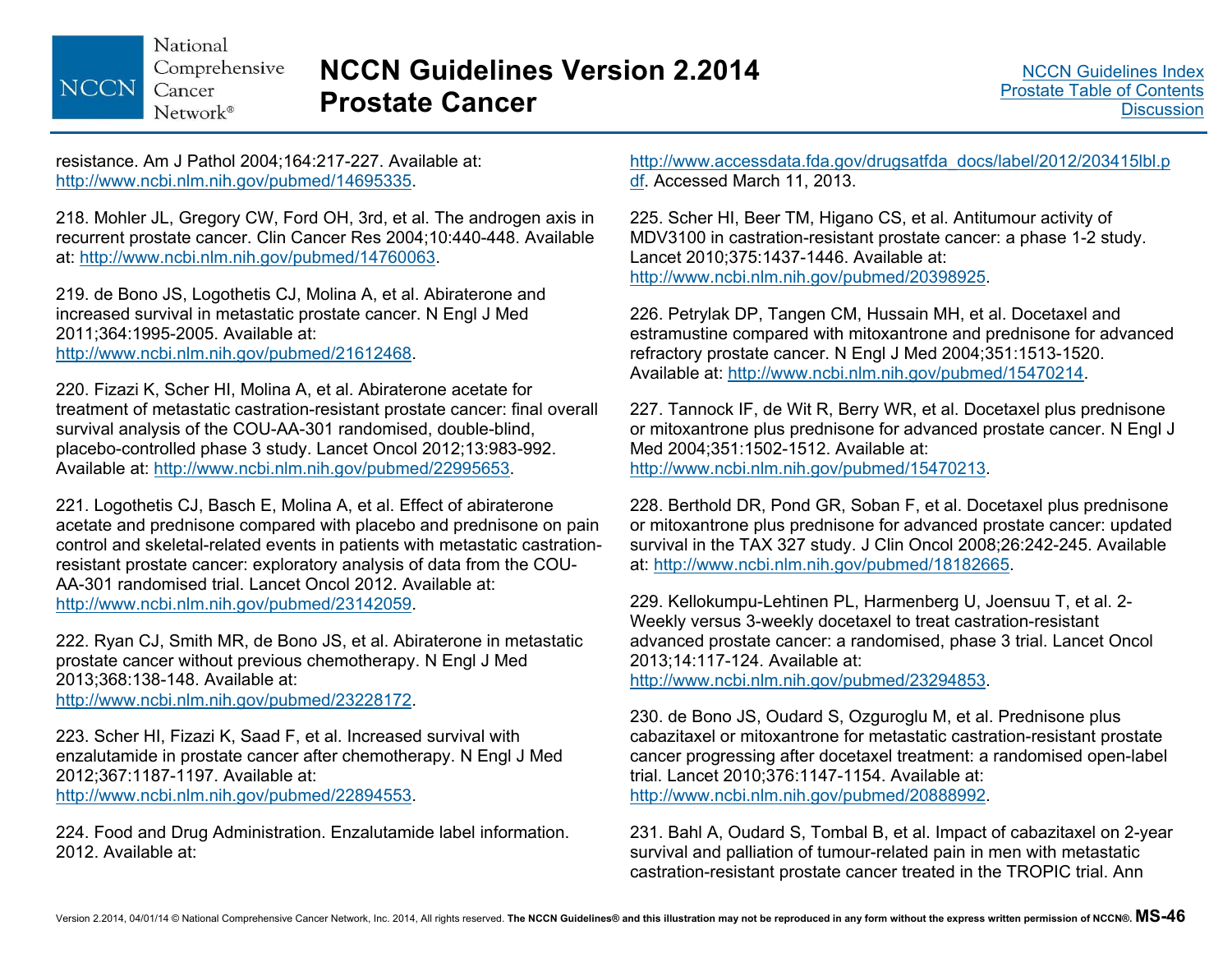## **NCCN Guidelines Version 2.2014 Prostate Cancer**

Oncol 2013. Available at: http://www.ncbi.nlm.nih.gov/pubmed/23723295.

232. Kantoff PW, Higano CS, Shore ND, et al. Sipuleucel-T immunotherapy for castration-resistant prostate cancer. N Engl J Med 2010;363:411-422. Available at: http://www.ncbi.nlm.nih.gov/pubmed/20818862.

233. Saad F, Gleason DM, Murray R, et al. A randomized, placebocontrolled trial of zoledronic acid in patients with hormone-refractory metastatic prostate carcinoma. J Natl Cancer Inst 2002;94:1458-1468. Available at: http://www.ncbi.nlm.nih.gov/pubmed/12359855.

234. Saad F, Gleason DM, Murray R, et al. Long-term efficacy of zoledronic acid for the prevention of skeletal complications in patients with metastatic hormone-refractory prostate cancer. J Natl Cancer Inst 2004;96:879-882. Available at:

http://www.ncbi.nlm.nih.gov/pubmed/15173273.

235. Fizazi K, Carducci M, Smith M, et al. Denosumab versus zoledronic acid for treatment of bone metastases in men with castrationresistant prostate cancer: a randomised, double-blind study. Lancet 2011;377:813-822. Available at: http://www.ncbi.nlm.nih.gov/pubmed/21353695.

236. Tarassoff P, Csermak K. Avascular necrosis of the jaws: risk factors in metastatic cancer patients. J Oral Maxillofac Surg 2003;61:1238-1239. Available at: http://www.ncbi.nlm.nih.gov/pubmed/14586868.

237. Edge SB, Byrd DR, Compton CC, et al. AJCC Cancer Staging Manual (ed 7). New York: Springer-Verlag; 2009.

238. College of American Pathologists. Prostate Protocol. 2006. Available at:

 [http://www.cap.org/apps/docs/committees/cancer/cancer\\_protocols/200](http://www.cap.org/apps/docs/committees/cancer/cancer_protocols/2006/prostate06_pw.pdf) 6/prostate06\_pw.pdf. Accessed March 18, 2014.

239. Briganti A, Passoni N, Ferrari M, et al. When to perform bone scan in patients with newly diagnosed prostate cancer: external validation of the currently available guidelines and proposal of a novel risk stratification tool. Eur Urol 2010;57:551-558. Available at: http://www.ncbi.nlm.nih.gov/pubmed/20034730.

240. Wolf JS, Jr., Cher M, Dall'era M, et al. The use and accuracy of cross-sectional imaging and fine needle aspiration cytology for detection of pelvic lymph node metastases before radical prostatectomy. J Urol 1995;153:993-999. Available at:

http://www.ncbi.nlm.nih.gov/pubmed/7853590.

241. Dall'Era MA, Albertsen PC, Bangma C, et al. Active surveillance for prostate cancer: a systematic review of the literature. Eur Urol 2012;62:976-983. Available at: http://www.ncbi.nlm.nih.gov/pubmed/22698574.

242. Pound CR, Partin AW, Eisenberger MA, et al. Natural history of progression after PSA elevation following radical prostatectomy. JAMA 1999;281:1591-1597. Available at:

http://www.ncbi.nlm.nih.gov/pubmed/10235151.

243. Thompson IM, Tangen CM, Paradelo J, et al. Adjuvant radiotherapy for pathological T3N0M0 prostate cancer significantly reduces risk of metastases and improves survival: long-term followup of a randomized clinical trial. J Urol 2009;181:956-962. Available at: http://www.ncbi.nlm.nih.gov/pubmed/19167731.

244. Thompson IM, Jr., Tangen CM, Paradelo J, et al. Adjuvant radiotherapy for pathologically advanced prostate cancer: a randomized clinical trial. JAMA 2006;296:2329-2335. Available at: http://www.ncbi.nlm.nih.gov/pubmed/17105795.

245. Swanson GP, Goldman B, Tangen CM, et al. The prognostic impact of seminal vesicle involvement found at prostatectomy and the effects of adjuvant radiation: data from Southwest Oncology Group 8794. J Urol 2008;180:2453-2457; discussion 2458. Available at: http://www.ncbi.nlm.nih.gov/pubmed/18930488.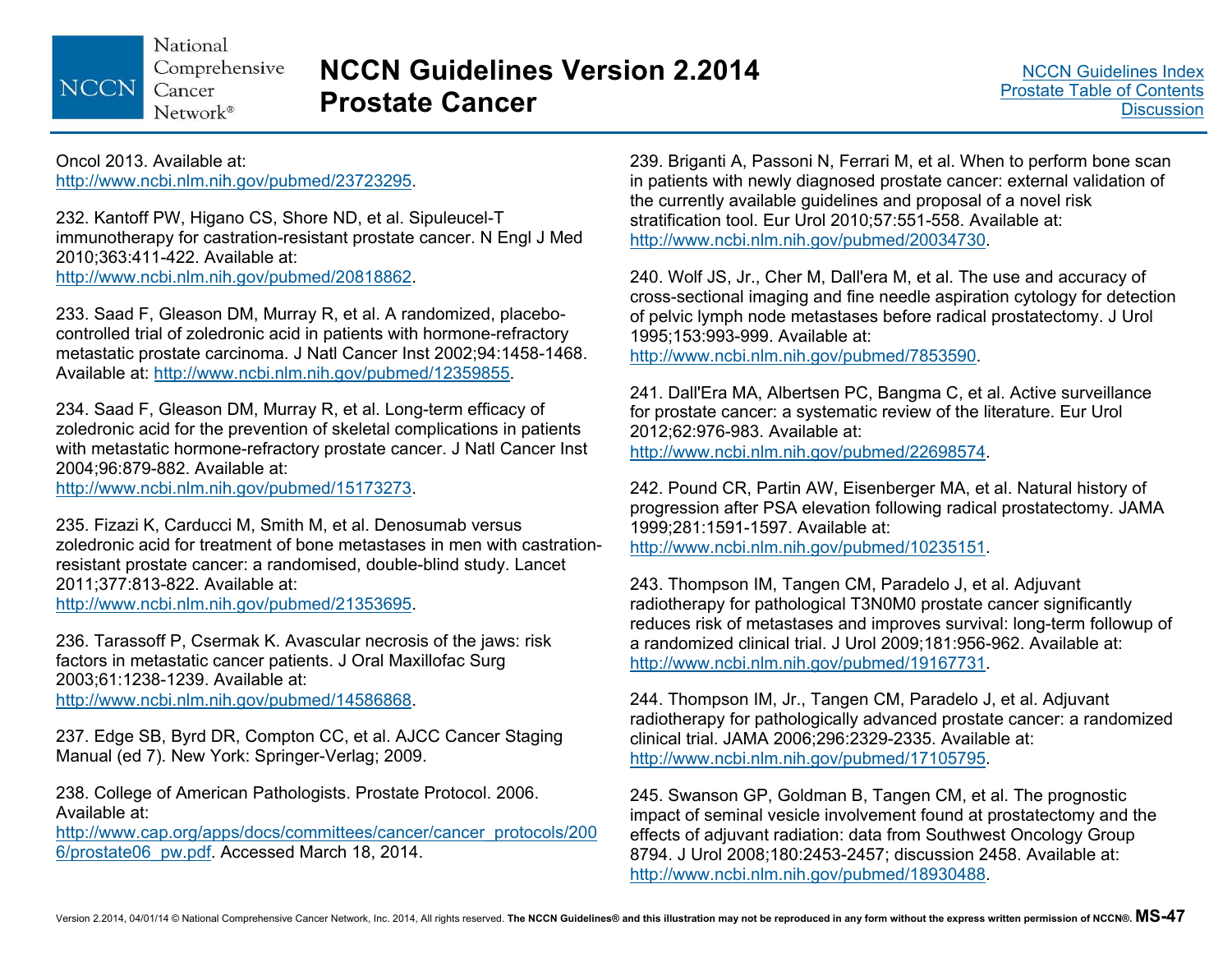246. Van der Kwast TH, Bolla M, Van Poppel H, et al. Identification of patients with prostate cancer who benefit from immediate postoperative radiotherapy: EORTC 22911. J Clin Oncol 2007;25:4178-4186. Available at: http://www.ncbi.nlm.nih.gov/pubmed/17878474.

247. Wiegel T, Bottke D, Steiner U, et al. Phase III postoperative adjuvant radiotherapy after radical prostatectomy compared with radical prostatectomy alone in pT3 prostate cancer with postoperative undetectable prostate-specific antigen: ARO 96-02/AUO AP 09/95. J Clin Oncol 2009;27:2924-2930. Available at: http://www.ncbi.nlm.nih.gov/pubmed/19433689.

248. Da Pozzo LF, Cozzarini C, Briganti A, et al. Long-term follow-up of patients with prostate cancer and nodal metastases treated by pelvic lymphadenectomy and radical prostatectomy: the positive impact of adjuvant radiotherapy. Eur Urol 2009;55:1003-1011. Available at: http://www.ncbi.nlm.nih.gov/pubmed/19211184.

249. Cheung R, Kamat AM, de Crevoisier R, et al. Outcome of salvage radiotherapy for biochemical failure after radical prostatectomy with or without hormonal therapy. Int J Radiat Oncol Biol Phys 2005;63:134- 140. Available at: http://www.ncbi.nlm.nih.gov/pubmed/16111581.

250. Lee AK, D'Amico AV. Utility of prostate-specific antigen kinetics in addition to clinical factors in the selection of patients for salvage local therapy. J Clin Oncol 2005;23:8192-8197. Available at: http://www.ncbi.nlm.nih.gov/pubmed/16278472.

251. Patel R, Lepor H, Thiel RP, Taneja SS. Prostate-specific antigen velocity accurately predicts response to salvage radiotherapy in men with biochemical relapse after radical prostatectomy. Urology 2005;65:942-946. Available at: http://www.ncbi.nlm.nih.gov/pubmed/15882728.

252. Stephenson AJ, Shariat SF, Zelefsky MJ, et al. Salvage radiotherapy for recurrent prostate cancer after radical prostatectomy. JAMA 2004;291:1325-1332. Available at: http://www.ncbi.nlm.nih.gov/pubmed/15026399.

253. Ward JF, Zincke H, Bergstralh EJ, et al. Prostate specific antigen doubling time subsequent to radical prostatectomy as a prognosticator of outcome following salvage radiotherapy. J Urol 2004;172:2244-2248. Available at: http://www.ncbi.nlm.nih.gov/pubmed/15538240.

254. Trock BJ, Han M, Freedland SJ, et al. Prostate cancer-specific survival following salvage radiotherapy vs observation in men with biochemical recurrence after radical prostatectomy. JAMA 2008;299:2760-2769. Available at: http://www.ncbi.nlm.nih.gov/pubmed/18560003.

255. Jhaveri FM, Zippe CD, Klein EA, Kupelian PA. Biochemical failure does not predict overall survival after radical prostatectomy for localized prostate cancer: 10-year results. Urology 1999;54:884-890. Available at: http://www.ncbi.nlm.nih.gov/pubmed/10565752.

256. Cher ML, Bianco FJ, Jr., Lam JS, et al. Limited role of radionuclide bone scintigraphy in patients with prostate specific antigen elevations after radical prostatectomy. J Urol 1998;160:1387-1391. Available at: http://www.ncbi.nlm.nih.gov/pubmed/9751361.

257. Roach M, 3rd, Hanks G, Thames H, Jr., et al. Defining biochemical failure following radiotherapy with or without hormonal therapy in men with clinically localized prostate cancer: recommendations of the RTOG-ASTRO Phoenix Consensus Conference. Int J Radiat Oncol Biol Phys 2006;65:965-974. Available at:

http://www.ncbi.nlm.nih.gov/pubmed/16798415.

258. Rogers E, Ohori M, Kassabian VS, et al. Salvage radical prostatectomy: outcome measured by serum prostate specific antigen levels. J Urol 1995;153:104-110. Available at: http://www.ncbi.nlm.nih.gov/pubmed/7526002.

259. Ismail M, Ahmed S, Kastner C, Davies J. Salvage cryotherapy for recurrent prostate cancer after radiation failure: a prospective case series of the first 100 patients. BJU Int 2007;100:760-764. Available at: http://www.ncbi.nlm.nih.gov/pubmed/17662081.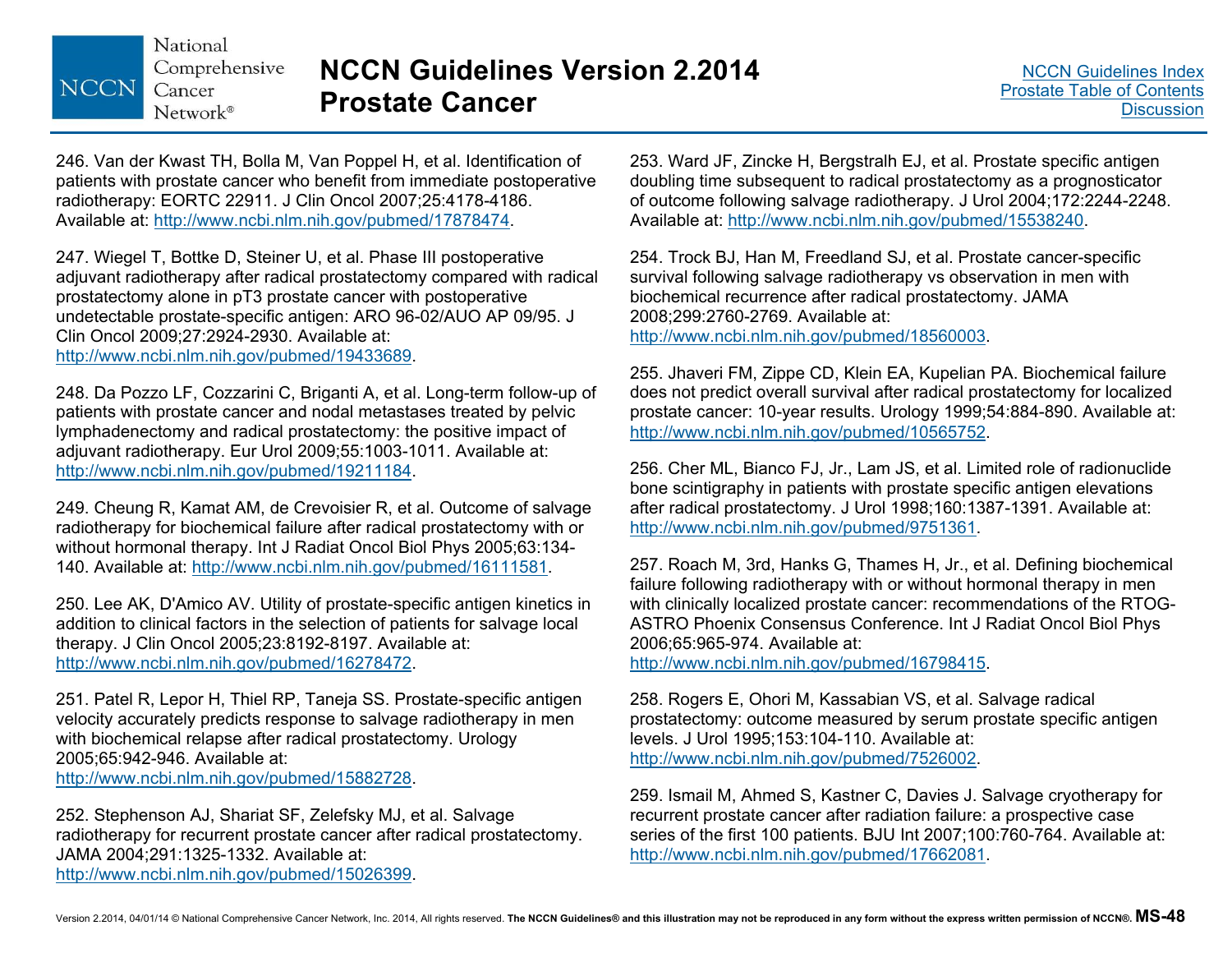260. Allen GW, Howard AR, Jarrard DF, Ritter MA. Management of prostate cancer recurrences after radiation therapy-brachytherapy as a salvage option. Cancer 2007;110:1405-1416. Available at: http://www.ncbi.nlm.nih.gov/pubmed/17685384.

261. Pucar D, Shukla-Dave A, Hricak H, et al. Prostate cancer: correlation of MR imaging and MR spectroscopy with pathologic findings after radiation therapy-initial experience. Radiology 2005;236:545-553. Available at:

http://www.ncbi.nlm.nih.gov/pubmed/15972335.

262. Westphalen AC, Kurhanewicz J, Cunha RM, et al. T2-Weighted endorectal magnetic resonance imaging of prostate cancer after external beam radiation therapy. Int Braz J Urol 2009;35:171-180; discussion 181-172. Available at: http://www.ncbi.nlm.nih.gov/pubmed/19409121.

263. Smith MR, Kabbinavar F, Saad F, et al. Natural history of rising serum prostate-specific antigen in men with castrate nonmetastatic prostate cancer. J Clin Oncol 2005;23:2918-2925. Available at: http://www.ncbi.nlm.nih.gov/pubmed/15860850.

264. Dupont A, Gomez JL, Cusan L, et al. Response to flutamide withdrawal in advanced prostate cancer in progression under combination therapy. J Urol 1993;150:908-913. Available at: http://www.ncbi.nlm.nih.gov/pubmed/7688437.

265. Sartor AO, Tangen CM, Hussain MH, et al. Antiandrogen withdrawal in castrate-refractory prostate cancer: a Southwest Oncology Group trial (SWOG 9426). Cancer 2008;112:2393-2400. Available at: http://www.ncbi.nlm.nih.gov/pubmed/18383517.

266. Small EJ, Halabi S, Dawson NA, et al. Antiandrogen withdrawal alone or in combination with ketoconazole in androgen-independent prostate cancer patients: a phase III trial (CALGB 9583). J Clin Oncol 2004;22:1025-1033. Available at:

http://www.ncbi.nlm.nih.gov/pubmed/15020604.

267. Oh WK, Kantoff PW, Weinberg V, et al. Prospective, multicenter, randomized phase II trial of the herbal supplement, PC-SPES, and diethylstilbestrol in patients with androgen-independent prostate cancer. J Clin Oncol 2004;22:3705-3712. Available at: http://www.ncbi.nlm.nih.gov/pubmed/15289492.

268. Brennan SM, Gregory DL, Stillie A, et al. Should extrapulmonary small cell cancer be managed like small cell lung cancer? Cancer 2010;116:888-895. Available at: http://www.ncbi.nlm.nih.gov/pubmed/20052730.

269. Yao JL, Madeb R, Bourne P, et al. Small cell carcinoma of the prostate: an immunohistochemical study. Am J Surg Pathol 2006;30:705-712. Available at: http://www.ncbi.nlm.nih.gov/pubmed/16723847.

270. Sella A, Konichezky M, Flex D, et al. Low PSA metastatic androgen-independent prostate cancer. Eur Urol 2000;38:250-254. Available at: http://www.ncbi.nlm.nih.gov/pubmed/10940696.

271. Spiess PE, Pettaway CA, Vakar-Lopez F, et al. Treatment outcomes of small cell carcinoma of the prostate: a single-center study. Cancer 2007;110:1729-1737. Available at: http://www.ncbi.nlm.nih.gov/pubmed/17786954.

272. Coleman RE. Risks and benefits of bisphosphonates. Br J Cancer 2008;98:1736-1740. Available at: http://www.ncbi.nlm.nih.gov/pubmed/18506174.

273. Food and Drug Administration. Zometa (zoledronic acid) label information. 2011. Available at:

[http://www.accessdata.fda.gov/drugsatfda\\_docs/label/2013/021223s02](http://www.accessdata.fda.gov/drugsatfda_docs/label/2013/021223s027lbl.pdf) 7lbl.pdf. Accessed March 18, 2014.

274. Food and Drug Administration. Xgeva (denosumab) label information. 2010. Available at: [http://www.accessdata.fda.gov/drugsatfda\\_docs/label/2013/125320s11](http://www.accessdata.fda.gov/drugsatfda_docs/label/2013/125320s114s124lbl.pdf) 4s124lbl.pdf. Accessed March 18, 2014.